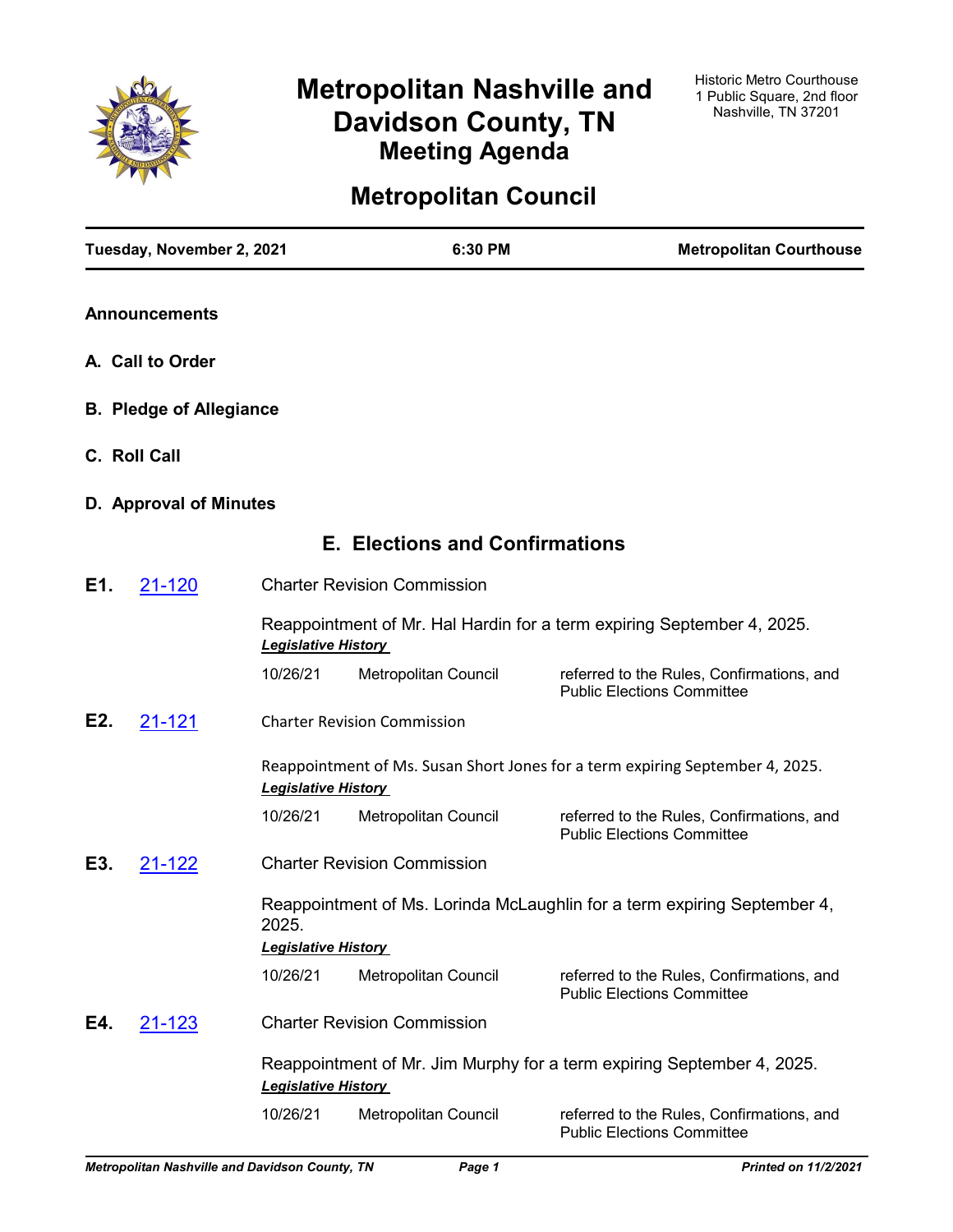| E5.  | 21-124        | <b>Charter Revision Commission</b><br>Appointment of Ms. Joy Sims for a term expiring September 5, 2025.<br><b>Legislative History</b> |                                                                          |                                                                                |
|------|---------------|----------------------------------------------------------------------------------------------------------------------------------------|--------------------------------------------------------------------------|--------------------------------------------------------------------------------|
|      |               | 10/26/21                                                                                                                               | Metropolitan Council                                                     | referred to the Rules, Confirmations, and<br><b>Public Elections Committee</b> |
| E6.  | 21-106        |                                                                                                                                        | Greenways and Open Space Commission                                      |                                                                                |
|      |               | 10, 2023.<br><b>Legislative History</b>                                                                                                | Appointment of Ms. Jacqueline Quarles-McCoy for a term expiring February |                                                                                |
|      |               | 10/12/21                                                                                                                               | Metropolitan Council                                                     | referred to the Rules, Confirmations, and                                      |
|      |               |                                                                                                                                        | 10/19/21 recommended for deferral                                        | <b>Public Elections Committee</b>                                              |
|      |               | 10/19/21                                                                                                                               | Metropolitan Council                                                     | deferred by rule                                                               |
| E7.  | <u>21-107</u> |                                                                                                                                        | Greenways and Open Space Commission                                      |                                                                                |
|      |               | <b>Legislative History</b>                                                                                                             |                                                                          | Appointment of Ms. Kate Stephenson for a term expiring February 10, 2023.      |
|      |               | 10/12/21                                                                                                                               | Metropolitan Council                                                     | referred to the Rules, Confirmations, and<br><b>Public Elections Committee</b> |
|      |               |                                                                                                                                        | 10/19/21 recommended for deferral                                        |                                                                                |
|      |               | 10/19/21                                                                                                                               | Metropolitan Council                                                     | deferred by rule                                                               |
| E8.  | 21-125        |                                                                                                                                        | <b>Historical Commission</b>                                             |                                                                                |
|      |               | <b>Legislative History</b>                                                                                                             |                                                                          | Appointment of Ms. Menie Bell for a term expiring August 10, 2025.             |
|      |               | 10/26/21                                                                                                                               | Metropolitan Council                                                     | referred to the Rules, Confirmations, and<br><b>Public Elections Committee</b> |
| E9.  | <u>21-126</u> |                                                                                                                                        | <b>Historical Commission</b>                                             |                                                                                |
|      |               | <b>Legislative History</b>                                                                                                             |                                                                          | Appointment of Ms. Pamela Bobo for a term expiring August 10, 2025.            |
|      |               | 10/26/21                                                                                                                               | Metropolitan Council                                                     | referred to the Rules, Confirmations, and<br><b>Public Elections Committee</b> |
| E10. | 21-127        |                                                                                                                                        | <b>Historical Commission</b>                                             |                                                                                |
|      |               | <b>Legislative History</b>                                                                                                             |                                                                          | Appointment of Ms. Jane Landers for a term expiring August 10, 2025.           |
|      |               | 10/26/21                                                                                                                               | Metropolitan Council                                                     | referred to the Rules, Confirmations, and<br><b>Public Elections Committee</b> |
| E11. | <u>21-128</u> |                                                                                                                                        | <b>Historical Commission</b>                                             |                                                                                |
|      |               | <b>Legislative History</b>                                                                                                             |                                                                          | Appointment of Dr. William McKee for a term expiring August 10, 2025.          |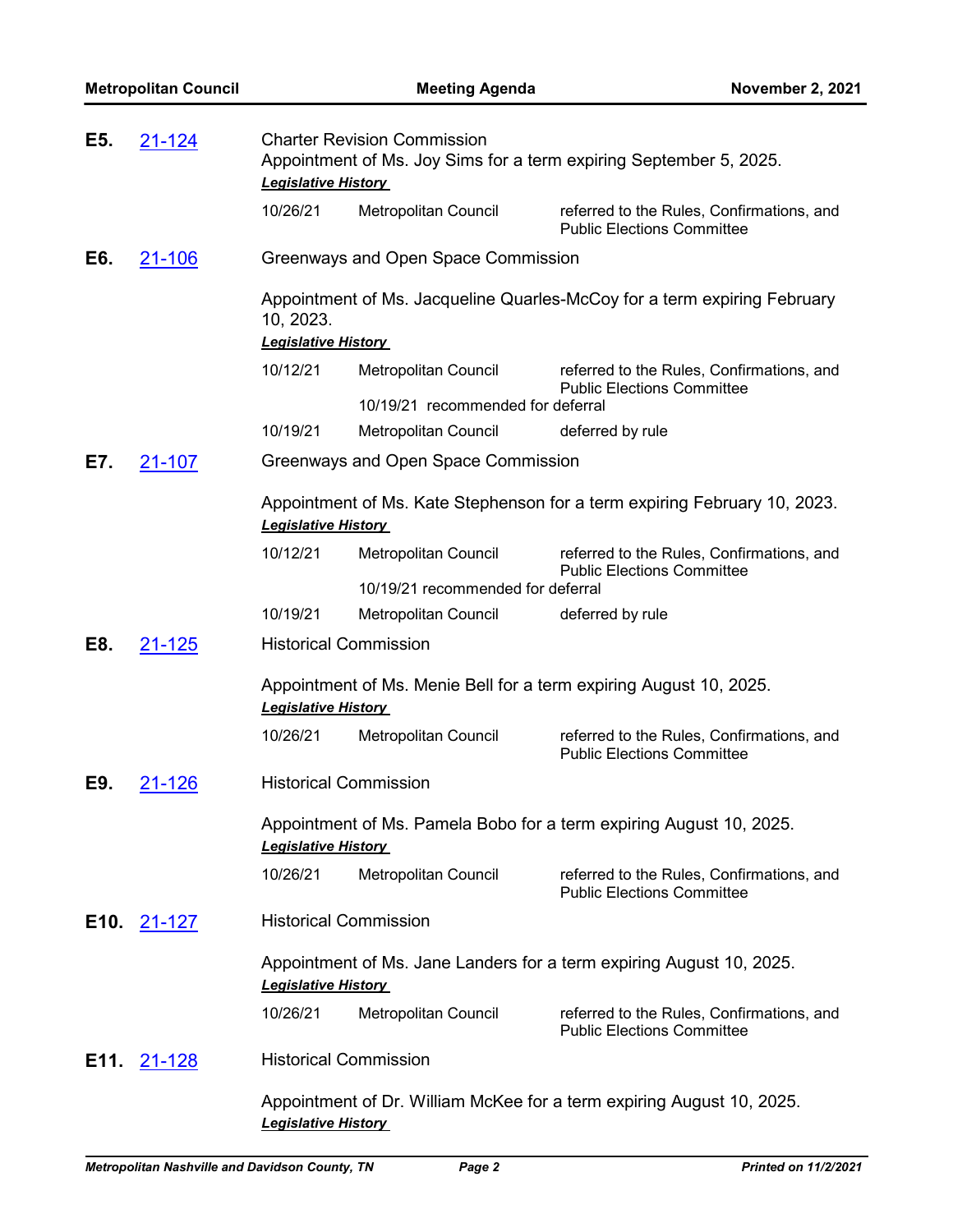|      | <b>Metropolitan Council</b> |                            | <b>Meeting Agenda</b>                                        | <b>November 2, 2021</b>                                                                                                                                                |
|------|-----------------------------|----------------------------|--------------------------------------------------------------|------------------------------------------------------------------------------------------------------------------------------------------------------------------------|
|      |                             | 10/26/21                   | <b>Metropolitan Council</b>                                  | referred to the Rules, Confirmations, and<br><b>Public Elections Committee</b>                                                                                         |
| E12. | 21-090                      |                            | Mechanical, Plumbing, and Electrical Examiners Appeals Board |                                                                                                                                                                        |
|      |                             | <b>Legislative History</b> |                                                              | Appointment of Mr. Terry Atwood for a term expiring September 21, 2023.                                                                                                |
|      |                             | 9/28/21                    | <b>Metropolitan Council</b>                                  | referred to the Rules, Confirmations, and                                                                                                                              |
|      |                             |                            | 10/5/21 deferred by rule<br>10/19/21 deferred by rule        | <b>Public Elections Committee</b>                                                                                                                                      |
|      |                             | 10/5/21                    | <b>Metropolitan Council</b>                                  | deferred by rule                                                                                                                                                       |
|      |                             | 10/19/21                   | <b>Metropolitan Council</b>                                  | deferred by rule                                                                                                                                                       |
| E13. | 21-108                      |                            | Nashville Education, Community, and Arts Television          |                                                                                                                                                                        |
|      |                             | <b>Legislative History</b> |                                                              | Appointment of Mr. Mark Brown for a term expiring February 5, 2024.                                                                                                    |
|      |                             | 10/12/21                   | Metropolitan Council                                         | referred to the Rules, Confirmations, and<br><b>Public Elections Committee</b>                                                                                         |
|      |                             |                            | 10/19/21 deferred by rule                                    |                                                                                                                                                                        |
|      |                             | 10/19/21                   | Metropolitan Council                                         | deferred by rule                                                                                                                                                       |
| E14. | 21-110                      |                            | <b>Property Standards and Appeals Board</b>                  |                                                                                                                                                                        |
|      |                             | <b>Legislative History</b> |                                                              | Appointment of Mr. Joe Hobbs for a term expiring August 21, 2024.                                                                                                      |
|      |                             | 10/12/21                   | Metropolitan Council                                         | referred to the Rules, Confirmations, and                                                                                                                              |
|      |                             |                            | 10/19/21 deferred by rule                                    | <b>Public Elections Committee</b>                                                                                                                                      |
|      |                             | 10/19/21                   | Metropolitan Council                                         | deferred by rule                                                                                                                                                       |
|      |                             |                            | <b>F. Special Counsel Resolution</b>                         |                                                                                                                                                                        |
| 1.   |                             |                            |                                                              | RS2021-1198 A resolution authorizing the employment of Margaret O. Darby as Special<br>Counsel and Director of the Council Office for the Metropolitan County Council. |
|      | <u>Sponsors:</u>            | Allen                      |                                                              |                                                                                                                                                                        |
|      | <b>Attachments:</b>         |                            | <b>RS2021-1198 Contract</b>                                  |                                                                                                                                                                        |

*Legislative History* 

10/26/21 Metropolitan Council filed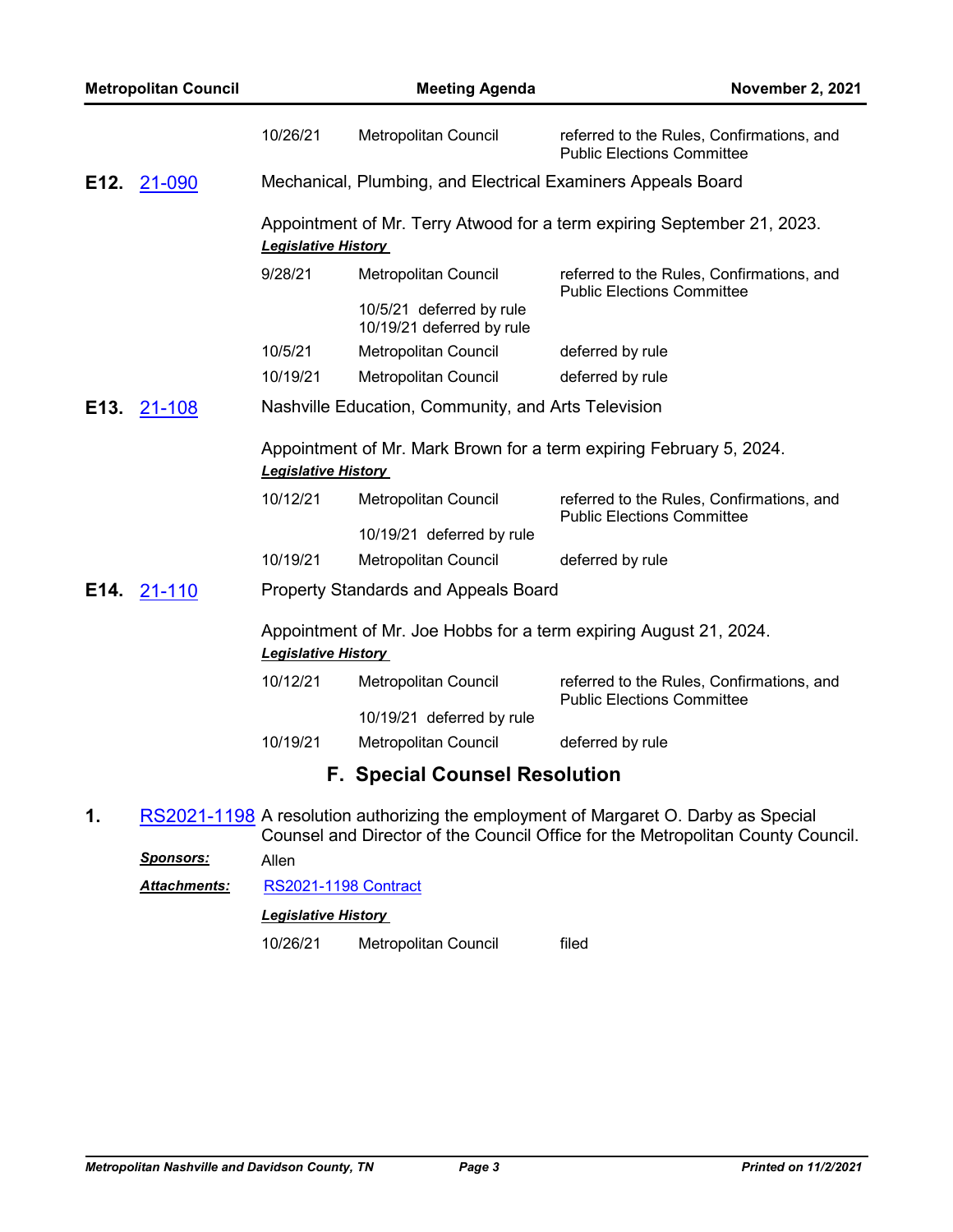## **G. Bills on Public Hearing**

**2.** [BL2020-479](http://nashville.legistar.com/gateway.aspx?m=l&id=/matter.aspx?key=1372) An ordinance to amend Title 17 of the Metropolitan Code of Laws, the Zoning Ordinance of The Metropolitan Government of Nashville and Davidson County, by changing from MUN, MUN-A, MUL-A, MUG, OR20, CS and CF to MUN-NS, MUN-A-NS, MUL-A-NS, MUG-NS, OR20-NS, CS-NS, and CF-NS zoning for various properties located between Rosa L. Parks Boulevard and 2nd Avenue North, from Hume Street, south to Jefferson Street, and located within the Germantown Historic Preservation District Overlay and the Phillips - Jackson Street Redevelopment District Overlay (68.61 acres), all of which is described herein (Proposal No. 2020Z-119PR-001).

#### *Sponsors:* OConnell and Murphy

#### *Attachments:* [BL2020-479](http://nashville.legistar.com/gateway.aspx?M=F&ID=b63127af-23a1-490f-b955-317e9f38b6eb.pdf)

| 9/29/20 | Metropolitan Council<br>referred to the Planning Commission<br>10/22/20 Planning Commission reset to 11/12/20<br>11/12/20 Planning Commission reset to 1/21/21<br>1/21/21<br>Planning Commission reset to 3/25/21<br>Planning Commission reset to 4/22/21<br>3/25/21<br>4/22/21<br>Planning Commission reset to 6/24/21<br>6/24/21<br>Planning Commission reset to 7/22/21<br>Planning Commission reset to 9/23/21<br>8/26/21<br>Planning Commission reset to 10/28/21<br>9/23/21<br>10/28/21 Planning Commission reset to 12/9/21 |  |
|---------|------------------------------------------------------------------------------------------------------------------------------------------------------------------------------------------------------------------------------------------------------------------------------------------------------------------------------------------------------------------------------------------------------------------------------------------------------------------------------------------------------------------------------------|--|
| 10/6/20 | <b>Metropolitan Council</b><br>passed on first reading                                                                                                                                                                                                                                                                                                                                                                                                                                                                             |  |
| 10/9/20 | advertised<br>Metropolitan Council<br>11/10/20 advertised<br>1/8/21<br>advertised<br>3/5/21<br>advertised<br>6/4/21<br>advertised<br>8/13/21 advertised<br>10/8/21 advertised                                                                                                                                                                                                                                                                                                                                                      |  |
| 11/5/20 | Metropolitan Council<br>public hearing<br>11/5/2020 public hearing deferred to December 1, 2020<br>12/1/2020 public hearing deferred to February 2, 2021<br>public hearing deferred to April 6, 2021<br>2/2/2021<br>public hearing deferred to July 6, 2021<br>4/6/2021<br>7/6/2021<br>public hearing deferred to September 7, 2021<br>public hearing deferred to November 2, 2021<br>9/7/2021                                                                                                                                     |  |
| 11/5/20 | deferred to<br>Metropolitan Council<br>December 1, 2020                                                                                                                                                                                                                                                                                                                                                                                                                                                                            |  |
| 12/1/20 | deferred<br>Metropolitan Council<br>Deferred to February 2, 2021                                                                                                                                                                                                                                                                                                                                                                                                                                                                   |  |
| 2/2/21  | Metropolitan Council<br>deferred<br>Deferred to April 6, 2021                                                                                                                                                                                                                                                                                                                                                                                                                                                                      |  |
| 4/6/21  | Metropolitan Council<br>deferred<br>Public hearing deferred to July 6, 2021                                                                                                                                                                                                                                                                                                                                                                                                                                                        |  |
| 7/6/21  | deferred<br>Metropolitan Council<br>deferred to 9/7/2021                                                                                                                                                                                                                                                                                                                                                                                                                                                                           |  |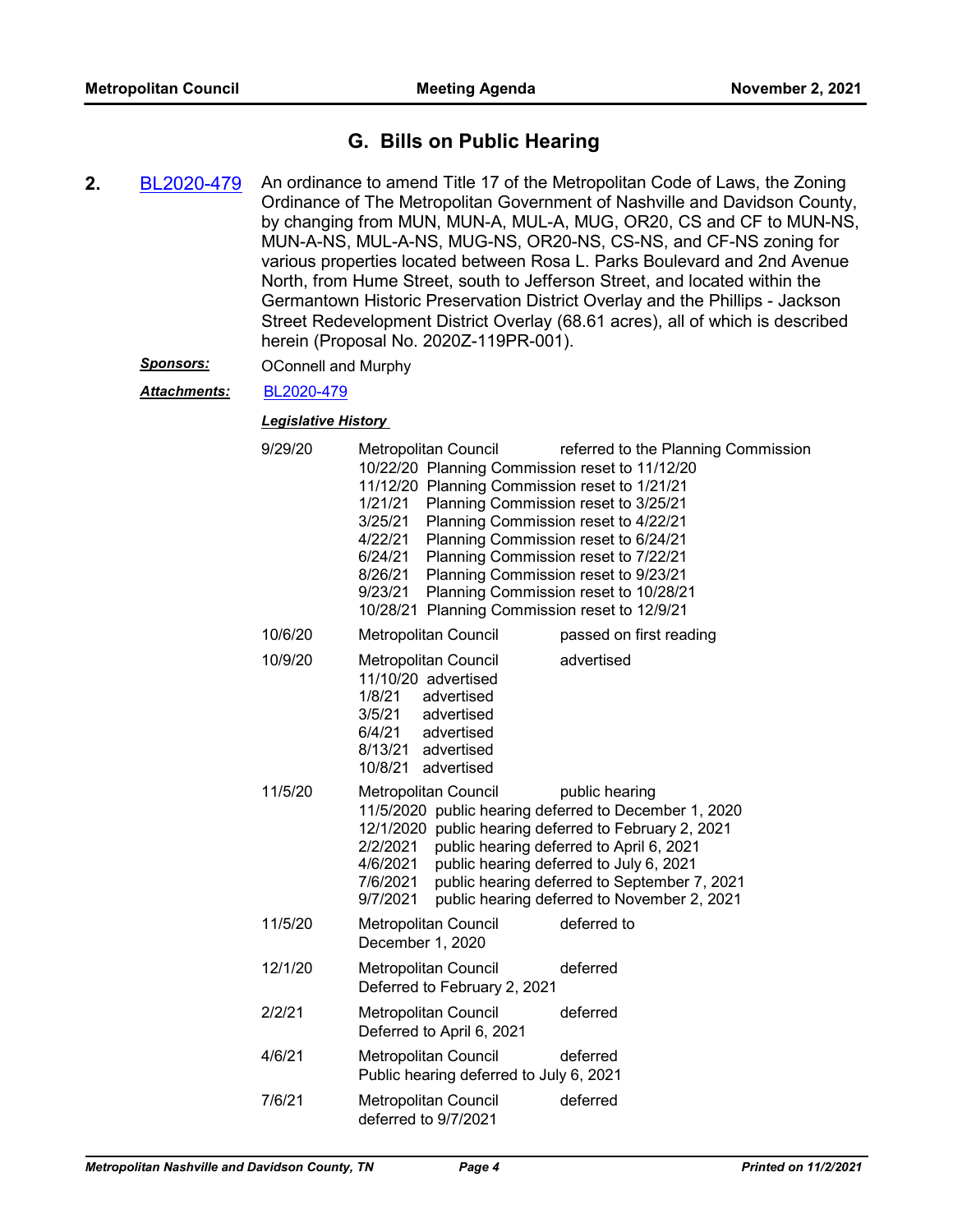|    |                     | 9/7/21                     | Metropolitan Council<br>deferred<br>deferred to 11/2/21 public hearing                                                                                                                                                                                                                                                                                                                                               |
|----|---------------------|----------------------------|----------------------------------------------------------------------------------------------------------------------------------------------------------------------------------------------------------------------------------------------------------------------------------------------------------------------------------------------------------------------------------------------------------------------|
| 3. | BL2020-504          |                            | An ordinance amending Chapters 17.36 and 17.40 of the Metropolitan Code<br>pertaining to creating an Owner Occupied Short Term Rental Overlay district<br>(Proposal No. 2020Z-013TX-001).                                                                                                                                                                                                                            |
|    | <u>Sponsors:</u>    | OConnell                   |                                                                                                                                                                                                                                                                                                                                                                                                                      |
|    | <b>Attachments:</b> | BL2020-504                 |                                                                                                                                                                                                                                                                                                                                                                                                                      |
|    |                     |                            | Propoesed Amendment - BL2020-504 - O'Connell - Housekeeping fix                                                                                                                                                                                                                                                                                                                                                      |
|    |                     | <b>Legislative History</b> |                                                                                                                                                                                                                                                                                                                                                                                                                      |
|    |                     | 10/27/20                   | <b>Metropolitan Council</b><br>referred to the Planning Commission<br>1/21/21 Planning Commission reset to 3/25/21<br>3/25/21 Planning Commission reset to 4/22/21<br>4/22/21 Planning Commission reset to 6/24/21<br>6/24/21 Planning Commission reset to 7/22/21<br>8/26/21 Planning Commission reset to 9/23/21<br>9/23/21 Planning Commission reset to 10/28/21<br>10/28/21 Planning Commission reset to 12/9/21 |
|    |                     | 10/27/20                   | Metropolitan Council<br>filed                                                                                                                                                                                                                                                                                                                                                                                        |
|    |                     | 11/5/20                    | Metropolitan Council<br>passed on first reading                                                                                                                                                                                                                                                                                                                                                                      |
|    |                     | 11/6/20                    | advertised<br>Metropolitan Council<br>1/8/21<br>advertised<br>3/5/21<br>advertised<br>6/4/21<br>advertised<br>8/13/21 advertised<br>10/8/21 advertised                                                                                                                                                                                                                                                               |
|    |                     | 12/1/20                    | Metropolitan Council<br>public hearing<br>12/1/20 public hearing deferred to February 2, 2021<br>2/2/21<br>public hearing deferred to April 6, 2021<br>4/6/21<br>public hearing deferred to July 6, 2021<br>7/9/21<br>public hearing deferred to September 7, 2021<br>9/7/21<br>public hearing deferred to November 2, 2021                                                                                          |
|    |                     | 12/1/20                    | deferred<br>Metropolitan Council<br>Deferred to February 2, 2021                                                                                                                                                                                                                                                                                                                                                     |
|    |                     | 2/2/21                     | deferred<br>Metropolitan Council<br>Deferred to April 6, 2021                                                                                                                                                                                                                                                                                                                                                        |
|    |                     | 4/6/21                     | deferred<br><b>Metropolitan Council</b><br>Public hearing deferred to July 6, 2021                                                                                                                                                                                                                                                                                                                                   |
|    |                     | 7/6/21                     | deferred<br><b>Metropolitan Council</b><br>deferred to 9/7/2021                                                                                                                                                                                                                                                                                                                                                      |
|    |                     | 9/7/21                     | Metropolitan Council<br>deferred<br>deferred to 11/2/21 public hearing                                                                                                                                                                                                                                                                                                                                               |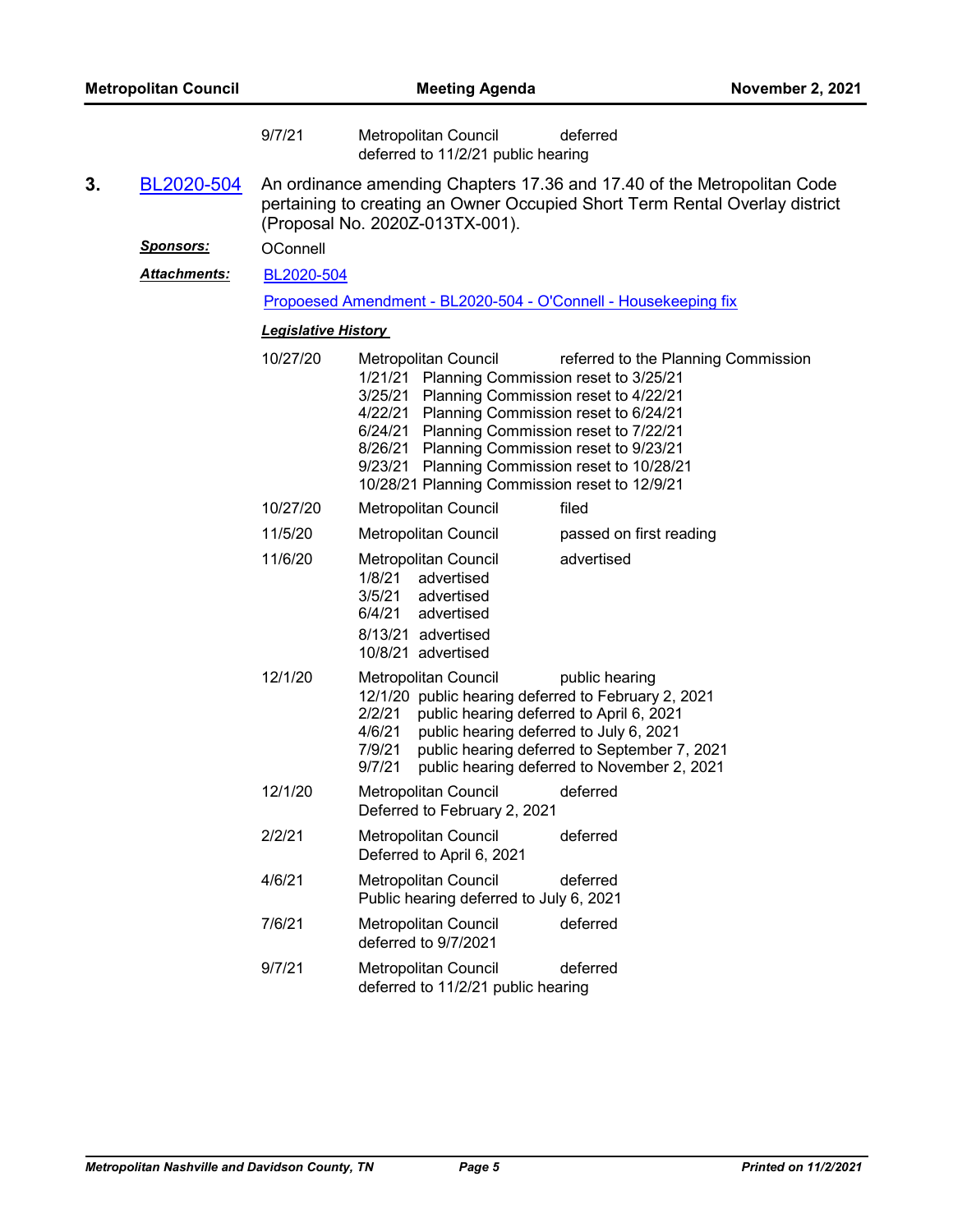**4.** [BL2021-621](http://nashville.legistar.com/gateway.aspx?m=l&id=/matter.aspx?key=1884) An ordinance amending Sections 17.40.720 and 17.40.730 of the Metropolitan Code, Zoning Regulations, to require additional public notice regarding applications for permits from the Historic Zoning Commission (Proposal No. 2021Z-003TX-001).

*Sponsors:* Murphy, Allen, OConnell and Bradford

[Substitute BL2021-621](http://nashville.legistar.com/gateway.aspx?M=F&ID=f42f4325-063e-4de1-88ba-0dc1d25885dc.pdf) *Attachments:*

[BL2021-621](http://nashville.legistar.com/gateway.aspx?M=F&ID=cabdbfec-c279-4032-aba7-2f91afe36156.pdf)

#### *Legislative History*

| 1/26/21  | Metropolitan Council                                                                                                                                                            | filed                                                                                                                                                                                                                                                                                                                                                                                |
|----------|---------------------------------------------------------------------------------------------------------------------------------------------------------------------------------|--------------------------------------------------------------------------------------------------------------------------------------------------------------------------------------------------------------------------------------------------------------------------------------------------------------------------------------------------------------------------------------|
| 2/2/21   | Metropolitan Council                                                                                                                                                            | passed on first reading                                                                                                                                                                                                                                                                                                                                                              |
| 2/5/21   | Metropolitan Council<br>4/9/2021 advertised<br>6/4/2021 advertised<br>8/3/2021 advertised<br>10/8/2021 advertised                                                               | advertised                                                                                                                                                                                                                                                                                                                                                                           |
| 3/2/21   | Metropolitan Council<br>public hearing deferred to May 4, 2021                                                                                                                  | deferred                                                                                                                                                                                                                                                                                                                                                                             |
| 5/4/21   | Metropolitan Council <i>public</i> hearing<br>3/2/21 public hearing deferred to 5/4/21<br>5/4/21 public hearing deferred to 7/6/21<br>9/7/21 public hearing deferred to 11/2/21 | 7/6/21 substitute approved; public hearing deferred to 9/7/21                                                                                                                                                                                                                                                                                                                        |
| 5/4/21   | Metropolitan Council<br>deferred to July 6, 2021 public hearing                                                                                                                 | deferred                                                                                                                                                                                                                                                                                                                                                                             |
| 7/6/21   | <b>Metropolitan Council</b>                                                                                                                                                     | substituted                                                                                                                                                                                                                                                                                                                                                                          |
| 7/6/21   | Metropolitan Council<br>deferred to 9/7/2021                                                                                                                                    | deferred                                                                                                                                                                                                                                                                                                                                                                             |
| 9/7/21   | Metropolitan Council<br>deferred to 11/2/21 public hearing                                                                                                                      | deferred                                                                                                                                                                                                                                                                                                                                                                             |
| 10/28/21 | <b>Planning Commission</b><br>$(6-0)$                                                                                                                                           | approved                                                                                                                                                                                                                                                                                                                                                                             |
|          | $\sim$ $\sim$                                                                                                                                                                   | $\overline{1}$ $\overline{1}$ $\overline{2}$ $\overline{3}$ $\overline{2}$ $\overline{3}$ $\overline{1}$ $\overline{2}$ $\overline{1}$ $\overline{1}$ $\overline{1}$ $\overline{1}$ $\overline{1}$ $\overline{1}$ $\overline{1}$ $\overline{1}$ $\overline{1}$ $\overline{1}$ $\overline{1}$ $\overline{1}$ $\overline{1}$ $\overline{1}$ $\overline{1}$ $\overline{1}$ $\overline{$ |

**5.** [BL2021-797](http://nashville.legistar.com/gateway.aspx?m=l&id=/matter.aspx?key=13340) An ordinance amending Section 17.12.070 of the Metropolitan Code to amend the requirements of the residential floor area ratio bonus in mixed use (Proposal No. 2021Z-011TX-001).

*Sponsors:* Withers

| <b>Attachments:</b> | BL2021-797            |
|---------------------|-----------------------|
|                     | Substitute BL2021-797 |

[Proposed Substitute - BL2021-797 - Withers - Planning second sub](http://nashville.legistar.com/gateway.aspx?M=F&ID=2c7b27df-b917-4bb9-8939-9eb006ae9bf9.docx)

| 6/29/21 | Metropolitan Council                          | filed                   |
|---------|-----------------------------------------------|-------------------------|
| 7/6/21  | Metropolitan Council                          | passed on first reading |
| 7/6/21  | Metropolitan Council<br>deferred to 10/5/2021 | deferred                |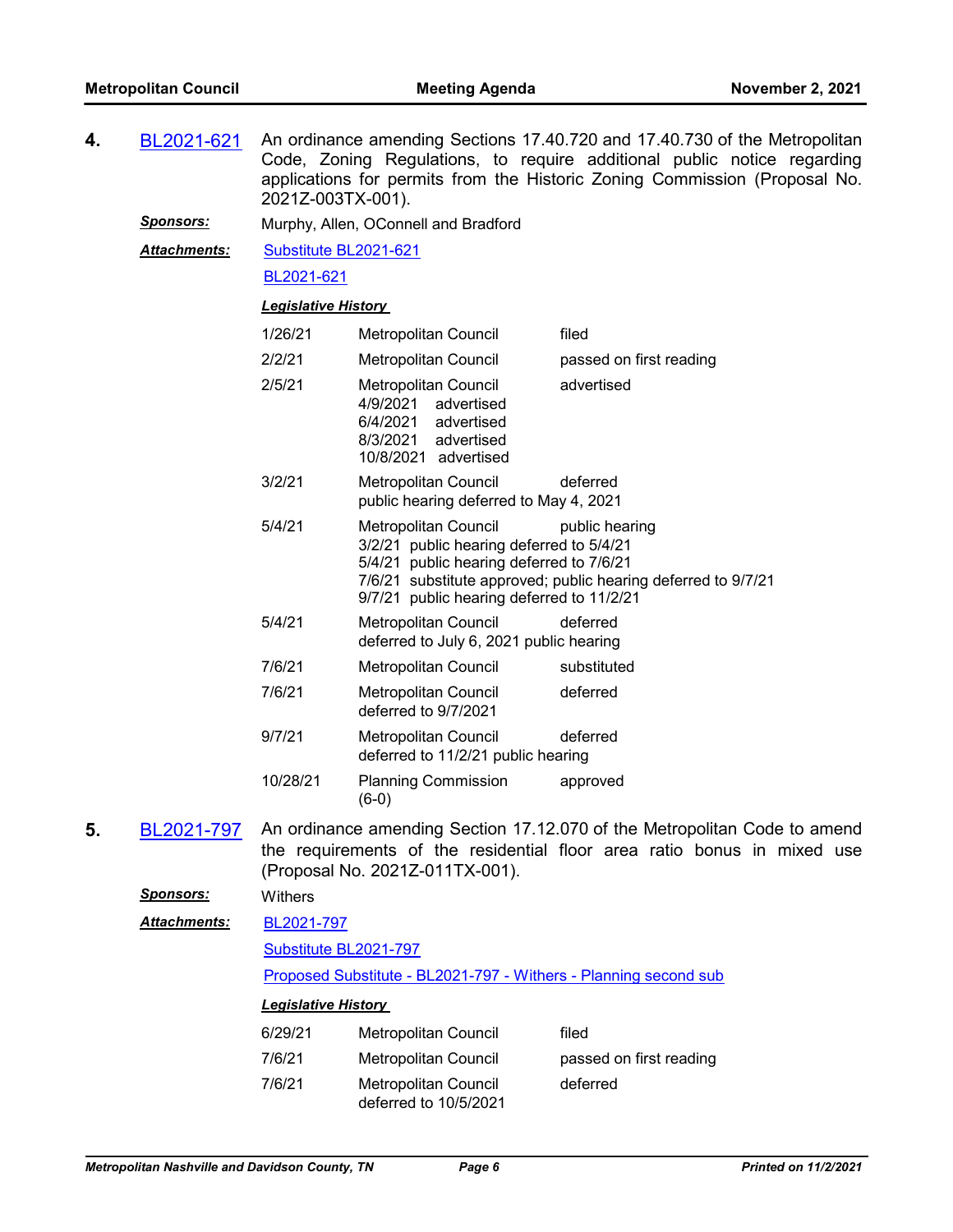| <b>Metropolitan Council</b> |                  | <b>Meeting Agenda</b>      |                                                                                                                         | <b>November 2, 2021</b>                                                                                                                                                                                                                                                                                 |
|-----------------------------|------------------|----------------------------|-------------------------------------------------------------------------------------------------------------------------|---------------------------------------------------------------------------------------------------------------------------------------------------------------------------------------------------------------------------------------------------------------------------------------------------------|
|                             |                  | 9/10/21                    | <b>Metropolitan Council</b><br>10/8/21 advertised                                                                       | advertised                                                                                                                                                                                                                                                                                              |
|                             |                  | 10/5/21                    | Metropolitan Council<br>7/6/21                                                                                          | public hearing<br>passed on first reading; public hearing deferred to 10/5/21<br>10/5/21 substitute approved; public hearing deferred to 11/2/21                                                                                                                                                        |
|                             |                  | 10/5/21                    | Metropolitan Council                                                                                                    | substituted                                                                                                                                                                                                                                                                                             |
|                             |                  | 10/5/21                    | <b>Metropolitan Council</b><br>deferred to 11/2/21 public hearing                                                       | deferred                                                                                                                                                                                                                                                                                                |
|                             |                  | 10/28/21                   | <b>Planning Commission</b>                                                                                              | approved with conditions, disapproved<br>without                                                                                                                                                                                                                                                        |
|                             |                  |                            |                                                                                                                         | approved with a second substitute, disapproved without (7-0)                                                                                                                                                                                                                                            |
| 6.                          | BL2021-831       | 2021Z-012TX-001).          |                                                                                                                         | An ordinance amending Sections 6.28.030, 17.04.060, and 17.20.030 of the<br>Metropolitan Code to amend the definition of "Short term rental property<br>(STRP)-Not owner-occupied" and to amend parking requirements related to<br>"Short term rental property (STRP)-Not owner-occupied" (Proposal No. |
|                             | <b>Sponsors:</b> |                            | OConnell, Bradford and Parker                                                                                           |                                                                                                                                                                                                                                                                                                         |
|                             | Attachments:     | BL2021-831                 |                                                                                                                         |                                                                                                                                                                                                                                                                                                         |
|                             |                  |                            | Proposed Amendment - BL2021-831 - O'Connell - Delay effective date                                                      |                                                                                                                                                                                                                                                                                                         |
|                             |                  | <b>Legislative History</b> |                                                                                                                         |                                                                                                                                                                                                                                                                                                         |
|                             |                  | 7/13/21                    | Metropolitan Council                                                                                                    | filed                                                                                                                                                                                                                                                                                                   |
|                             |                  | 7/13/21                    | Metropolitan Council<br>9/23/21 Planning Commission reset to 10/28/21<br>10/28/21 Planning Commission reset to 11/18/21 | referred to the Planning Commission                                                                                                                                                                                                                                                                     |
|                             |                  | 7/20/21                    | Metropolitan Council                                                                                                    | passed on first reading                                                                                                                                                                                                                                                                                 |
|                             |                  | 8/13/21                    | Metropolitan Council<br>9/10/21 advertised<br>10/8/21 advertised                                                        | advertised                                                                                                                                                                                                                                                                                              |
|                             |                  | 9/7/21                     | Metropolitan Council<br>9/7/21<br>public hearing deferred to 10/5/21<br>10/5/21 public hearing deferred to 11/2/21      | public hearing                                                                                                                                                                                                                                                                                          |
|                             |                  | 9/7/21                     | Metropolitan Council                                                                                                    | deferred                                                                                                                                                                                                                                                                                                |
|                             |                  | 10/5/21                    | Metropolitan Council<br>deferred to 11/2/21 public hearing                                                              | deferred                                                                                                                                                                                                                                                                                                |
| 7.                          | BL2021-832       |                            | current base zoning district (Proposal No. 2021Z-013TX-001).                                                            | An ordinance to amend various sections of Title 17 of the Metropolitan Zoning<br>Code to incentivize Inclusionary Housing with any residential development that<br>seeks additional development entitlements beyond that permitted by the                                                               |
|                             | <u>Sponsors:</u> | Allen and OConnell         |                                                                                                                         |                                                                                                                                                                                                                                                                                                         |
|                             | Attachments:     | BL2021-832                 |                                                                                                                         |                                                                                                                                                                                                                                                                                                         |
|                             |                  | Substitute BL2021-832      |                                                                                                                         |                                                                                                                                                                                                                                                                                                         |
|                             |                  |                            | Proposed Amendment - BL2021-832 - Allen                                                                                 |                                                                                                                                                                                                                                                                                                         |
|                             |                  | <b>Legislative History</b> |                                                                                                                         |                                                                                                                                                                                                                                                                                                         |
|                             |                  | 7/13/21                    | Metropolitan Council                                                                                                    | filed                                                                                                                                                                                                                                                                                                   |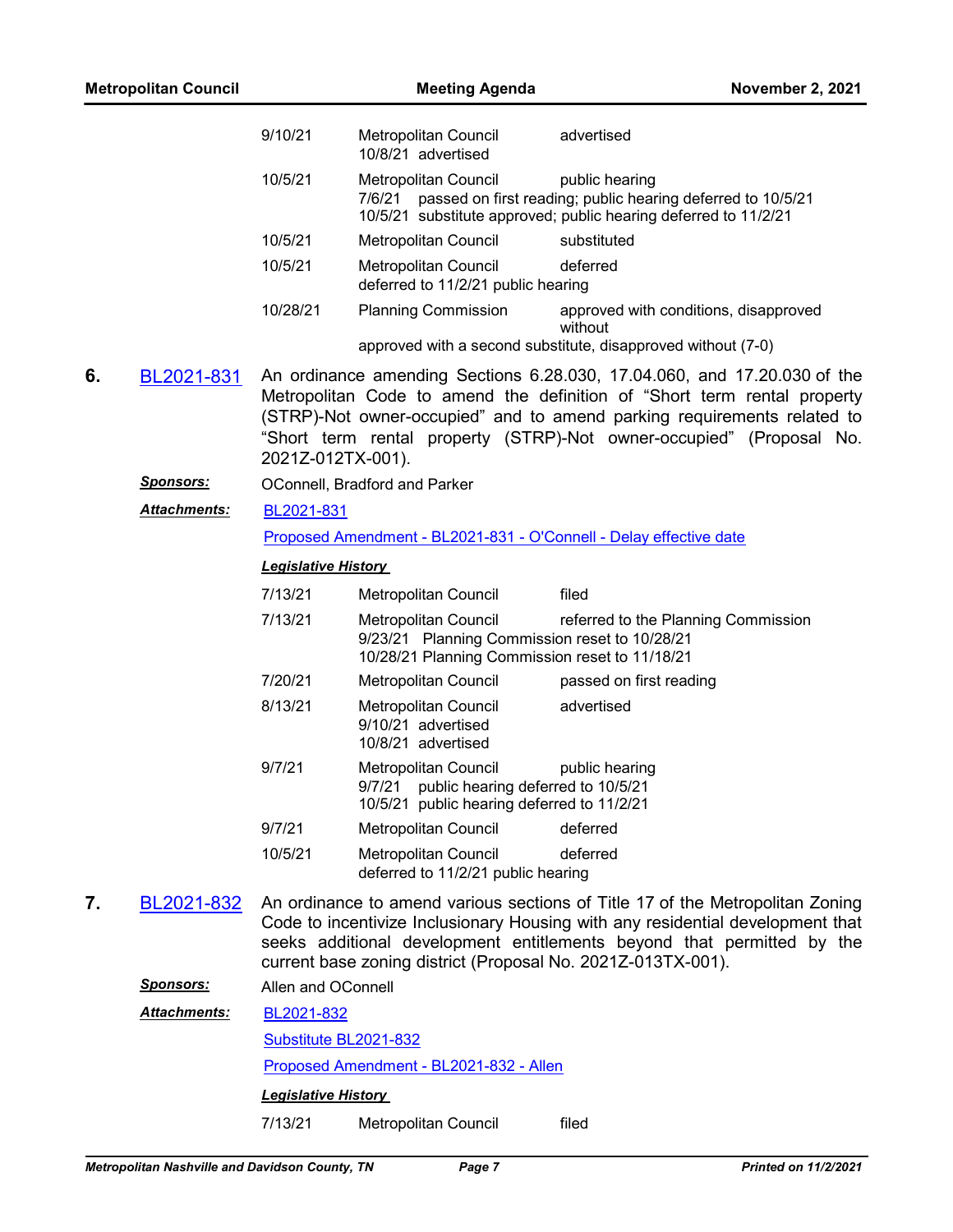| <b>Metropolitan Council</b> |                     | <b>Meeting Agenda</b>      |                                                                        | November 2, 2021                                                                                                                                         |
|-----------------------------|---------------------|----------------------------|------------------------------------------------------------------------|----------------------------------------------------------------------------------------------------------------------------------------------------------|
|                             |                     | 7/13/21                    | Metropolitan Council<br>10/28/21 Planning Commission reset to 11/18/21 | referred to the Planning Commission                                                                                                                      |
|                             |                     | 7/20/21                    | <b>Metropolitan Council</b><br>deferred to 10/5/21                     | passed on first reading                                                                                                                                  |
|                             |                     | 9/10/21                    | Metropolitan Council<br>10/8/21 advertised                             | advertised                                                                                                                                               |
|                             |                     | 10/5/21                    | Metropolitan Council                                                   | public hearing<br>7/20/21 passed on first reading; public hearing deferred to 10/5/21<br>10/5/21 substitute approved; public hearing deferred to 11/2/21 |
|                             |                     | 10/5/21                    | Metropolitan Council                                                   | substituted                                                                                                                                              |
|                             |                     | 10/5/21                    | Metropolitan Council<br>deferred to 11/2/21 public hearing             | deferred                                                                                                                                                 |
| 8.                          | BL2021-842          |                            | historic structures and sites (Proposal No. 2021Z-015TX-001).          | An ordinance amending Chapter 16.28 and Section 17.40.430 of the<br>Metropolitan Code to amend the regulations of the demolition of potentially          |
|                             | <u>Sponsors:</u>    |                            | Cash, Porterfield, Murphy, Styles, Bradford, Syracuse and Hancock      |                                                                                                                                                          |
|                             | <b>Attachments:</b> | BL2021-842                 |                                                                        |                                                                                                                                                          |
|                             |                     | Substitute BL2021-842      |                                                                        |                                                                                                                                                          |
|                             |                     | <b>Legislative History</b> |                                                                        |                                                                                                                                                          |
|                             |                     | 7/27/21                    | Metropolitan Council                                                   | filed                                                                                                                                                    |
|                             |                     | 8/3/21                     | Metropolitan Council<br>deferred to October 5, 2021 public hearing     | passed on first reading                                                                                                                                  |
|                             |                     | 9/10/21                    | Metropolitan Council<br>10/8/21 advertised                             | advertised                                                                                                                                               |
|                             |                     | 10/5/21                    | Metropolitan Council<br>8/3/21                                         | public hearing<br>passed on first reading; public hearing deferred to 10/5/21<br>10/5/21 substitute approved; public hearing deferred to 11/2/21         |
|                             |                     | 10/5/21                    | Metropolitan Council                                                   | substituted                                                                                                                                              |
|                             |                     | 10/5/21                    | <b>Metropolitan Council</b><br>deferred to 11/2/21 public hearing      | deferred                                                                                                                                                 |
|                             |                     | 10/28/21                   | <b>Planning Commission</b><br>$(7-0)$                                  | approved                                                                                                                                                 |
| 9.                          | BL2021-843          | 2021Z-017TX-001).          |                                                                        | An ordinance to amend Sections 17.36.110, 17.36.120, and 17.40.550 of the<br>Metropolitan Code of Laws relative to historic signage (Proposal No.        |
|                             | <b>Sponsors:</b>    |                            | Roberts, Porterfield, Styles and Bradford                              |                                                                                                                                                          |
|                             | Attachments:        |                            | Proposed Substitute - BL2021-843 - Roberts                             |                                                                                                                                                          |
|                             |                     | BL2021-843                 |                                                                        |                                                                                                                                                          |
|                             |                     | <b>Legislative History</b> |                                                                        |                                                                                                                                                          |
|                             |                     | 7/27/21                    | Metropolitan Council                                                   | filed                                                                                                                                                    |
|                             |                     | 8/3/21                     | Metropolitan Council<br>deferred to October 5, 2021 public hearing     | passed on first reading                                                                                                                                  |
|                             |                     | 9/10/21                    | Metropolitan Council<br>10/8/21 advertised                             | advertised                                                                                                                                               |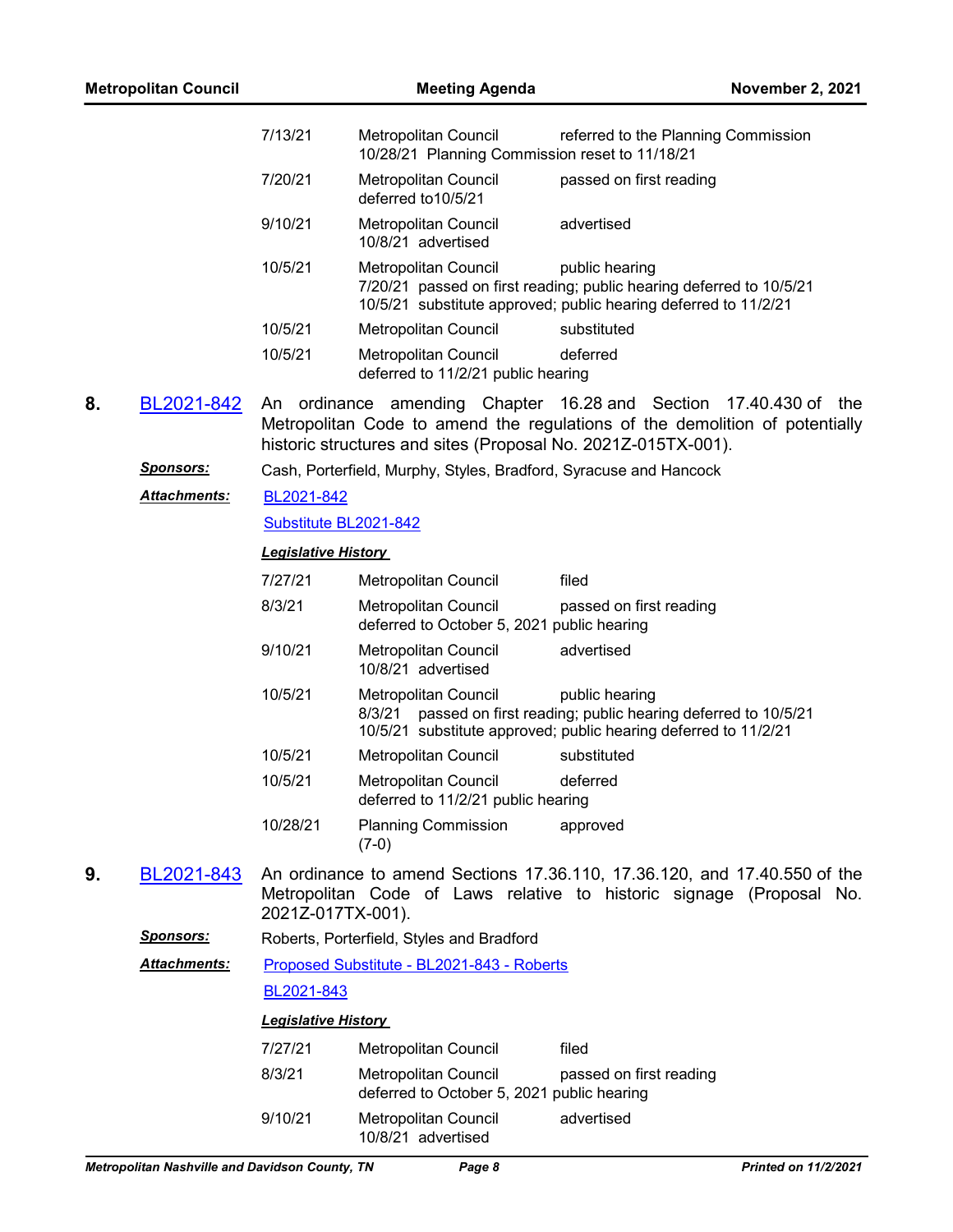| <b>Metropolitan Council</b> |                   | <b>Meeting Agenda</b>                |                                                                                                                     | <b>November 2, 2021</b>                                                                                                                                                                                                                                                                                                                                                       |
|-----------------------------|-------------------|--------------------------------------|---------------------------------------------------------------------------------------------------------------------|-------------------------------------------------------------------------------------------------------------------------------------------------------------------------------------------------------------------------------------------------------------------------------------------------------------------------------------------------------------------------------|
|                             |                   | 9/23/21                              | <b>Planning Commission</b><br>$(9-0)$                                                                               | approved                                                                                                                                                                                                                                                                                                                                                                      |
|                             |                   | 10/5/21                              | Metropolitan Council<br>8/3/21<br>10/5/21 public hearing deferred to 11/2/21                                        | public hearing<br>passed on first reading; public hearing deferred to 10/5/21                                                                                                                                                                                                                                                                                                 |
|                             |                   | 10/5/21                              | <b>Metropolitan Council</b><br>deferred to 11/2/21 public hearing                                                   | deferred                                                                                                                                                                                                                                                                                                                                                                      |
| 10.                         | <u>BL2021-887</u> |                                      | <b>RESTRICTED IN THE CONSTRUCTION OF BUILDINGS.</b>                                                                 | An ordinance to authorize building material restrictions and requirements for<br>BL2021-787, a proposed Specific Plan Zoning District located at 1505, 1509,<br>1511, 1513, 1601 and 1603 Dickerson Pike, 1600, 1608, 1612 and 1616 Luton<br>Street and Dickerson Pike (unnumbered) (Proposal No. 2021SP-022-001).<br>THE PROPOSED ORDINANCE REQUIRES CERTAIN MATERIALS TO BE |
|                             | <u>Sponsors:</u>  | Parker<br><b>Legislative History</b> |                                                                                                                     |                                                                                                                                                                                                                                                                                                                                                                               |
|                             |                   | 5/13/21                              | <b>Planning Commission</b>                                                                                          | approved with conditions, disapproved<br>without                                                                                                                                                                                                                                                                                                                              |
|                             |                   |                                      | $(9-0)$                                                                                                             |                                                                                                                                                                                                                                                                                                                                                                               |
|                             |                   | 8/31/21                              | Metropolitan Council                                                                                                | filed                                                                                                                                                                                                                                                                                                                                                                         |
|                             |                   | 9/7/21                               | Metropolitan Council                                                                                                | passed on first reading                                                                                                                                                                                                                                                                                                                                                       |
|                             |                   | 9/10/21                              | Metropolitan Council<br>10/8/21 advertised                                                                          | advertised                                                                                                                                                                                                                                                                                                                                                                    |
|                             |                   | 10/5/21                              | <b>Metropolitan Council</b><br>10/5/21 public hearing deferred to 11/2/21                                           | public hearing                                                                                                                                                                                                                                                                                                                                                                |
|                             |                   | 10/5/21                              | Metropolitan Council<br>deferred to 11/2/21 public hearing                                                          | deferred                                                                                                                                                                                                                                                                                                                                                                      |
| 11.                         | BL2021-893        |                                      | Lucile Street and Elmhurst Avenue (0.13 acres), all of which is<br>described herein (Proposal No. 2021Z-056PR-001). | An ordinance to amend Title 17 of the Metropolitan Code of Laws,<br>the Zoning Ordinance of The Metropolitan Government of Nashville<br>and Davidson County, by changing from RS5 to RM20-A zoning for<br>property located at 123 Elmhurst Avenue, at the northwest corner of                                                                                                 |
|                             | <b>Sponsors:</b>  | Parker                               |                                                                                                                     |                                                                                                                                                                                                                                                                                                                                                                               |
|                             | Attachments:      | <b>BL2021-893 Sketch</b>             |                                                                                                                     |                                                                                                                                                                                                                                                                                                                                                                               |
|                             |                   | <b>Legislative History</b>           |                                                                                                                     |                                                                                                                                                                                                                                                                                                                                                                               |
|                             |                   | 7/22/21                              | <b>Planning Commission</b><br>$(7-0)$                                                                               | approved                                                                                                                                                                                                                                                                                                                                                                      |
|                             |                   | 8/31/21                              | Metropolitan Council                                                                                                | filed                                                                                                                                                                                                                                                                                                                                                                         |
|                             |                   | 9/7/21                               | Metropolitan Council                                                                                                | passed on first reading                                                                                                                                                                                                                                                                                                                                                       |
|                             |                   | 9/10/21                              | Metropolitan Council<br>10/8/21 advertised                                                                          | advertised                                                                                                                                                                                                                                                                                                                                                                    |
|                             |                   | 10/5/21                              | Metropolitan Council<br>10/5/21 public hearing deferred to 11/2/21                                                  | public hearing                                                                                                                                                                                                                                                                                                                                                                |
|                             |                   | 10/5/21                              | Metropolitan Council<br>deferred to 11/2/21 public hearing                                                          | deferred                                                                                                                                                                                                                                                                                                                                                                      |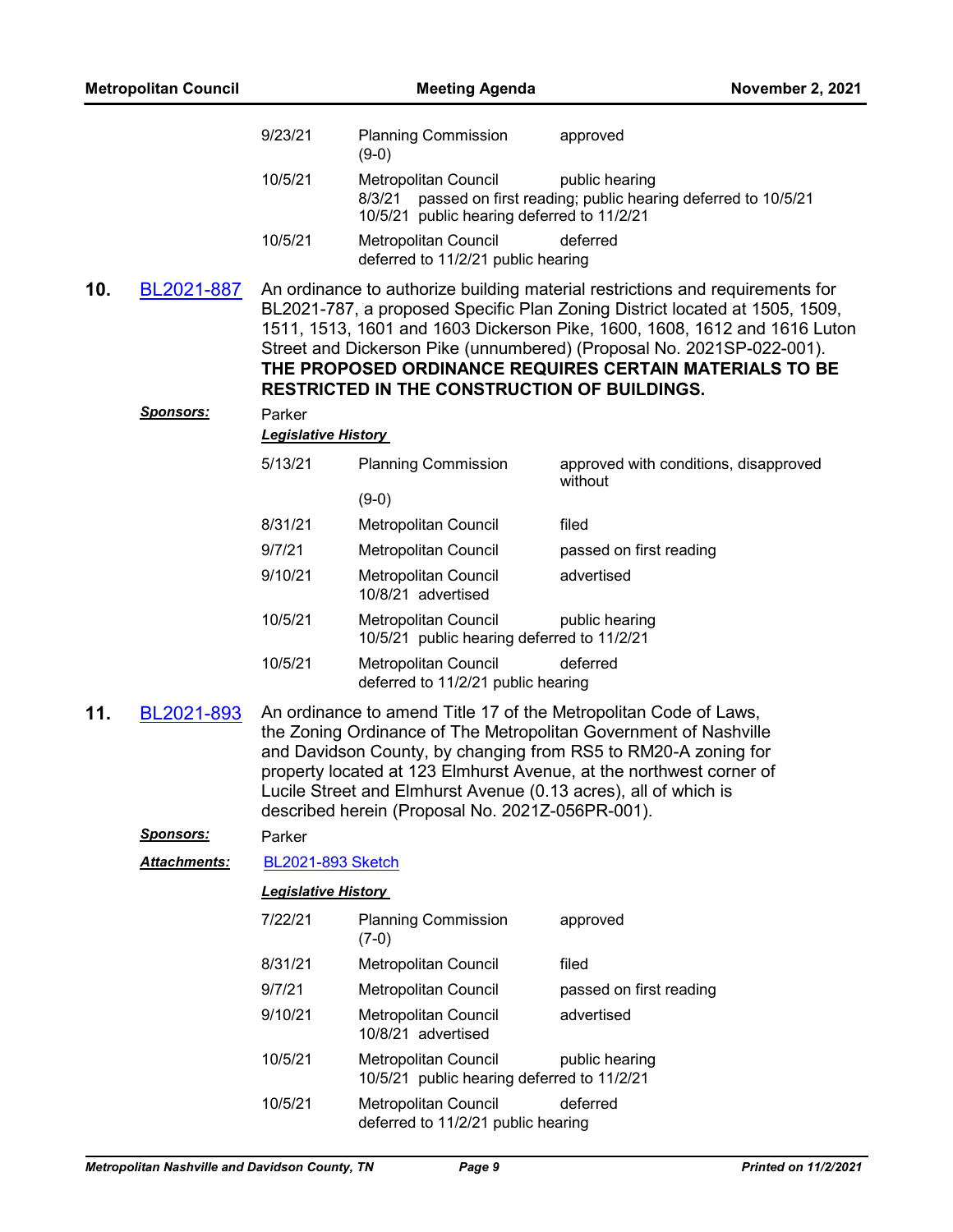**12.** [BL2021-903](http://nashville.legistar.com/gateway.aspx?m=l&id=/matter.aspx?key=13498) An ordinance to amend Title 17 of the Metropolitan Code of Laws, the Zoning Ordinance of The Metropolitan Government of Nashville and Davidson County, by amending the Bowling House Neighborhood Conservation Overlay District to include properties located at 131 and 133 44th Avenue N, 4200 through 4411 Nebraska Avenue, and 4303 through 4412 Utah Avenue, zoned RS7.5 (11.12 acres), all of which is described herein (Proposal No. 2017NHC-003-002).

*Sponsors:* Murphy

[BL2021-903 Owners List](http://nashville.legistar.com/gateway.aspx?M=F&ID=f8861436-ef21-40aa-a60d-91f2120f63e5.xlsx) *Attachments:*

[BL2021-903 Sketch](http://nashville.legistar.com/gateway.aspx?M=F&ID=091ba104-8ff8-4bd0-a56d-0a81b0288709.docx)

[Substitute BL2021-903](http://nashville.legistar.com/gateway.aspx?M=F&ID=5d20162d-1a5d-43de-8fb5-81a25e758d7f.docx)

[Substitute BL2021-903 Owner List](http://nashville.legistar.com/gateway.aspx?M=F&ID=d9503ccd-30a7-4e6d-b5c3-a2df9b7cfebf.xlsx)

[Substitute BL2021-903 Sketch](http://nashville.legistar.com/gateway.aspx?M=F&ID=3cb19f23-f376-4160-ae1c-25cc1490c9a5.docx)

#### *Legislative History*

| 8/31/21 | <b>Metropolitan Council</b>                                | filed                                                                             |
|---------|------------------------------------------------------------|-----------------------------------------------------------------------------------|
| 9/7/21  | Metropolitan Council                                       | passed on first reading                                                           |
| 9/10/21 | <b>Metropolitan Council</b><br>10/8/21 advertised          | advertised                                                                        |
| 9/23/21 | <b>Planning Commission</b><br>(8-0-1)                      | approved                                                                          |
| 10/5/21 | Metropolitan Council                                       | public hearing<br>10/5/21 substitute approved; public hearing deferred to 11/2/21 |
| 10/5/21 | <b>Metropolitan Council</b>                                | substituted                                                                       |
| 10/5/21 | Metropolitan Council<br>deferred to 11/2/21 public hearing | deferred                                                                          |

- **13.** [BL2021-904](http://nashville.legistar.com/gateway.aspx?m=l&id=/matter.aspx?key=13538) An ordinance to authorize building material restrictions and requirements for BL2021-903, a proposed amendment to the Bowling House Neighborhood Conservation Overlay District to include properties located at 131 and 133 44th Avenue N, 4200 through 4411 Nebraska Avenue, and 4303 through 4412 Utah Avenue, zoned RS7.5 (11.12 acres) (Proposal No. 2017NHC-003-002).**THE PROPOSED ORDINANCE REQUIRES CERTAIN MATERIALS TO BE RESTRICTED IN THE CONSTRUCTION OF BUILDINGS**.
	- *Sponsors:* Murphy
	- [BL2021-904 Exhibit A](http://nashville.legistar.com/gateway.aspx?M=F&ID=c5dc25c4-490e-4ad1-96e8-8d584d83d82a.pdf) *Attachments:*

[Substitute BL2021-904](http://nashville.legistar.com/gateway.aspx?M=F&ID=b139e8ca-b94f-4b3a-8b29-b40c99db1431.docx)

| 8/31/21 | <b>Metropolitan Council</b>                | filed                   |
|---------|--------------------------------------------|-------------------------|
| 9/7/21  | Metropolitan Council                       | passed on first reading |
| 9/10/21 | Metropolitan Council<br>10/8/21 advertised | advertised              |
| 9/23/21 | <b>Planning Commission</b><br>(8-0-1)      | approved                |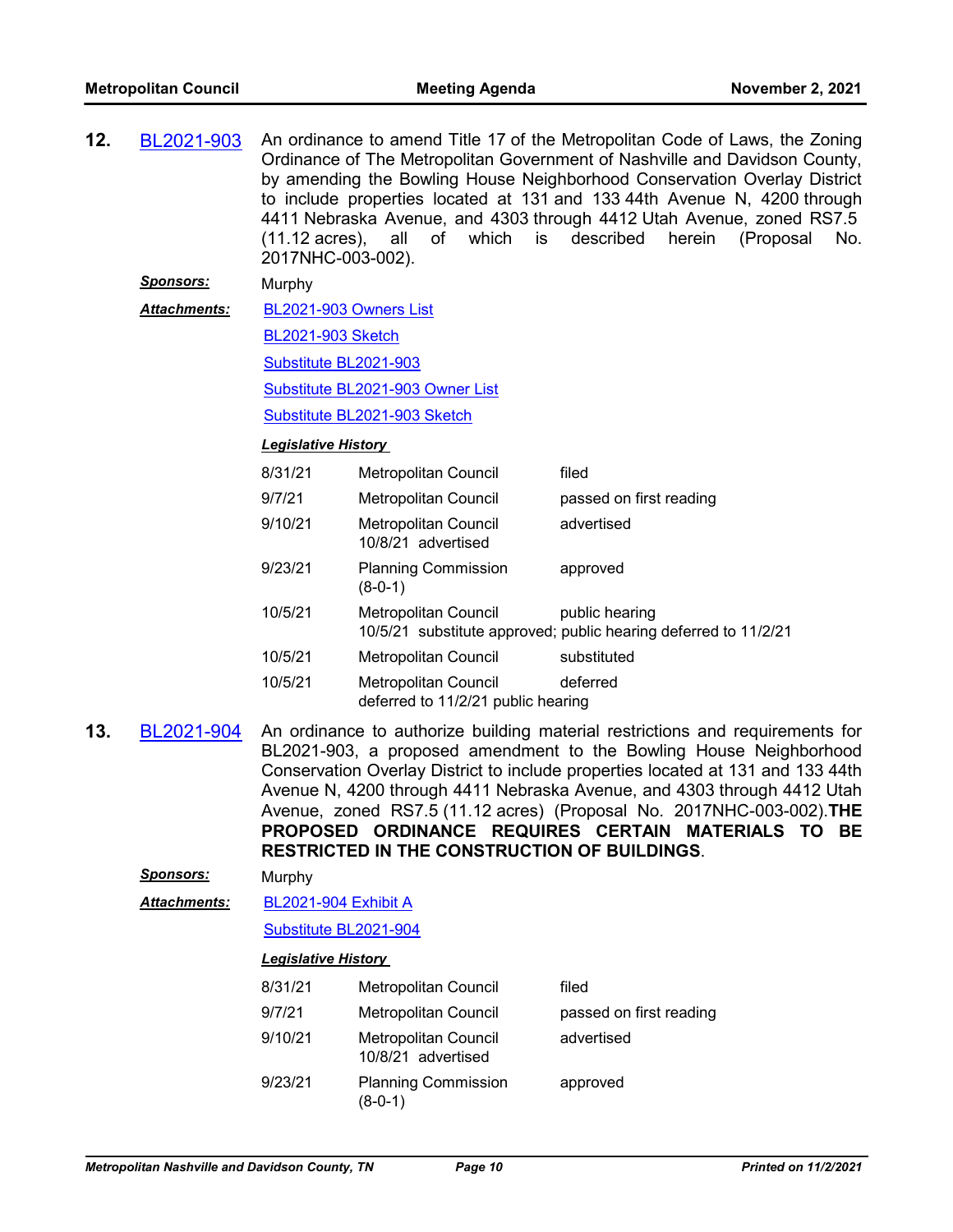| <b>Metropolitan Council</b> |                     | <b>Meeting Agenda</b>      |                                                                                                  | <b>November 2, 2021</b>                                                                                                                                                                                                                                                                                                                       |
|-----------------------------|---------------------|----------------------------|--------------------------------------------------------------------------------------------------|-----------------------------------------------------------------------------------------------------------------------------------------------------------------------------------------------------------------------------------------------------------------------------------------------------------------------------------------------|
|                             |                     | 10/5/21                    | Metropolitan Council                                                                             | public hearing<br>10/5/2021 substitute approved; public hearing deferred to 11/2/21                                                                                                                                                                                                                                                           |
|                             |                     | 10/5/21                    | Metropolitan Council                                                                             | substituted                                                                                                                                                                                                                                                                                                                                   |
|                             |                     | 10/5/21                    | Metropolitan Council<br>deferred to 11/2/21 public hearing                                       | deferred                                                                                                                                                                                                                                                                                                                                      |
| 14.                         | BL2021-905          |                            | (Proposal No. 2021Z-050PR-001).                                                                  | An ordinance to amend Title 17 of the Metropolitan Code of Laws,<br>the Zoning Ordinance of The Metropolitan Government of Nashville<br>and Davidson County, by changing from AR2a to RS20 zoning for<br>property located at 3216 Earhart Road, at the eastern terminus of<br>Buntingway Drive (2.93 acres), all of which is described herein |
|                             | <u>Sponsors:</u>    | Evans                      |                                                                                                  |                                                                                                                                                                                                                                                                                                                                               |
|                             | <b>Attachments:</b> | <b>BL2021-905 Sketch</b>   |                                                                                                  |                                                                                                                                                                                                                                                                                                                                               |
|                             |                     | <b>Legislative History</b> |                                                                                                  |                                                                                                                                                                                                                                                                                                                                               |
|                             |                     | 7/22/21                    | <b>Planning Commission</b><br>$(7-0)$                                                            | approved                                                                                                                                                                                                                                                                                                                                      |
|                             |                     | 8/31/21                    | Metropolitan Council                                                                             | filed                                                                                                                                                                                                                                                                                                                                         |
|                             |                     | 9/7/21                     | Metropolitan Council                                                                             | passed on first reading                                                                                                                                                                                                                                                                                                                       |
|                             |                     | 9/10/21                    | <b>Metropolitan Council</b><br>10/8/21 advertised                                                | advertised                                                                                                                                                                                                                                                                                                                                    |
|                             |                     | 10/5/21                    | Metropolitan Council<br>10/5/21 public hearing deferred to 11/2/21                               | public hearing                                                                                                                                                                                                                                                                                                                                |
|                             |                     | 10/5/21                    | Metropolitan Council<br>deferred to 11/2/21 public hearing                                       | deferred                                                                                                                                                                                                                                                                                                                                      |
| 15.                         | BL2021-906          |                            | of Highway 70 (42.24 acres), all of which is described herein<br>(Proposal No. 2021Z-092PR-001). | An ordinance to amend Title 17 of the Metropolitan Code of Laws,<br>the Zoning Ordinance of The Metropolitan Government of Nashville<br>and Davidson County, by changing from AR2a to R80 zoning for<br>property located at 7848 McCrory Lane, approximately 385 feet south                                                                   |
|                             | <b>Sponsors:</b>    |                            | Rosenberg and Bradford                                                                           |                                                                                                                                                                                                                                                                                                                                               |
|                             | Attachments:        | <b>BL2021-906 Sketch</b>   |                                                                                                  |                                                                                                                                                                                                                                                                                                                                               |
|                             |                     | <b>Legislative History</b> |                                                                                                  |                                                                                                                                                                                                                                                                                                                                               |
|                             |                     | 8/31/21                    | Metropolitan Council                                                                             | filed                                                                                                                                                                                                                                                                                                                                         |
|                             |                     | 9/7/21                     | <b>Metropolitan Council</b>                                                                      | passed on first reading                                                                                                                                                                                                                                                                                                                       |
|                             |                     | 9/10/21                    | Metropolitan Council<br>10/8/21 advertised                                                       | advertised                                                                                                                                                                                                                                                                                                                                    |
|                             |                     | 10/5/21                    | Metropolitan Council<br>10/5/21 public hearing deferrer to 11/2/21                               | public hearing                                                                                                                                                                                                                                                                                                                                |
|                             |                     | 10/5/21                    | Metropolitan Council<br>deferred to 11/2/21 public hearing                                       | deferred                                                                                                                                                                                                                                                                                                                                      |
|                             |                     | 10/28/21                   | <b>Planning Commission</b><br>$(6-0)$                                                            | approved                                                                                                                                                                                                                                                                                                                                      |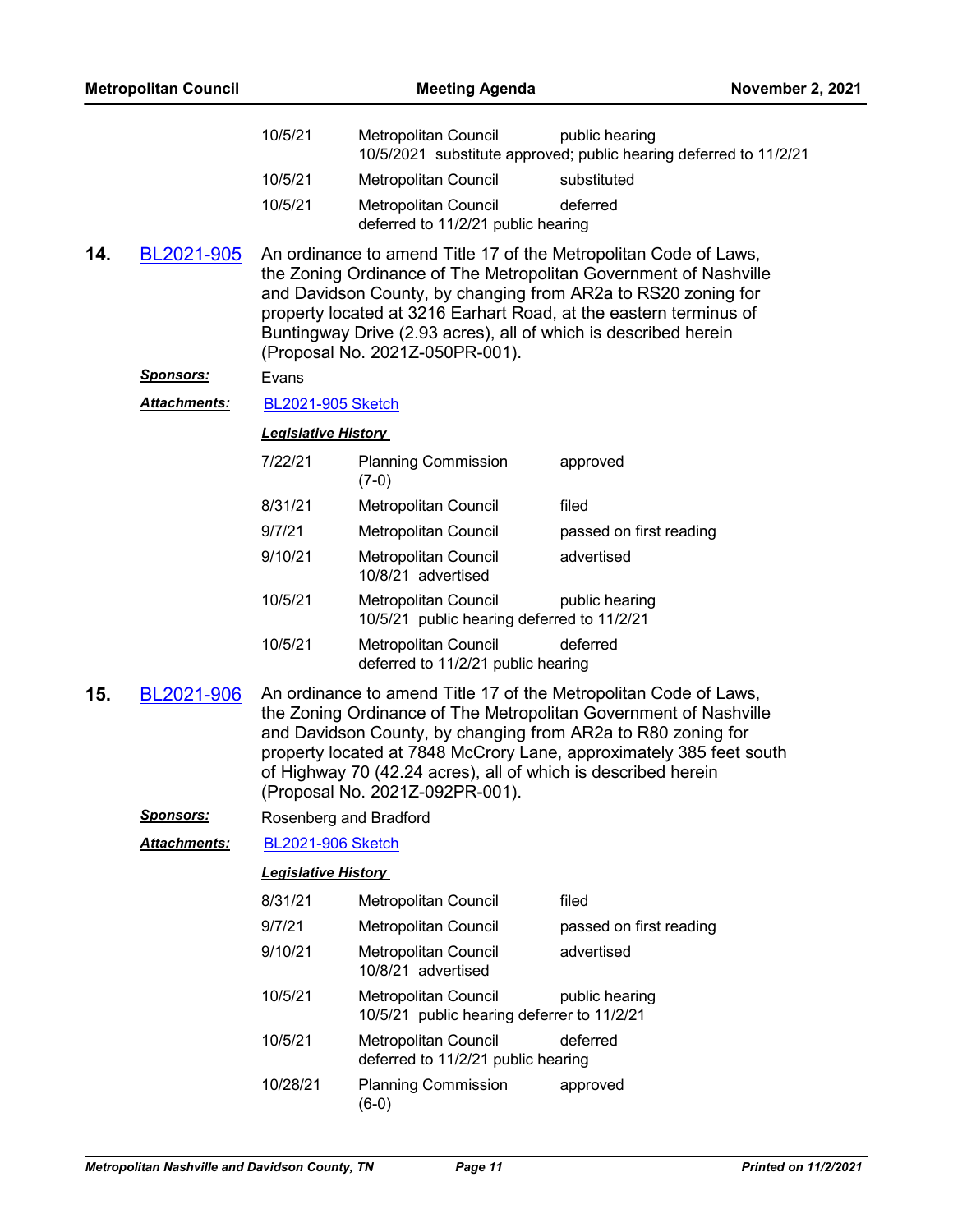| 16. | BL2021-922          | An ordinance amending Sections 17.04.060, 17.08.030, and 17.16.070 of the<br>Metropolitan Code, Zoning Regulations to implement a distance requirement<br>for the "bar or nightclub" use (Proposal No. 2021Z-018TX-001). |                                                                        |                                     |  |
|-----|---------------------|--------------------------------------------------------------------------------------------------------------------------------------------------------------------------------------------------------------------------|------------------------------------------------------------------------|-------------------------------------|--|
|     | <b>Sponsors:</b>    | Taylor, Glover, Murphy, OConnell and Porterfield                                                                                                                                                                         |                                                                        |                                     |  |
|     | <b>Attachments:</b> | <b>BL2021-922 Exhibit A</b>                                                                                                                                                                                              |                                                                        |                                     |  |
|     |                     | <b>Legislative History</b>                                                                                                                                                                                               |                                                                        |                                     |  |
|     |                     | 9/28/21                                                                                                                                                                                                                  | Metropolitan Council                                                   | filed                               |  |
|     |                     | 9/28/21                                                                                                                                                                                                                  | Metropolitan Council<br>10/28/21 Planning Commission reset to 11/18/21 | referred to the Planning Commission |  |
|     |                     | 10/5/21                                                                                                                                                                                                                  | Metropolitan Council                                                   | passed on first reading             |  |
|     |                     | 10/8/21                                                                                                                                                                                                                  | Metropolitan Council                                                   | advertised                          |  |

**17.** [BL2021-923](http://nashville.legistar.com/gateway.aspx?m=l&id=/matter.aspx?key=13658) An ordinance to amend Title 17 of the Metropolitan Code of Laws, the Zoning Ordinance of the Metropolitan Government of Nashville and Davidson County, to update the Gulch South Subdistrict Standards within Chapter 17.37, Downtown Code, all of which is described herein (Proposal No. 2021Z-014TX-001)

#### *Sponsors:* OConnell

[BL2021-923 Exhibit A](http://nashville.legistar.com/gateway.aspx?M=F&ID=916f05a0-21f3-4b06-b505-c135adad8c9d.pdf) *Attachments:*

#### [BL2021-923 Exhibit B](http://nashville.legistar.com/gateway.aspx?M=F&ID=25ace5a0-cdf8-435f-85e6-e8e7494e4a6a.pdf)

#### *Legislative History*

| 8/26/21 | <b>Planning Commission</b><br>$(6-0)$ | approved                |
|---------|---------------------------------------|-------------------------|
| 9/28/21 | Metropolitan Council                  | filed                   |
| 10/5/21 | Metropolitan Council                  | passed on first reading |
| 10/8/21 | Metropolitan Council                  | advertised              |

**18.** [BL2021-929](http://nashville.legistar.com/gateway.aspx?m=l&id=/matter.aspx?key=13649) An ordinance to amend Title 17 of the Metropolitan Code of Laws, the Zoning Ordinance of The Metropolitan Government of Nashville and Davidson County, by changing from R8 to SP zoning for properties located at 334 and 336 Ewing Drive, approximately 560 feet west of Richmond Hill Drive (11.81 acres), to permit 180 multi-family residential units, all of which is described herein (Proposal No. 2021SP-043-001).

*Sponsors:* Toombs

- [BL2021-929 Plans](http://nashville.legistar.com/gateway.aspx?M=F&ID=6d22d1ac-14c9-4ea8-a640-b7a4e2671931.pdf) *Attachments:*
	- [BL2021-929 Sketch](http://nashville.legistar.com/gateway.aspx?M=F&ID=8fec3476-3761-4cdd-a6aa-222c2bf57611.docx)

#### [Proposed Amendment - BL2021-929 - Toombs](http://nashville.legistar.com/gateway.aspx?M=F&ID=a78b3116-90b1-4687-a7c1-44ca27677426.docx)

| 8/26/21 | <b>Planning Commission</b>  | approved with conditions, disapproved<br>without |
|---------|-----------------------------|--------------------------------------------------|
|         | $(6-0)$                     |                                                  |
| 9/28/21 | <b>Metropolitan Council</b> | filed                                            |
| 10/5/21 | Metropolitan Council        | passed on first reading                          |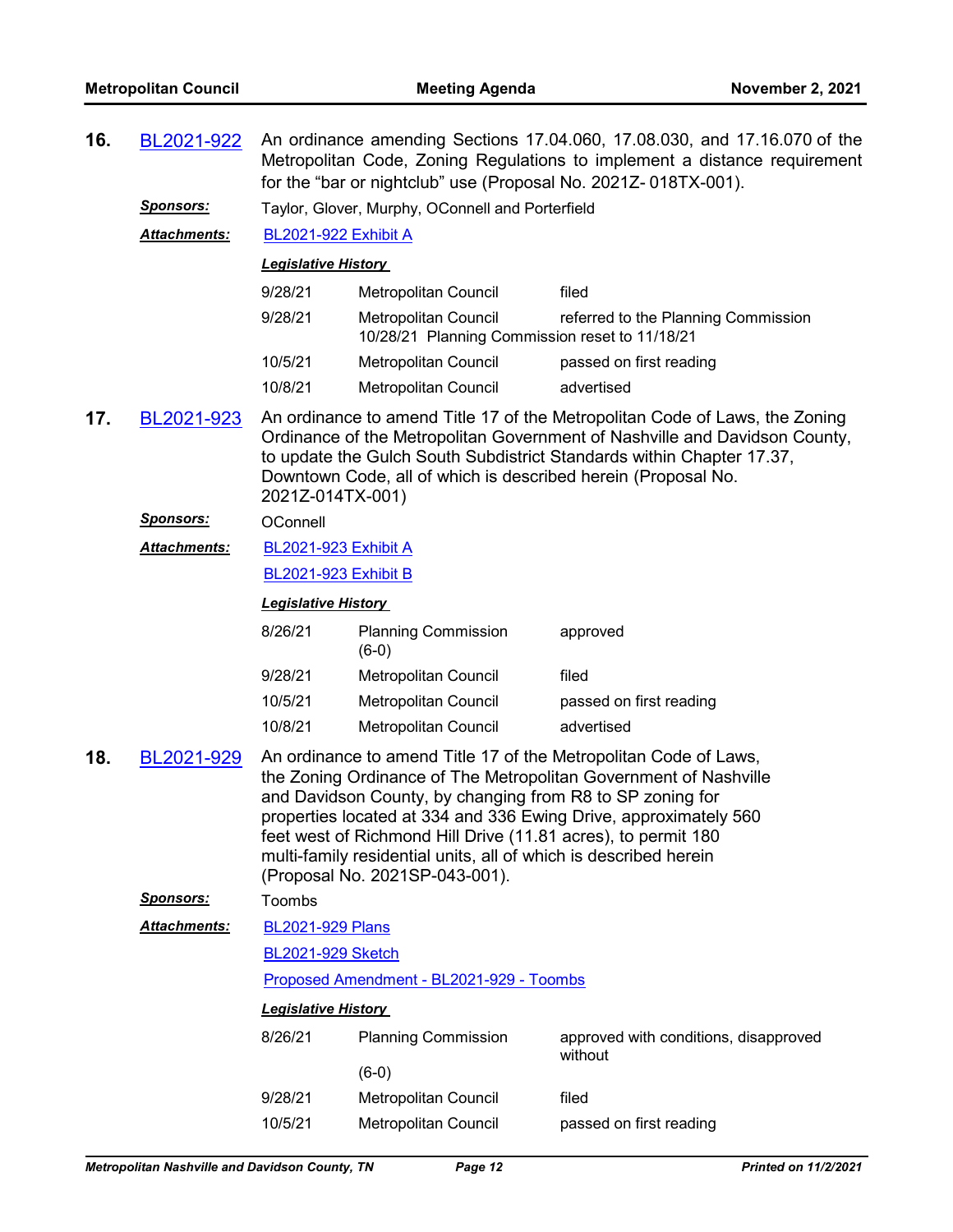|     |                  | 10/8/21                              | Metropolitan Council                                                                                                                                                                  | advertised                                                                                                                                                                                                                                                                                                                                                                                                                                              |
|-----|------------------|--------------------------------------|---------------------------------------------------------------------------------------------------------------------------------------------------------------------------------------|---------------------------------------------------------------------------------------------------------------------------------------------------------------------------------------------------------------------------------------------------------------------------------------------------------------------------------------------------------------------------------------------------------------------------------------------------------|
| 19. | BL2021-930       | <b>BUILDINGS.</b>                    |                                                                                                                                                                                       | An ordinance to authorize building material restrictions and requirements for<br>BL2021-929, a proposed Specific Plan Zoning District located at 334 and 336<br>Ewing Drive, approximately 560 feet west of Richmond Hill Drive (11.81 acres)<br>(Proposal No. 2021SP-043-001). THE PROPOSED ORDINANCE REQUIRES<br><b>CERTAIN MATERIALS TO BE RESTRICTED IN THE CONSTRUCTION OF</b>                                                                     |
|     | <u>Sponsors:</u> | Toombs<br><b>Legislative History</b> |                                                                                                                                                                                       |                                                                                                                                                                                                                                                                                                                                                                                                                                                         |
|     |                  | 8/26/21                              | <b>Planning Commission</b>                                                                                                                                                            | approved with conditions, disapproved<br>without                                                                                                                                                                                                                                                                                                                                                                                                        |
|     |                  |                                      | $(6-0)$                                                                                                                                                                               |                                                                                                                                                                                                                                                                                                                                                                                                                                                         |
|     |                  | 9/28/21                              | Metropolitan Council                                                                                                                                                                  | filed                                                                                                                                                                                                                                                                                                                                                                                                                                                   |
|     |                  | 10/5/21                              | Metropolitan Council                                                                                                                                                                  | passed on first reading                                                                                                                                                                                                                                                                                                                                                                                                                                 |
|     |                  | 10/8/21                              | Metropolitan Council                                                                                                                                                                  | advertised                                                                                                                                                                                                                                                                                                                                                                                                                                              |
| 20. | BL2021-931       |                                      | Clifton Avenue (unnumbered), 4018 Indiana Avenue, and 4020<br>acres), to permit 112 multifamily residential units, all of which is<br>described herein (Proposal No. 2021SP-004-001). | An ordinance to amend Title 17 of the Metropolitan Code of Laws,<br>the Zoning Ordinance of The Metropolitan Government of Nashville<br>and Davidson County, by changing from IR and OR20 to SP zoning<br>on properties located at 704 41st Ave N, 4105 Clifton Avenue and<br>Indiana Avenue, approximately 475 feet west of 40th Ave N, (5.11)                                                                                                         |
|     | <u>Sponsors:</u> | Taylor                               |                                                                                                                                                                                       |                                                                                                                                                                                                                                                                                                                                                                                                                                                         |
|     | Attachments:     | BL2021-931 Plan                      |                                                                                                                                                                                       |                                                                                                                                                                                                                                                                                                                                                                                                                                                         |
|     |                  | <b>BL2021-931 Sketch</b>             |                                                                                                                                                                                       |                                                                                                                                                                                                                                                                                                                                                                                                                                                         |
|     |                  | <b>Legislative History</b>           |                                                                                                                                                                                       |                                                                                                                                                                                                                                                                                                                                                                                                                                                         |
|     |                  | 8/26/21                              | <b>Planning Commission</b>                                                                                                                                                            | approved with conditions, disapproved<br>without                                                                                                                                                                                                                                                                                                                                                                                                        |
|     |                  |                                      | $(6-0)$                                                                                                                                                                               |                                                                                                                                                                                                                                                                                                                                                                                                                                                         |
|     |                  | 9/28/21                              | Metropolitan Council                                                                                                                                                                  | filed                                                                                                                                                                                                                                                                                                                                                                                                                                                   |
|     |                  | 10/5/21                              | <b>Metropolitan Council</b>                                                                                                                                                           | passed on first reading                                                                                                                                                                                                                                                                                                                                                                                                                                 |
|     |                  | 10/8/21                              | Metropolitan Council                                                                                                                                                                  | advertised                                                                                                                                                                                                                                                                                                                                                                                                                                              |
| 21. | BL2021-932       |                                      | THE CONSTRUCTION OF BUILDINGS.                                                                                                                                                        | An ordinance to authorize building material restrictions and requirements for<br>BL2021-931, a proposed Specific Plan Zoning District located at located at 704<br>41st Ave N, 4105 Clifton Avenue and Clifton Avenue (unnumbered), 4018<br>Indiana Avenue, and 4020 Indiana Avenue, approximately 475 feet west of<br>40th Ave N, (5.11 acres) (Proposal No. 2021SP-004-001). THE PROPOSED<br>ORDINANCE REQUIRES CERTAIN MATERIALS TO BE RESTRICTED IN |
|     | <b>Sponsors:</b> | Taylor                               |                                                                                                                                                                                       |                                                                                                                                                                                                                                                                                                                                                                                                                                                         |
|     |                  | <b>Legislative History</b>           |                                                                                                                                                                                       |                                                                                                                                                                                                                                                                                                                                                                                                                                                         |
|     |                  | 8/26/21                              | <b>Planning Commission</b>                                                                                                                                                            | approved with conditions, disapproved                                                                                                                                                                                                                                                                                                                                                                                                                   |

(6-0)

without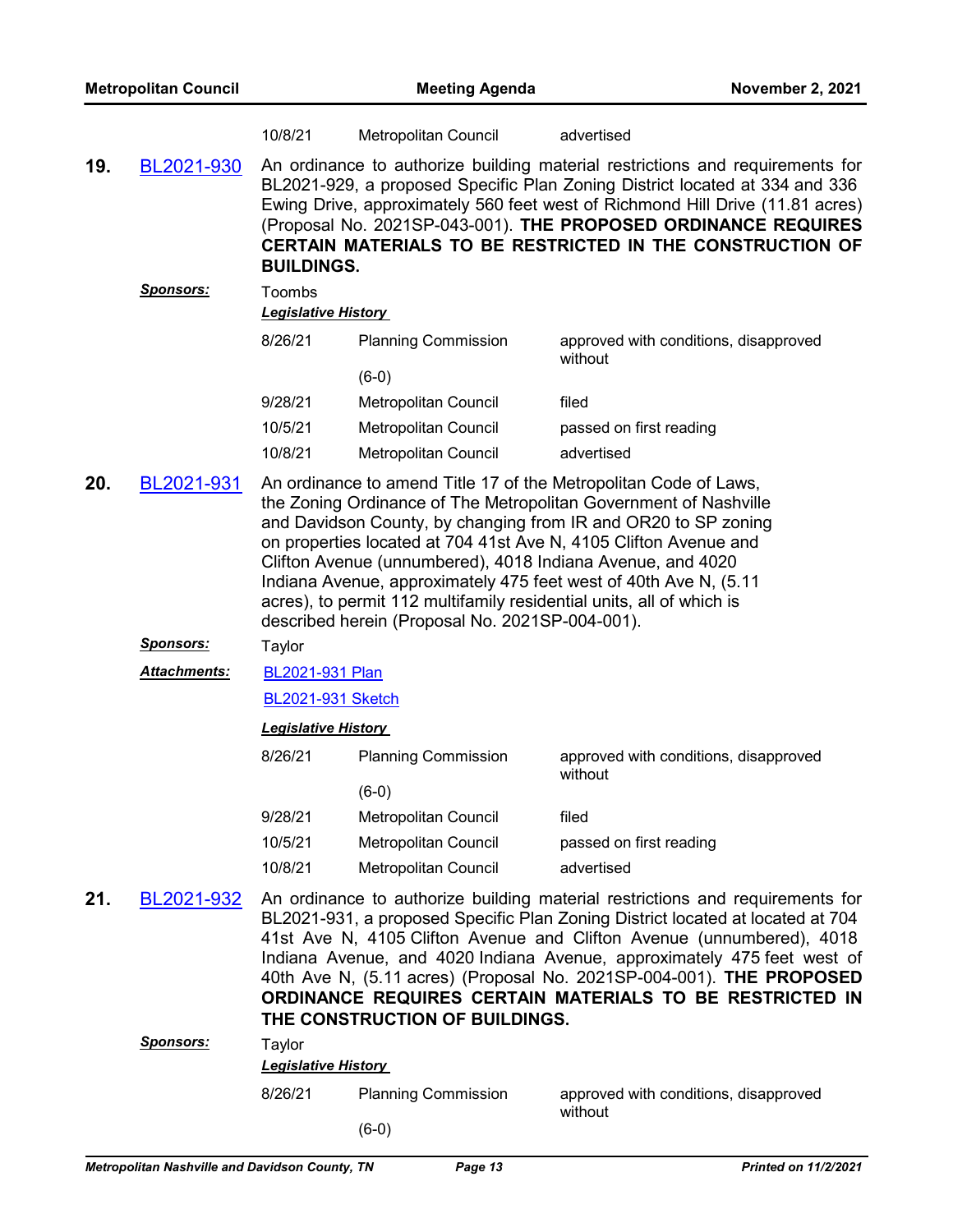| 9/28/21 | Metropolitan Council | filed                   |
|---------|----------------------|-------------------------|
| 10/5/21 | Metropolitan Council | passed on first reading |
| 10/8/21 | Metropolitan Council | advertised              |

**22.** [BL2021-933](http://nashville.legistar.com/gateway.aspx?m=l&id=/matter.aspx?key=13634) An ordinance to amend Title 17 of the Metropolitan Code of Laws, the Zoning Ordinance of The Metropolitan Government of Nashville and Davidson County, by changing from R10 to SP zoning for property located at 2850 Lebanon Pike, at the northwest corner of Lebanon Pike and Stewarts Ferry Pike and located within the Downtown Donelson Urban Design Overlay District (5.32 acres), to permit 68 multi-family residential units, all of which is described herein (Proposal No. 2021SP-025-001).

#### *Sponsors:* Syracuse

[BL2021-933 Plans](http://nashville.legistar.com/gateway.aspx?M=F&ID=8e570cca-b4a9-4f5e-acc4-8cec0a571583.pdf) *Attachments:*

[BL2021-933 Sketch](http://nashville.legistar.com/gateway.aspx?M=F&ID=755faffd-d226-4de2-ab5e-c106e2494f88.docx)

#### *Legislative History*

| 9/9/21  | <b>Planning Commission</b> | approved with conditions, disapproved<br>without |
|---------|----------------------------|--------------------------------------------------|
|         | $(8-0)$                    |                                                  |
| 9/28/21 | Metropolitan Council       | filed                                            |
| 10/5/21 | Metropolitan Council       | passed on first reading                          |
| 10/8/21 | Metropolitan Council       | advertised                                       |

23. [BL2021-934](http://nashville.legistar.com/gateway.aspx?m=l&id=/matter.aspx?key=13635) An ordinance to authorize building material restrictions and requirements for BL2021-933, a proposed Specific Plan Zoning District located at 2850 Lebanon Pike, at the northwest corner of Lebanon Pike and Stewarts Ferry Pike (5.32 acres) (Proposal No. 2021SP-025-001). **THE PROPOSED ORDINANCE REQUIRES CERTAIN MATERIALS TO BE RESTRICTED IN THE CONSTRUCTION OF BUILDINGS.**

## *Sponsors:* Syracuse *Legislative History*  9/9/21 Planning Commission approved with conditions, disapproved without (8-0) 9/28/21 Metropolitan Council filed 10/5/21 Metropolitan Council passed on first reading 10/8/21 Metropolitan Council advertised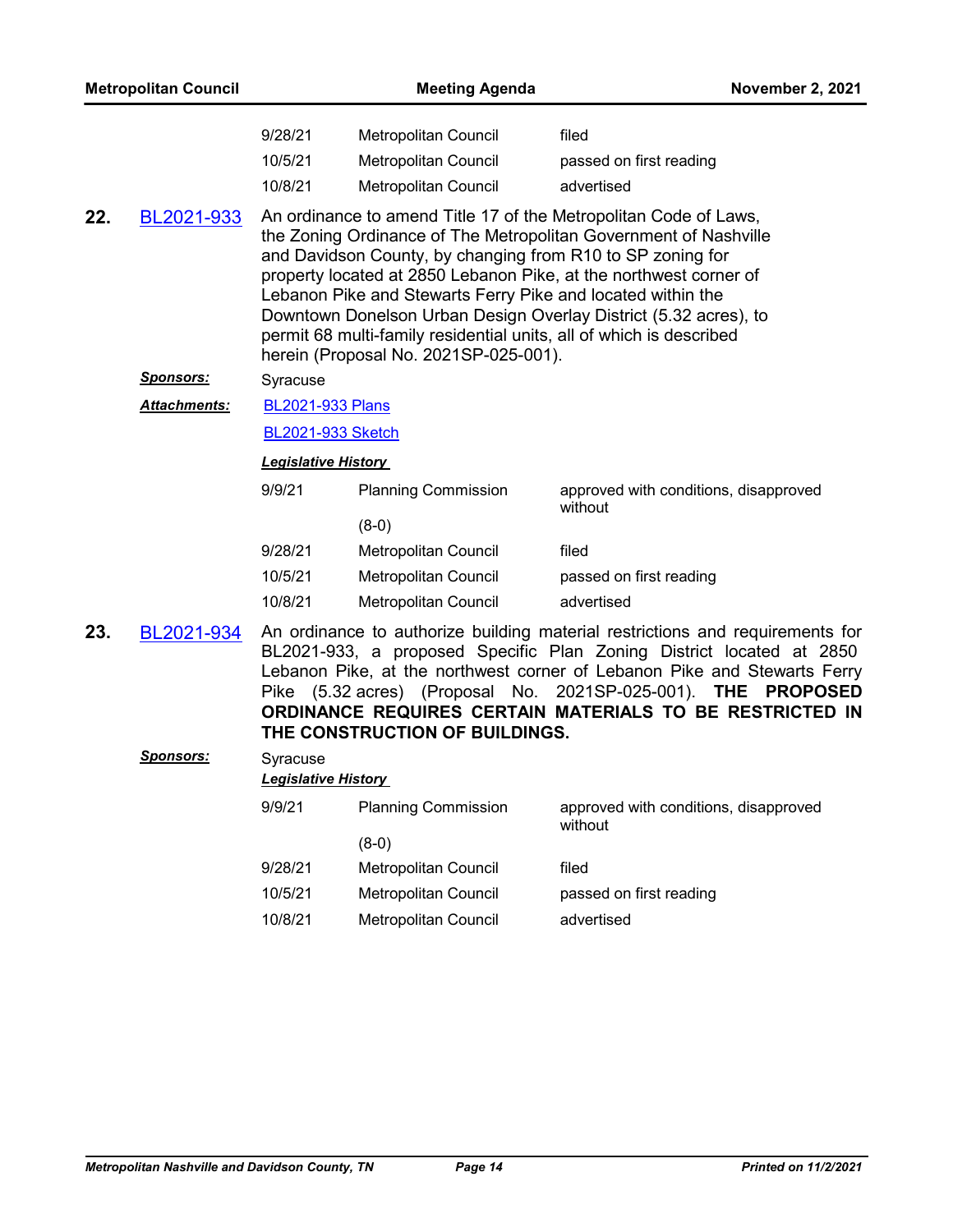| 24. | BL2021-935                      |                                                                                                                                                                                                                                                                                                                                                                                                                           | and Davidson County, by changing from RS7.5 to SP zoning for<br>properties located at 839 W Trinity Lane and W Trinity Lane<br>acres); to permit 81 multi-family residential units, all of which is<br>described herein (Proposal No. 2021SP-051-001). | An ordinance to amend Title 17 of the Metropolitan Code of Laws,<br>the Zoning Ordinance of The Metropolitan Government of Nashville<br>(unnumbered), approximately 320 feet north of W Trinity Lane (9.5                                                                                                                                                                                                               |
|-----|---------------------------------|---------------------------------------------------------------------------------------------------------------------------------------------------------------------------------------------------------------------------------------------------------------------------------------------------------------------------------------------------------------------------------------------------------------------------|--------------------------------------------------------------------------------------------------------------------------------------------------------------------------------------------------------------------------------------------------------|-------------------------------------------------------------------------------------------------------------------------------------------------------------------------------------------------------------------------------------------------------------------------------------------------------------------------------------------------------------------------------------------------------------------------|
|     | <b>Sponsors:</b>                | Toombs                                                                                                                                                                                                                                                                                                                                                                                                                    |                                                                                                                                                                                                                                                        |                                                                                                                                                                                                                                                                                                                                                                                                                         |
|     | Attachments:                    | <b>BL2021-935 Plans</b>                                                                                                                                                                                                                                                                                                                                                                                                   |                                                                                                                                                                                                                                                        |                                                                                                                                                                                                                                                                                                                                                                                                                         |
|     |                                 | <b>BL2021-935 Sketch</b>                                                                                                                                                                                                                                                                                                                                                                                                  |                                                                                                                                                                                                                                                        |                                                                                                                                                                                                                                                                                                                                                                                                                         |
|     |                                 | <b>Legislative History</b>                                                                                                                                                                                                                                                                                                                                                                                                |                                                                                                                                                                                                                                                        |                                                                                                                                                                                                                                                                                                                                                                                                                         |
|     |                                 | 8/26/21                                                                                                                                                                                                                                                                                                                                                                                                                   | <b>Planning Commission</b>                                                                                                                                                                                                                             | approved with conditions, disapproved<br>without                                                                                                                                                                                                                                                                                                                                                                        |
|     |                                 |                                                                                                                                                                                                                                                                                                                                                                                                                           | $(6-0)$                                                                                                                                                                                                                                                |                                                                                                                                                                                                                                                                                                                                                                                                                         |
|     |                                 | 9/28/21                                                                                                                                                                                                                                                                                                                                                                                                                   | <b>Metropolitan Council</b>                                                                                                                                                                                                                            | filed                                                                                                                                                                                                                                                                                                                                                                                                                   |
|     |                                 | 10/5/21                                                                                                                                                                                                                                                                                                                                                                                                                   | Metropolitan Council                                                                                                                                                                                                                                   | passed on first reading                                                                                                                                                                                                                                                                                                                                                                                                 |
|     |                                 | 10/8/21                                                                                                                                                                                                                                                                                                                                                                                                                   | Metropolitan Council                                                                                                                                                                                                                                   | advertised                                                                                                                                                                                                                                                                                                                                                                                                              |
| 25. | BL2021-936<br><u> Sponsors:</u> | An ordinance to authorize building material restrictions and requirements for<br>BL2021-935, a proposed Specific Plan Zoning District located at 839 W Trinity<br>Lane and W Trinity Lane (unnumbered), approximately 320 feet north of W<br>Trinity Lane (9.5 acres) (Proposal No. 2021SP-051-001). THE PROPOSED<br>ORDINANCE REQUIRES CERTAIN MATERIALS TO BE RESTRICTED IN<br>THE CONSTRUCTION OF BUILDINGS.<br>Toombs |                                                                                                                                                                                                                                                        |                                                                                                                                                                                                                                                                                                                                                                                                                         |
|     |                                 | <b>Legislative History</b>                                                                                                                                                                                                                                                                                                                                                                                                |                                                                                                                                                                                                                                                        |                                                                                                                                                                                                                                                                                                                                                                                                                         |
|     |                                 | 8/26/21                                                                                                                                                                                                                                                                                                                                                                                                                   | <b>Planning Commission</b>                                                                                                                                                                                                                             | approved with conditions, disapproved<br>without                                                                                                                                                                                                                                                                                                                                                                        |
|     |                                 | 9/28/21                                                                                                                                                                                                                                                                                                                                                                                                                   | $(6-0)$                                                                                                                                                                                                                                                | filed                                                                                                                                                                                                                                                                                                                                                                                                                   |
|     |                                 | 10/5/21                                                                                                                                                                                                                                                                                                                                                                                                                   | Metropolitan Council                                                                                                                                                                                                                                   |                                                                                                                                                                                                                                                                                                                                                                                                                         |
|     |                                 | 10/8/21                                                                                                                                                                                                                                                                                                                                                                                                                   | Metropolitan Council<br>Metropolitan Council                                                                                                                                                                                                           | passed on first reading<br>advertised                                                                                                                                                                                                                                                                                                                                                                                   |
| 26. | BL2021-937                      |                                                                                                                                                                                                                                                                                                                                                                                                                           | of which is described herein (Proposal No. 2021SP-049-001).                                                                                                                                                                                            | An ordinance to amend Title 17 of the Metropolitan Code of Laws,<br>the Zoning Ordinance of The Metropolitan Government of Nashville<br>and Davidson County, by changing from CS and RS5 to SP zoning<br>for properties located at 2100, 2105 and 2107 Buchanan Street, on<br>either side of Buchanan Street and approximately 85 feet west of<br>Clarksville Pike (1.12 acres), to permit a mixed use development, all |
|     | <u> Sponsors:</u>               | Taylor                                                                                                                                                                                                                                                                                                                                                                                                                    |                                                                                                                                                                                                                                                        |                                                                                                                                                                                                                                                                                                                                                                                                                         |
|     | <b>Attachments:</b>             | <b>BL2021-937 Plans</b>                                                                                                                                                                                                                                                                                                                                                                                                   |                                                                                                                                                                                                                                                        |                                                                                                                                                                                                                                                                                                                                                                                                                         |
|     |                                 | <b>BL2021-937 Sketch</b>                                                                                                                                                                                                                                                                                                                                                                                                  |                                                                                                                                                                                                                                                        |                                                                                                                                                                                                                                                                                                                                                                                                                         |
|     |                                 |                                                                                                                                                                                                                                                                                                                                                                                                                           |                                                                                                                                                                                                                                                        |                                                                                                                                                                                                                                                                                                                                                                                                                         |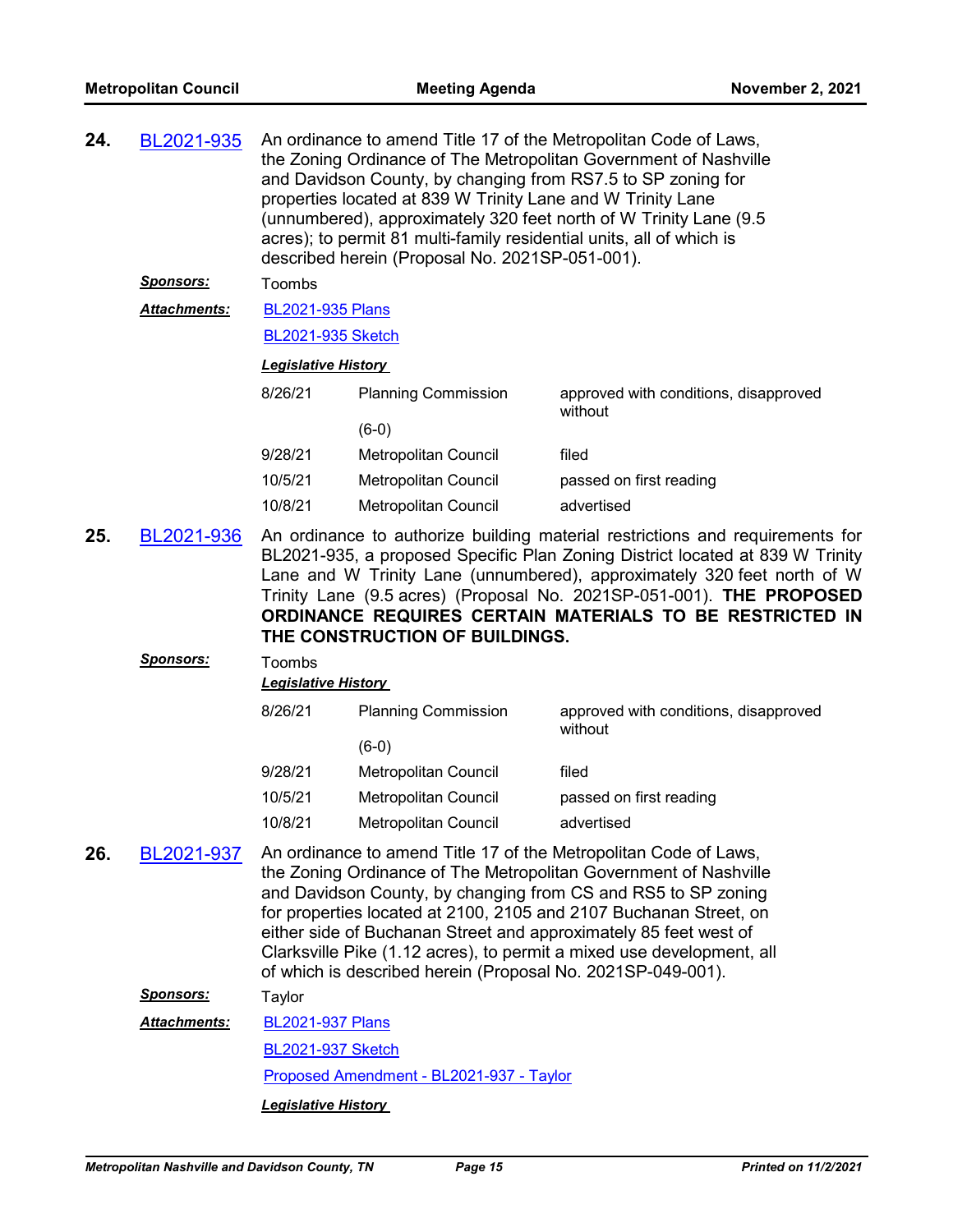| 8/26/21 | <b>Planning Commission</b> | approved with conditions, disapproved<br>without |
|---------|----------------------------|--------------------------------------------------|
|         | $(6-0)$                    |                                                  |
| 9/28/21 | Metropolitan Council       | filed                                            |
| 10/5/21 | Metropolitan Council       | passed on first reading                          |
| 10/8/21 | Metropolitan Council       | advertised                                       |

**27.** [BL2021-938](http://nashville.legistar.com/gateway.aspx?m=l&id=/matter.aspx?key=13654) An ordinance to authorize building material restrictions and requirements for BL2021-937, a proposed Specific Plan Zoning District located at 2100, 2105 and 2107 Buchanan Street, on either side of Buchanan Street and approximately 85 feet west of Clarksville Pike (1.12 acres) (Proposal No. 2021SP-049-001). **THE PROPOSED ORDINANCE REQUIRES CERTAIN MATERIALS TO BE RESTRICTED IN THE CONSTRUCTION OF BUILDINGS.**

| <b>Planning Commission</b> | approved with conditions, disapproved<br>without |
|----------------------------|--------------------------------------------------|
| (6-0)                      |                                                  |
| Metropolitan Council       | filed                                            |
| Metropolitan Council       | passed on first reading                          |
| Metropolitan Council       | advertised                                       |
|                            | <b>Legislative History</b>                       |

**28.** [BL2021-939](http://nashville.legistar.com/gateway.aspx?m=l&id=/matter.aspx?key=13636) An ordinance to amend Title 17 of the Metropolitan Code of Laws, the Zoning Ordinance of The Metropolitan Government of Nashville and Davidson County, by changing from CS and R10 to SP zoning for properties located at 2826, 2830, 2832 A, 2836 and 2842 Lebanon Pike, approximately 600 feet east of Donelson Pike and located within the Downtown Donelson Urban Design Overlay District (8.3 acres), to permit 108 multi-family residential units, all of which is described herein (Proposal No. 2021SP-036-001).

#### *Sponsors:* Syracuse

*Sponsors:* Taylor

#### [BL2021-939 Plans](http://nashville.legistar.com/gateway.aspx?M=F&ID=1d772a31-4e0d-45f3-bc7a-68f4c9541206.pdf) *Attachments:*

[BL2021-939 Sketch](http://nashville.legistar.com/gateway.aspx?M=F&ID=d5be0329-9778-4dbb-9d69-166cccdad786.docx)

| 9/9/21  | <b>Planning Commission</b> | approved with conditions, disapproved<br>without |
|---------|----------------------------|--------------------------------------------------|
|         | (8-0)                      |                                                  |
| 9/28/21 | Metropolitan Council       | filed                                            |
| 10/5/21 | Metropolitan Council       | passed on first reading                          |
| 10/8/21 | Metropolitan Council       | advertised                                       |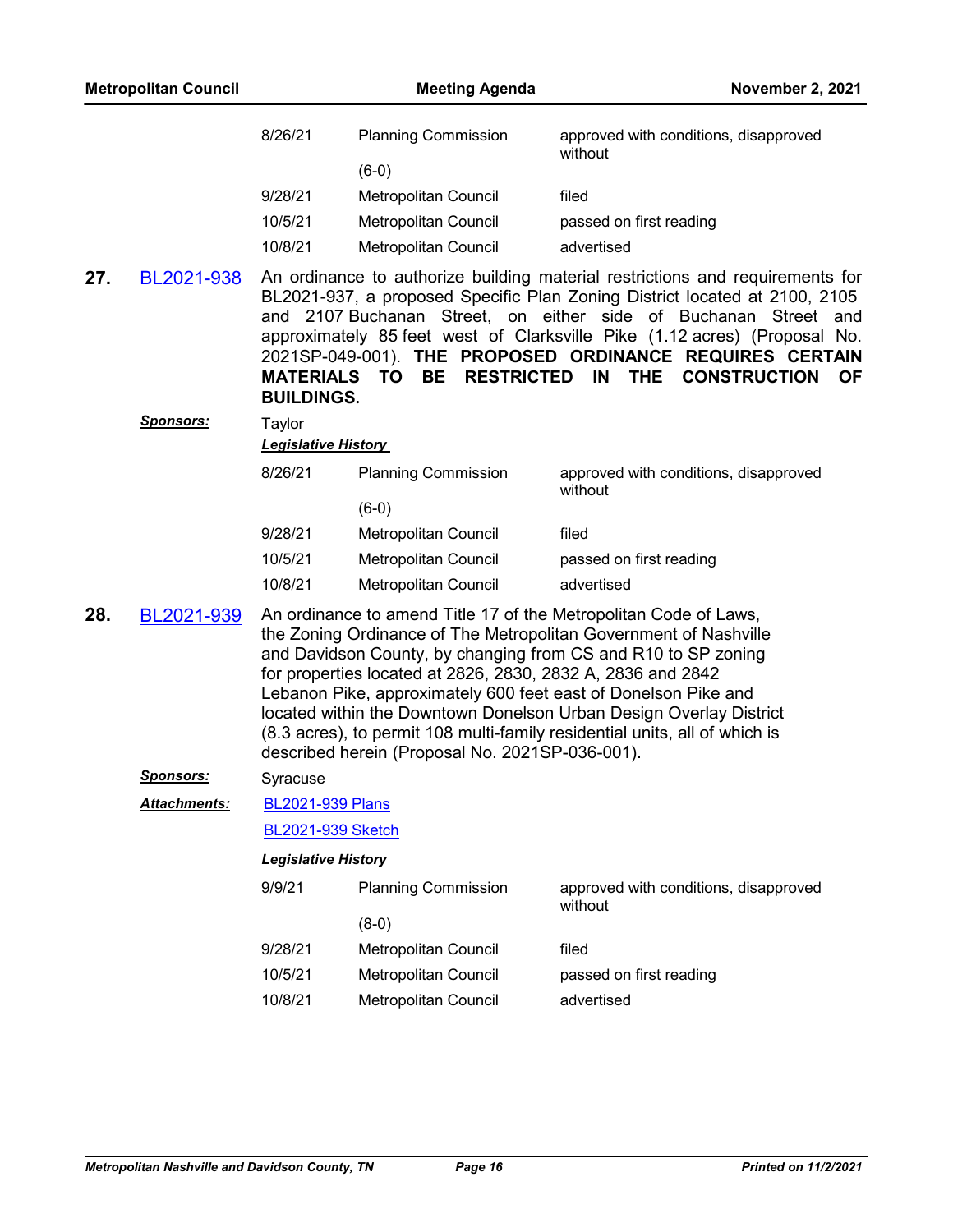|  | 29. BL2021-940 An ordinance to authorize building material restrictions and requirements for |
|--|----------------------------------------------------------------------------------------------|
|  | BL2021-939, a proposed Specific Plan Zoning District located at 2826, 2830,                  |
|  | 2832 A, 2836 and 2842 Lebanon Pike, approximately 600 feet east of                           |
|  | Donelson Pike (8.32 acres) (Proposal No. 2021SP-036-001). THE                                |
|  | PROPOSED ORDINANCE REQUIRES CERTAIN MATERIALS TO BE                                          |
|  | <b>RESTRICTED IN THE CONSTRUCTION OF BUILDINGS.</b>                                          |

*Sponsors:* Syracuse *Legislative History*  9/9/21 Planning Commission approved with conditions, disapproved without (8-0) 9/28/21 Metropolitan Council filed 10/5/21 Metropolitan Council passed on first reading 10/8/21 Metropolitan Council advertised

**30.** [BL2021-941](http://nashville.legistar.com/gateway.aspx?m=l&id=/matter.aspx?key=13639) An ordinance to amend Title 17 of the Metropolitan Code of Laws, the Zoning Ordinance of The Metropolitan Government of Nashville and Davidson County, by changing from IWD to SP zoning for property located at 117 Lemuel Road, approximately 580 feet west of Dickerson Pike, (0.53 acres), to permit a mixed use development, all of which is described herein (Proposal No. 2021SP-058-001).

#### *Sponsors:* Toombs

[BL2021-941 Plans](http://nashville.legistar.com/gateway.aspx?M=F&ID=e49c6b8b-ff05-4130-9f27-15264102abc4.pdf) *Attachments:*

[BL2021-941 Sketch](http://nashville.legistar.com/gateway.aspx?M=F&ID=7abde11c-150f-4c07-adb7-47f82608ff29.docx)

#### *Legislative History*

| <b>Planning Commission</b> | approved with conditions, disapproved<br>without |
|----------------------------|--------------------------------------------------|
| (8-0)                      |                                                  |
| Metropolitan Council       | filed                                            |
| Metropolitan Council       | passed on first reading                          |
| Metropolitan Council       | advertised                                       |
|                            |                                                  |

**31.** [BL2021-942](http://nashville.legistar.com/gateway.aspx?m=l&id=/matter.aspx?key=13640) An ordinance to authorize building material restrictions and requirements for BL2021-941, a proposed Specific Plan Zoning District located at 117 Lemuel Road (0.53 acres) (Proposal No. 2021SP-058-001). **THE PROPOSED ORDINANCE REQUIRES CERTAIN MATERIALS TO BE RESTRICTED IN THE CONSTRUCTION OF BUILDINGS.**

| <u>Sponsors:</u> | Toombs  | <b>Legislative History</b>  |                                                  |  |  |  |  |
|------------------|---------|-----------------------------|--------------------------------------------------|--|--|--|--|
|                  | 9/9/21  | <b>Planning Commission</b>  | approved with conditions, disapproved<br>without |  |  |  |  |
|                  |         | $(8-0)$                     |                                                  |  |  |  |  |
|                  | 9/28/21 | <b>Metropolitan Council</b> | filed                                            |  |  |  |  |
|                  | 10/5/21 | Metropolitan Council        | passed on first reading                          |  |  |  |  |
|                  | 10/8/21 | Metropolitan Council        | advertised                                       |  |  |  |  |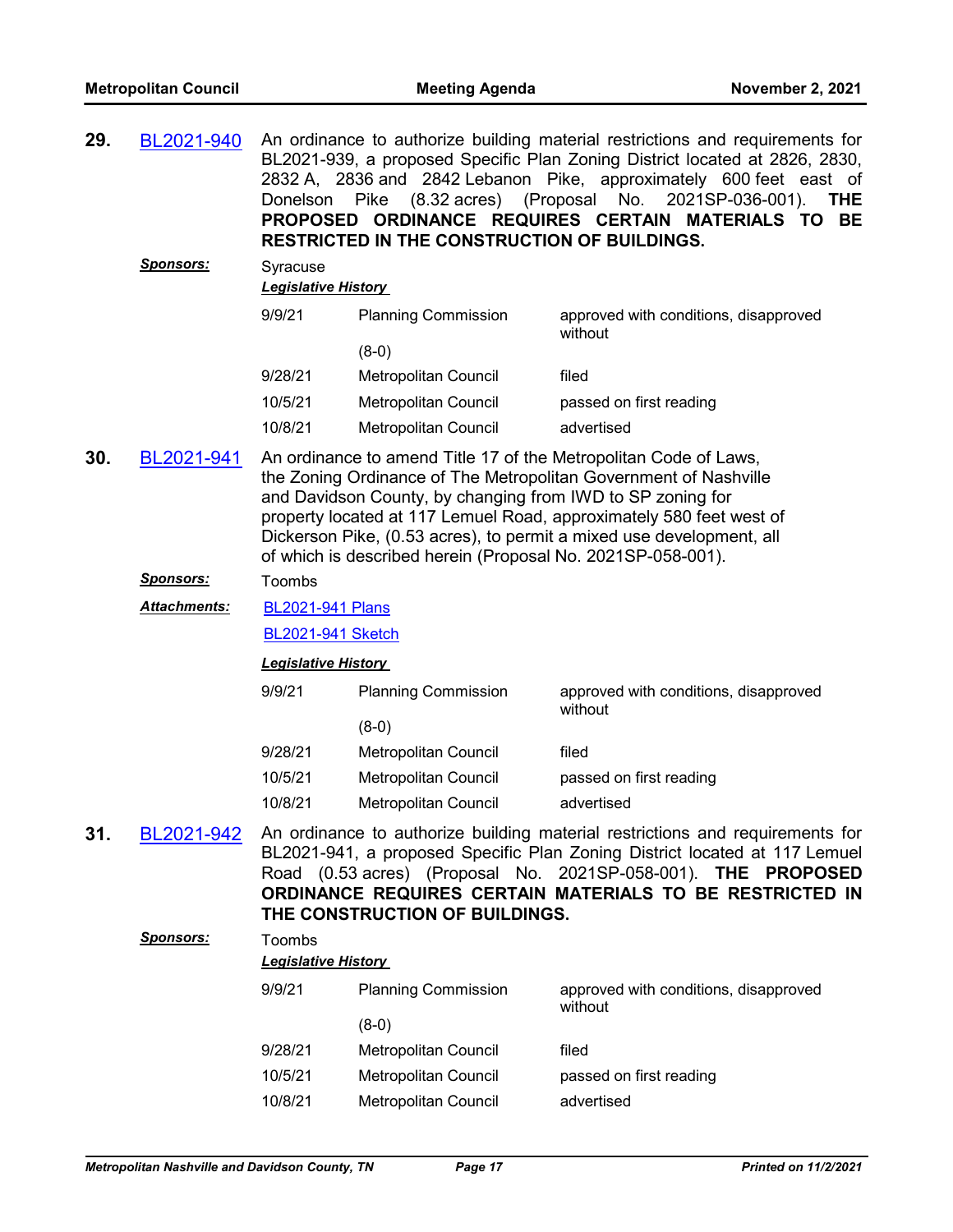| 32. | BL2021-943          | An ordinance to amend Title 17 of the Metropolitan Code of Laws,<br>the Zoning Ordinance of The Metropolitan Government of Nashville<br>and Davidson County, by changing from CS and MUG-A to SP<br>zoning for properties located at 2410, 2412 and 2416 West End<br>Avenue and 2413 Elliston Place, at the northeast corner of West End<br>Avenue and 25th Avenue South (0.87 acres), to permit a mixed used<br>development, all of which is described herein (Proposal No.<br>2021SP-045-001). |                                          |                                                  |  |  |
|-----|---------------------|--------------------------------------------------------------------------------------------------------------------------------------------------------------------------------------------------------------------------------------------------------------------------------------------------------------------------------------------------------------------------------------------------------------------------------------------------------------------------------------------------|------------------------------------------|--------------------------------------------------|--|--|
|     | <u>Sponsors:</u>    | Taylor                                                                                                                                                                                                                                                                                                                                                                                                                                                                                           |                                          |                                                  |  |  |
|     | <b>Attachments:</b> | <b>BL2021-943 Plans</b>                                                                                                                                                                                                                                                                                                                                                                                                                                                                          |                                          |                                                  |  |  |
|     |                     | <b>BL2021-943 Sketch</b>                                                                                                                                                                                                                                                                                                                                                                                                                                                                         |                                          |                                                  |  |  |
|     |                     |                                                                                                                                                                                                                                                                                                                                                                                                                                                                                                  | Proposed Amendment - BL2021-943 - Taylor |                                                  |  |  |
|     |                     | <b>Legislative History</b>                                                                                                                                                                                                                                                                                                                                                                                                                                                                       |                                          |                                                  |  |  |
|     |                     | 8/26/21                                                                                                                                                                                                                                                                                                                                                                                                                                                                                          | <b>Planning Commission</b>               | approved with conditions, disapproved<br>without |  |  |
|     |                     |                                                                                                                                                                                                                                                                                                                                                                                                                                                                                                  | $(5-0-1)$                                |                                                  |  |  |
|     |                     | 9/28/21                                                                                                                                                                                                                                                                                                                                                                                                                                                                                          | Metropolitan Council                     | filed                                            |  |  |
|     |                     | 10/5/21                                                                                                                                                                                                                                                                                                                                                                                                                                                                                          | <b>Metropolitan Council</b>              | passed on first reading                          |  |  |
|     |                     | 10/8/21                                                                                                                                                                                                                                                                                                                                                                                                                                                                                          | Metropolitan Council                     | advertised                                       |  |  |
| 33. | BL2021-944          | An ordinance to amend Title 17 of the Metropolitan Code of Laws,<br>the Zoning Ordinance of The Metropolitan Government of Nashville<br>and Davidson County, by changing from RS20 and R10 to RS40 and<br>RS80 zoning for various properties located along Brick Church Lane<br>and Knight Drive from Interstate 24, west towards Whites Creek Pike<br>(655.7 acres), all of which is described herein (Proposal No.<br>2021Z-110PR-001).                                                        |                                          |                                                  |  |  |
|     | <u> Sponsors:</u>   | Gamble                                                                                                                                                                                                                                                                                                                                                                                                                                                                                           |                                          |                                                  |  |  |
|     | <b>Attachments:</b> | BL2021-944 Owners List                                                                                                                                                                                                                                                                                                                                                                                                                                                                           |                                          |                                                  |  |  |
|     |                     | <b>BL2021-944 Sketch</b>                                                                                                                                                                                                                                                                                                                                                                                                                                                                         |                                          |                                                  |  |  |
|     |                     | Proposed Substitute - BL2021-944 - Gamble - Sketch                                                                                                                                                                                                                                                                                                                                                                                                                                               |                                          |                                                  |  |  |
|     |                     | Proposed Substitute - BL2021-944 - Gamble - Owners list                                                                                                                                                                                                                                                                                                                                                                                                                                          |                                          |                                                  |  |  |
|     |                     | Proposed Substitute - BL2021-944 - Gamble - Planning sub                                                                                                                                                                                                                                                                                                                                                                                                                                         |                                          |                                                  |  |  |
|     |                     | <b>Legislative History</b>                                                                                                                                                                                                                                                                                                                                                                                                                                                                       |                                          |                                                  |  |  |
|     |                     | 9/28/21                                                                                                                                                                                                                                                                                                                                                                                                                                                                                          | <b>Metropolitan Council</b>              | filed                                            |  |  |
|     |                     | 10/5/21                                                                                                                                                                                                                                                                                                                                                                                                                                                                                          | <b>Metropolitan Council</b>              | passed on first reading                          |  |  |
|     |                     | 10/8/21                                                                                                                                                                                                                                                                                                                                                                                                                                                                                          | Metropolitan Council                     | advertised                                       |  |  |
|     |                     | 10/28/21                                                                                                                                                                                                                                                                                                                                                                                                                                                                                         | <b>Planning Commission</b><br>$(7-0)$    | approved with a substitute                       |  |  |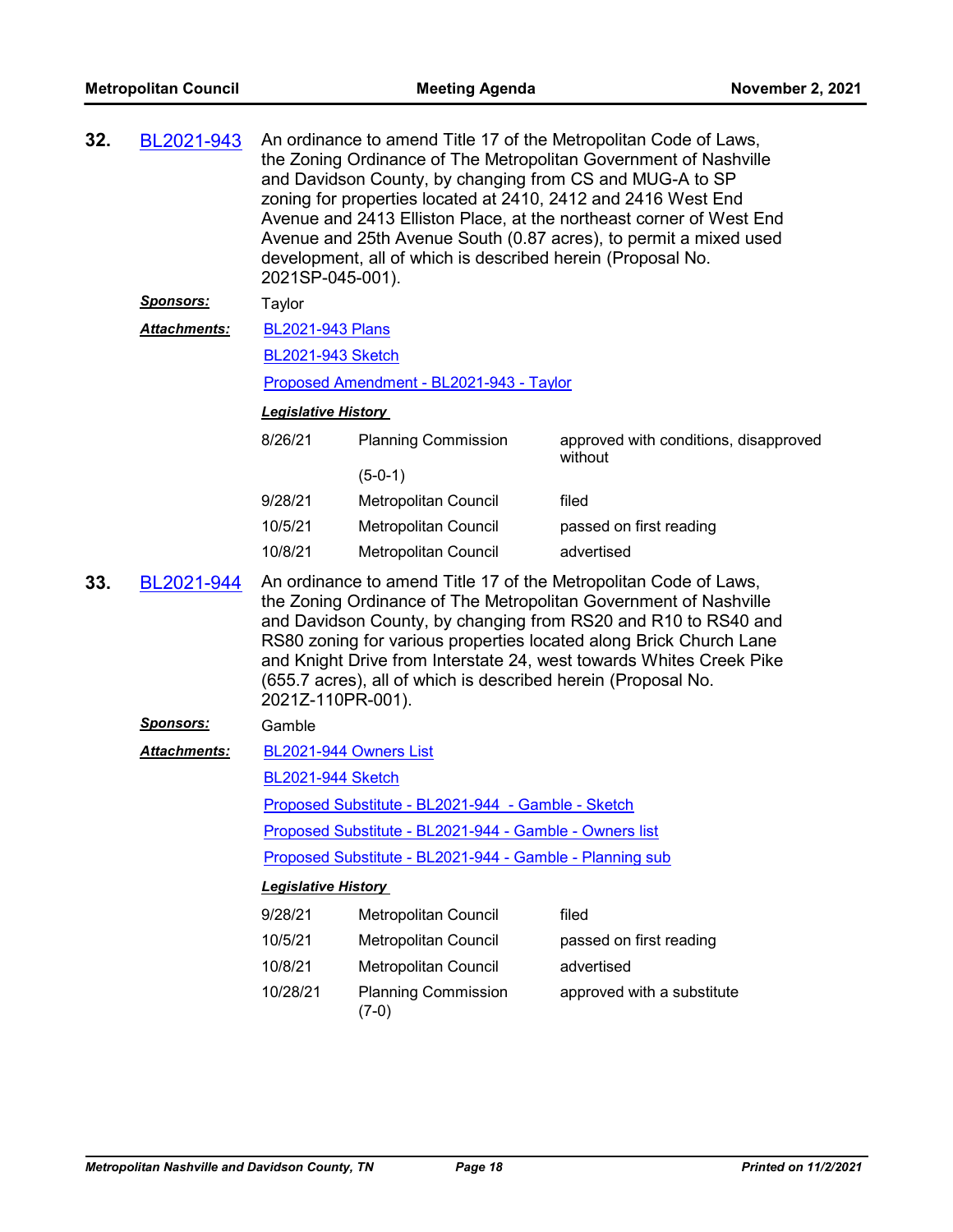| 34. | BL2021-945          | An ordinance to amend Title 17 of the Metropolitan Code of Laws,<br>the Zoning Ordinance of The Metropolitan Government of Nashville<br>and Davidson County, by changing from RS7.5 to RM9-NS zoning for<br>properties located at Monticello Drive (unnumbered), approximately<br>100 feet east of Woodridge Drive (7.93 acres), all of which is<br>described herein (Proposal No. 2021Z-069PR-001).                                                                                                                                       |                                       |                                                  |  |  |  |
|-----|---------------------|--------------------------------------------------------------------------------------------------------------------------------------------------------------------------------------------------------------------------------------------------------------------------------------------------------------------------------------------------------------------------------------------------------------------------------------------------------------------------------------------------------------------------------------------|---------------------------------------|--------------------------------------------------|--|--|--|
|     | <u>Sponsors:</u>    | Toombs                                                                                                                                                                                                                                                                                                                                                                                                                                                                                                                                     |                                       |                                                  |  |  |  |
|     | <b>Attachments:</b> | <b>BL2021-945 Sketch</b>                                                                                                                                                                                                                                                                                                                                                                                                                                                                                                                   |                                       |                                                  |  |  |  |
|     |                     | <b>Legislative History</b>                                                                                                                                                                                                                                                                                                                                                                                                                                                                                                                 |                                       |                                                  |  |  |  |
|     |                     | 8/26/21                                                                                                                                                                                                                                                                                                                                                                                                                                                                                                                                    | <b>Planning Commission</b><br>$(6-0)$ | approved                                         |  |  |  |
|     |                     | 9/28/21                                                                                                                                                                                                                                                                                                                                                                                                                                                                                                                                    | Metropolitan Council                  | filed                                            |  |  |  |
|     |                     | 10/5/21                                                                                                                                                                                                                                                                                                                                                                                                                                                                                                                                    | <b>Metropolitan Council</b>           | passed on first reading                          |  |  |  |
|     |                     | 10/8/21                                                                                                                                                                                                                                                                                                                                                                                                                                                                                                                                    | Metropolitan Council                  | advertised                                       |  |  |  |
| 35. | BL2021-946          | An ordinance to amend Title 17 of the Metropolitan Code of Laws,<br>the Zoning Ordinance of The Metropolitan Government of Nashville<br>and Davidson County, A request to rezone from R6 and CS to SP<br>zoning for properties located at 1919, 1924 and 1928 9th Avenue<br>North, at the southeast and southwest corners of Clay Street and 9th<br>Avenue North (1.12 acres), to permit a mixed use development, all of<br>which is described herein (Proposal No. 2021SP-055-001).                                                       |                                       |                                                  |  |  |  |
|     | <b>Sponsors:</b>    | Taylor                                                                                                                                                                                                                                                                                                                                                                                                                                                                                                                                     |                                       |                                                  |  |  |  |
|     | <b>Attachments:</b> | <b>BL2021-946 Plans</b>                                                                                                                                                                                                                                                                                                                                                                                                                                                                                                                    |                                       |                                                  |  |  |  |
|     |                     | <b>BL2021-946 Sketch</b>                                                                                                                                                                                                                                                                                                                                                                                                                                                                                                                   |                                       |                                                  |  |  |  |
|     |                     | <b>Legislative History</b>                                                                                                                                                                                                                                                                                                                                                                                                                                                                                                                 |                                       |                                                  |  |  |  |
|     |                     | 9/9/21                                                                                                                                                                                                                                                                                                                                                                                                                                                                                                                                     | <b>Planning Commission</b>            | approved with conditions, disapproved<br>without |  |  |  |
|     |                     |                                                                                                                                                                                                                                                                                                                                                                                                                                                                                                                                            | $(7-1)$                               |                                                  |  |  |  |
|     |                     | 9/28/21                                                                                                                                                                                                                                                                                                                                                                                                                                                                                                                                    | Metropolitan Council                  | filed                                            |  |  |  |
|     |                     | 10/5/21                                                                                                                                                                                                                                                                                                                                                                                                                                                                                                                                    | Metropolitan Council                  | passed on first reading                          |  |  |  |
|     |                     | 10/8/21                                                                                                                                                                                                                                                                                                                                                                                                                                                                                                                                    | <b>Metropolitan Council</b>           | advertised                                       |  |  |  |
| 36. | BL2021-947          | An ordinance to amend Title 17 of the Metropolitan Code of Laws,<br>the Zoning Ordinance of The Metropolitan Government of Nashville<br>and Davidson County, by amending the Brinkley Property Specific<br>Plan for property located at 9287 Barco Drive, at the southwest<br>corner of Lacebark Drive and Barco Drive, zoned SP (0.16 acres), to<br>convert an open space lot to a single family residential lot for a total<br>of 104 single family residential lots, all of which is described herein<br>(Proposal No. 2015SP-068-004). |                                       |                                                  |  |  |  |
|     | <u>Sponsors:</u>    | Rutherford                                                                                                                                                                                                                                                                                                                                                                                                                                                                                                                                 |                                       |                                                  |  |  |  |
|     | Attachments:        | <b>BL2021-947 Plans</b>                                                                                                                                                                                                                                                                                                                                                                                                                                                                                                                    |                                       |                                                  |  |  |  |
|     |                     | <b>BL2021-947 Sketch</b>                                                                                                                                                                                                                                                                                                                                                                                                                                                                                                                   |                                       |                                                  |  |  |  |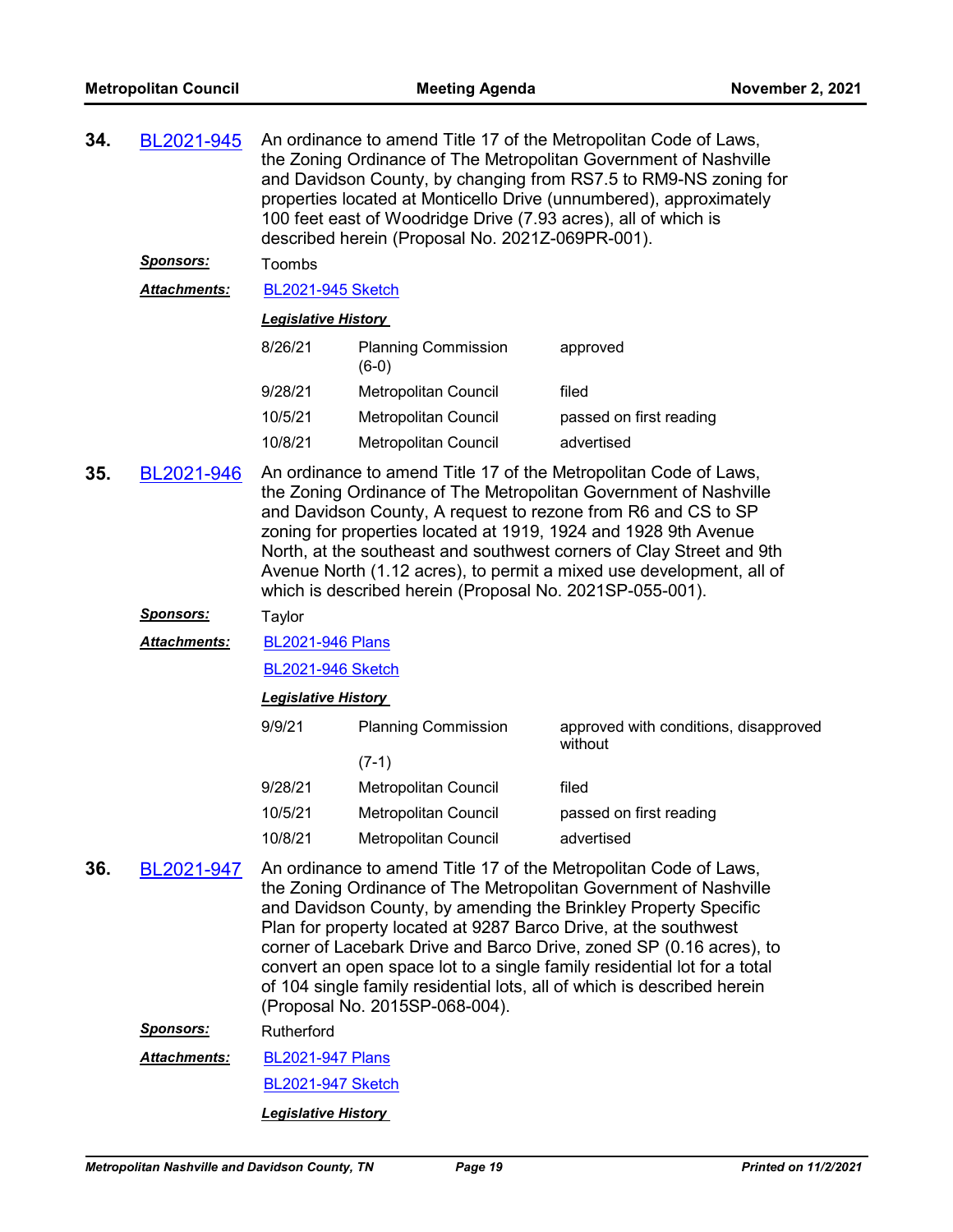|     | <b>Metropolitan Council</b> |                            | <b>Meeting Agenda</b>                                                                        | <b>November 2, 2021</b>                                                                                                                                                                                                                                                                                                                            |
|-----|-----------------------------|----------------------------|----------------------------------------------------------------------------------------------|----------------------------------------------------------------------------------------------------------------------------------------------------------------------------------------------------------------------------------------------------------------------------------------------------------------------------------------------------|
|     |                             | 8/26/21                    | <b>Planning Commission</b>                                                                   | approved with conditions, disapproved<br>without                                                                                                                                                                                                                                                                                                   |
|     |                             |                            | $(6-0)$                                                                                      |                                                                                                                                                                                                                                                                                                                                                    |
|     |                             | 9/28/21                    | Metropolitan Council                                                                         | filed                                                                                                                                                                                                                                                                                                                                              |
|     |                             | 10/5/21                    | Metropolitan Council                                                                         | passed on first reading                                                                                                                                                                                                                                                                                                                            |
|     |                             | 10/8/21                    | Metropolitan Council                                                                         | advertised                                                                                                                                                                                                                                                                                                                                         |
| 37. | BL2021-948                  |                            | and Davidson County, by changing from IWD to SP zoning for<br>(Proposal No. 2021SP-023-001). | An ordinance to amend Title 17 of the Metropolitan Code of Laws,<br>the Zoning Ordinance of The Metropolitan Government of Nashville<br>properties located at 920 and 1000 Hawkins Street, at the northeast<br>corner of 12th Avenue South and Hawkins street (6.79 acres), to<br>permit a mixed use development, all of which is described herein |
|     | <b>Sponsors:</b>            | OConnell                   |                                                                                              |                                                                                                                                                                                                                                                                                                                                                    |
|     | <b>Attachments:</b>         | <b>BL2021-948 Plans</b>    |                                                                                              |                                                                                                                                                                                                                                                                                                                                                    |
|     |                             | <b>BL2021-948 Sketch</b>   |                                                                                              |                                                                                                                                                                                                                                                                                                                                                    |
|     |                             | <b>Legislative History</b> |                                                                                              |                                                                                                                                                                                                                                                                                                                                                    |
|     |                             | 9/23/21                    | <b>Planning Commission</b>                                                                   | approved with conditions, disapproved<br>without                                                                                                                                                                                                                                                                                                   |
|     |                             |                            | $(8-1)$                                                                                      |                                                                                                                                                                                                                                                                                                                                                    |
|     |                             | 9/28/21                    | Metropolitan Council                                                                         | filed                                                                                                                                                                                                                                                                                                                                              |
|     |                             | 10/5/21                    | Metropolitan Council                                                                         | passed on first reading                                                                                                                                                                                                                                                                                                                            |
|     |                             | 10/8/21                    | Metropolitan Council                                                                         | advertised                                                                                                                                                                                                                                                                                                                                         |
| 38. | BL2021-949                  | Hawkins                    | (6.79 acres) (Proposal No.<br>street<br>RESTRICTED IN THE CONSTRUCTION OF BUILDINGS.         | An ordinance to authorize building material restrictions and requirements for<br>BL2021-948, a proposed Specific Plan Zoning District located at located at 920<br>and 1000 Hawkins Street, at the northeast corner of 12th Avenue South and<br>2021SP-023-001).<br><b>THE</b><br>PROPOSED ORDINANCE REQUIRES CERTAIN MATERIALS TO<br>BE           |
|     | <u> Sponsors:</u>           | OConnell                   |                                                                                              |                                                                                                                                                                                                                                                                                                                                                    |
|     |                             | <b>Legislative History</b> |                                                                                              |                                                                                                                                                                                                                                                                                                                                                    |
|     |                             | 9/23/21                    | <b>Planning Commission</b>                                                                   | approved with conditions, disapproved<br>without                                                                                                                                                                                                                                                                                                   |
|     |                             |                            | $(8-1)$                                                                                      |                                                                                                                                                                                                                                                                                                                                                    |
|     |                             | 9/28/21                    | Metropolitan Council                                                                         | filed                                                                                                                                                                                                                                                                                                                                              |
|     |                             | 10/5/21                    | Metropolitan Council                                                                         | passed on first reading                                                                                                                                                                                                                                                                                                                            |
|     |                             | 10/8/21                    | Metropolitan Council                                                                         | advertised                                                                                                                                                                                                                                                                                                                                         |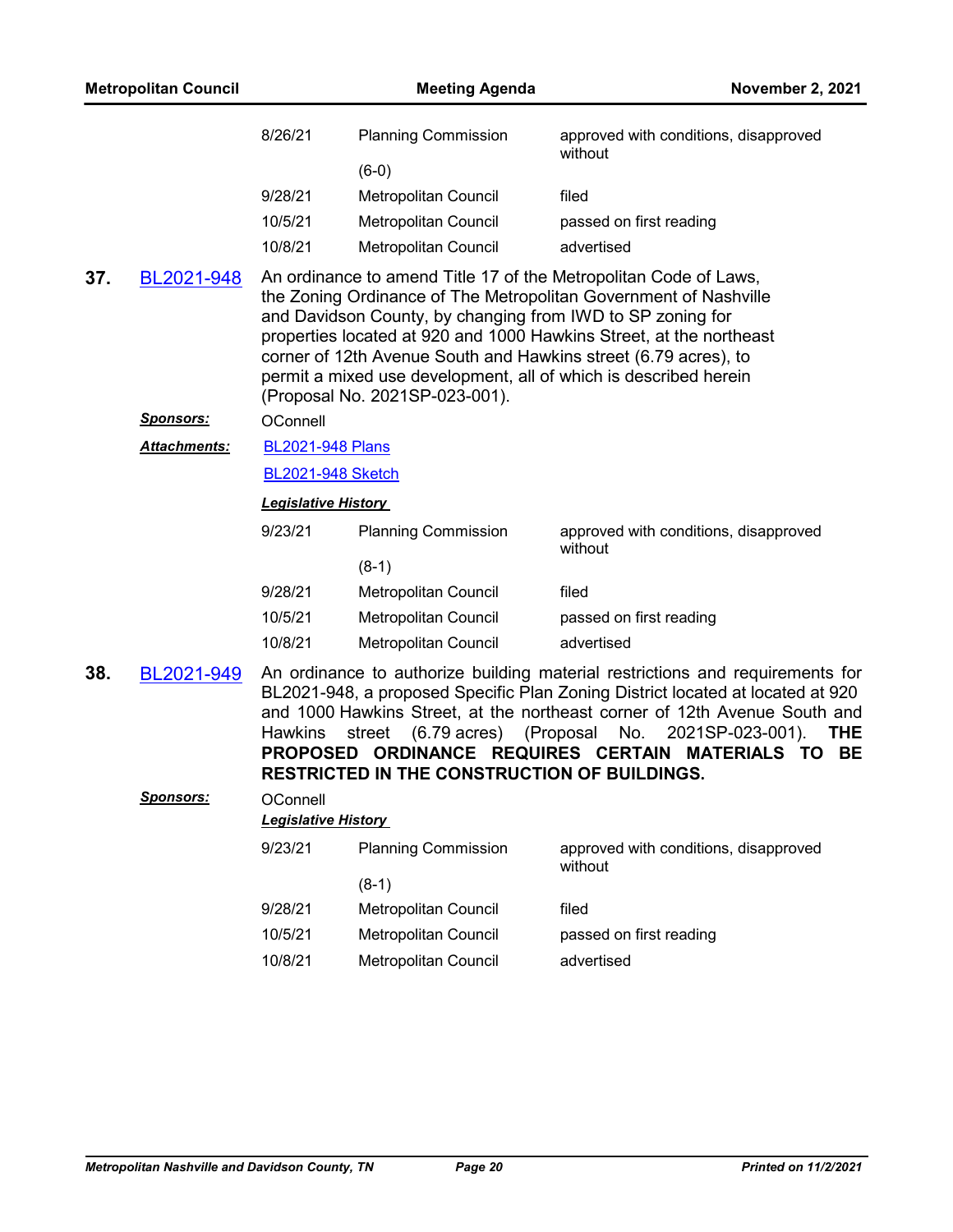| 39.                                                                                                                                                                                                                                                                                                                                                                                                                                             | BL2021-950          | An ordinance to amend Title 17 of the Metropolitan Code of Laws,<br>the Zoning Ordinance of The Metropolitan Government of Nashville<br>and Davidson County, by changing from CF to MUI-A zoning for<br>properties located at 1904, 1906, 1908, 1910, 1912, 1912B and 1916<br>Hayes Street, approximately 100 feet west of 19th Avenue North<br>(1.04 acres), all of which is described herein (Proposal No.<br>2021Z-058PR-001). |                                         |                                                  |  |
|-------------------------------------------------------------------------------------------------------------------------------------------------------------------------------------------------------------------------------------------------------------------------------------------------------------------------------------------------------------------------------------------------------------------------------------------------|---------------------|-----------------------------------------------------------------------------------------------------------------------------------------------------------------------------------------------------------------------------------------------------------------------------------------------------------------------------------------------------------------------------------------------------------------------------------|-----------------------------------------|--------------------------------------------------|--|
|                                                                                                                                                                                                                                                                                                                                                                                                                                                 | <b>Sponsors:</b>    | Taylor                                                                                                                                                                                                                                                                                                                                                                                                                            |                                         |                                                  |  |
|                                                                                                                                                                                                                                                                                                                                                                                                                                                 | <b>Attachments:</b> | <b>BL2021-950 Sketch</b>                                                                                                                                                                                                                                                                                                                                                                                                          |                                         |                                                  |  |
|                                                                                                                                                                                                                                                                                                                                                                                                                                                 |                     | <b>Legislative History</b>                                                                                                                                                                                                                                                                                                                                                                                                        |                                         |                                                  |  |
|                                                                                                                                                                                                                                                                                                                                                                                                                                                 |                     | 8/26/21                                                                                                                                                                                                                                                                                                                                                                                                                           | <b>Planning Commission</b><br>$(5-0-1)$ | approved                                         |  |
|                                                                                                                                                                                                                                                                                                                                                                                                                                                 |                     | 9/28/21                                                                                                                                                                                                                                                                                                                                                                                                                           | Metropolitan Council                    | filed                                            |  |
|                                                                                                                                                                                                                                                                                                                                                                                                                                                 |                     | 10/5/21                                                                                                                                                                                                                                                                                                                                                                                                                           | <b>Metropolitan Council</b>             | passed on first reading                          |  |
|                                                                                                                                                                                                                                                                                                                                                                                                                                                 |                     | 10/8/21                                                                                                                                                                                                                                                                                                                                                                                                                           | Metropolitan Council                    | advertised                                       |  |
| 40.<br>An ordinance to amend Title 17 of the Metropolitan Code of Laws,<br>BL2021-951<br>the Zoning Ordinance of The Metropolitan Government of Nashville<br>and Davidson County, by changing from RS10 to SP zoning for<br>property located at 3754 Central Pike, approximately 370 feet south<br>of Dodson Chapel Lane (5.24 acres), to permit a mixed use<br>development, all of which is described herein (Proposal No.<br>2021SP-048-001). |                     |                                                                                                                                                                                                                                                                                                                                                                                                                                   |                                         |                                                  |  |
|                                                                                                                                                                                                                                                                                                                                                                                                                                                 | <b>Sponsors:</b>    | Rhoten                                                                                                                                                                                                                                                                                                                                                                                                                            |                                         |                                                  |  |
|                                                                                                                                                                                                                                                                                                                                                                                                                                                 | <b>Attachments:</b> | <b>BL2021-951 Plans</b>                                                                                                                                                                                                                                                                                                                                                                                                           |                                         |                                                  |  |
|                                                                                                                                                                                                                                                                                                                                                                                                                                                 |                     | <b>BL2021-951 Sketch</b>                                                                                                                                                                                                                                                                                                                                                                                                          |                                         |                                                  |  |
|                                                                                                                                                                                                                                                                                                                                                                                                                                                 |                     | <b>Legislative History</b>                                                                                                                                                                                                                                                                                                                                                                                                        |                                         |                                                  |  |
|                                                                                                                                                                                                                                                                                                                                                                                                                                                 |                     | 8/26/21                                                                                                                                                                                                                                                                                                                                                                                                                           | <b>Planning Commission</b>              | approved with conditions, disapproved<br>without |  |
|                                                                                                                                                                                                                                                                                                                                                                                                                                                 |                     |                                                                                                                                                                                                                                                                                                                                                                                                                                   | $(6-0)$                                 |                                                  |  |
|                                                                                                                                                                                                                                                                                                                                                                                                                                                 |                     | 9/28/21                                                                                                                                                                                                                                                                                                                                                                                                                           | <b>Metropolitan Council</b>             | filed                                            |  |
|                                                                                                                                                                                                                                                                                                                                                                                                                                                 |                     | 10/5/21                                                                                                                                                                                                                                                                                                                                                                                                                           | <b>Metropolitan Council</b>             | passed on first reading                          |  |
|                                                                                                                                                                                                                                                                                                                                                                                                                                                 |                     | 10/8/21                                                                                                                                                                                                                                                                                                                                                                                                                           | Metropolitan Council                    | advertised                                       |  |
| 41.                                                                                                                                                                                                                                                                                                                                                                                                                                             | BL2021-952          | An ordinance to amend Title 17 of the Metropolitan Code of Laws,<br>the Zoning Ordinance of The Metropolitan Government of Nashville<br>and Davidson County, by changing from RS15 to RM6-NS zoning for<br>property located at Ashland City Highway (unnumbered),<br>approximately 200 feet east of Abernathy Road (1.07 acres), all of<br>which is described herein (Proposal No. 2021Z-078PR-001).                              |                                         |                                                  |  |
|                                                                                                                                                                                                                                                                                                                                                                                                                                                 | <b>Sponsors:</b>    | Toombs                                                                                                                                                                                                                                                                                                                                                                                                                            |                                         |                                                  |  |
|                                                                                                                                                                                                                                                                                                                                                                                                                                                 | Attachments:        | <b>BL2021-952 Sketch</b>                                                                                                                                                                                                                                                                                                                                                                                                          |                                         |                                                  |  |
|                                                                                                                                                                                                                                                                                                                                                                                                                                                 |                     | <b>Legislative History</b>                                                                                                                                                                                                                                                                                                                                                                                                        |                                         |                                                  |  |
|                                                                                                                                                                                                                                                                                                                                                                                                                                                 |                     | 8/26/21                                                                                                                                                                                                                                                                                                                                                                                                                           | <b>Planning Commission</b><br>$(6-0)$   | approved                                         |  |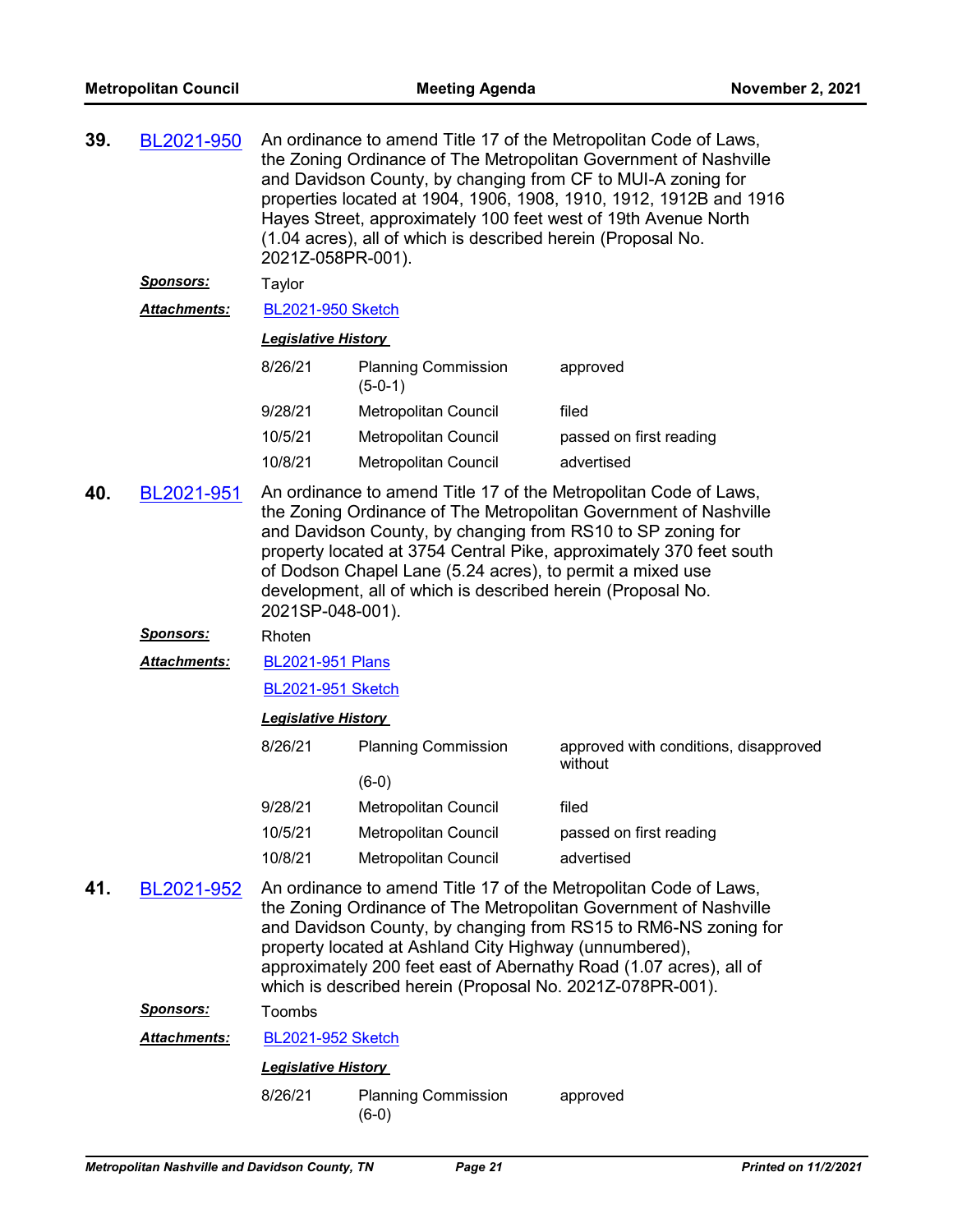| <b>Metropolitan Council</b> |                     |                                                                                                                                                                                                                                                                                                                                                                                                                                                                                                         | <b>Meeting Agenda</b>                                    | <b>November 2, 2021</b>    |  |  |
|-----------------------------|---------------------|---------------------------------------------------------------------------------------------------------------------------------------------------------------------------------------------------------------------------------------------------------------------------------------------------------------------------------------------------------------------------------------------------------------------------------------------------------------------------------------------------------|----------------------------------------------------------|----------------------------|--|--|
|                             |                     | 9/28/21                                                                                                                                                                                                                                                                                                                                                                                                                                                                                                 | Metropolitan Council                                     | filed                      |  |  |
|                             |                     | 10/5/21                                                                                                                                                                                                                                                                                                                                                                                                                                                                                                 | Metropolitan Council                                     | passed on first reading    |  |  |
|                             |                     | 10/8/21                                                                                                                                                                                                                                                                                                                                                                                                                                                                                                 | <b>Metropolitan Council</b>                              | advertised                 |  |  |
| 42.                         | BL2021-953          | An ordinance to amend Title 17 of the Metropolitan Code of Laws, the Zoning<br>Ordinance of The Metropolitan Government of Nashville and Davidson County,<br>by applying a Detached Accessory Dwelling Unit (DADU) Overlay District to<br>various properties located south of Clay St. and Lacy St., north of Scoval St.,<br>east of 26th Ave. N., and west of Interstate 65, zoned CN, CS, R6, R6-A, RS5,<br>and SP (296.7 acres), all of which is described herein (Proposal No.<br>2021DDU-001-001). |                                                          |                            |  |  |
|                             | <u>Sponsors:</u>    | Taylor                                                                                                                                                                                                                                                                                                                                                                                                                                                                                                  |                                                          |                            |  |  |
|                             | <b>Attachments:</b> | <b>BL2021-953 Sketch</b>                                                                                                                                                                                                                                                                                                                                                                                                                                                                                |                                                          |                            |  |  |
|                             |                     | BL2021-953 Owners Table                                                                                                                                                                                                                                                                                                                                                                                                                                                                                 |                                                          |                            |  |  |
|                             |                     | BL2021-953 Parcel Table                                                                                                                                                                                                                                                                                                                                                                                                                                                                                 |                                                          |                            |  |  |
|                             |                     |                                                                                                                                                                                                                                                                                                                                                                                                                                                                                                         | Proposed Substitute - BL2021-953 - Taylor - Planning sub |                            |  |  |
|                             |                     | Proposed Substitute - BL2021-953 - Taylor - Owners List                                                                                                                                                                                                                                                                                                                                                                                                                                                 |                                                          |                            |  |  |
|                             |                     | Proposed Substitute - BL2021-953 - Taylor - Sketch                                                                                                                                                                                                                                                                                                                                                                                                                                                      |                                                          |                            |  |  |
|                             |                     | <b>Legislative History</b>                                                                                                                                                                                                                                                                                                                                                                                                                                                                              |                                                          |                            |  |  |
|                             |                     | 9/28/21                                                                                                                                                                                                                                                                                                                                                                                                                                                                                                 | <b>Metropolitan Council</b>                              | filed                      |  |  |
|                             |                     | 10/5/21                                                                                                                                                                                                                                                                                                                                                                                                                                                                                                 | Metropolitan Council                                     | passed on first reading    |  |  |
|                             |                     | 10/8/21                                                                                                                                                                                                                                                                                                                                                                                                                                                                                                 | Metropolitan Council                                     | advertised                 |  |  |
|                             |                     | 10/28/21                                                                                                                                                                                                                                                                                                                                                                                                                                                                                                | <b>Planning Commission</b><br>$(6-0)$                    | approved with a substitute |  |  |
| 43.                         | BL2021-954          | An ordinance to amend Title 17 of the Metropolitan Code of Laws, the Zoning<br>Ordinance of The Metropolitan Government of Nashville and Davidson County,<br>by changing from SP to AR2a property located at 5000, 5010 and 5012<br>Clarksville Pike, approximately 2,400 feet northwest of Lloyd Road (32.15<br>acres), all of which is described herein (Proposal No. 2021Z-111PR-001).                                                                                                               |                                                          |                            |  |  |
|                             | <b>Sponsors:</b>    | Gamble                                                                                                                                                                                                                                                                                                                                                                                                                                                                                                  |                                                          |                            |  |  |
|                             | Attachments:        | <b>BL2021-954 Sketch</b>                                                                                                                                                                                                                                                                                                                                                                                                                                                                                |                                                          |                            |  |  |
|                             |                     | <b>Legislative History</b>                                                                                                                                                                                                                                                                                                                                                                                                                                                                              |                                                          |                            |  |  |
|                             |                     | 9/28/21                                                                                                                                                                                                                                                                                                                                                                                                                                                                                                 | Metropolitan Council                                     | filed                      |  |  |

9/28/21 Metropolitan Council referred to the Planning Commission 10/28/21 Planning Commission reset to 1/13/22 10/5/21 Metropolitan Council passed on first reading 10/8/21 Metropolitan Council advertised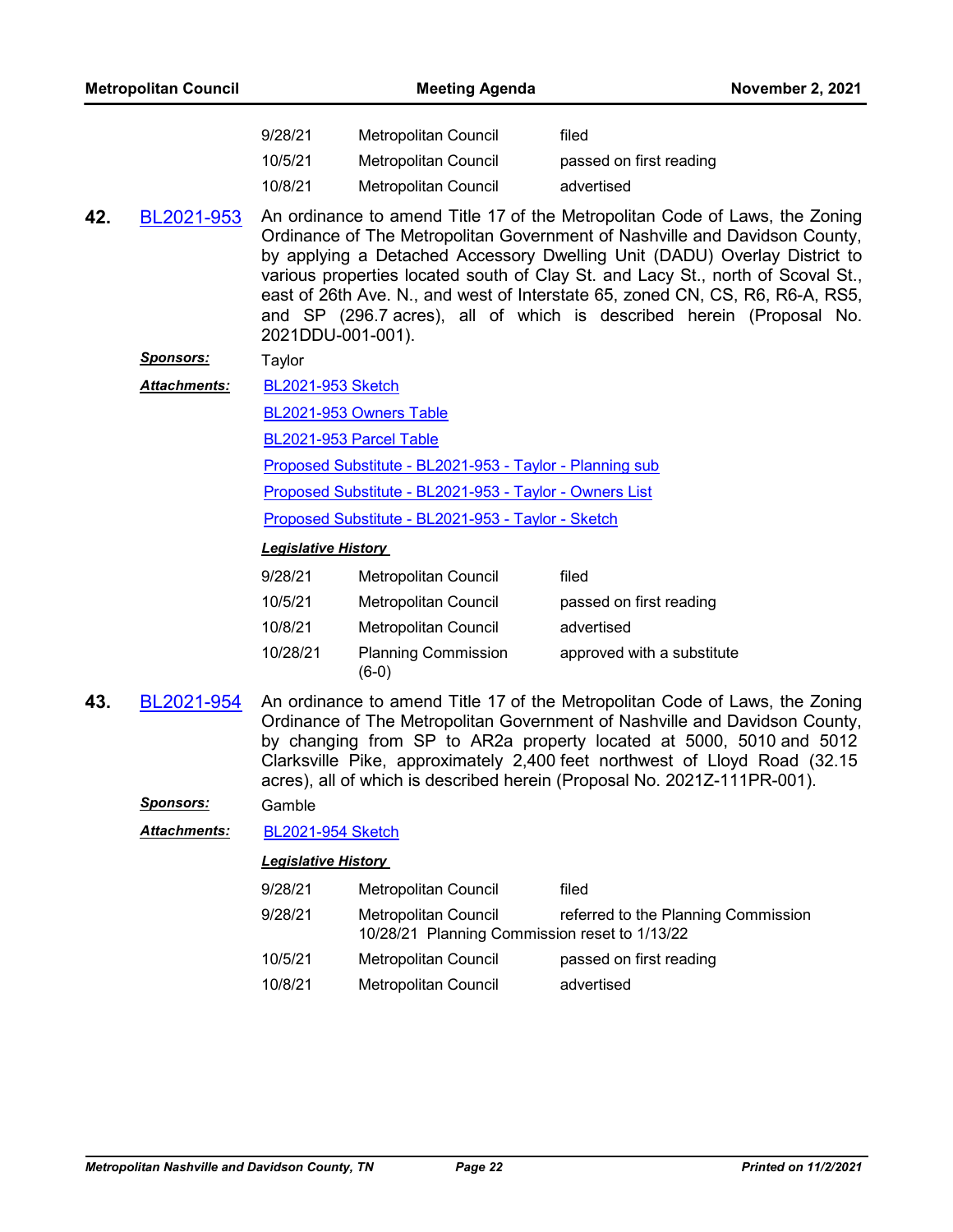| 44. | BL2021-955           | An ordinance to amend Title 17 of the Metropolitan Code of Laws,<br>the Zoning Ordinance of The Metropolitan Government of Nashville<br>and Davidson County, by changing from RS40 to RS15 zoning for<br>property located at 7959 Poplar Creek Road, approximately 135 feet<br>west of Willow Oak Drive (9.98 acres), all of which is described<br>herein (Proposal No. 2021Z-087PR-001). |                                              |                                                                                                                                                                                                                                                                                                                                                                                            |  |
|-----|----------------------|-------------------------------------------------------------------------------------------------------------------------------------------------------------------------------------------------------------------------------------------------------------------------------------------------------------------------------------------------------------------------------------------|----------------------------------------------|--------------------------------------------------------------------------------------------------------------------------------------------------------------------------------------------------------------------------------------------------------------------------------------------------------------------------------------------------------------------------------------------|--|
|     | <u>Sponsors:</u>     | Rosenberg                                                                                                                                                                                                                                                                                                                                                                                 |                                              |                                                                                                                                                                                                                                                                                                                                                                                            |  |
|     | <b>Attachments:</b>  | <b>BL2021-955 Sketch</b>                                                                                                                                                                                                                                                                                                                                                                  |                                              |                                                                                                                                                                                                                                                                                                                                                                                            |  |
|     |                      |                                                                                                                                                                                                                                                                                                                                                                                           | Proposed Substitute - BL2021-955 - Rosenberg |                                                                                                                                                                                                                                                                                                                                                                                            |  |
|     |                      | <b>Legislative History</b>                                                                                                                                                                                                                                                                                                                                                                |                                              |                                                                                                                                                                                                                                                                                                                                                                                            |  |
|     |                      | 9/9/21                                                                                                                                                                                                                                                                                                                                                                                    | <b>Planning Commission</b><br>$(8-0)$        | approved                                                                                                                                                                                                                                                                                                                                                                                   |  |
|     |                      | 9/28/21                                                                                                                                                                                                                                                                                                                                                                                   | Metropolitan Council                         | filed                                                                                                                                                                                                                                                                                                                                                                                      |  |
|     |                      | 10/5/21                                                                                                                                                                                                                                                                                                                                                                                   | <b>Metropolitan Council</b>                  | passed on first reading                                                                                                                                                                                                                                                                                                                                                                    |  |
|     |                      | 10/8/21                                                                                                                                                                                                                                                                                                                                                                                   | Metropolitan Council                         | advertised                                                                                                                                                                                                                                                                                                                                                                                 |  |
| 45. | BL2021-956           | An ordinance to authorize building material restrictions and requirements for<br>BL2021-955, a proposed Specific Plan Zoning District located at 7959 Poplar<br>Creek Road, approximately 135 feet west of Willow Oak Drive (9.98 acres)<br>(Proposal No. 2021Z-087PR-001).                                                                                                               |                                              |                                                                                                                                                                                                                                                                                                                                                                                            |  |
|     | <u>Sponsors:</u>     | Rosenberg                                                                                                                                                                                                                                                                                                                                                                                 |                                              |                                                                                                                                                                                                                                                                                                                                                                                            |  |
|     | <u> Attachments:</u> | Late Proposed Substitute - BL2021-956 - Rosenberg                                                                                                                                                                                                                                                                                                                                         |                                              |                                                                                                                                                                                                                                                                                                                                                                                            |  |
|     |                      | <b>Legislative History</b>                                                                                                                                                                                                                                                                                                                                                                |                                              |                                                                                                                                                                                                                                                                                                                                                                                            |  |
|     |                      | 9/9/21                                                                                                                                                                                                                                                                                                                                                                                    | <b>Planning Commission</b><br>$(8-0)$        | approved                                                                                                                                                                                                                                                                                                                                                                                   |  |
|     |                      | 9/28/21                                                                                                                                                                                                                                                                                                                                                                                   | Metropolitan Council                         | filed                                                                                                                                                                                                                                                                                                                                                                                      |  |
|     |                      | 10/5/21                                                                                                                                                                                                                                                                                                                                                                                   | <b>Metropolitan Council</b>                  | passed on first reading                                                                                                                                                                                                                                                                                                                                                                    |  |
|     |                      | 10/8/21                                                                                                                                                                                                                                                                                                                                                                                   | <b>Metropolitan Council</b>                  | advertised                                                                                                                                                                                                                                                                                                                                                                                 |  |
| 46. | BL2021-957           |                                                                                                                                                                                                                                                                                                                                                                                           |                                              | An ordinance to amend Title 17 of the Metropolitan Code of Laws, the Zoning<br>Ordinance of The Metropolitan Government of Nashville and Davidson County,<br>by changing from RS5 to R6 zoning for property located at 426 Weakley<br>Avenue, at the northeast corner of Katie Avenue and Weakley Avenue (0.29<br>acres), all of which is described herein (Proposal No. 2020Z-044PR-001). |  |
|     | Sponsors:            | Toombs                                                                                                                                                                                                                                                                                                                                                                                    |                                              |                                                                                                                                                                                                                                                                                                                                                                                            |  |
|     | Attachments:         | <b>BL2021-957 Sketch</b>                                                                                                                                                                                                                                                                                                                                                                  |                                              |                                                                                                                                                                                                                                                                                                                                                                                            |  |
|     |                      | <b>Legislative History</b>                                                                                                                                                                                                                                                                                                                                                                |                                              |                                                                                                                                                                                                                                                                                                                                                                                            |  |
|     |                      | 4/9/20                                                                                                                                                                                                                                                                                                                                                                                    | <b>Planning Commission</b><br>$(8-0)$        | approved                                                                                                                                                                                                                                                                                                                                                                                   |  |
|     |                      | 9/28/21                                                                                                                                                                                                                                                                                                                                                                                   | <b>Metropolitan Council</b>                  | filed                                                                                                                                                                                                                                                                                                                                                                                      |  |
|     |                      | 10/5/21                                                                                                                                                                                                                                                                                                                                                                                   | Metropolitan Council                         | passed on first reading                                                                                                                                                                                                                                                                                                                                                                    |  |
|     |                      | 10/8/21                                                                                                                                                                                                                                                                                                                                                                                   | Metropolitan Council                         | advertised                                                                                                                                                                                                                                                                                                                                                                                 |  |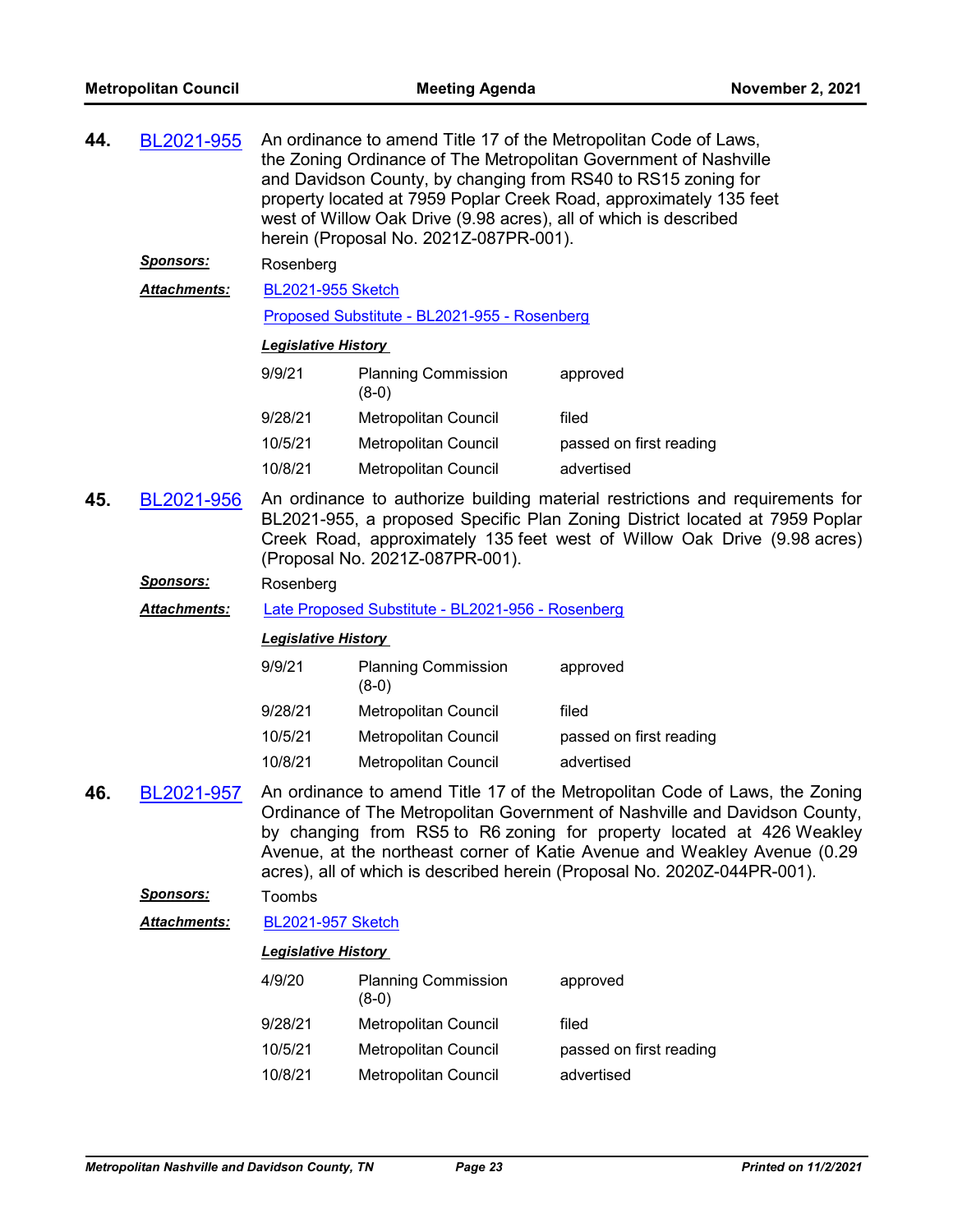| 47. | BL2021-958          | An ordinance to amend Title 17 of the Metropolitan Code of Laws,<br>the Zoning Ordinance of The Metropolitan Government of Nashville<br>and Davidson County, by changing from CS to MUL-A zoning for<br>property located at 626 40th Ave N, at the southeast corner of Clifton<br>Avenue and 40th Ave N (0.18 acres), all of which is described herein<br>(Proposal No. 2021Z-076PR-001).        |                                       |                         |
|-----|---------------------|--------------------------------------------------------------------------------------------------------------------------------------------------------------------------------------------------------------------------------------------------------------------------------------------------------------------------------------------------------------------------------------------------|---------------------------------------|-------------------------|
|     | Sponsors:           | Taylor                                                                                                                                                                                                                                                                                                                                                                                           |                                       |                         |
|     | <b>Attachments:</b> | <b>BL2021-958 Sketch</b>                                                                                                                                                                                                                                                                                                                                                                         |                                       |                         |
|     |                     | <b>Legislative History</b>                                                                                                                                                                                                                                                                                                                                                                       |                                       |                         |
|     |                     | 8/26/21                                                                                                                                                                                                                                                                                                                                                                                          | <b>Planning Commission</b><br>$(6-0)$ | approved                |
|     |                     | 9/28/21                                                                                                                                                                                                                                                                                                                                                                                          | Metropolitan Council                  | filed                   |
|     |                     | 10/5/21                                                                                                                                                                                                                                                                                                                                                                                          | <b>Metropolitan Council</b>           | passed on first reading |
|     |                     | 10/8/21                                                                                                                                                                                                                                                                                                                                                                                          | Metropolitan Council                  | advertised              |
| 48. | BL2021-960          | An ordinance to amend Title 17 of the Metropolitan Code of Laws, the Zoning<br>Ordinance of The Metropolitan Government of Nashville and Davidson County,<br>by changing from RS10 to OL zoning for property located at Hobson Pike<br>(unnumbered), approximately 115 feet southwest of Windcrest Trail (4.0<br>acres), all of which is described herein (Proposal No. 2021Z-024PR-001).<br>Lee |                                       |                         |
|     | <b>Sponsors:</b>    |                                                                                                                                                                                                                                                                                                                                                                                                  |                                       |                         |
|     | <b>Attachments:</b> | BL2021-960                                                                                                                                                                                                                                                                                                                                                                                       |                                       |                         |
|     |                     | <b>BL2021-960 Sketch</b>                                                                                                                                                                                                                                                                                                                                                                         |                                       |                         |
|     |                     | Proposed Substitute - BL2021-960 - Lee                                                                                                                                                                                                                                                                                                                                                           |                                       |                         |

| 6/10/21 | <b>Planning Commission</b><br>(6-0) | approved                |
|---------|-------------------------------------|-------------------------|
| 10/5/21 | Metropolitan Council                | passed on first reading |
| 10/8/21 | Metropolitan Council                | advertised              |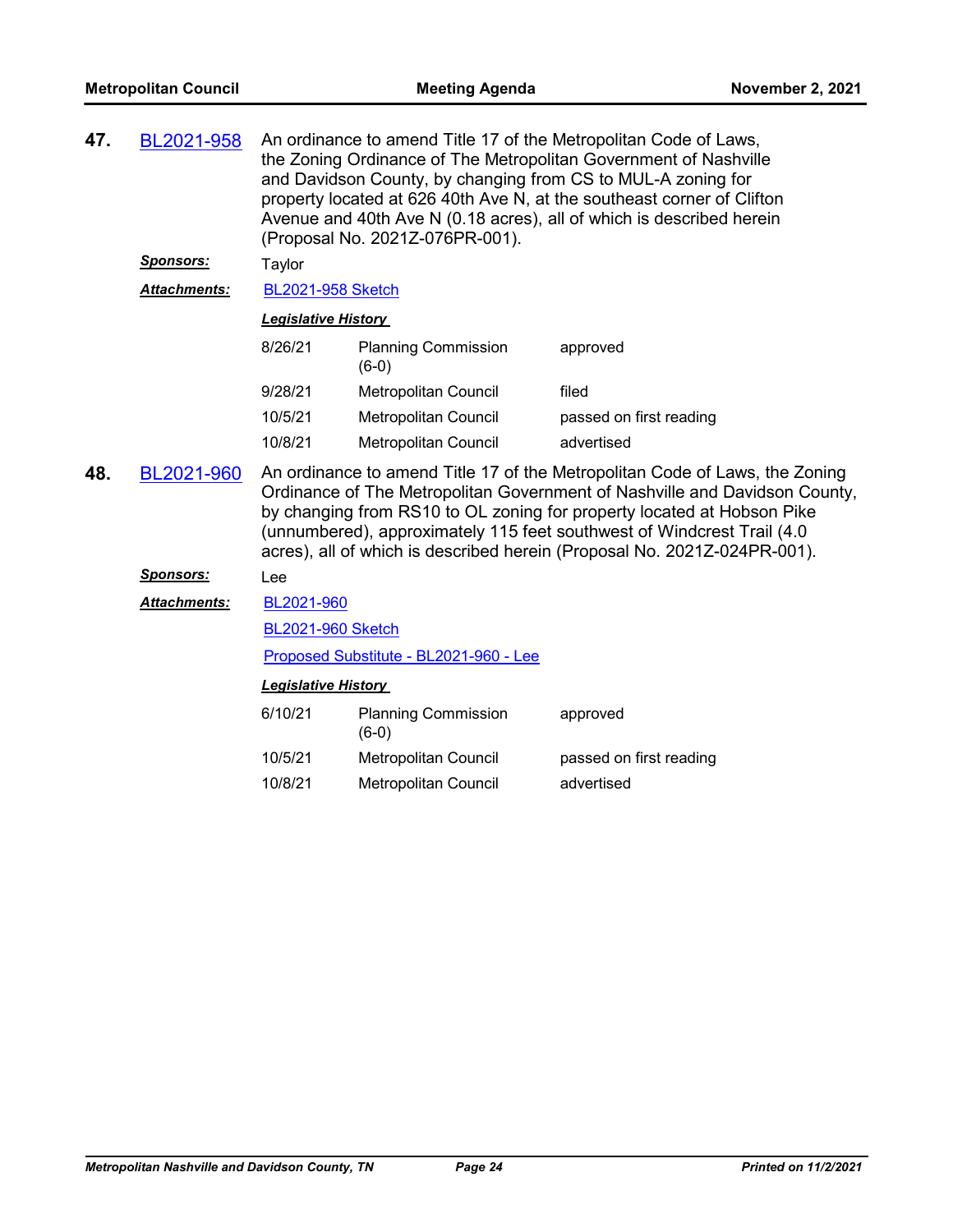## **H. Consent Resolutions and Resolutions**

- **49.** [RS2021-1191](http://nashville.legistar.com/gateway.aspx?m=l&id=/matter.aspx?key=13701) A resolution recognizing the North Nashville/Bordeaux Participatory Budgeting Steering Committee and Process.
	- *Sponsors:* Gamble, Taylor, Toombs, Suara, Welsch, Allen and Porterfield
		- *Attachments:* [RS2021-1191 Exhibit](http://nashville.legistar.com/gateway.aspx?M=F&ID=76e252e3-affc-472a-bd94-8da55126a136.PDF)

#### *Legislative History*

| 10/12/21 | Metropolitan Council              | referred to the Budget and Finance<br>Committee |
|----------|-----------------------------------|-------------------------------------------------|
|          | 10/18/21 recommended for deferral |                                                 |
| 10/19/21 | Metropolitan Council              | deferred                                        |

- **50.** [RS2021-1199](http://nashville.legistar.com/gateway.aspx?m=l&id=/matter.aspx?key=13739) A resolution approving an application for a Coronavirus Emergency Supplemental Funding (CESF) grant from the Tennessee Department of Finance and Administration to the Metropolitan Government, acting by and through the Davidson County Juvenile Court, to mitigate the spread of respiratory droplets and/or reduce transmission of COVID-19 by utilizing masks and plexiglass barriers in courtrooms.
	- *Sponsors:* Allen, Evans and Welsch
	- *Attachments:* [RS2021-1199 Grant Application](http://nashville.legistar.com/gateway.aspx?M=F&ID=b86440dc-0af6-439a-9c79-c52d6bd48a66.pdf)

#### *Legislative History*

| 10/26/21 | Metropolitan Council | referred to the Budget and Finance<br>Committee       |
|----------|----------------------|-------------------------------------------------------|
| 10/26/21 | Metropolitan Council | referred to the Public Health and Safety<br>Committee |

- **51.** [RS2021-1200](http://nashville.legistar.com/gateway.aspx?m=l&id=/matter.aspx?key=13804) A resolution approving the election of certain Notaries Public for Davidson County.
	- *Sponsors:* Vercher
	- *Attachments:* [RS2021-1200 Exhibit](http://nashville.legistar.com/gateway.aspx?M=F&ID=a7a6e551-3b1f-4125-8c9a-116bea52b9e5.xlsx)

#### *Legislative History*

| 10/26/21 | Metropolitan Council | referred to the Rules. Confirmations, and<br><b>Public Elections Committee</b> |
|----------|----------------------|--------------------------------------------------------------------------------|
| 10/26/21 | Metropolitan Council | filed                                                                          |

**52.** [RS2021-1201](http://nashville.legistar.com/gateway.aspx?m=l&id=/matter.aspx?key=13796) Initial resolution determining to issue general obligation bonds of The Metropolitan Government of Nashville and Davidson County in an aggregate principal amount of not to exceed \$568,855,000.

*Sponsors:* Allen

[RS2021-1201 Capital Spending Plan Exhibits](http://nashville.legistar.com/gateway.aspx?M=F&ID=63ab01da-8b2e-4000-9ecc-aa95afa5112f.pdf) *Attachments:*

[Proposed Amendment - RS2021-1201 - 1-Bradford](http://nashville.legistar.com/gateway.aspx?M=F&ID=e4746271-ffce-4c62-9f8c-f52c0f7dc77a.docx)

[Proposed Amendment - RS2021-1201 - 2-Mendes](http://nashville.legistar.com/gateway.aspx?M=F&ID=0a1a8b34-e5e7-4ecf-8427-670c740ef6b5.docx)

[Proposed Amendment - RS2021-1201 - 3-O'Connell](http://nashville.legistar.com/gateway.aspx?M=F&ID=ea601679-9058-48b2-a2ad-853a9cc2b984.docx)

[Proposed Amendment - RS2021-1201 - 4-Sledge - Nashville School of t](http://nashville.legistar.com/gateway.aspx?M=F&ID=f6051f2b-bb0f-480b-8207-3d3fccc51477.docx)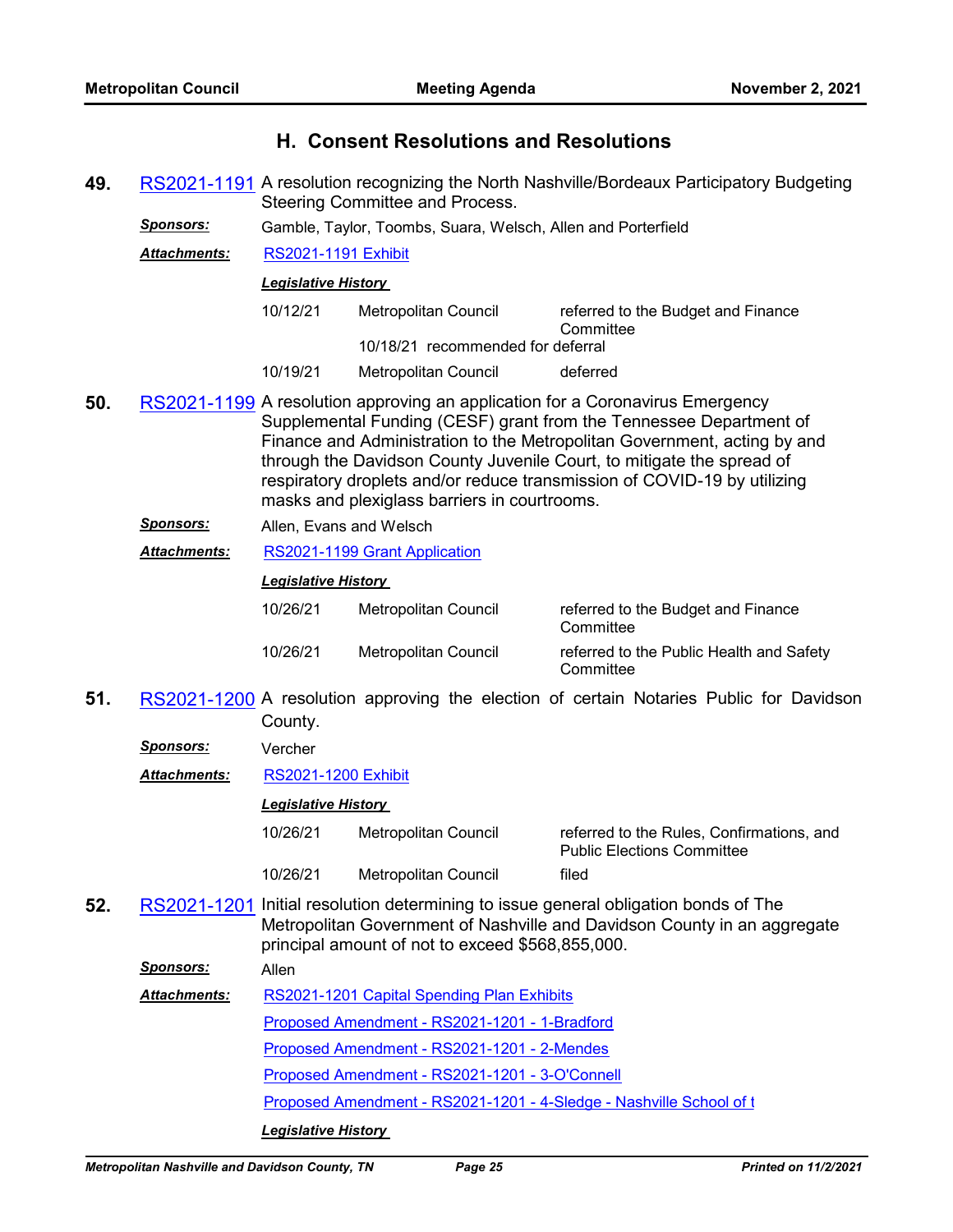| <b>Metropolitan Council</b> |                      | <b>Meeting Agenda</b>        |                                                               | <b>November 2, 2021</b>                                                                                                                                                                                                                                                                                              |
|-----------------------------|----------------------|------------------------------|---------------------------------------------------------------|----------------------------------------------------------------------------------------------------------------------------------------------------------------------------------------------------------------------------------------------------------------------------------------------------------------------|
|                             |                      | 10/26/21                     | Metropolitan Council                                          | referred to the Budget and Finance<br>Committee                                                                                                                                                                                                                                                                      |
| 53.                         |                      | <b>FEMA-4514-DR-TN.</b>      | expenses pursuant to Presidential Disaster Declaration number | RS2021-1202 A resolution accepting a grant from the Tennessee Emergency Management<br>Agency to the Metropolitan Government, acting by and through the<br>Department of Finance, to provide for reimbursement of COVID related eligible                                                                              |
|                             | <u>Sponsors:</u>     | Allen                        |                                                               |                                                                                                                                                                                                                                                                                                                      |
|                             | <b>Attachments:</b>  |                              | RS2021-1202 Grant Exhibit                                     |                                                                                                                                                                                                                                                                                                                      |
|                             |                      | <b>Legislative History</b>   |                                                               |                                                                                                                                                                                                                                                                                                                      |
|                             |                      | 10/26/21                     | Metropolitan Council                                          | referred to the Budget and Finance<br>Committee                                                                                                                                                                                                                                                                      |
| 54.                         |                      |                              |                                                               | RS2021-1203 A resolution appropriating \$150,000.00 from the American Recovery Plan Act<br>Fund #30216 as recommended by the COVID-19 Financial Oversight<br>Committee for distribution to FUSE Corps and approving a grant contract to<br>support fellowships as part of FUSE Corps' Equitable Recovery Initiative. |
|                             | <u>Sponsors:</u>     |                              | Gamble, Johnston, Sepulveda and Allen                         |                                                                                                                                                                                                                                                                                                                      |
|                             | Attachments:         |                              | RS2021-1203 Grant Contract Exhibits                           |                                                                                                                                                                                                                                                                                                                      |
|                             |                      | <b>Legislative History</b>   |                                                               |                                                                                                                                                                                                                                                                                                                      |
|                             |                      | 10/26/21                     | Metropolitan Council                                          | referred to the Budget and Finance<br>Committee                                                                                                                                                                                                                                                                      |
| 55.                         |                      |                              |                                                               | RS2021-1204 A resolution appropriating \$1,933,000.00 in American Recovery Plan Act funds<br>from Fund #30216 to Metro Parks to be used for managing homeless<br>encampments, and the renovation and repair of Brookmeade Park.                                                                                      |
|                             | <u>Sponsors:</u>     |                              | Gamble, Johnston, Allen, Bradford and Hausser                 |                                                                                                                                                                                                                                                                                                                      |
|                             | <b>Attachments:</b>  | <b>RS2021-1204 Exhibit A</b> |                                                               |                                                                                                                                                                                                                                                                                                                      |
|                             |                      | <b>Legislative History</b>   |                                                               |                                                                                                                                                                                                                                                                                                                      |
|                             |                      | 10/26/21                     | Metropolitan Council                                          | referred to the Budget and Finance<br>Committee                                                                                                                                                                                                                                                                      |
|                             |                      | 10/26/21                     | Metropolitan Council                                          | referred to the Public Facilities, Arts, and<br><b>Culture Committee</b>                                                                                                                                                                                                                                             |
| 56.                         |                      |                              | COVID-19 related response vehicles and technology.            | RS2021-1205 A resolution appropriating \$996,500.00 in American Recovery Plan Act funds<br>from Fund #30216 to the Office of Emergency Management to be used for                                                                                                                                                     |
|                             | <u>Sponsors:</u>     |                              | Johnston, Gamble, Sepulveda, Allen and Evans                  |                                                                                                                                                                                                                                                                                                                      |
|                             | <u> Attachments:</u> | <b>RS2021-1205 Exhibit A</b> |                                                               |                                                                                                                                                                                                                                                                                                                      |
|                             |                      | <b>Legislative History</b>   |                                                               |                                                                                                                                                                                                                                                                                                                      |
|                             |                      | 10/26/21                     | Metropolitan Council                                          | referred to the Budget and Finance<br>Committee                                                                                                                                                                                                                                                                      |
|                             |                      | 10/26/21                     | Metropolitan Council                                          | referred to the Public Health and Safety<br>Committee                                                                                                                                                                                                                                                                |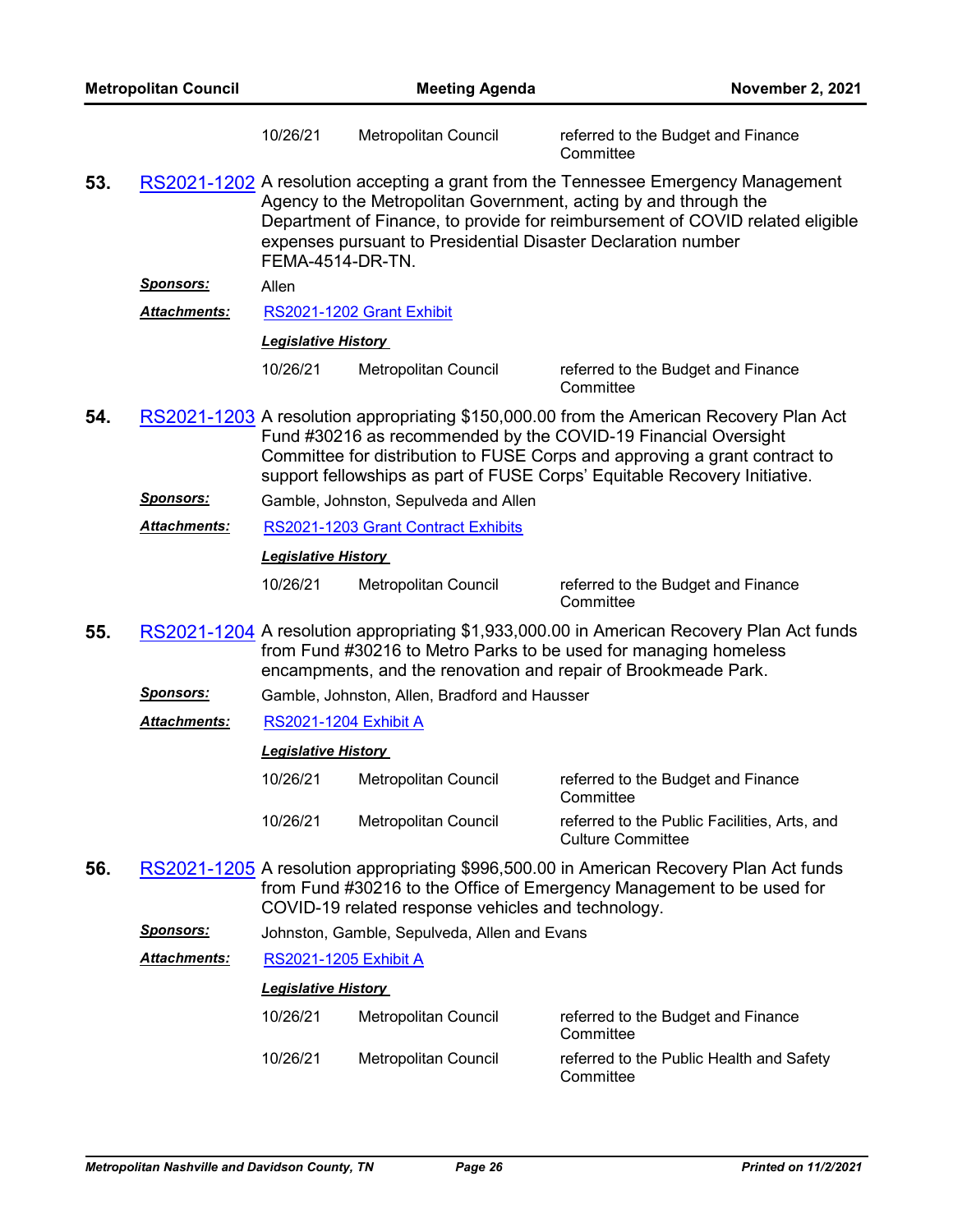| 57. |                  | RS2021-1206 A resolution appropriating \$1,000,000.00 in American Rescue Plan Act funds<br>from Fund #30216 to various Metro departments to be used for vaccination<br>and assessment centers, homeless emergency shelters, personal protective<br>equipment, sanitization and signage. |                                                         |                                                                                                                                                                                                                                                                                                                   |
|-----|------------------|-----------------------------------------------------------------------------------------------------------------------------------------------------------------------------------------------------------------------------------------------------------------------------------------|---------------------------------------------------------|-------------------------------------------------------------------------------------------------------------------------------------------------------------------------------------------------------------------------------------------------------------------------------------------------------------------|
|     | <b>Sponsors:</b> | <b>Legislative History</b>                                                                                                                                                                                                                                                              | Johnston, Gamble, Sepulveda, Allen and Welsch           |                                                                                                                                                                                                                                                                                                                   |
|     |                  | 10/26/21                                                                                                                                                                                                                                                                                | Metropolitan Council                                    | referred to the Budget and Finance<br>Committee                                                                                                                                                                                                                                                                   |
| 58. |                  |                                                                                                                                                                                                                                                                                         |                                                         | RS2021-1207 A resolution appropriating \$1,541,400.00 in American Recovery Plan Act funds<br>from Fund #30216 to the Homeless Impact Division of Metropolitan Social<br>Services to be used for shelter, outreach, sanitation, housing, and food.                                                                 |
|     | <b>Sponsors:</b> |                                                                                                                                                                                                                                                                                         | Sepulveda, Gamble, Allen, Welsch and Hausser            |                                                                                                                                                                                                                                                                                                                   |
|     | Attachments:     | <b>RS2021-1207 Exhibit A</b>                                                                                                                                                                                                                                                            |                                                         |                                                                                                                                                                                                                                                                                                                   |
|     |                  |                                                                                                                                                                                                                                                                                         | Late Proposed Substitute - RS2021-1207 - Hurt-Allen     |                                                                                                                                                                                                                                                                                                                   |
|     |                  | <b>Legislative History</b>                                                                                                                                                                                                                                                              |                                                         |                                                                                                                                                                                                                                                                                                                   |
|     |                  | 10/26/21                                                                                                                                                                                                                                                                                | Metropolitan Council                                    | referred to the Budget and Finance<br>Committee                                                                                                                                                                                                                                                                   |
|     |                  | 10/26/21                                                                                                                                                                                                                                                                                | Metropolitan Council                                    | referred to the Human Services Committee                                                                                                                                                                                                                                                                          |
| 59. |                  | 2021M-018PR-001).                                                                                                                                                                                                                                                                       | (known as Map and Parcel No. 14300001300) (Proposal No. | RS2021-1208 A resolution authorizing the Director of Public Property Administration, or his<br>designee, to exercise an option to purchase a certain parcel of property                                                                                                                                           |
|     | <u>Sponsors:</u> |                                                                                                                                                                                                                                                                                         | Henderson, Allen, Withers, Bradford, Hausser and Welsch |                                                                                                                                                                                                                                                                                                                   |
|     | Attachments:     | <b>RS2021-1208 Exhibit</b>                                                                                                                                                                                                                                                              |                                                         |                                                                                                                                                                                                                                                                                                                   |
|     |                  | <b>Legislative History</b>                                                                                                                                                                                                                                                              |                                                         |                                                                                                                                                                                                                                                                                                                   |
|     |                  | 10/11/21                                                                                                                                                                                                                                                                                | <b>Planning Commission</b>                              | approved                                                                                                                                                                                                                                                                                                          |
|     |                  | 10/26/21                                                                                                                                                                                                                                                                                | Metropolitan Council                                    | referred to the Budget and Finance<br>Committee                                                                                                                                                                                                                                                                   |
|     |                  | 10/26/21                                                                                                                                                                                                                                                                                | Metropolitan Council                                    | referred to the Planning and Zoning<br>Committee                                                                                                                                                                                                                                                                  |
|     |                  | 10/26/21                                                                                                                                                                                                                                                                                | Metropolitan Council                                    | referred to the Public Facilities, Arts, and<br><b>Culture Committee</b>                                                                                                                                                                                                                                          |
| 60. |                  |                                                                                                                                                                                                                                                                                         |                                                         | RS2021-1209 A resolution authorizing the Director of Public Property Administration, or his<br>designee, to exercise an option to purchase a certain parcel of property<br>located at 1354 Brick Church Pike and 0 Brick Church Pike (Parcel Nos.<br>07106005300 and 07110001800) (Proposal No. 2021M-020PR-001). |
|     | Sponsors:        |                                                                                                                                                                                                                                                                                         | Toombs, Allen and Withers                               |                                                                                                                                                                                                                                                                                                                   |
|     | Attachments:     | <b>RS2021-1209 Exhibit</b>                                                                                                                                                                                                                                                              |                                                         |                                                                                                                                                                                                                                                                                                                   |
|     |                  | <b>Legislative History</b>                                                                                                                                                                                                                                                              |                                                         |                                                                                                                                                                                                                                                                                                                   |

| 10/20/21 | <b>Planning Commission</b> | approved                                        |
|----------|----------------------------|-------------------------------------------------|
| 10/26/21 | Metropolitan Council       | referred to the Budget and Finance<br>Committee |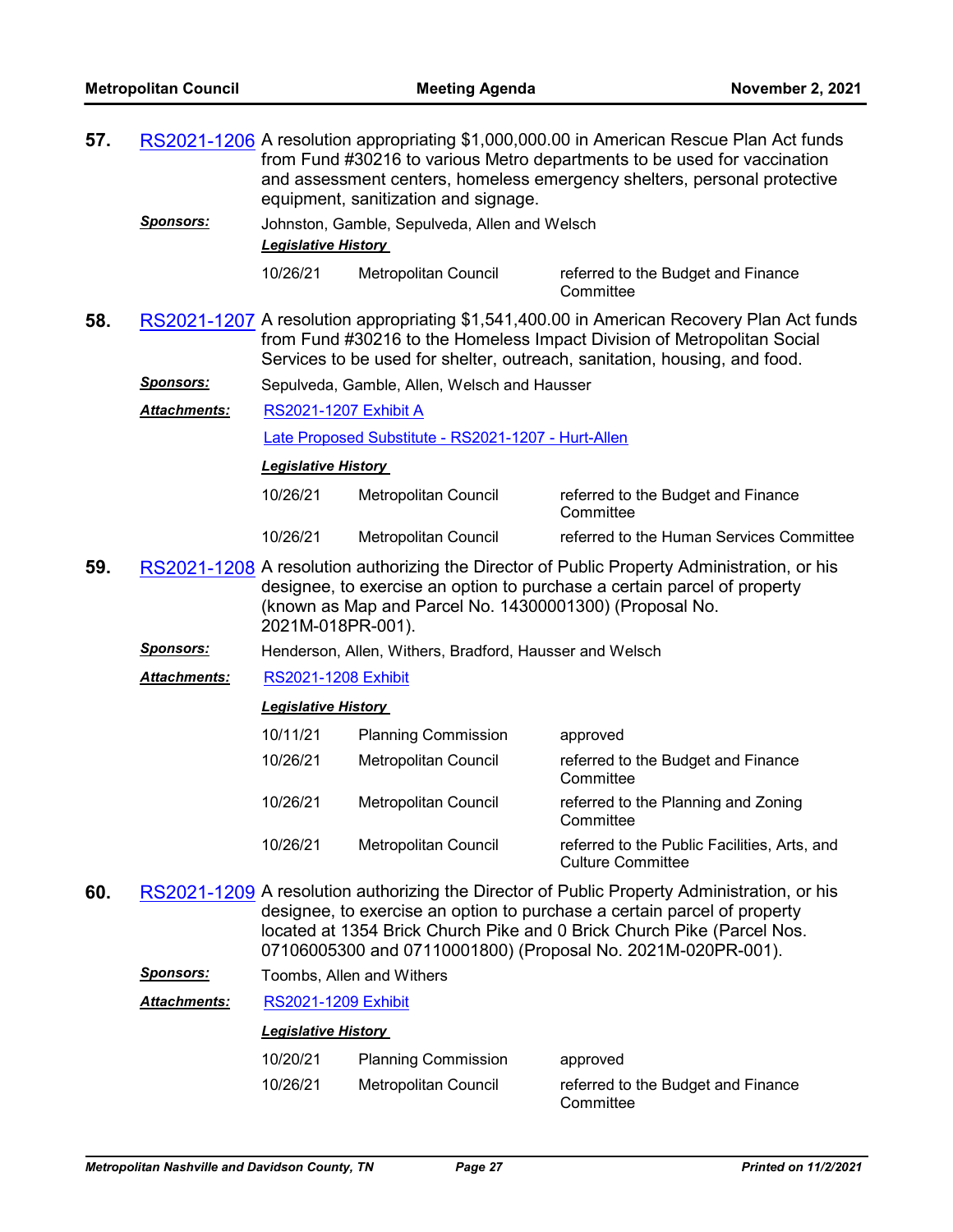|     |                     | 10/26/21                   | <b>Metropolitan Council</b>                 | referred to the Planning and Zoning<br>Committee                                                                                                                                                                                                                                                     |
|-----|---------------------|----------------------------|---------------------------------------------|------------------------------------------------------------------------------------------------------------------------------------------------------------------------------------------------------------------------------------------------------------------------------------------------------|
| 61. |                     | 2021M-031AG-001).          |                                             | RS2021-1210 A resolution to approve the Third Amendment to the Lease Agreement<br>between The Metropolitan Government of Nashville and Davidson County and<br>404 James Robertson Prop, LLC for office space in the Parkway Towers<br>Building located at 404 James Robertson Parkway. (Proposal No. |
|     | Sponsors:           |                            | <b>OConnell, Allen and Withers</b>          |                                                                                                                                                                                                                                                                                                      |
|     | <b>Attachments:</b> |                            | RS2021-1210 Lease Agreement Amendment Three |                                                                                                                                                                                                                                                                                                      |
|     |                     | <b>Legislative History</b> |                                             |                                                                                                                                                                                                                                                                                                      |
|     |                     | 10/20/21                   | <b>Planning Commission</b>                  | approved                                                                                                                                                                                                                                                                                             |
|     |                     | 10/26/21                   | Metropolitan Council                        | referred to the Budget and Finance<br>Committee                                                                                                                                                                                                                                                      |
|     |                     | 10/26/21                   | Metropolitan Council                        | referred to the Planning and Zoning<br>Committee                                                                                                                                                                                                                                                     |

- **62.** [RS2021-1211](http://nashville.legistar.com/gateway.aspx?m=l&id=/matter.aspx?key=13799) A resolution to appropriate grant funds from the U. S. Department of Health and Human Services to the Metropolitan Government, acting by and through the Metropolitan Action Commission, for a Community Services Block Grant CARES Act Rapid-Cycle Impact Project to evaluate and adjust its CompTIA+ Certification which offers opportunities to head start parents to obtain a Computing Technology Industry Association (CompTIA A+) credential.
	- *Sponsors:* Allen, Welsch and Hausser

*Attachments:* [RS2021-1211 Grant Exhibit](http://nashville.legistar.com/gateway.aspx?M=F&ID=dc8baae7-061b-4a32-a3a5-b1b891247660.pdf)

*Legislative History* 

| 10/26/21 | Metropolitan Council | referred to the Budget and Finance<br>Committee |
|----------|----------------------|-------------------------------------------------|
| 10/26/21 | Metropolitan Council | referred to the Human Services Committee        |

- **63.** [RS2021-1212](http://nashville.legistar.com/gateway.aspx?m=l&id=/matter.aspx?key=13788) A resolution accepting a grant from the U. S. Department of the Interior, National Park Service, to the Metropolitan Government, acting by and through the Metropolitan Nashville Historical Commission, to provide funding for the completion of an historical context focused on Nashville resources associated with the Civil Rights Movement from 1944 to 1966.
	- *Sponsors:* Allen, Withers, Bradford and Welsch

*Attachments:* [RS2021-1212 Grant Exhibit](http://nashville.legistar.com/gateway.aspx?M=F&ID=8e86e512-535e-4354-99a5-4d907f43e2fc.pdf)

| 10/26/21 | Metropolitan Council | referred to the Budget and Finance<br>Committee  |
|----------|----------------------|--------------------------------------------------|
| 10/26/21 | Metropolitan Council | referred to the Planning and Zoning<br>Committee |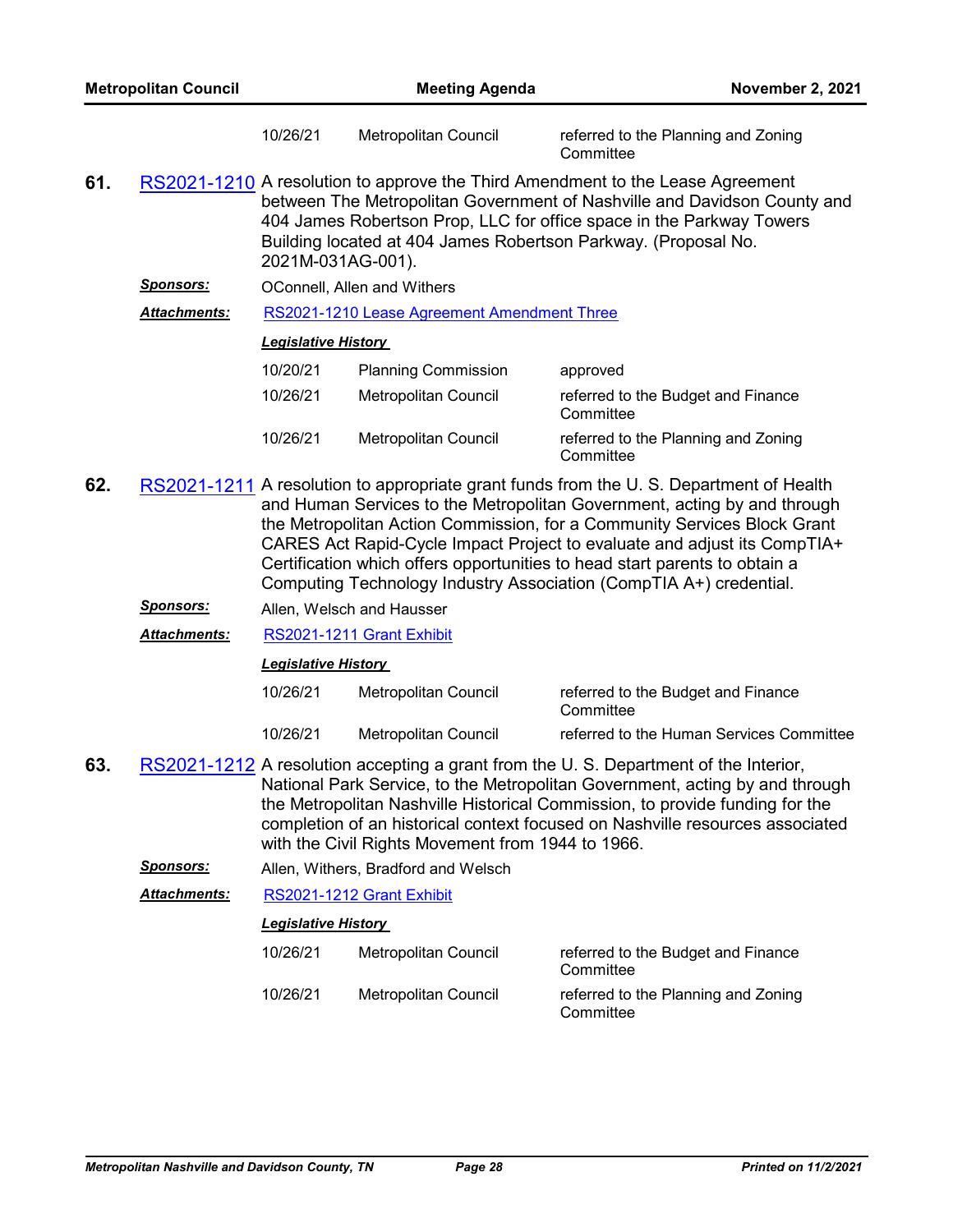- **64.** [RS2021-1213](http://nashville.legistar.com/gateway.aspx?m=l&id=/matter.aspx?key=13741) A resolution approving an application for a Coronavirus Emergency Supplemental Funding (CESF) grant from the Tennessee Department of Finance and Administration to the Metropolitan Government, acting by and through the Nashville Fire Department, to increase capability and capacity for providing more efficient and effective transportation and supply services for Nashville's and Davidson County's homeless population.
	- *Sponsors:* Allen, Evans, Hausser and Welsch

*Attachments:* [RS2021-1213 Grant Application](http://nashville.legistar.com/gateway.aspx?M=F&ID=2e04a712-270d-4993-93fc-160cbdabbba8.pdf)

#### *Legislative History*

| 10/26/21 | Metropolitan Council | referred to the Budget and Finance<br>Committee       |
|----------|----------------------|-------------------------------------------------------|
| 10/26/21 | Metropolitan Council | referred to the Public Health and Safety<br>Committee |

- **65.** [RS2021-1214](http://nashville.legistar.com/gateway.aspx?m=l&id=/matter.aspx?key=13737) A resolution approving an application for a Homeland Security Grant from the State of Tennessee, Tennessee Emergency Management Agency, to the Metropolitan Government, Office of Emergency Management.
	- *Sponsors:* Allen and Evans
	- *Attachments:* [RS2021-1214 Grant Application](http://nashville.legistar.com/gateway.aspx?M=F&ID=32382066-4aa3-437b-84e8-7ec4e5ff166c.pdf)

#### *Legislative History*

| 10/26/21 | Metropolitan Council | referred to the Budget and Finance<br>Committee       |
|----------|----------------------|-------------------------------------------------------|
| 10/26/21 | Metropolitan Council | referred to the Public Health and Safety<br>Committee |

- **66.** [RS2021-1215](http://nashville.legistar.com/gateway.aspx?m=l&id=/matter.aspx?key=13742) A resolution approving an application for a Coronavirus Emergency Supplemental Funding (CESF) grant from the Tennessee Department of Finance and Administration to the Metropolitan Government, acting by and through the Office of Emergency Management, to provide logistical and practical means for increasing capacity and more effective delivery of services while addressing the specific needs of the homeless population and their environment.
	- *Sponsors:* Allen, Evans, Hausser and Welsch

*Attachments:* [RS2021-1215 Grant Application](http://nashville.legistar.com/gateway.aspx?M=F&ID=82c19f3e-2248-4bf1-9a3c-627b9dd242bd.pdf)

### *Legislative History*

| 10/26/21 | Metropolitan Council | referred to the Budget and Finance<br>Committee       |
|----------|----------------------|-------------------------------------------------------|
| 10/26/21 | Metropolitan Council | referred to the Public Health and Safety<br>Committee |

**67.** [RS2021-1216](http://nashville.legistar.com/gateway.aspx?m=l&id=/matter.aspx?key=13783) A resolution accepting an in-kind grant from the Nashville Parks Foundation, in conjunction with Sail Nashville, to the Metropolitan Government, acting by and through the Metropolitan Board of Parks and Recreation, in support of painting work on the Hamilton Creek Marina clubhouse.

*Sponsors:* Allen and Bradford

*Attachments:* [RS2021-1216 Grant Exhibit](http://nashville.legistar.com/gateway.aspx?M=F&ID=2cddfc4e-5720-4827-8451-66d9fd4da071.pdf)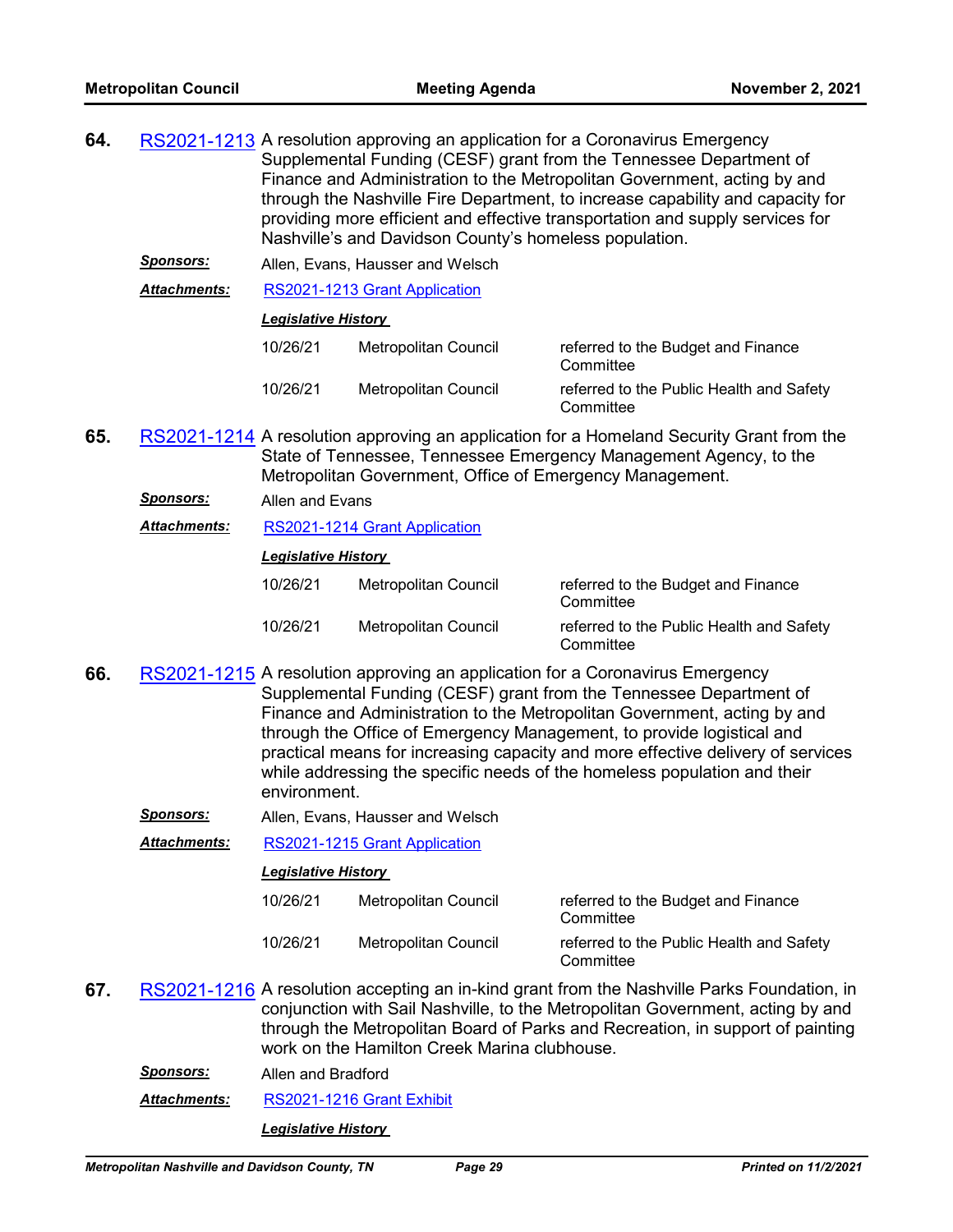|     | <b>Metropolitan Council</b> |                            | <b>Meeting Agenda</b>                                        | <b>November 2, 2021</b>                                                                                                                                                                                                                                 |
|-----|-----------------------------|----------------------------|--------------------------------------------------------------|---------------------------------------------------------------------------------------------------------------------------------------------------------------------------------------------------------------------------------------------------------|
|     |                             | 10/26/21                   | Metropolitan Council                                         | referred to the Budget and Finance<br>Committee                                                                                                                                                                                                         |
|     |                             | 10/26/21                   | Metropolitan Council                                         | referred to the Public Facilities, Arts, and<br><b>Culture Committee</b>                                                                                                                                                                                |
| 68. |                             | behind home plate.         | Parks and Recreation Department, for roof replacement on the | RS2021-1217 A resolution accepting an in-kind grant from the McCabe Park Little League to<br>the Metropolitan Government, acting by and through the Metropolitan Nashville<br>concession/restroom building, four dugouts, and to build a scorer's table |
|     | <u>Sponsors:</u>            |                            | Murphy, Allen, Bradford and Welsch                           |                                                                                                                                                                                                                                                         |
|     | <b>Attachments:</b>         |                            | RS2021-1217 Grant Exhibit                                    |                                                                                                                                                                                                                                                         |
|     |                             | <b>Legislative History</b> |                                                              |                                                                                                                                                                                                                                                         |
|     |                             | 10/26/21                   | Metropolitan Council                                         | referred to the Budget and Finance<br>Committee                                                                                                                                                                                                         |
|     |                             | 10/26/21                   | Metropolitan Council                                         | referred to the Public Facilities, Arts, and<br><b>Culture Committee</b>                                                                                                                                                                                |
| 69. |                             |                            | Education and Trails (S.W.E.A.T.) program at Warner Parks.   | RS2021-1218 A resolution accepting a grant from the Friends of Warner Parks to the<br>Metropolitan Government, acting by and through the Metropolitan Board of<br>Parks and Recreation, to provide seasonal staffing for the Special Work               |
|     | <b>Sponsors:</b>            |                            | Henderson, Allen, Bradford, Hausser and Welsch               |                                                                                                                                                                                                                                                         |
|     | Attachments:                |                            | RS2021-1218 Grant Exhibit                                    |                                                                                                                                                                                                                                                         |
|     |                             | <b>Legislative History</b> |                                                              |                                                                                                                                                                                                                                                         |
|     |                             | 10/26/21                   | Metropolitan Council                                         | referred to the Budget and Finance<br>Committee                                                                                                                                                                                                         |
|     |                             | 10/26/21                   | Metropolitan Council                                         | referred to the Public Facilities, Arts, and<br><b>Culture Committee</b>                                                                                                                                                                                |
| 70. |                             |                            |                                                              | RS2021-1219 A resolution accepting a grants package from the Friends of Warner Parks to<br>the Metropolitan Government, acting by and through the Metropolitan Board of                                                                                 |

Parks and Recreation, to continue funding staff positions and copier costs.

*Sponsors:* Henderson, Allen, Bradford, Hausser and Welsch

*Attachments:* [RS2021-1219 Grant Exhibit](http://nashville.legistar.com/gateway.aspx?M=F&ID=34ee1b01-dee3-43a4-b25c-d653e96cb0f7.pdf)

| 10/26/21 | Metropolitan Council | referred to the Budget and Finance<br>Committee                          |
|----------|----------------------|--------------------------------------------------------------------------|
| 10/26/21 | Metropolitan Council | referred to the Public Facilities, Arts, and<br><b>Culture Committee</b> |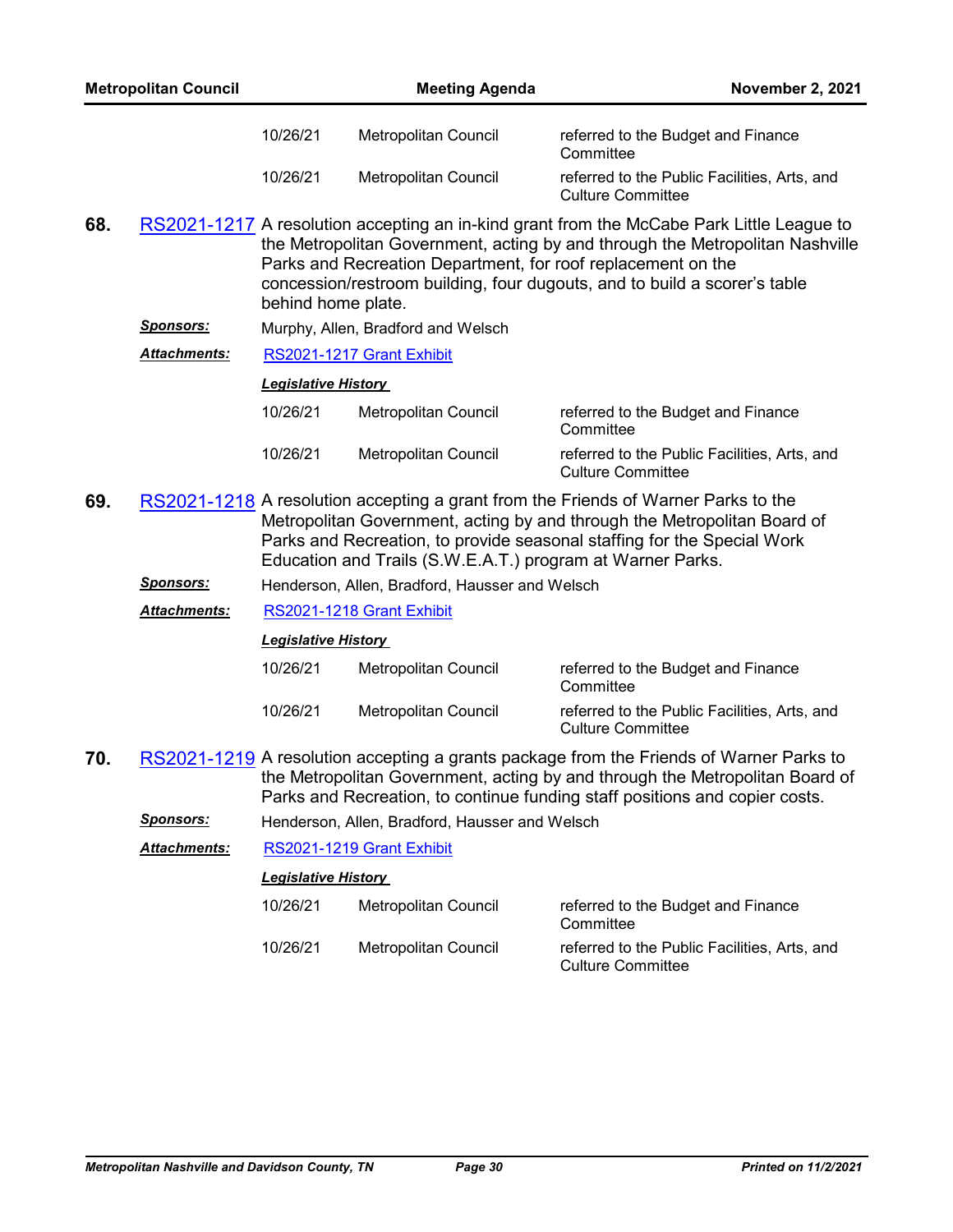| 71. | RS2021-1220 A resolution approving an Intergovernmental Agreement by and between the |
|-----|--------------------------------------------------------------------------------------|
|     | State of Tennessee, Department of Transportation, and the Metropolitan               |
|     | Government of Nashville and Davidson County, acting the Department of                |
|     | Transportation and Multimodal Infrastructure, for a highway-railroad crossing        |
|     | separation on Sadler Avenue at CSX Railroad LM .103, State Project No:               |
|     | 19CIT-F3-003, Federal Project No: HSIP-R00S(550), PIN 132029.00.                     |
|     | (Proposal No. 2021M-025AG-001.)                                                      |

- *Sponsors:* Sledge, Allen, Withers, Young and Welsch
- *Attachments:* [RS2021-1220 Agreement](http://nashville.legistar.com/gateway.aspx?M=F&ID=3ee99fb9-213f-45cc-9294-791835b318c4.pdf)

#### *Legislative History*

| 10/11/21 | <b>Planning Commission</b>  | approved                                                       |
|----------|-----------------------------|----------------------------------------------------------------|
| 10/26/21 | Metropolitan Council        | referred to the Budget and Finance<br>Committee                |
| 10/26/21 | <b>Metropolitan Council</b> | referred to the Planning and Zoning<br>Committee               |
| 10/26/21 | <b>Metropolitan Council</b> | referred to the Transportation and<br>Infrastructure Committee |

- **72.** [RS2021-1221](http://nashville.legistar.com/gateway.aspx?m=l&id=/matter.aspx?key=13743) A resolution approving an application for a Multimodal Access Grant from the Tennessee Department of Transportation to the Metropolitan Government, acting by and through the Nashville Department of Transportation and Multimodal Infrastructure (NDOT), to complete improvements along Charlotte Avenue from 28th Avenue North to 39th Avenue North to address existing pedestrian and bicycle facility gaps and other safety concerns.
	- *Sponsors:* Taylor, Murphy, Allen and Young
	- *Attachments:* [RS2021-1221 Grant Application](http://nashville.legistar.com/gateway.aspx?M=F&ID=50107c09-51e6-4bc1-9c0c-b459b917d533.pdf)

#### *Legislative History*

| 10/26/21 | Metropolitan Council | referred to the Budget and Finance<br>Committee                |
|----------|----------------------|----------------------------------------------------------------|
| 10/26/21 | Metropolitan Council | referred to the Transportation and<br>Infrastructure Committee |

- **73.** [RS2021-1222](http://nashville.legistar.com/gateway.aspx?m=l&id=/matter.aspx?key=13736) A resolution approving Amendment 2 to an Agreement by and between the State of Tennessee, Department of Transportation, and the Metropolitan Government of Nashville & Davidson County, acting by and between the Department of Transportation and Multimodal Infrastructure, for the acceptance of work in connection with the construction of a Complete Street on SR 1 (US 41, Murfreesboro Road) from I-24 Ramp to Foothill Drive, Federal Project No. STP-M-NH-1(372), State Project No. 19LPM-F3-152, PIN 125309.00, Prop. No. 2021M-026AG-001.
	- *Sponsors:* Bradford, Syracuse, Withers, Young and Welsch

*Attachments:* [RS2021-1222 Agreement Amendment 2](http://nashville.legistar.com/gateway.aspx?M=F&ID=d63f5548-17f2-45db-88b5-a80b47735612.pdf)

| 10/11/21 | <b>Planning Commission</b> | approved                                         |
|----------|----------------------------|--------------------------------------------------|
| 10/26/21 | Metropolitan Council       | referred to the Planning and Zoning<br>Committee |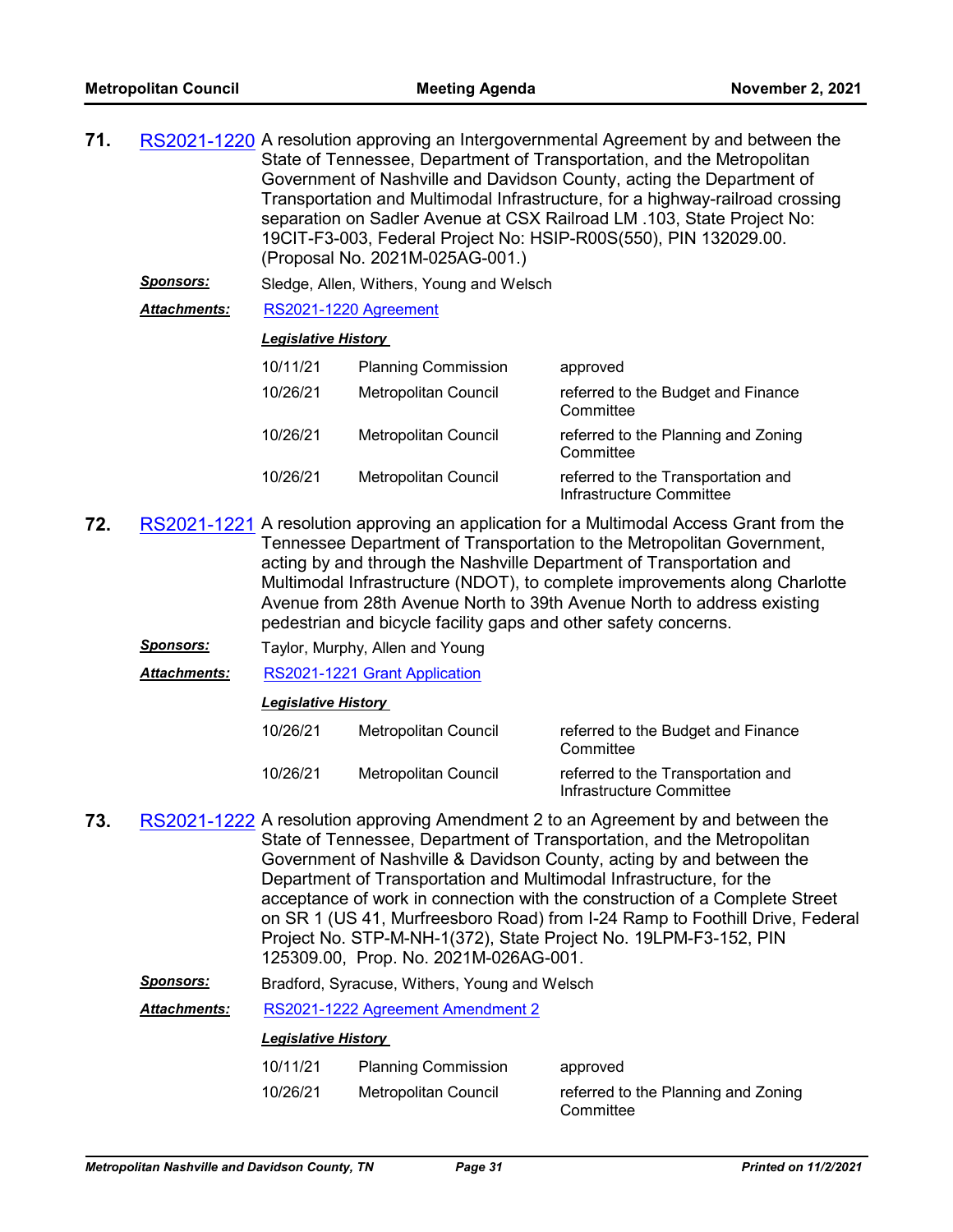|     | <b>Metropolitan Council</b> |                            | <b>Meeting Agenda</b>                                | November 2, 2021                                                                                                                                                                                                                                                                                                                                                                                                                                                                                                                                |
|-----|-----------------------------|----------------------------|------------------------------------------------------|-------------------------------------------------------------------------------------------------------------------------------------------------------------------------------------------------------------------------------------------------------------------------------------------------------------------------------------------------------------------------------------------------------------------------------------------------------------------------------------------------------------------------------------------------|
|     |                             | 10/26/21                   | Metropolitan Council                                 | referred to the Transportation and<br>Infrastructure Committee                                                                                                                                                                                                                                                                                                                                                                                                                                                                                  |
| 74. |                             | Fund.                      |                                                      | RS2021-1223 A resolution authorizing the Metropolitan Department of Law to compromise<br>and settle the personal injury claim of Shelly and James Raley against the<br>Metropolitan Government of Nashville and Davidson County in the amount of<br>\$140,000.00, and that said amount be paid out of the Self-Insured Liability                                                                                                                                                                                                                |
|     | <b>Sponsors:</b>            | Allen                      |                                                      |                                                                                                                                                                                                                                                                                                                                                                                                                                                                                                                                                 |
|     | <b>Attachments:</b>         |                            | RS2021-1223 Letter to Metro Clerk Signed             |                                                                                                                                                                                                                                                                                                                                                                                                                                                                                                                                                 |
|     |                             | <b>Legislative History</b> |                                                      |                                                                                                                                                                                                                                                                                                                                                                                                                                                                                                                                                 |
|     |                             | 10/26/21                   | Metropolitan Council                                 | referred to the Budget and Finance<br>Committee                                                                                                                                                                                                                                                                                                                                                                                                                                                                                                 |
| 75. |                             | 2021M-029AG-001).          | Crossing License Agreement with R.J. CORMAN RAILROAD | RS2021-1224 A resolution authorizing The Metropolitan Government of Nashville and<br>Davidson County, acting by and through the Department of Water and<br>Sewerage Services, hereinafter called the "Licensee," to enter into a Pipeline<br>COMPANY/NASHVILLE & EASTERN RAILROAD LINE hereinafter called<br>"Licensor" to construct and maintain a water main in the railroad right-of-way at<br>Andrew Jackson Parkway and Old Lebanon Dirt Road, east of Old Hickory<br>Boulevard in Davidson County, (Project No. 21-WG-64 and Proposal No. |
|     | <u>Sponsors:</u>            |                            | Hagar, Allen, Withers and Young                      |                                                                                                                                                                                                                                                                                                                                                                                                                                                                                                                                                 |
|     | <b>Attachments:</b>         |                            | RS2021-1224 Agreement                                |                                                                                                                                                                                                                                                                                                                                                                                                                                                                                                                                                 |
|     |                             | <b>Legislative History</b> |                                                      |                                                                                                                                                                                                                                                                                                                                                                                                                                                                                                                                                 |
|     |                             | 10/14/21                   | <b>Planning Commission</b>                           | approved                                                                                                                                                                                                                                                                                                                                                                                                                                                                                                                                        |
|     |                             | 10/26/21                   | Metropolitan Council                                 | referred to the Budget and Finance<br>Committee                                                                                                                                                                                                                                                                                                                                                                                                                                                                                                 |
|     |                             | 10/26/21                   | Metropolitan Council                                 | referred to the Planning and Zoning<br>Committee                                                                                                                                                                                                                                                                                                                                                                                                                                                                                                |
|     |                             | 10/26/21                   | Metropolitan Council                                 | referred to the Transportation and<br>Infrastructure Committee                                                                                                                                                                                                                                                                                                                                                                                                                                                                                  |
| 76. |                             | Dollars (\$8,600,000).     |                                                      | RS2021-1225 A resolution appropriating to certain accounts for the benefit of Water and<br>Sewerage Services in the amount of Eight Million Six Hundred Thousand                                                                                                                                                                                                                                                                                                                                                                                |
|     | <b>Sponsors:</b>            | Allen and Young            |                                                      |                                                                                                                                                                                                                                                                                                                                                                                                                                                                                                                                                 |
|     |                             | <b>Legislative History</b> |                                                      |                                                                                                                                                                                                                                                                                                                                                                                                                                                                                                                                                 |
|     |                             | 10/26/21                   | Metropolitan Council                                 | referred to the Budget and Finance<br>Committee                                                                                                                                                                                                                                                                                                                                                                                                                                                                                                 |
|     |                             | 10/26/21                   | Metropolitan Council                                 | referred to the Transportation and                                                                                                                                                                                                                                                                                                                                                                                                                                                                                                              |

Infrastructure Committee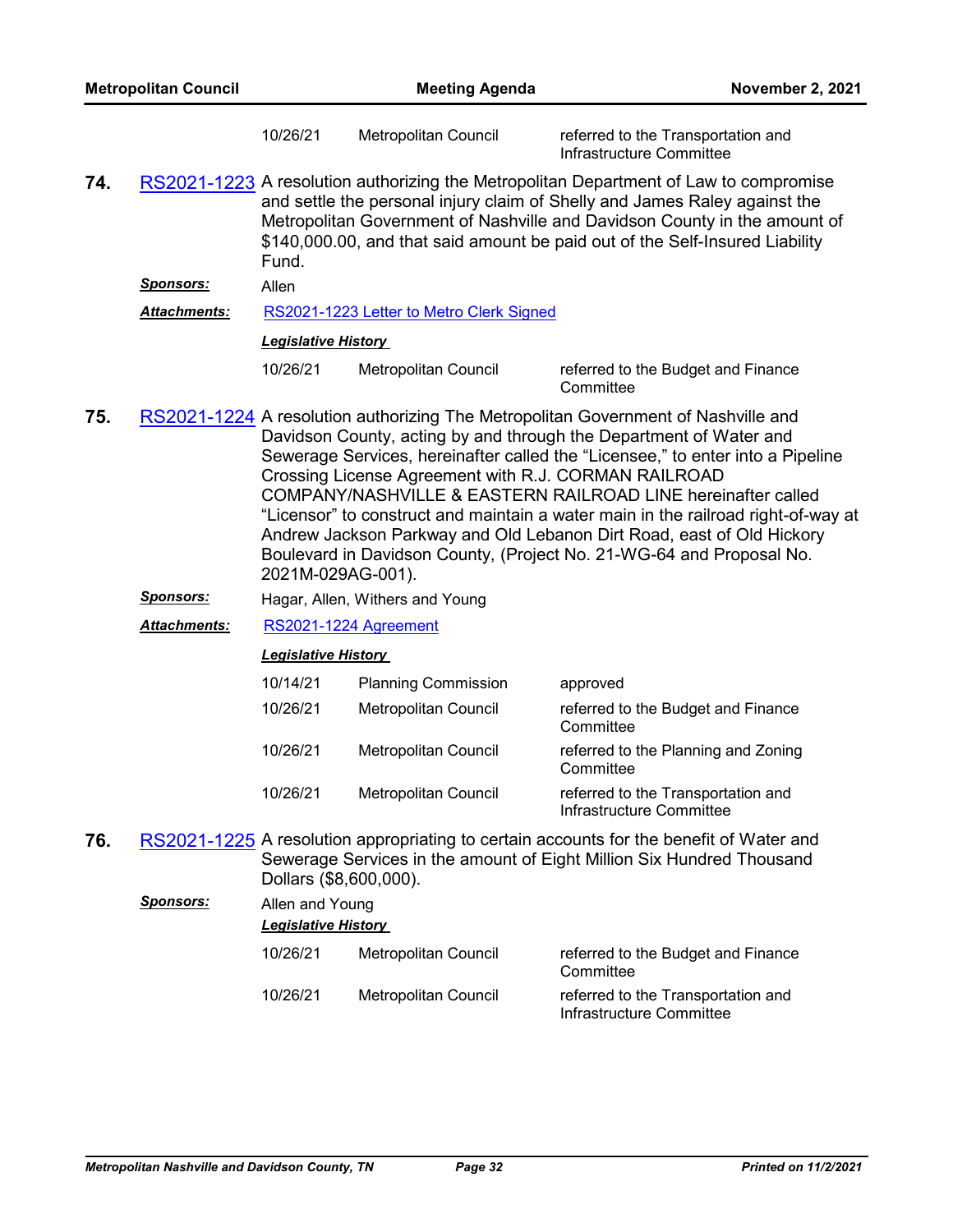**77.** [RS2021-1226](http://nashville.legistar.com/gateway.aspx?m=l&id=/matter.aspx?key=13744) A resolution to amend Resolution No. RS2018-1445 to replace two parcels related to the acquisition and removal of flood-prone properties in the Mill Creek, Sorghum Branch, and Whittemore Branch watersheds. (MWS Project No. 18-SWC-136 and Proposal Number 2018M-019PR-002)

*Sponsors:* Welsch, Allen, Withers and Young

*Attachments:* [RS2021-1226 Exhibit](http://nashville.legistar.com/gateway.aspx?M=F&ID=e16f73ff-ace9-4795-aaec-e5180964f3a8.pdf)

#### *Legislative History*

| 10/11/21 | <b>Planning Commission</b>  | approved                                                       |
|----------|-----------------------------|----------------------------------------------------------------|
| 10/26/21 | Metropolitan Council        | referred to the Budget and Finance<br>Committee                |
| 10/26/21 | <b>Metropolitan Council</b> | referred to the Planning and Zoning<br>Committee               |
| 10/26/21 | <b>Metropolitan Council</b> | referred to the Transportation and<br>Infrastructure Committee |

- **78.** [RS2021-1227](http://nashville.legistar.com/gateway.aspx?m=l&id=/matter.aspx?key=13800) A resolution honoring the life and trailblazing accomplishments of Dr. and Coach Catana Starks.
	- *Sponsors:* Benedict, Bradford, VanReece, Withers, Young, Hurt, Toombs, Suara, Gamble, Evans, Welsch, Hancock, Syracuse, Cash, Sledge, Nash, OConnell and Druffel *Legislative History*

| 10/26/21 | Metropolitan Council | referred to the Rules. Confirmations, and<br><b>Public Elections Committee</b> |
|----------|----------------------|--------------------------------------------------------------------------------|
| 10/26/21 | Metropolitan Council | filed                                                                          |

- **79.** [RS2021-1228](http://nashville.legistar.com/gateway.aspx?m=l&id=/matter.aspx?key=13806) A resolution honoring the life of Kevin Cordell.
	- *Sponsors:* Rosenberg, Young, Porterfield, Evans, Murphy, Bradford, Sledge, Sepulveda, OConnell and Parker

#### *Legislative History*

| 10/26/21 | Metropolitan Council | referred to the Rules, Confirmations, and<br><b>Public Elections Committee</b> |
|----------|----------------------|--------------------------------------------------------------------------------|
| 10/26/21 | Metropolitan Council | filed                                                                          |

- **80.** [RS2021-1229](http://nashville.legistar.com/gateway.aspx?m=l&id=/matter.aspx?key=13798) A resolution recognizing the life-saving actions of certain Metro personnel and highlighting the importance of recognizing the signs of stroke.
	- *Sponsors:* Mendes, OConnell, Evans, Hancock, Welsch, Allen, Withers, Young, Hagar, Rutherford, Henderson, Sledge, Syracuse, Cash, Hurt, Toombs, Johnston, Hausser, Nash, Styles, Benedict, Taylor, Suara, Druffel, Swope and Porterfield *Legislative History*

| 10/26/21 | Metropolitan Council | referred to the Rules, Confirmations, and<br><b>Public Elections Committee</b> |
|----------|----------------------|--------------------------------------------------------------------------------|
| 10/26/21 | Metropolitan Council | filed                                                                          |

**81.** [RS2021-1230](http://nashville.legistar.com/gateway.aspx?m=l&id=/matter.aspx?key=13723) A resolution honoring the life and service of BNA K9 Blues.

| <b>Sponsors:</b> | <b>Bradford</b><br><b>Legislative History</b> |                      |                                                                                |
|------------------|-----------------------------------------------|----------------------|--------------------------------------------------------------------------------|
|                  | 10/26/21                                      | Metropolitan Council | referred to the Rules, Confirmations, and<br><b>Public Elections Committee</b> |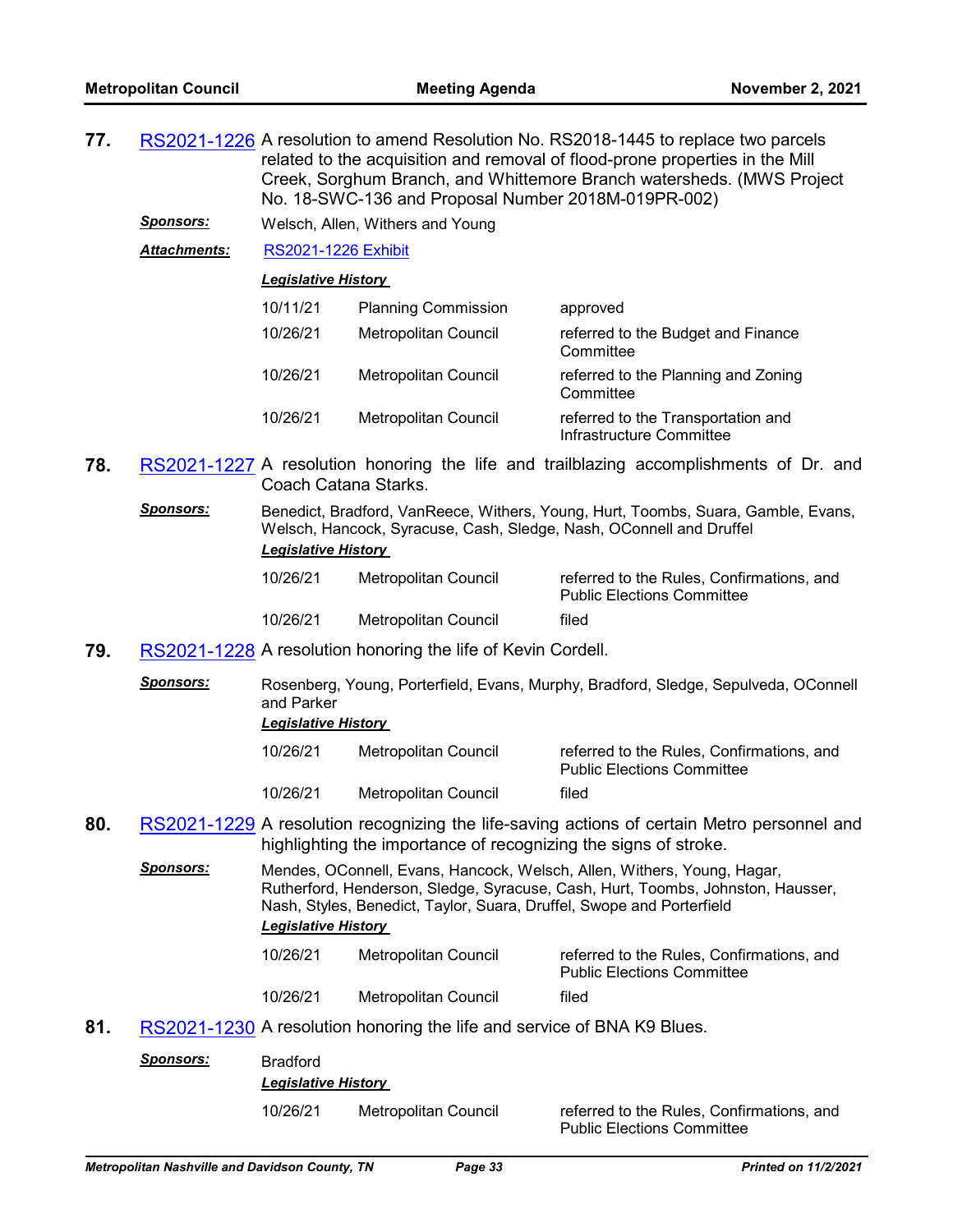10/26/21 Metropolitan Council filed

## **I. Late Resolutions**

**1.** RS2021-XXX<sub></sub> A resolution accepting an amended Shuttered Venue Operators grant from the (Allen) U.S. Small Business Administration to the Metropolitan Government, acting by and through the Municipal Auditorium, for emergency assistance for venues affected by COVID19.

*Sponsors:* Allen and Bradford

[Late Resolution - grant-Shuttered Venue Operators-Municipal](http://nashville.legistar.com/gateway.aspx?M=F&ID=eaab0fb8-6982-4517-89cb-0d8ab0f2d760.pdf) *Attachments:*

[Grant Exhibit](http://nashville.legistar.com/gateway.aspx?M=F&ID=bffaed19-5bc9-49e0-8c40-1160fbe51789.pdf)

#### *Legislative History*

| 10/29/21 | Metropolitan Council | referred to the Budget and Finance<br>Committee                          |
|----------|----------------------|--------------------------------------------------------------------------|
| 10/29/21 | Metropolitan Council | referred to the Public Facilities. Arts, and<br><b>Culture Committee</b> |

## **J. Bills on Introduction and First Reading**

- **82.** [BL2021-970](http://nashville.legistar.com/gateway.aspx?m=l&id=/matter.aspx?key=13801) An ordinance to amend Section 2.24.250 of the Metropolitan Code of Laws to require the proceeds of the sale of delinquent tax sale properties to be deposited into the Barnes Fund for Affordable Housing.
	- *Sponsors:* Allen, Welsch, Hausser, Suara, Sledge and Toombs *Legislative History*

10/26/21 Metropolitan Council filed

- **83.** [BL2021-971](http://nashville.legistar.com/gateway.aspx?m=l&id=/matter.aspx?key=13734) An ordinance to amend Title 2 of the Metropolitan Code of Laws to create an Office of Housing and Homelessness.
	- *Sponsors:* OConnell, Evans, Suara, Sepulveda, Sledge, Welsch, Roberts, Allen, Porterfield, Rosenberg, Johnston, Parker, Druffel, Bradford, Benedict and Taylor *Legislative History*

10/26/21 Metropolitan Council filed

- **84.** [BL2021-972](http://nashville.legistar.com/gateway.aspx?m=l&id=/matter.aspx?key=13790) An ordinance amending Title 5 of the Metropolitan Code of Laws relative to providing funds for restoring and maintaining Nashville and Davidson County's tree canopy.
	- *Sponsors:* Allen, Henderson, Young, Bradford, Toombs, Welsch, OConnell, Sledge, Hancock and Porterfield
- **85.** [BL2021-973](http://nashville.legistar.com/gateway.aspx?m=l&id=/matter.aspx?key=13740) An ordinance to amend Title 8 of the Metropolitan Code of Laws related to animals.

*Sponsors:* Styles *Legislative History*  10/26/21 Metropolitan Council filed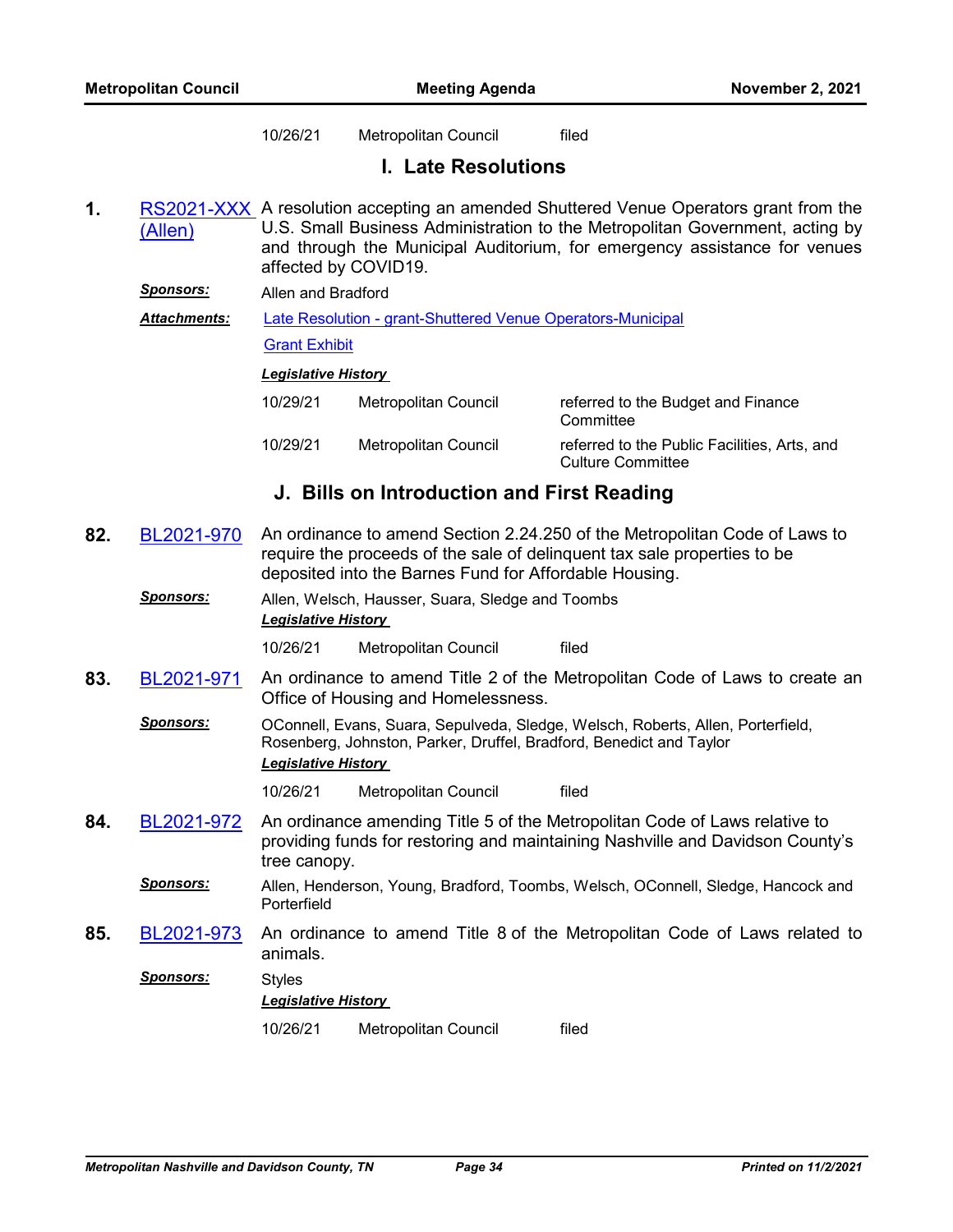| 86. | BL2021-974       | An ordinance amending Title 17 of the Metropolitan Code of Laws regarding<br>the design and operation of outdoor electrical lighting to clarify application of<br>Dark Sky regulations by public utilities and on public property (Proposal No.<br>2020Z-014TX-002). |                                                          |                                                                                                                                                                                                                                                                                                                                                                                                                 |  |
|-----|------------------|----------------------------------------------------------------------------------------------------------------------------------------------------------------------------------------------------------------------------------------------------------------------|----------------------------------------------------------|-----------------------------------------------------------------------------------------------------------------------------------------------------------------------------------------------------------------------------------------------------------------------------------------------------------------------------------------------------------------------------------------------------------------|--|
|     | <u>Sponsors:</u> | Allen<br><b>Legislative History</b>                                                                                                                                                                                                                                  |                                                          |                                                                                                                                                                                                                                                                                                                                                                                                                 |  |
|     |                  | 10/26/21                                                                                                                                                                                                                                                             | Metropolitan Council                                     | filed                                                                                                                                                                                                                                                                                                                                                                                                           |  |
|     |                  | 10/26/21                                                                                                                                                                                                                                                             | Metropolitan Council                                     | referred to the Planning Commission                                                                                                                                                                                                                                                                                                                                                                             |  |
| 87. | BL2021-975       | the<br>2021Z-19TX-001).                                                                                                                                                                                                                                              |                                                          | An ordinance amending Section 17.40.660 of the Metropolitan Code to amend<br>limitations of rebuilding a nonconforming structure (Proposal No.                                                                                                                                                                                                                                                                  |  |
|     | <b>Sponsors:</b> | Sepulveda<br>Legislative History                                                                                                                                                                                                                                     |                                                          |                                                                                                                                                                                                                                                                                                                                                                                                                 |  |
|     |                  | 10/26/21                                                                                                                                                                                                                                                             | Metropolitan Council                                     | filed                                                                                                                                                                                                                                                                                                                                                                                                           |  |
|     |                  | 10/26/21                                                                                                                                                                                                                                                             | Metropolitan Council                                     | referred to the Planning Commission                                                                                                                                                                                                                                                                                                                                                                             |  |
| 88. | BL2021-976       |                                                                                                                                                                                                                                                                      | (Parcel No. 08313000300) (Proposal No. 2021M-030AG-001). | An ordinance approving a lease agreement between the Metropolitan<br>Government of Nashville and Davidson County and The United Way of Greater<br>Nashville for office space at 217 South 10th Street, Nashville, Tennessee                                                                                                                                                                                     |  |
|     | <b>Sponsors:</b> | <b>Withers and Allen</b>                                                                                                                                                                                                                                             |                                                          |                                                                                                                                                                                                                                                                                                                                                                                                                 |  |
|     | Attachments:     |                                                                                                                                                                                                                                                                      | BL2021-976 Lease Agreement                               |                                                                                                                                                                                                                                                                                                                                                                                                                 |  |
|     |                  | <b>Legislative History</b>                                                                                                                                                                                                                                           |                                                          |                                                                                                                                                                                                                                                                                                                                                                                                                 |  |
|     |                  | 10/20/21                                                                                                                                                                                                                                                             | <b>Planning Commission</b>                               | approved                                                                                                                                                                                                                                                                                                                                                                                                        |  |
| 89. | BL2021-977       | activities and events.                                                                                                                                                                                                                                               |                                                          | An ordinance to provide for the designation of public property within specified<br>areas of downtown Nashville as a temporary "Special Event Zone" during the<br>time period beginning at nine o'clock (9:00) p.m. on December 30, 2021, and<br>ending at 6 o'clock $(6.00)$ a.m. on January 1, 2022, relative to the use of these<br>areas in conjunction with the 2021 New Year's Eve Celebration and related |  |
|     | <u>Sponsors:</u> | OConnell                                                                                                                                                                                                                                                             |                                                          |                                                                                                                                                                                                                                                                                                                                                                                                                 |  |
|     | Attachments:     |                                                                                                                                                                                                                                                                      | <b>Special Event Zone Footprint</b>                      |                                                                                                                                                                                                                                                                                                                                                                                                                 |  |
|     |                  | <b>Legislative History</b>                                                                                                                                                                                                                                           |                                                          |                                                                                                                                                                                                                                                                                                                                                                                                                 |  |
|     |                  | 10/26/21                                                                                                                                                                                                                                                             | <b>Metropolitan Council</b>                              | filed                                                                                                                                                                                                                                                                                                                                                                                                           |  |
| 90. | BL2021-978       | June 16, 2021.                                                                                                                                                                                                                                                       |                                                          | An ordinance readopting the Code of The Metropolitan Government of<br>Nashville and Davidson County, Tennessee, prepared by Municipal Code<br>Corporation including supplemental and replacement pages thereof, containing<br>certain ordinances of a general and permanent nature enacted on or before                                                                                                         |  |
|     | <b>Sponsors:</b> | Vercher                                                                                                                                                                                                                                                              |                                                          |                                                                                                                                                                                                                                                                                                                                                                                                                 |  |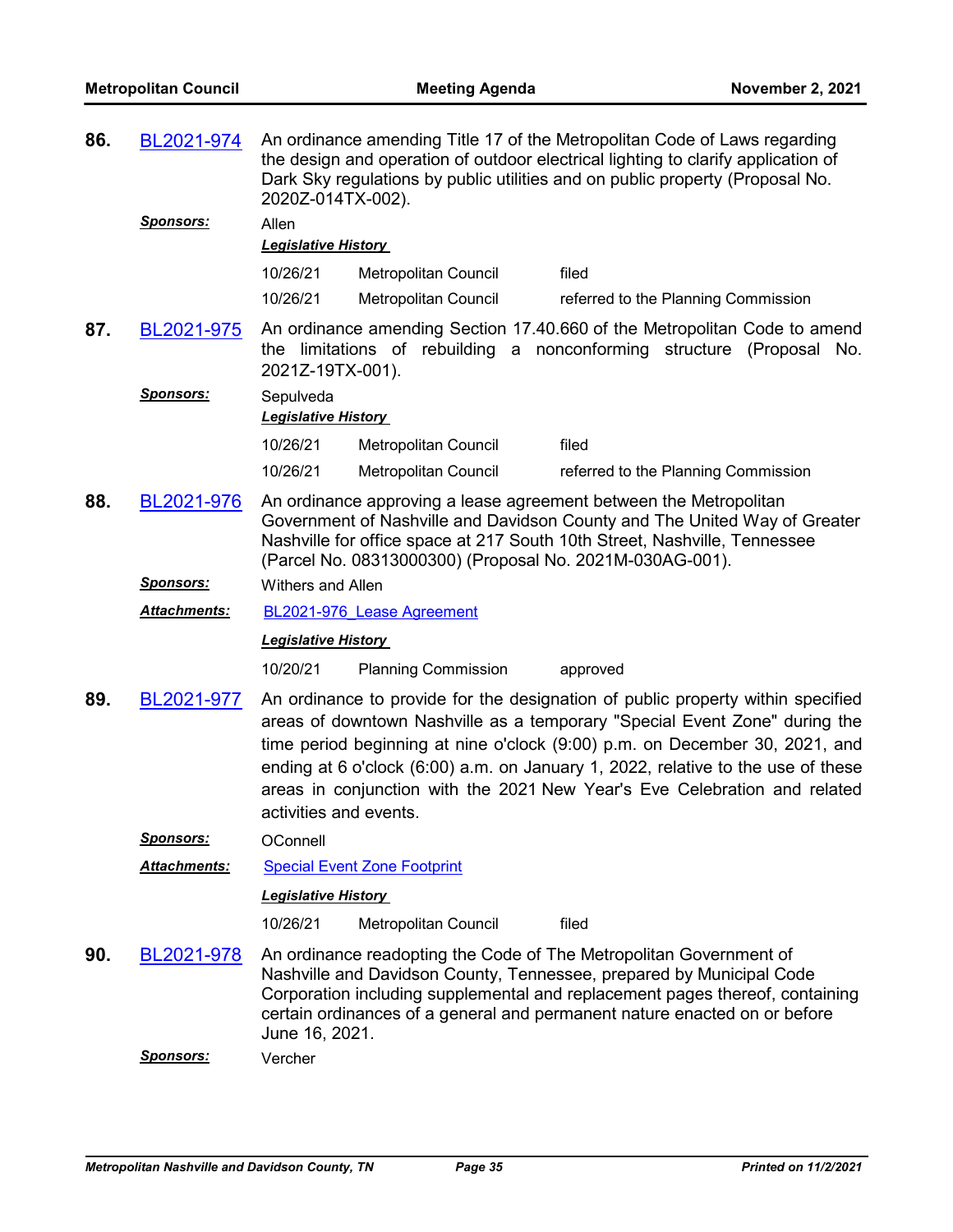| 91. | BL2021-979          | An ordinance to amend the Geographic Information Systems Street and Alley<br>Centerline Layer for the Metropolitan Government of Nashville and Davidson<br>County by abandoning a portion of Alley Number 1883 right-of-way east of<br>Foster Avenue, (Proposal Number 2021M-015AB-001). |                                          |                                                                                                                                                                                                                                                                                               |  |  |  |
|-----|---------------------|------------------------------------------------------------------------------------------------------------------------------------------------------------------------------------------------------------------------------------------------------------------------------------------|------------------------------------------|-----------------------------------------------------------------------------------------------------------------------------------------------------------------------------------------------------------------------------------------------------------------------------------------------|--|--|--|
|     | <b>Sponsors:</b>    |                                                                                                                                                                                                                                                                                          | Welsch, Withers and Young                |                                                                                                                                                                                                                                                                                               |  |  |  |
|     | <b>Attachments:</b> | <b>BL2021-979 Exhibit</b>                                                                                                                                                                                                                                                                |                                          |                                                                                                                                                                                                                                                                                               |  |  |  |
|     |                     | <b>Legislative History</b>                                                                                                                                                                                                                                                               |                                          |                                                                                                                                                                                                                                                                                               |  |  |  |
|     |                     | 9/13/21                                                                                                                                                                                                                                                                                  | <b>Planning Commission</b>               | approved                                                                                                                                                                                                                                                                                      |  |  |  |
|     |                     | 10/11/21                                                                                                                                                                                                                                                                                 | <b>Traffic and Parking</b><br>Commission | approved                                                                                                                                                                                                                                                                                      |  |  |  |
| 92. | BL2021-980          | 2021M-016AB-001).                                                                                                                                                                                                                                                                        |                                          | An ordinance to amend the Geographic Information Systems Street and Alley<br>Centerline Layer for the Metropolitan Government of Nashville and Davidson<br>County by abandoning a portion of Alley Number 1090 right-of-way<br>northeastward from Haynie Avenue to dead end, (Proposal Number |  |  |  |
|     | <u>Sponsors:</u>    |                                                                                                                                                                                                                                                                                          | Toombs, Withers and Young                |                                                                                                                                                                                                                                                                                               |  |  |  |
|     | <b>Attachments:</b> | <b>BL2021-980 Exhibit</b>                                                                                                                                                                                                                                                                |                                          |                                                                                                                                                                                                                                                                                               |  |  |  |
|     |                     | <b>Legislative History</b>                                                                                                                                                                                                                                                               |                                          |                                                                                                                                                                                                                                                                                               |  |  |  |
|     |                     | 9/13/21                                                                                                                                                                                                                                                                                  | <b>Planning Commission</b>               | approved                                                                                                                                                                                                                                                                                      |  |  |  |
|     |                     | 10/11/21                                                                                                                                                                                                                                                                                 | <b>Traffic and Parking</b><br>Commission | approved                                                                                                                                                                                                                                                                                      |  |  |  |
| 93. | BL2021-981          | An ordinance authorizing Silo Capital, LLC to install, construct and maintain<br>underground encroachments in the right of way located at 6100 Robertson<br>Avenue (Proposal No. 2021M-011EN-001).                                                                                       |                                          |                                                                                                                                                                                                                                                                                               |  |  |  |
|     | <u>Sponsors:</u>    |                                                                                                                                                                                                                                                                                          | Roberts, Withers and Young               |                                                                                                                                                                                                                                                                                               |  |  |  |
|     | <b>Attachments:</b> | BL2021-981 Exhibit                                                                                                                                                                                                                                                                       |                                          |                                                                                                                                                                                                                                                                                               |  |  |  |
|     |                     | <b>Legislative History</b>                                                                                                                                                                                                                                                               |                                          |                                                                                                                                                                                                                                                                                               |  |  |  |
|     |                     | 10/14/21                                                                                                                                                                                                                                                                                 | <b>Planning Commission</b>               | approved                                                                                                                                                                                                                                                                                      |  |  |  |
| 94. | BL2021-982          | 2021M-080ES-001).                                                                                                                                                                                                                                                                        |                                          | An ordinance authorizing The Metropolitan Government of Nashville and<br>Davidson County to accept a fire hydrant assembly for a property located at<br>1700 Pearl Street (MWS Project No. 19-WL-118 and Proposal No.                                                                         |  |  |  |
|     | <b>Sponsors:</b>    |                                                                                                                                                                                                                                                                                          | OConnell, Withers and Young              |                                                                                                                                                                                                                                                                                               |  |  |  |
|     | <b>Attachments:</b> | <b>BL2021-982 Exhibit</b>                                                                                                                                                                                                                                                                |                                          |                                                                                                                                                                                                                                                                                               |  |  |  |
|     |                     | <b>Legislative History</b>                                                                                                                                                                                                                                                               |                                          |                                                                                                                                                                                                                                                                                               |  |  |  |
|     |                     | 10/8/21                                                                                                                                                                                                                                                                                  | <b>Planning Commission</b>               | approved                                                                                                                                                                                                                                                                                      |  |  |  |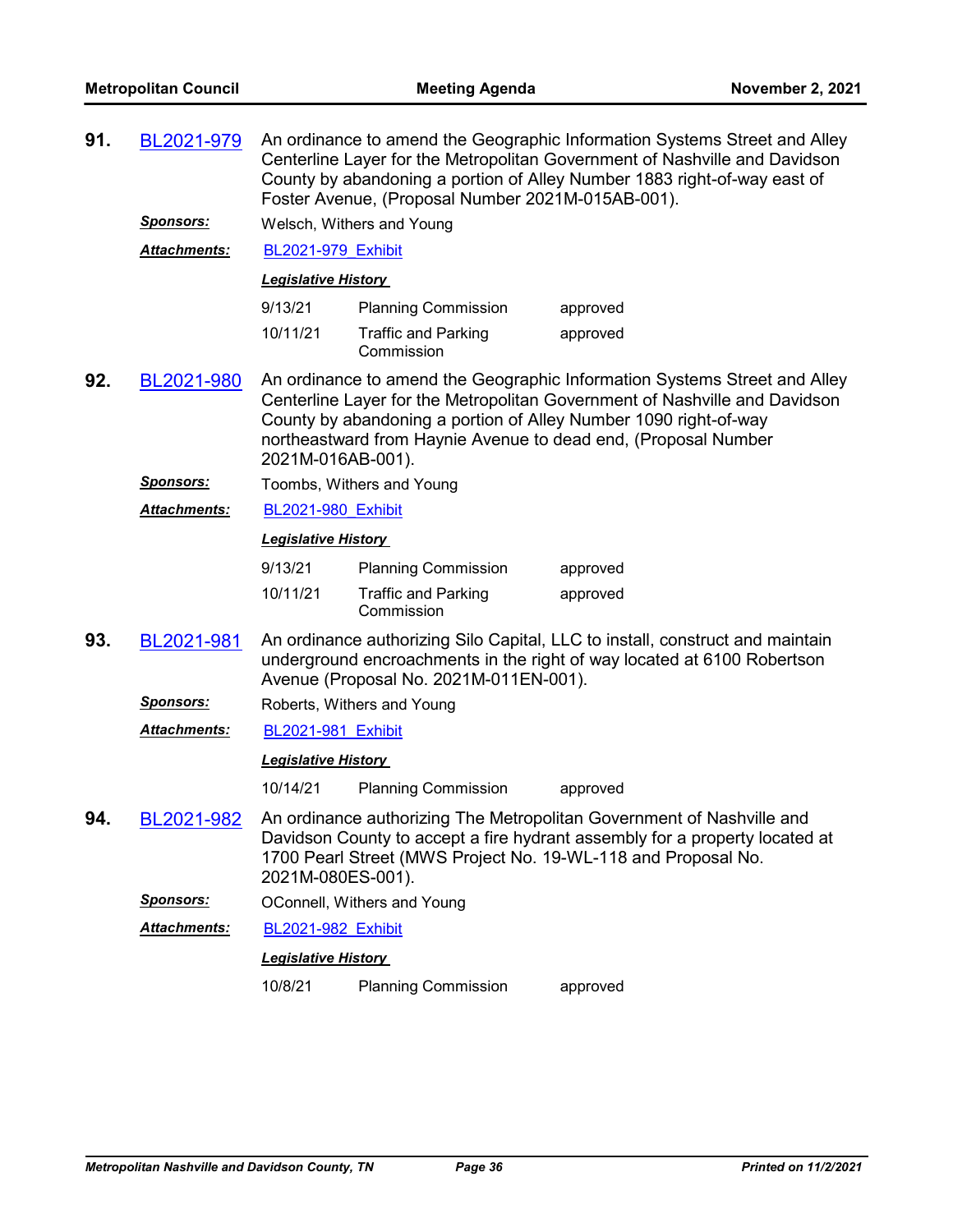| 95. | BL2021-983          | An ordinance to amend Title 17 of the Metropolitan Code of Laws,<br>the Zoning Ordinance of The Metropolitan Government of Nashville<br>and Davidson County, by changing from R10 to SP zoning for<br>properties located at Lincoln Avenue (unnumbered) and Curtis Street<br>(unnumbered), at the northwest terminus of Curtis Street (31.58<br>acres), to permit 300 multi-family residential units, all of which is<br>described herein (Proposal No. 2021SP-041-001). |                                                                                                                                        |                                                                                                                                                                                                                                                                                                                                                                                  |  |  |
|-----|---------------------|--------------------------------------------------------------------------------------------------------------------------------------------------------------------------------------------------------------------------------------------------------------------------------------------------------------------------------------------------------------------------------------------------------------------------------------------------------------------------|----------------------------------------------------------------------------------------------------------------------------------------|----------------------------------------------------------------------------------------------------------------------------------------------------------------------------------------------------------------------------------------------------------------------------------------------------------------------------------------------------------------------------------|--|--|
|     | <u> Sponsors:</u>   | Toombs                                                                                                                                                                                                                                                                                                                                                                                                                                                                   |                                                                                                                                        |                                                                                                                                                                                                                                                                                                                                                                                  |  |  |
|     | <b>Attachments:</b> |                                                                                                                                                                                                                                                                                                                                                                                                                                                                          | BL2021-983 sketch                                                                                                                      |                                                                                                                                                                                                                                                                                                                                                                                  |  |  |
|     |                     |                                                                                                                                                                                                                                                                                                                                                                                                                                                                          | BL2021-983 plans                                                                                                                       |                                                                                                                                                                                                                                                                                                                                                                                  |  |  |
|     |                     | <b>Legislative History</b>                                                                                                                                                                                                                                                                                                                                                                                                                                               |                                                                                                                                        |                                                                                                                                                                                                                                                                                                                                                                                  |  |  |
|     |                     | 10/14/21                                                                                                                                                                                                                                                                                                                                                                                                                                                                 | <b>Planning Commission</b>                                                                                                             | approved with conditions, disapproved<br>without                                                                                                                                                                                                                                                                                                                                 |  |  |
|     |                     |                                                                                                                                                                                                                                                                                                                                                                                                                                                                          | $(6-0)$                                                                                                                                |                                                                                                                                                                                                                                                                                                                                                                                  |  |  |
|     |                     | 10/26/21                                                                                                                                                                                                                                                                                                                                                                                                                                                                 | Metropolitan Council                                                                                                                   | filed                                                                                                                                                                                                                                                                                                                                                                            |  |  |
| 96. | BL2021-984          | northwest<br>MATERIALS TO<br><b>BUILDINGS.</b>                                                                                                                                                                                                                                                                                                                                                                                                                           | of Curtis<br>terminus<br><b>RESTRICTED</b><br><b>BE</b>                                                                                | An ordinance to authorize building material restrictions and requirements for<br>BL2021-983, a proposed Specific Plan Zoning District located at located at<br>Lincoln Avenue (unnumbered) and Curtis Street (unnumbered), at the<br>Street (31.58 acres)<br>(Proposal<br>No.<br>2021SP-041-001). THE PROPOSED ORDINANCE REQUIRES CERTAIN<br>IN THE<br><b>CONSTRUCTION</b><br>0F |  |  |
|     | <b>Sponsors:</b>    | Toombs<br><b>Legislative History</b>                                                                                                                                                                                                                                                                                                                                                                                                                                     |                                                                                                                                        |                                                                                                                                                                                                                                                                                                                                                                                  |  |  |
|     |                     | 10/14/21                                                                                                                                                                                                                                                                                                                                                                                                                                                                 | <b>Planning Commission</b><br>$(6-0)$                                                                                                  | approved with conditions, disapproved<br>without                                                                                                                                                                                                                                                                                                                                 |  |  |
|     |                     | 10/26/21                                                                                                                                                                                                                                                                                                                                                                                                                                                                 | Metropolitan Council                                                                                                                   | filed                                                                                                                                                                                                                                                                                                                                                                            |  |  |
| 97. | BL2021-985          | 2021SP-064-001).                                                                                                                                                                                                                                                                                                                                                                                                                                                         | east of Dickerson Pike, (24.97 acres), to permit 240 multi-family<br>residential units, all of which is described herein (Proposal No. | An ordinance to amend Title 17 of the Metropolitan Code of Laws,<br>the Zoning Ordinance of The Metropolitan Government of Nashville<br>and Davidson County, by changing from SP to SP zoning for property<br>located at Skyline Ridge Drive (unnumbered), approximately 415 feet                                                                                                |  |  |
|     | <b>Sponsors:</b>    | VanReece                                                                                                                                                                                                                                                                                                                                                                                                                                                                 |                                                                                                                                        |                                                                                                                                                                                                                                                                                                                                                                                  |  |  |
|     | Attachments:        | <b>BL2021-985</b> sketch                                                                                                                                                                                                                                                                                                                                                                                                                                                 |                                                                                                                                        |                                                                                                                                                                                                                                                                                                                                                                                  |  |  |
|     |                     | BL2021-985 plans                                                                                                                                                                                                                                                                                                                                                                                                                                                         |                                                                                                                                        |                                                                                                                                                                                                                                                                                                                                                                                  |  |  |
|     |                     | <b>Legislative History</b>                                                                                                                                                                                                                                                                                                                                                                                                                                               |                                                                                                                                        |                                                                                                                                                                                                                                                                                                                                                                                  |  |  |
|     |                     | 9/23/21                                                                                                                                                                                                                                                                                                                                                                                                                                                                  | <b>Planning Commission</b>                                                                                                             | approved with conditions, disapproved<br>without                                                                                                                                                                                                                                                                                                                                 |  |  |
|     |                     |                                                                                                                                                                                                                                                                                                                                                                                                                                                                          | $(9-0)$                                                                                                                                |                                                                                                                                                                                                                                                                                                                                                                                  |  |  |
|     |                     | 10/26/21                                                                                                                                                                                                                                                                                                                                                                                                                                                                 | Metropolitan Council                                                                                                                   | filed                                                                                                                                                                                                                                                                                                                                                                            |  |  |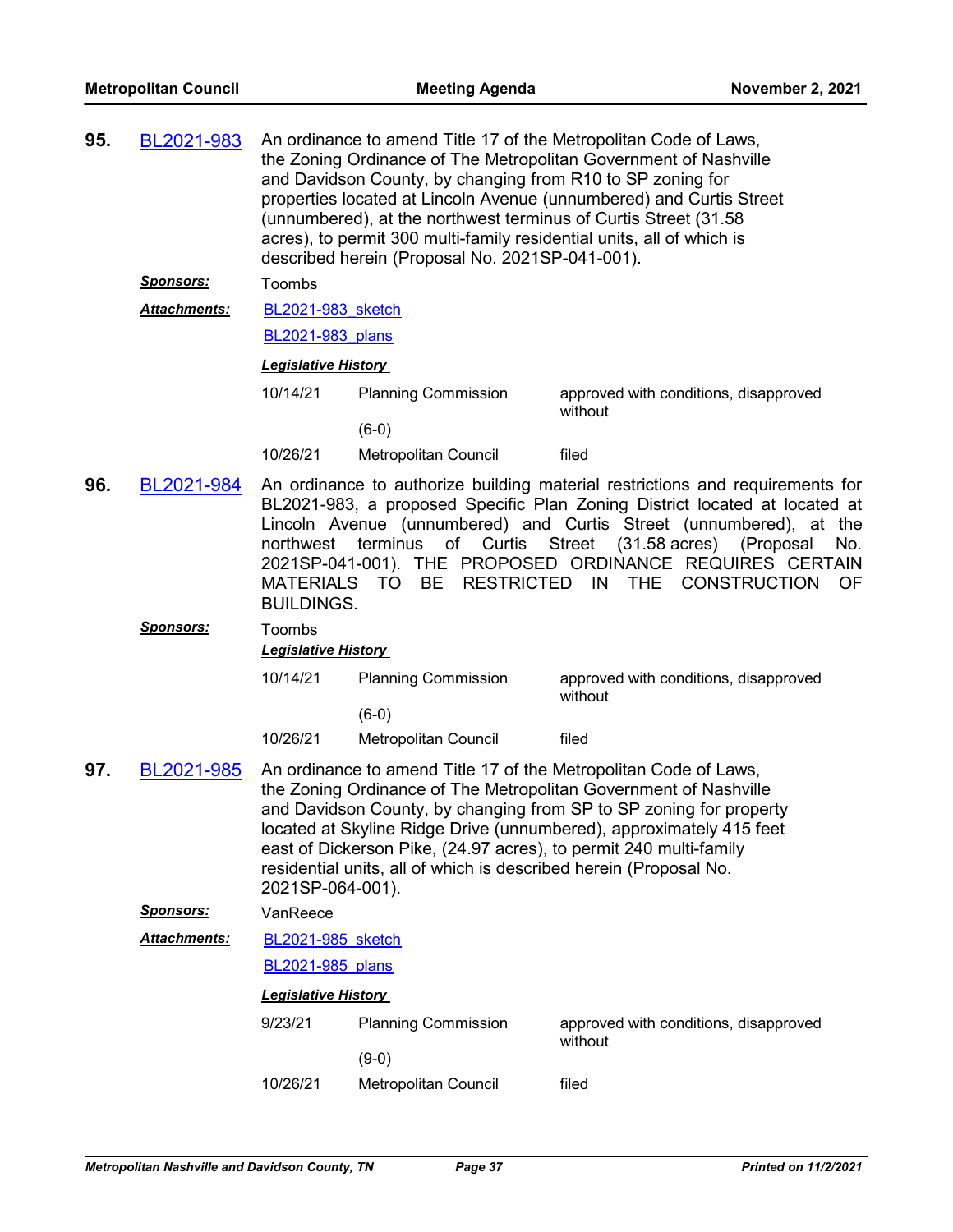| 98.  | BL2021-986           | An ordinance to authorize building material restrictions and requirements for<br>BL2021-985, a proposed Specific Plan Zoning District located at located at<br>Skyline Ridge Drive (unnumbered), approximately 415 feet east of Dickerson<br>Pike, (24.97 acres) (Proposal No. 2021SP-064-001). THE PROPOSED<br>ORDINANCE REQUIRES CERTAIN MATERIALS TO BE RESTRICTED IN<br>THE CONSTRUCTION OF BUILDINGS.                                                                                                 |                                                                                                                                                                              |                                                                                                                                                                                                                                                                                                                                                |
|------|----------------------|------------------------------------------------------------------------------------------------------------------------------------------------------------------------------------------------------------------------------------------------------------------------------------------------------------------------------------------------------------------------------------------------------------------------------------------------------------------------------------------------------------|------------------------------------------------------------------------------------------------------------------------------------------------------------------------------|------------------------------------------------------------------------------------------------------------------------------------------------------------------------------------------------------------------------------------------------------------------------------------------------------------------------------------------------|
|      | <b>Sponsors:</b>     | VanReece<br><b>Legislative History</b>                                                                                                                                                                                                                                                                                                                                                                                                                                                                     |                                                                                                                                                                              |                                                                                                                                                                                                                                                                                                                                                |
|      |                      | 9/23/21                                                                                                                                                                                                                                                                                                                                                                                                                                                                                                    | <b>Planning Commission</b>                                                                                                                                                   | approved with conditions, disapproved<br>without                                                                                                                                                                                                                                                                                               |
|      |                      |                                                                                                                                                                                                                                                                                                                                                                                                                                                                                                            | $9-0$                                                                                                                                                                        |                                                                                                                                                                                                                                                                                                                                                |
|      |                      | 10/26/21                                                                                                                                                                                                                                                                                                                                                                                                                                                                                                   | Metropolitan Council                                                                                                                                                         | filed                                                                                                                                                                                                                                                                                                                                          |
| 99.  | BL2021-987           | An ordinance to amend Title 17 of the Metropolitan Code of Laws,<br>the Zoning Ordinance of The Metropolitan Government of Nashville<br>and Davidson County, by amending the Southgate Station Specific<br>Plan for various properties located north of Southgate Avenue and on<br>either side of Marshall Hollow Drive (1.97 acres), to prohibit<br>not-owner occupied short-term rental and owner occupied short-term<br>rental uses, all of which is described herein (Proposal No.<br>2015SP-037-003). |                                                                                                                                                                              |                                                                                                                                                                                                                                                                                                                                                |
|      | Sponsors:            | Sledge                                                                                                                                                                                                                                                                                                                                                                                                                                                                                                     |                                                                                                                                                                              |                                                                                                                                                                                                                                                                                                                                                |
|      | Attachments:         | BL2021-987 OwnerList                                                                                                                                                                                                                                                                                                                                                                                                                                                                                       |                                                                                                                                                                              |                                                                                                                                                                                                                                                                                                                                                |
|      |                      | BL2021-987 plans                                                                                                                                                                                                                                                                                                                                                                                                                                                                                           |                                                                                                                                                                              |                                                                                                                                                                                                                                                                                                                                                |
|      |                      | BL2021-987 sketch                                                                                                                                                                                                                                                                                                                                                                                                                                                                                          |                                                                                                                                                                              |                                                                                                                                                                                                                                                                                                                                                |
|      |                      | <b>Legislative History</b>                                                                                                                                                                                                                                                                                                                                                                                                                                                                                 |                                                                                                                                                                              |                                                                                                                                                                                                                                                                                                                                                |
|      |                      | 10/26/21                                                                                                                                                                                                                                                                                                                                                                                                                                                                                                   | Metropolitan Council                                                                                                                                                         | referred to the Planning Commission                                                                                                                                                                                                                                                                                                            |
|      |                      | 10/26/21                                                                                                                                                                                                                                                                                                                                                                                                                                                                                                   | Metropolitan Council                                                                                                                                                         | filed                                                                                                                                                                                                                                                                                                                                          |
| 100. | BL2021-988           |                                                                                                                                                                                                                                                                                                                                                                                                                                                                                                            | Specific Plan for various properties located north of Southgate<br>owner occupied short-term rental uses, all of which is described<br>herein (Proposal No. 2016SP-013-003). | An ordinance to amend Title 17 of the Metropolitan Code of Laws,<br>the Zoning Ordinance of The Metropolitan Government of Nashville<br>and Davidson County, by changing the 522-526 Southgate Avenue<br>Avenue and approximately 120 feet west of Marshall Hollow Drive<br>(0.97 acres), to prohibit not-owner occupied short-term rental and |
|      | <b>Sponsors:</b>     | Sledge                                                                                                                                                                                                                                                                                                                                                                                                                                                                                                     |                                                                                                                                                                              |                                                                                                                                                                                                                                                                                                                                                |
|      | <u> Attachments:</u> | <b>BL2021-993</b> sketch                                                                                                                                                                                                                                                                                                                                                                                                                                                                                   |                                                                                                                                                                              |                                                                                                                                                                                                                                                                                                                                                |
|      |                      | BL2021-993 plans                                                                                                                                                                                                                                                                                                                                                                                                                                                                                           |                                                                                                                                                                              |                                                                                                                                                                                                                                                                                                                                                |
|      |                      | <b>Legislative History</b>                                                                                                                                                                                                                                                                                                                                                                                                                                                                                 |                                                                                                                                                                              |                                                                                                                                                                                                                                                                                                                                                |
|      |                      | 10/26/21                                                                                                                                                                                                                                                                                                                                                                                                                                                                                                   | Metropolitan Council                                                                                                                                                         | referred to the Planning Commission                                                                                                                                                                                                                                                                                                            |
|      |                      | 10/26/21                                                                                                                                                                                                                                                                                                                                                                                                                                                                                                   | Metropolitan Council                                                                                                                                                         | filed                                                                                                                                                                                                                                                                                                                                          |
|      |                      |                                                                                                                                                                                                                                                                                                                                                                                                                                                                                                            |                                                                                                                                                                              |                                                                                                                                                                                                                                                                                                                                                |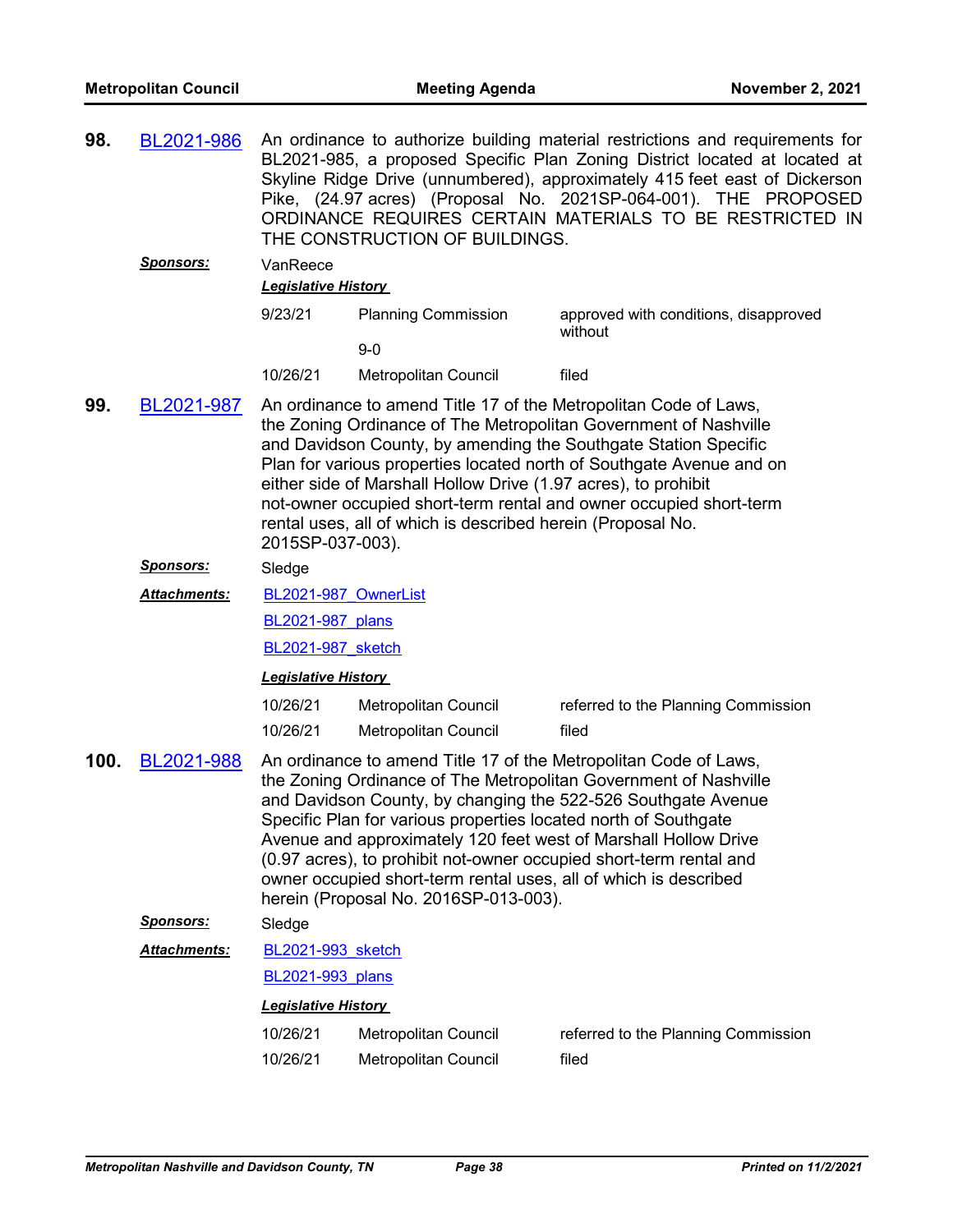| 101. | BL2021-989           | An ordinance to amend Title 17 of the Metropolitan Code of Laws,<br>the Zoning Ordinance of The Metropolitan Government of Nashville<br>and Davidson County, by changing from R10 to SP zoning for<br>properties located at 2304 A-F Lloyd Avenue, approximately 360 feet<br>north of Curtis Street (1.02 acres), to permit five multi-family<br>residential units, all of which is described herein (Proposal No.<br>2021SP-074-001). |                                                                                                                                 |                                                                                                                                                                                                                                                                                 |
|------|----------------------|----------------------------------------------------------------------------------------------------------------------------------------------------------------------------------------------------------------------------------------------------------------------------------------------------------------------------------------------------------------------------------------------------------------------------------------|---------------------------------------------------------------------------------------------------------------------------------|---------------------------------------------------------------------------------------------------------------------------------------------------------------------------------------------------------------------------------------------------------------------------------|
|      | <b>Sponsors:</b>     | Toombs                                                                                                                                                                                                                                                                                                                                                                                                                                 |                                                                                                                                 |                                                                                                                                                                                                                                                                                 |
|      | <u> Attachments:</u> | <b>BL2021-989 plans</b>                                                                                                                                                                                                                                                                                                                                                                                                                |                                                                                                                                 |                                                                                                                                                                                                                                                                                 |
|      |                      | <b>BL2021-989</b> sketch                                                                                                                                                                                                                                                                                                                                                                                                               |                                                                                                                                 |                                                                                                                                                                                                                                                                                 |
|      |                      | <u> Legislative History</u>                                                                                                                                                                                                                                                                                                                                                                                                            |                                                                                                                                 |                                                                                                                                                                                                                                                                                 |
|      |                      | 10/14/21                                                                                                                                                                                                                                                                                                                                                                                                                               | <b>Planning Commission</b>                                                                                                      | approved with conditions, disapproved                                                                                                                                                                                                                                           |
|      |                      |                                                                                                                                                                                                                                                                                                                                                                                                                                        | $(6-0)$                                                                                                                         | without                                                                                                                                                                                                                                                                         |
|      |                      | 10/26/21                                                                                                                                                                                                                                                                                                                                                                                                                               | Metropolitan Council                                                                                                            | filed                                                                                                                                                                                                                                                                           |
| 102. | BL2021-990           | An ordinance to authorize building material restrictions and requirements for<br>BL2021-989, a proposed Specific Plan Zoning District located at located at<br>2304 A-F Lloyd Avenue, approximately 360 feet north of Curtis Street<br>2021SP-074-001).<br>$(1.02 \text{ acres})$<br>(Proposal<br>No.<br><b>THE</b><br>ORDINANCE REQUIRES CERTAIN MATERIALS TO BE RESTRICTED IN<br>THE CONSTRUCTION OF BUILDINGS.                      |                                                                                                                                 | <b>PROPOSED</b>                                                                                                                                                                                                                                                                 |
|      | <u>Sponsors:</u>     | Toombs<br><b>Legislative History</b>                                                                                                                                                                                                                                                                                                                                                                                                   |                                                                                                                                 |                                                                                                                                                                                                                                                                                 |
|      |                      | 10/14/21                                                                                                                                                                                                                                                                                                                                                                                                                               | <b>Planning Commission</b><br>$(6-0)$                                                                                           | approved with conditions, disapproved<br>without                                                                                                                                                                                                                                |
|      |                      | 10/26/21                                                                                                                                                                                                                                                                                                                                                                                                                               | Metropolitan Council                                                                                                            | filed                                                                                                                                                                                                                                                                           |
| 103. | BL2021-991           | 2021SP-066-001).                                                                                                                                                                                                                                                                                                                                                                                                                       | and Davidson County, by changing from R10 to SP zoning for<br>residential units, all of which is described herein (Proposal No. | An ordinance to amend Title 17 of the Metropolitan Code of Laws,<br>the Zoning Ordinance of The Metropolitan Government of Nashville<br>properties located at 401 A-E Williams Avenue, approximately 870<br>feet east of Walker Terrace (2.46 acres), to permit 32 multi-family |
|      | <u>Sponsors:</u>     | VanReece                                                                                                                                                                                                                                                                                                                                                                                                                               |                                                                                                                                 |                                                                                                                                                                                                                                                                                 |
|      | Attachments:         | BL2021-991 plans                                                                                                                                                                                                                                                                                                                                                                                                                       |                                                                                                                                 |                                                                                                                                                                                                                                                                                 |
|      |                      | BL2021-991 sketch                                                                                                                                                                                                                                                                                                                                                                                                                      |                                                                                                                                 |                                                                                                                                                                                                                                                                                 |
|      |                      | <b>Legislative History</b>                                                                                                                                                                                                                                                                                                                                                                                                             |                                                                                                                                 |                                                                                                                                                                                                                                                                                 |
|      |                      | 10/14/21                                                                                                                                                                                                                                                                                                                                                                                                                               | <b>Planning Commission</b><br>$(6-0)$                                                                                           | approved with conditions, disapproved<br>without                                                                                                                                                                                                                                |
|      |                      | 10/26/21                                                                                                                                                                                                                                                                                                                                                                                                                               | Metropolitan Council                                                                                                            | filed                                                                                                                                                                                                                                                                           |
|      |                      |                                                                                                                                                                                                                                                                                                                                                                                                                                        |                                                                                                                                 |                                                                                                                                                                                                                                                                                 |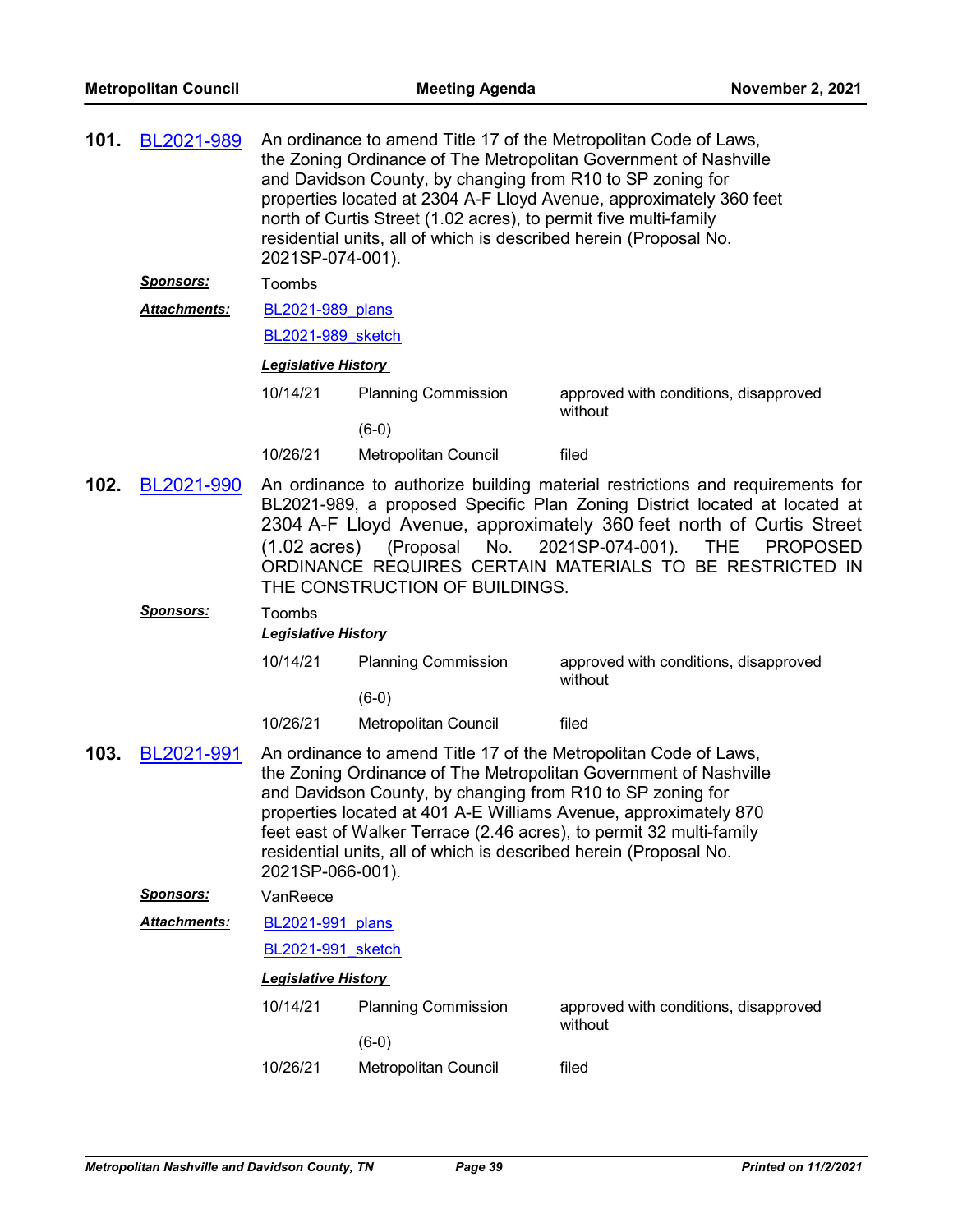| 104. | BL2021-992           | An ordinance to authorize building material restrictions and requirements for<br>BL2021-991, a proposed Specific Plan Zoning District located at located at 401<br>A-E Williams Avenue, approximately 870 feet east of Walker Terrace (2.46<br>acres) (Proposal No. 2021SP-066-001).<br>THE PROPOSED ORDINANCE REQUIRES CERTAIN MATERIALS TO BE<br>RESTRICTED IN THE CONSTRUCTION OF BUILDINGS. |                                                                                               |                                                                                                                                                                                                                                                                                                                                                   |
|------|----------------------|-------------------------------------------------------------------------------------------------------------------------------------------------------------------------------------------------------------------------------------------------------------------------------------------------------------------------------------------------------------------------------------------------|-----------------------------------------------------------------------------------------------|---------------------------------------------------------------------------------------------------------------------------------------------------------------------------------------------------------------------------------------------------------------------------------------------------------------------------------------------------|
|      | <u>Sponsors:</u>     | VanReece<br><b>Legislative History</b>                                                                                                                                                                                                                                                                                                                                                          |                                                                                               |                                                                                                                                                                                                                                                                                                                                                   |
|      |                      | 10/14/21                                                                                                                                                                                                                                                                                                                                                                                        | <b>Planning Commission</b>                                                                    | approved with conditions, disapproved<br>without                                                                                                                                                                                                                                                                                                  |
|      |                      |                                                                                                                                                                                                                                                                                                                                                                                                 | $(6-0)$                                                                                       |                                                                                                                                                                                                                                                                                                                                                   |
|      |                      | 10/26/21                                                                                                                                                                                                                                                                                                                                                                                        | <b>Metropolitan Council</b>                                                                   | filed                                                                                                                                                                                                                                                                                                                                             |
| 105. | BL2021-993           |                                                                                                                                                                                                                                                                                                                                                                                                 | (Proposal No. 2021Z-083PR-001).                                                               | An ordinance to amend Title 17 of the Metropolitan Code of Laws,<br>the Zoning Ordinance of The Metropolitan Government of Nashville<br>and Davidson County, by changing from RS10 to OR20-NS zoning<br>for property located at 88 Thompson Lane, approximately 130 feet<br>west of Hartford Drive (0.36 acres), all of which is described herein |
|      | <u>Sponsors:</u>     | Welsch                                                                                                                                                                                                                                                                                                                                                                                          |                                                                                               |                                                                                                                                                                                                                                                                                                                                                   |
|      | <u> Attachments:</u> | BL2021-988 sketch                                                                                                                                                                                                                                                                                                                                                                               |                                                                                               |                                                                                                                                                                                                                                                                                                                                                   |
|      |                      | <b>Legislative History</b>                                                                                                                                                                                                                                                                                                                                                                      |                                                                                               |                                                                                                                                                                                                                                                                                                                                                   |
|      |                      | 9/23/21                                                                                                                                                                                                                                                                                                                                                                                         | <b>Planning Commission</b><br>$(9-0)$                                                         | approved                                                                                                                                                                                                                                                                                                                                          |
|      |                      | 10/26/21                                                                                                                                                                                                                                                                                                                                                                                        | Metropolitan Council                                                                          | filed                                                                                                                                                                                                                                                                                                                                             |
| 106. | BL2021-994           |                                                                                                                                                                                                                                                                                                                                                                                                 | and Davidson County, by changing from OL to IWD zoning for<br>(Proposal No. 2021Z-093PR-001). | An ordinance to amend Title 17 of the Metropolitan Code of Laws,<br>the Zoning Ordinance of The Metropolitan Government of Nashville<br>property located at 2975 Elm Hill Pike, approximately 365 feet east of<br>McCrory Creek Road (1.13 acres), all of which is described herein                                                               |
|      | <b>Sponsors:</b>     | Syracuse                                                                                                                                                                                                                                                                                                                                                                                        |                                                                                               |                                                                                                                                                                                                                                                                                                                                                   |
|      | Attachments:         | <b>BL2021-994 sketch</b>                                                                                                                                                                                                                                                                                                                                                                        |                                                                                               |                                                                                                                                                                                                                                                                                                                                                   |
|      |                      | <b>Legislative History</b>                                                                                                                                                                                                                                                                                                                                                                      |                                                                                               |                                                                                                                                                                                                                                                                                                                                                   |
|      |                      | 9/23/21                                                                                                                                                                                                                                                                                                                                                                                         | <b>Planning Commission</b><br>$(9-0)$                                                         | approved                                                                                                                                                                                                                                                                                                                                          |
|      |                      | 10/26/21                                                                                                                                                                                                                                                                                                                                                                                        | Metropolitan Council                                                                          | filed                                                                                                                                                                                                                                                                                                                                             |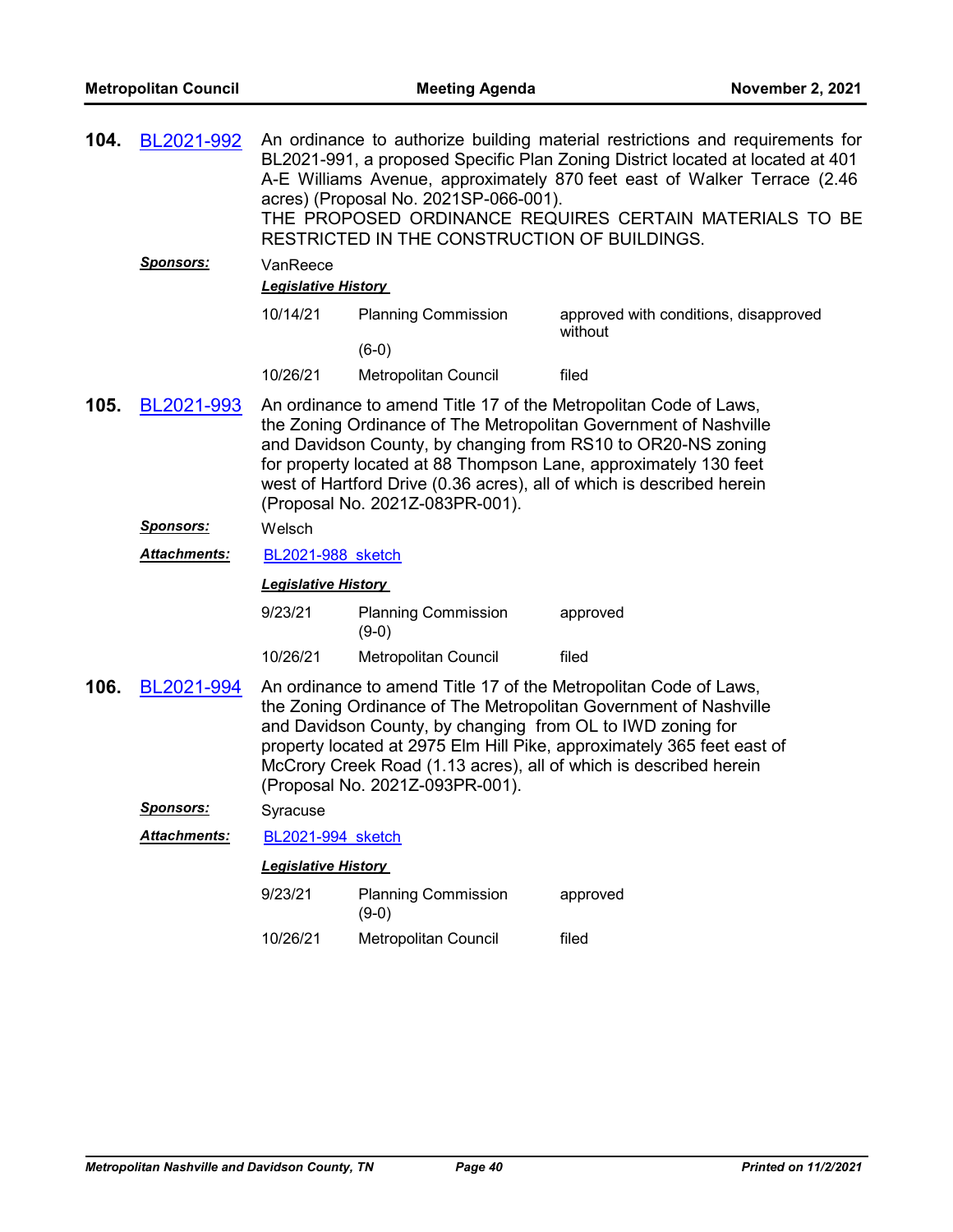| 107. | BL2021-995          | An ordinance to amend Title 17 of the Metropolitan Code of Laws,<br>the Zoning Ordinance of The Metropolitan Government of Nashville<br>and Davidson County, by changing from RS10 to R10 zoning for<br>property located at 3408 Hydes Ferry Road, approximately 110 feet<br>south of Ashton Avenue (0.47 acres), all of which is described herein<br>(Proposal No. 2021Z-094PR-001).                                |                                       |                                                                                                                                                                                                                                                                                                                                                     |  |
|------|---------------------|----------------------------------------------------------------------------------------------------------------------------------------------------------------------------------------------------------------------------------------------------------------------------------------------------------------------------------------------------------------------------------------------------------------------|---------------------------------------|-----------------------------------------------------------------------------------------------------------------------------------------------------------------------------------------------------------------------------------------------------------------------------------------------------------------------------------------------------|--|
|      | <u>Sponsors:</u>    | Toombs                                                                                                                                                                                                                                                                                                                                                                                                               |                                       |                                                                                                                                                                                                                                                                                                                                                     |  |
|      | <b>Attachments:</b> | BL2021-995 sketch                                                                                                                                                                                                                                                                                                                                                                                                    |                                       |                                                                                                                                                                                                                                                                                                                                                     |  |
|      |                     | <b>Legislative History</b>                                                                                                                                                                                                                                                                                                                                                                                           |                                       |                                                                                                                                                                                                                                                                                                                                                     |  |
|      |                     | 9/23/21                                                                                                                                                                                                                                                                                                                                                                                                              | <b>Planning Commission</b><br>$(9-0)$ | approved                                                                                                                                                                                                                                                                                                                                            |  |
|      |                     | 10/26/21                                                                                                                                                                                                                                                                                                                                                                                                             | Metropolitan Council                  | filed                                                                                                                                                                                                                                                                                                                                               |  |
| 108. | BL2021-996          | An ordinance to amend Title 17 of the Metropolitan Code of Laws,<br>the Zoning Ordinance of The Metropolitan Government of Nashville<br>and Davidson County, by changing from RS10 to SP zoning for<br>property located at 121 Hart Lane, approximately 200 feet west of<br>Hart Court (4.33 acres), to permit 26 multi-family residential units, all<br>of which is described herein (Proposal No. 2021SP-069-001). |                                       |                                                                                                                                                                                                                                                                                                                                                     |  |
|      | <b>Sponsors:</b>    | VanReece                                                                                                                                                                                                                                                                                                                                                                                                             |                                       |                                                                                                                                                                                                                                                                                                                                                     |  |
|      | <b>Attachments:</b> | <b>BL2021-996</b> sketch                                                                                                                                                                                                                                                                                                                                                                                             |                                       |                                                                                                                                                                                                                                                                                                                                                     |  |
|      |                     | <b>BL2021-996</b> plans                                                                                                                                                                                                                                                                                                                                                                                              |                                       |                                                                                                                                                                                                                                                                                                                                                     |  |
|      |                     | <b>Legislative History</b>                                                                                                                                                                                                                                                                                                                                                                                           |                                       |                                                                                                                                                                                                                                                                                                                                                     |  |
|      |                     | 10/14/21                                                                                                                                                                                                                                                                                                                                                                                                             | <b>Planning Commission</b>            | approved with conditions, disapproved<br>without                                                                                                                                                                                                                                                                                                    |  |
|      |                     |                                                                                                                                                                                                                                                                                                                                                                                                                      | $(6-0)$                               |                                                                                                                                                                                                                                                                                                                                                     |  |
|      |                     | 10/26/21                                                                                                                                                                                                                                                                                                                                                                                                             | Metropolitan Council                  | filed                                                                                                                                                                                                                                                                                                                                               |  |
| 109. | BL2021-997          | <b>MATERIALS</b><br><b>BUILDINGS.</b>                                                                                                                                                                                                                                                                                                                                                                                | TO BE                                 | An ordinance to authorize building material restrictions and requirements for<br>BL2021-996, a proposed Specific Plan Zoning District located at located at 121<br>Hart Lane, approximately 200 feet west of Hart Court (4.33 acres) (Proposal<br>No. 2021SP-069-001). THE PROPOSED ORDINANCE REQUIRES CERTAIN<br>RESTRICTED IN THE CONSTRUCTION OF |  |
|      | <b>Sponsors:</b>    | VanReece                                                                                                                                                                                                                                                                                                                                                                                                             |                                       |                                                                                                                                                                                                                                                                                                                                                     |  |
|      |                     | <b>Legislative History</b>                                                                                                                                                                                                                                                                                                                                                                                           |                                       |                                                                                                                                                                                                                                                                                                                                                     |  |
|      |                     | 10/14/21                                                                                                                                                                                                                                                                                                                                                                                                             | <b>Planning Commission</b>            | approved with conditions, disapproved<br>without                                                                                                                                                                                                                                                                                                    |  |
|      |                     |                                                                                                                                                                                                                                                                                                                                                                                                                      | $(6-0)$                               |                                                                                                                                                                                                                                                                                                                                                     |  |
|      |                     | 10/26/21                                                                                                                                                                                                                                                                                                                                                                                                             | Metropolitan Council                  | filed                                                                                                                                                                                                                                                                                                                                               |  |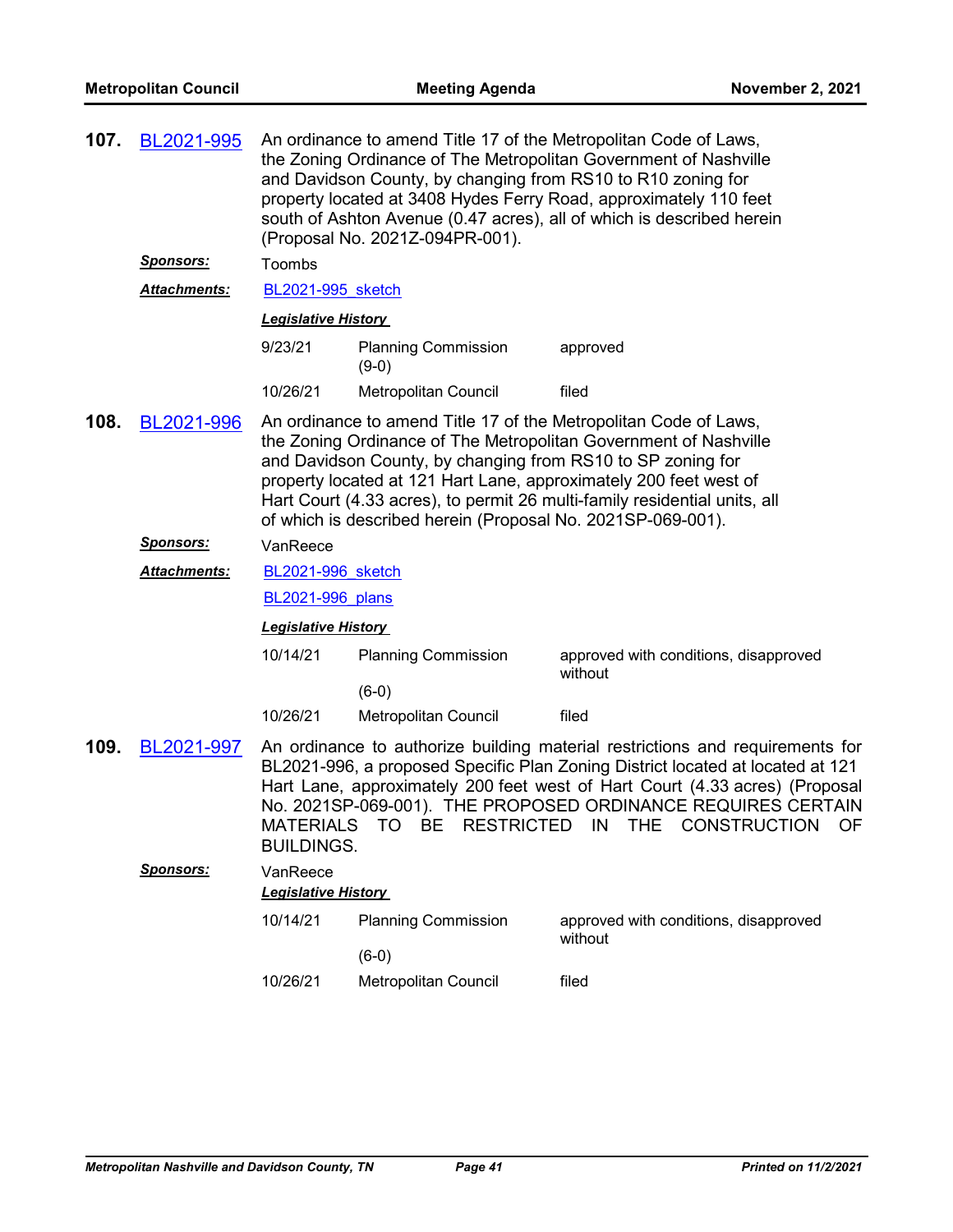| 110. | BL2021-998       | An ordinance to amend Title 17 of the Metropolitan Code of Laws,<br>the Zoning Ordinance of The Metropolitan Government of Nashville<br>and Davidson County, by changing from IWD to MUN-A zoning for<br>property located at 177 Little Green Street, approximately 140 feet<br>west of Edgar Street (0.14 acres), all of which is described herein<br>(Proposal No. 2021Z-097PR-001). |                                                                                                |                                                                                                                                                                                                                                                                                                                                                                                                                                      |
|------|------------------|----------------------------------------------------------------------------------------------------------------------------------------------------------------------------------------------------------------------------------------------------------------------------------------------------------------------------------------------------------------------------------------|------------------------------------------------------------------------------------------------|--------------------------------------------------------------------------------------------------------------------------------------------------------------------------------------------------------------------------------------------------------------------------------------------------------------------------------------------------------------------------------------------------------------------------------------|
|      | <u>Sponsors:</u> | OConnell                                                                                                                                                                                                                                                                                                                                                                               |                                                                                                |                                                                                                                                                                                                                                                                                                                                                                                                                                      |
|      | Attachments:     | BL2021-998 sketch                                                                                                                                                                                                                                                                                                                                                                      |                                                                                                |                                                                                                                                                                                                                                                                                                                                                                                                                                      |
|      |                  | <b>Legislative History</b>                                                                                                                                                                                                                                                                                                                                                             |                                                                                                |                                                                                                                                                                                                                                                                                                                                                                                                                                      |
|      |                  | 10/14/21                                                                                                                                                                                                                                                                                                                                                                               | <b>Planning Commission</b><br>$(6-0)$                                                          | approved                                                                                                                                                                                                                                                                                                                                                                                                                             |
|      |                  | 10/26/21                                                                                                                                                                                                                                                                                                                                                                               | Metropolitan Council                                                                           | filed                                                                                                                                                                                                                                                                                                                                                                                                                                |
| 111. | BL2021-999       |                                                                                                                                                                                                                                                                                                                                                                                        | and Davidson County, by changing from CS to OR20 zoning for<br>(Proposal No. 2021Z-099PR-001). | An ordinance to amend Title 17 of the Metropolitan Code of Laws,<br>the Zoning Ordinance of The Metropolitan Government of Nashville<br>property located at 2106 A-M 24th Ave North, approximately 75 feet<br>north of Clarksville Pike (0.75 acres), all of which is described herein                                                                                                                                               |
|      | <u>Sponsors:</u> | Toombs                                                                                                                                                                                                                                                                                                                                                                                 |                                                                                                |                                                                                                                                                                                                                                                                                                                                                                                                                                      |
|      | Attachments:     | BL2021-999 sketch                                                                                                                                                                                                                                                                                                                                                                      |                                                                                                |                                                                                                                                                                                                                                                                                                                                                                                                                                      |
|      |                  | <b>Legislative History</b>                                                                                                                                                                                                                                                                                                                                                             |                                                                                                |                                                                                                                                                                                                                                                                                                                                                                                                                                      |
|      |                  | 10/14/21                                                                                                                                                                                                                                                                                                                                                                               | <b>Planning Commission</b><br>$(6-0)$                                                          | approved                                                                                                                                                                                                                                                                                                                                                                                                                             |
|      |                  | 10/26/21                                                                                                                                                                                                                                                                                                                                                                               | <b>Metropolitan Council</b>                                                                    | filed                                                                                                                                                                                                                                                                                                                                                                                                                                |
| 112. |                  |                                                                                                                                                                                                                                                                                                                                                                                        | herein (Proposal No. 1-74P-014).                                                               | BL2021-1000 An ordinance to amend Title 17 of the Metropolitan Code of Laws,<br>the Zoning Ordinance of The Metropolitan Government of Nashville<br>and Davidson County, by cancelling a portion of the Hickory Hollow<br>Planned Unit Development Overlay District for property located at<br>5256 Hickory Hollow Parkway, approximately 530 feet southwest of<br>Mt. View Road, zoned SCR (12.11 acres), all of which is described |
|      | <u>Sponsors:</u> | <b>Styles</b>                                                                                                                                                                                                                                                                                                                                                                          |                                                                                                |                                                                                                                                                                                                                                                                                                                                                                                                                                      |
|      | Attachments:     | BL2021-1000 sketch                                                                                                                                                                                                                                                                                                                                                                     |                                                                                                |                                                                                                                                                                                                                                                                                                                                                                                                                                      |
|      |                  | <b>Legislative History</b>                                                                                                                                                                                                                                                                                                                                                             |                                                                                                |                                                                                                                                                                                                                                                                                                                                                                                                                                      |
|      |                  | 10/14/21                                                                                                                                                                                                                                                                                                                                                                               | <b>Planning Commission</b><br>$(6-0)$                                                          | approved                                                                                                                                                                                                                                                                                                                                                                                                                             |
|      |                  | 10/26/21                                                                                                                                                                                                                                                                                                                                                                               | Metropolitan Council                                                                           | filed                                                                                                                                                                                                                                                                                                                                                                                                                                |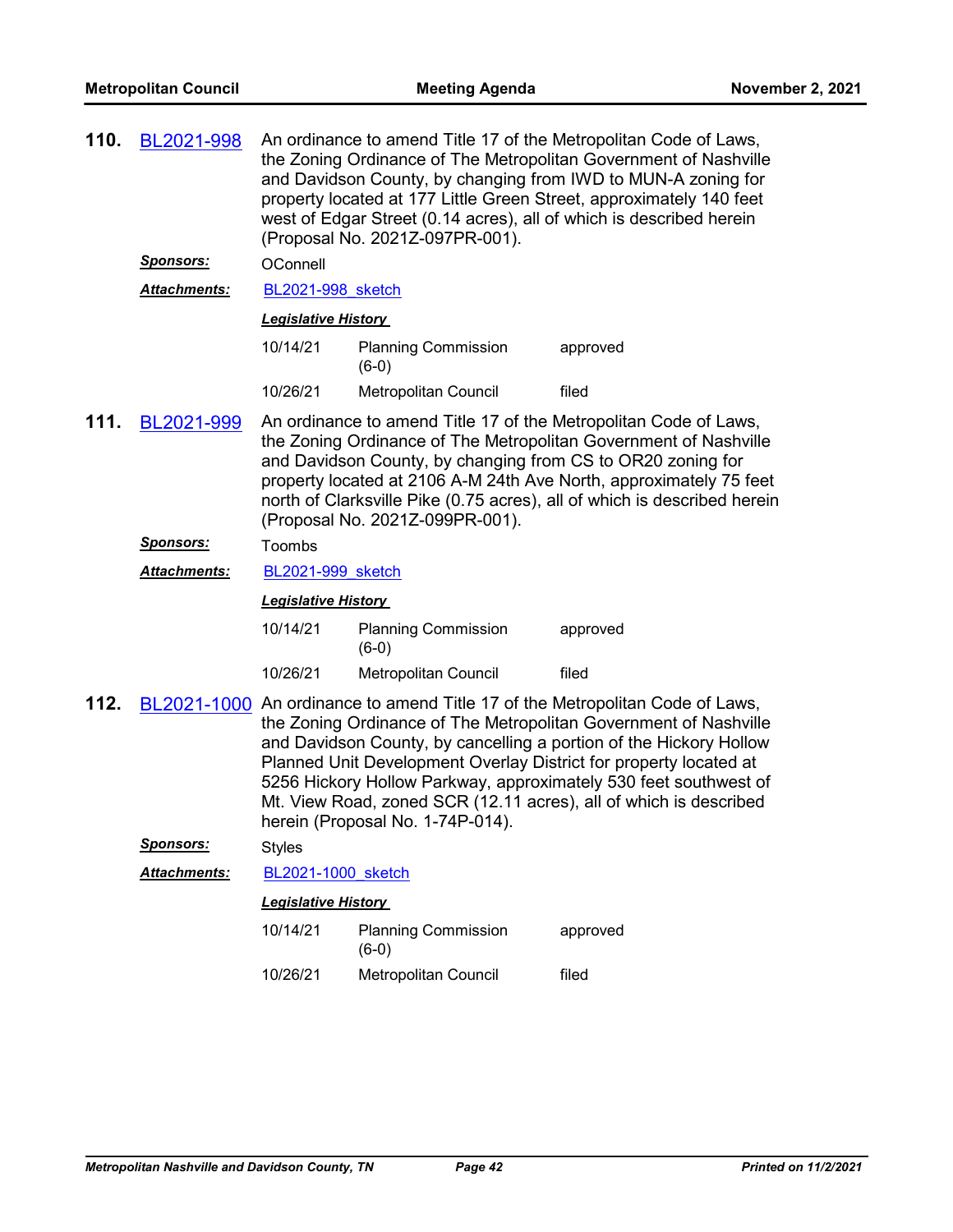| 113. |                     | BL2021-1001 An ordinance to amend Title 17 of the Metropolitan Code of Laws,<br>the Zoning Ordinance of The Metropolitan Government of Nashville<br>and Davidson County, by changing from R8 and AR2a to SP zoning<br>for property located at 6103 Mt. View Road, at the northeast corner<br>of Mt. View Road and Hamilton Church Road (22.18 acres), to permit<br>94 single family lots, all of which is described herein (Proposal No.<br>2021SP-006-001). |                                                                                                                                 |                                                                                                                                                                                                                                                                                                                                                                                           |  |  |  |
|------|---------------------|--------------------------------------------------------------------------------------------------------------------------------------------------------------------------------------------------------------------------------------------------------------------------------------------------------------------------------------------------------------------------------------------------------------------------------------------------------------|---------------------------------------------------------------------------------------------------------------------------------|-------------------------------------------------------------------------------------------------------------------------------------------------------------------------------------------------------------------------------------------------------------------------------------------------------------------------------------------------------------------------------------------|--|--|--|
|      | <u>Sponsors:</u>    | Allen and Lee                                                                                                                                                                                                                                                                                                                                                                                                                                                |                                                                                                                                 |                                                                                                                                                                                                                                                                                                                                                                                           |  |  |  |
|      | Attachments:        |                                                                                                                                                                                                                                                                                                                                                                                                                                                              | BL2021-1001 sketch                                                                                                              |                                                                                                                                                                                                                                                                                                                                                                                           |  |  |  |
|      |                     |                                                                                                                                                                                                                                                                                                                                                                                                                                                              | BL2021-1001 plan                                                                                                                |                                                                                                                                                                                                                                                                                                                                                                                           |  |  |  |
|      |                     | <b>Legislative History</b>                                                                                                                                                                                                                                                                                                                                                                                                                                   |                                                                                                                                 |                                                                                                                                                                                                                                                                                                                                                                                           |  |  |  |
|      |                     | 10/14/21                                                                                                                                                                                                                                                                                                                                                                                                                                                     | <b>Planning Commission</b>                                                                                                      | approved with conditions, disapproved<br>without                                                                                                                                                                                                                                                                                                                                          |  |  |  |
|      |                     |                                                                                                                                                                                                                                                                                                                                                                                                                                                              | $(6-0)$                                                                                                                         |                                                                                                                                                                                                                                                                                                                                                                                           |  |  |  |
|      |                     | 10/26/21                                                                                                                                                                                                                                                                                                                                                                                                                                                     | Metropolitan Council                                                                                                            | filed                                                                                                                                                                                                                                                                                                                                                                                     |  |  |  |
| 114. |                     |                                                                                                                                                                                                                                                                                                                                                                                                                                                              | RESTRICTED IN THE CONSTRUCTION OF BUILDINGS.                                                                                    | BL2021-1002 An ordinance to authorize building material restrictions and requirements for<br>BL2021-1001, a proposed Specific Plan Zoning District located at located at<br>6103 Mt. View Road, at the northeast corner of Mt. View Road and Hamilton<br>Church Road (22.18 acres) (Proposal No. 2021SP-006-001).<br><b>THE</b><br>PROPOSED ORDINANCE REQUIRES CERTAIN MATERIALS TO<br>BE |  |  |  |
|      | Sponsors:           | Allen and Lee<br><b>Legislative History</b>                                                                                                                                                                                                                                                                                                                                                                                                                  |                                                                                                                                 |                                                                                                                                                                                                                                                                                                                                                                                           |  |  |  |
|      |                     | 10/14/21                                                                                                                                                                                                                                                                                                                                                                                                                                                     | <b>Planning Commission</b>                                                                                                      | approved with conditions, disapproved<br>without                                                                                                                                                                                                                                                                                                                                          |  |  |  |
|      |                     |                                                                                                                                                                                                                                                                                                                                                                                                                                                              | $(6-0)$                                                                                                                         |                                                                                                                                                                                                                                                                                                                                                                                           |  |  |  |
|      |                     | 10/26/21                                                                                                                                                                                                                                                                                                                                                                                                                                                     | Metropolitan Council                                                                                                            | filed                                                                                                                                                                                                                                                                                                                                                                                     |  |  |  |
| 115. |                     | No. 2021SP-060-001).                                                                                                                                                                                                                                                                                                                                                                                                                                         | and Davidson County, by changing from R20 to SP zoning for<br>of Dalemere Drive, (7.65 acres), to permit a 69 unit multi-family | BL2021-1003 An ordinance to amend Title 17 of the Metropolitan Code of Laws,<br>the Zoning Ordinance of The Metropolitan Government of Nashville<br>property located at 1300 Hunters Lane, approximately 600 feet north<br>residential development, all of which is described herein (Proposal                                                                                            |  |  |  |
|      | <b>Sponsors:</b>    | Gamble                                                                                                                                                                                                                                                                                                                                                                                                                                                       |                                                                                                                                 |                                                                                                                                                                                                                                                                                                                                                                                           |  |  |  |
|      | <b>Attachments:</b> | BL2021-1003 plans                                                                                                                                                                                                                                                                                                                                                                                                                                            |                                                                                                                                 |                                                                                                                                                                                                                                                                                                                                                                                           |  |  |  |
|      |                     | <b>BL2021-1003 sketch</b>                                                                                                                                                                                                                                                                                                                                                                                                                                    |                                                                                                                                 |                                                                                                                                                                                                                                                                                                                                                                                           |  |  |  |
|      |                     | <b>Legislative History</b>                                                                                                                                                                                                                                                                                                                                                                                                                                   |                                                                                                                                 |                                                                                                                                                                                                                                                                                                                                                                                           |  |  |  |
|      |                     | 10/14/21                                                                                                                                                                                                                                                                                                                                                                                                                                                     | <b>Planning Commission</b>                                                                                                      | approved with conditions, disapproved<br>without                                                                                                                                                                                                                                                                                                                                          |  |  |  |
|      |                     |                                                                                                                                                                                                                                                                                                                                                                                                                                                              | $(6-0)$                                                                                                                         |                                                                                                                                                                                                                                                                                                                                                                                           |  |  |  |
|      |                     | 10/26/21                                                                                                                                                                                                                                                                                                                                                                                                                                                     | Metropolitan Council                                                                                                            | filed                                                                                                                                                                                                                                                                                                                                                                                     |  |  |  |
|      |                     |                                                                                                                                                                                                                                                                                                                                                                                                                                                              |                                                                                                                                 |                                                                                                                                                                                                                                                                                                                                                                                           |  |  |  |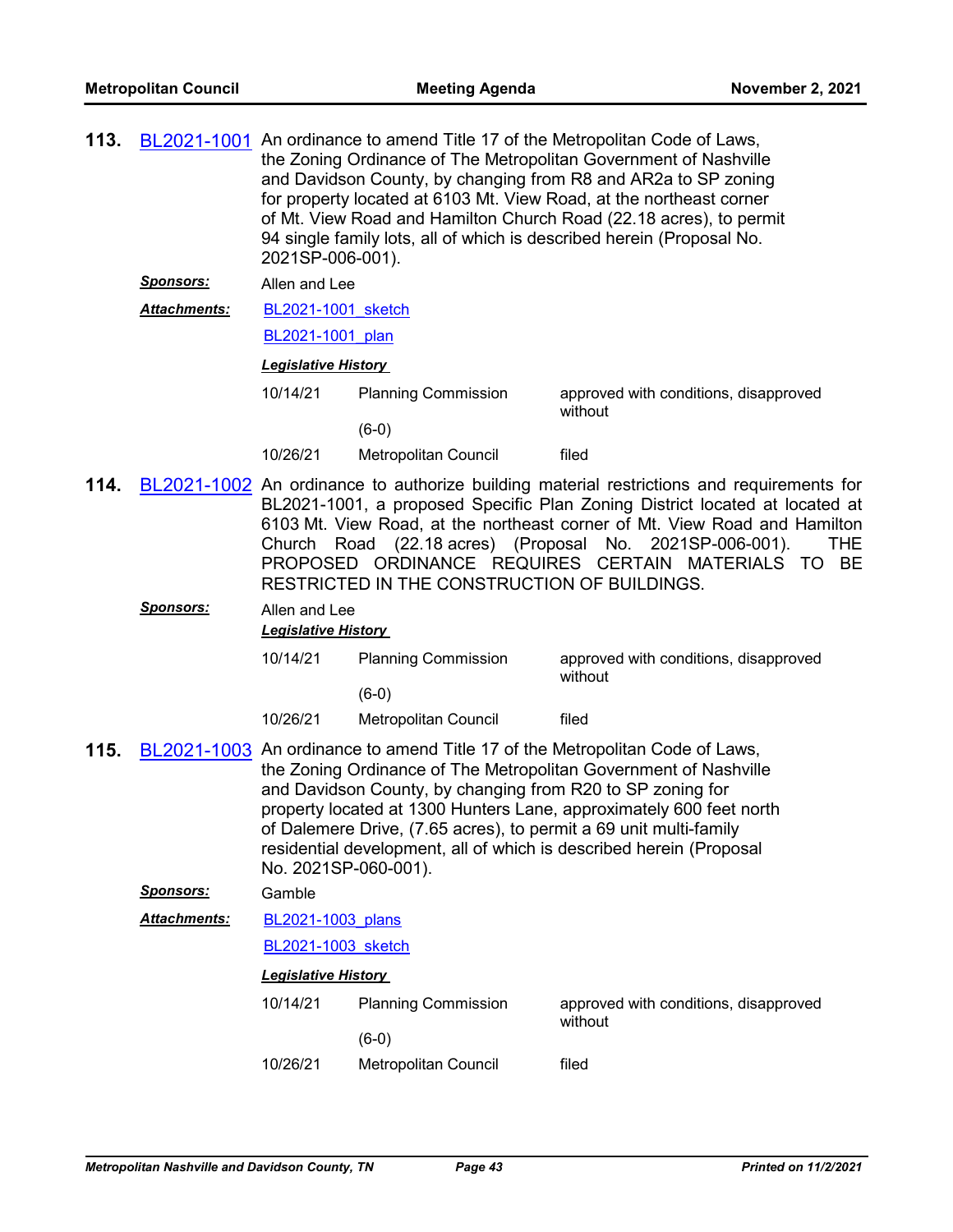| 116. |                      | BL2021-1004 An ordinance to authorize building material restrictions and requirements for<br>BL2021-1003, a proposed Specific Plan Zoning District located at located at<br>1300 Hunters Lane, approximately 600 feet north of Dalemere Drive, (7.65<br>acres) (Proposal No. 2021SP-060-001). THE PROPOSED ORDINANCE<br>REQUIRES CERTAIN MATERIALS TO<br>BE RESTRICTED<br>IN<br>THE.<br><b>CONSTRUCTION OF BUILDINGS.</b> |                                                                                                                                                                       |                                                                                                                                                                                                                                                                                                                                                               |
|------|----------------------|---------------------------------------------------------------------------------------------------------------------------------------------------------------------------------------------------------------------------------------------------------------------------------------------------------------------------------------------------------------------------------------------------------------------------|-----------------------------------------------------------------------------------------------------------------------------------------------------------------------|---------------------------------------------------------------------------------------------------------------------------------------------------------------------------------------------------------------------------------------------------------------------------------------------------------------------------------------------------------------|
|      | <b>Sponsors:</b>     | Gamble<br><b>Legislative History</b>                                                                                                                                                                                                                                                                                                                                                                                      |                                                                                                                                                                       |                                                                                                                                                                                                                                                                                                                                                               |
|      |                      | 10/14/21                                                                                                                                                                                                                                                                                                                                                                                                                  | <b>Planning Commission</b>                                                                                                                                            | approved with conditions, disapproved<br>without                                                                                                                                                                                                                                                                                                              |
|      |                      |                                                                                                                                                                                                                                                                                                                                                                                                                           | $(6-0)$                                                                                                                                                               |                                                                                                                                                                                                                                                                                                                                                               |
|      |                      | 10/26/21                                                                                                                                                                                                                                                                                                                                                                                                                  | Metropolitan Council                                                                                                                                                  | filed                                                                                                                                                                                                                                                                                                                                                         |
| 117. |                      |                                                                                                                                                                                                                                                                                                                                                                                                                           | Ambrose Avenue, at the northeast corner of E. Trinity Lane and<br>Ellington Parkway (3.19 acres), all of which is described herein<br>(Proposal No. 2021Z-059PR-001). | BL2021-1005 An ordinance to amend Title 17 of the Metropolitan Code of Laws,<br>the Zoning Ordinance of The Metropolitan Government of Nashville<br>and Davidson County, by changing from IR to MUL-A-NS zoning for<br>properties located at 905 and 907 E. Trinity Lane and 3013 and 3015                                                                    |
|      | <u>Sponsors:</u>     | Parker                                                                                                                                                                                                                                                                                                                                                                                                                    |                                                                                                                                                                       |                                                                                                                                                                                                                                                                                                                                                               |
|      | <u> Attachments:</u> | BL2021-1005 sketch                                                                                                                                                                                                                                                                                                                                                                                                        |                                                                                                                                                                       |                                                                                                                                                                                                                                                                                                                                                               |
|      |                      | <b>Legislative History</b>                                                                                                                                                                                                                                                                                                                                                                                                |                                                                                                                                                                       |                                                                                                                                                                                                                                                                                                                                                               |
|      |                      | 10/14/21                                                                                                                                                                                                                                                                                                                                                                                                                  | <b>Planning Commission</b><br>$(5-0-1)$                                                                                                                               | approved                                                                                                                                                                                                                                                                                                                                                      |
|      |                      | 10/26/21                                                                                                                                                                                                                                                                                                                                                                                                                  | Metropolitan Council                                                                                                                                                  | filed                                                                                                                                                                                                                                                                                                                                                         |
| 118. |                      | No. 2021Z-086PR-001).                                                                                                                                                                                                                                                                                                                                                                                                     | zoning for properties located at 3134, 3138, 3140, 3142, 3142 B,                                                                                                      | BL2021-1006 An ordinance to amend Title 17 of the Metropolitan Code of Laws,<br>the Zoning Ordinance of The Metropolitan Government of Nashville<br>and Davidson County, by changing from RS7.5 and R8 to RM9-NS<br>3144 and 3146 Glencliff Road, approximately 170 feet north of Twin<br>Oaks Drive (10.9 acres), all of which is described herein (Proposal |
|      | <b>Sponsors:</b>     | Welsch                                                                                                                                                                                                                                                                                                                                                                                                                    |                                                                                                                                                                       |                                                                                                                                                                                                                                                                                                                                                               |
|      | Attachments:         | BL2021-1006 sketch                                                                                                                                                                                                                                                                                                                                                                                                        |                                                                                                                                                                       |                                                                                                                                                                                                                                                                                                                                                               |
|      |                      | <b>Legislative History</b>                                                                                                                                                                                                                                                                                                                                                                                                |                                                                                                                                                                       |                                                                                                                                                                                                                                                                                                                                                               |
|      |                      | 10/14/21                                                                                                                                                                                                                                                                                                                                                                                                                  | <b>Planning Commission</b><br>$(6-0)$                                                                                                                                 | approved                                                                                                                                                                                                                                                                                                                                                      |
|      |                      | 10/26/21                                                                                                                                                                                                                                                                                                                                                                                                                  | Metropolitan Council                                                                                                                                                  | filed                                                                                                                                                                                                                                                                                                                                                         |
|      |                      |                                                                                                                                                                                                                                                                                                                                                                                                                           |                                                                                                                                                                       |                                                                                                                                                                                                                                                                                                                                                               |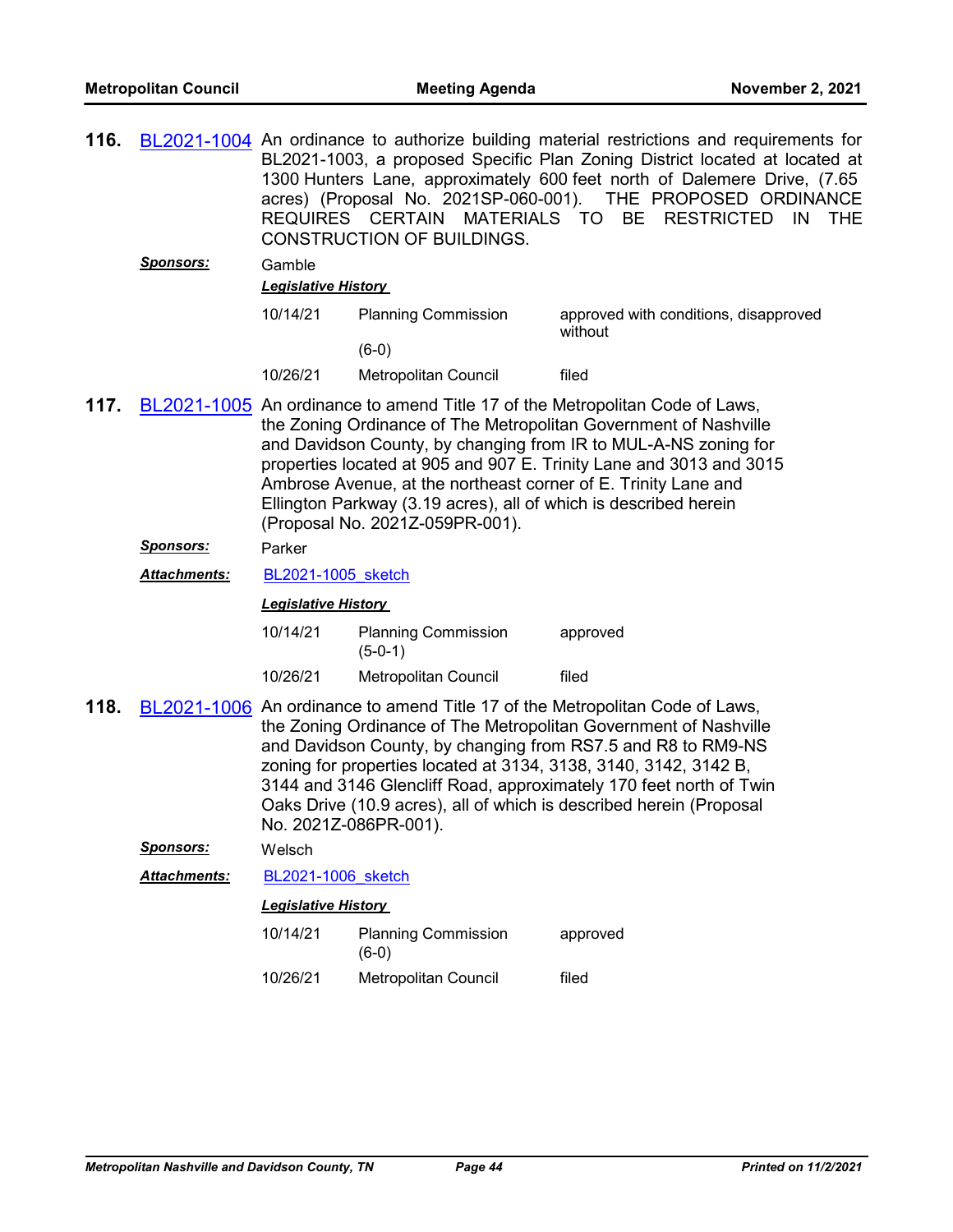| 119. |                     | BL2021-1007 An ordinance to amend Title 17 of the Metropolitan Code of Laws,<br>the Zoning Ordinance of The Metropolitan Government of Nashville<br>and Davidson County, by changing from AR2a to RS7.5 zoning for<br>properties located at 3163 and 3165 Anderson Road, at the northern<br>terminus of Hamilton Lane (12.8 acres), all of which is described<br>herein (Proposal No. 2021Z-072PR-001). |                                                                                                                                                                 |                                                                                                                                                                                                                                                                                          |  |
|------|---------------------|---------------------------------------------------------------------------------------------------------------------------------------------------------------------------------------------------------------------------------------------------------------------------------------------------------------------------------------------------------------------------------------------------------|-----------------------------------------------------------------------------------------------------------------------------------------------------------------|------------------------------------------------------------------------------------------------------------------------------------------------------------------------------------------------------------------------------------------------------------------------------------------|--|
|      | <u>Sponsors:</u>    | Lee                                                                                                                                                                                                                                                                                                                                                                                                     |                                                                                                                                                                 |                                                                                                                                                                                                                                                                                          |  |
|      | <b>Attachments:</b> | BL2021-1007 sketch                                                                                                                                                                                                                                                                                                                                                                                      |                                                                                                                                                                 |                                                                                                                                                                                                                                                                                          |  |
|      |                     | <b>Legislative History</b>                                                                                                                                                                                                                                                                                                                                                                              |                                                                                                                                                                 |                                                                                                                                                                                                                                                                                          |  |
|      |                     | 9/23/21                                                                                                                                                                                                                                                                                                                                                                                                 | <b>Planning Commission</b><br>$(9-0)$                                                                                                                           | approved                                                                                                                                                                                                                                                                                 |  |
|      |                     | 10/26/21                                                                                                                                                                                                                                                                                                                                                                                                | Metropolitan Council                                                                                                                                            | filed                                                                                                                                                                                                                                                                                    |  |
| 120. |                     |                                                                                                                                                                                                                                                                                                                                                                                                         | southwest of Hermitage Avenue (0.15 acres), all of which is<br>described herein (Proposal No. 2021Z-098PR-001).                                                 | BL2021-1008 An ordinance to amend Title 17 of the Metropolitan Code of Laws,<br>the Zoning Ordinance of The Metropolitan Government of Nashville<br>and Davidson County, by changing from IWD to MUN-A zoning for<br>property located at 199 Little Green Street, approximately 110 feet |  |
|      | <b>Sponsors:</b>    | OConnell                                                                                                                                                                                                                                                                                                                                                                                                |                                                                                                                                                                 |                                                                                                                                                                                                                                                                                          |  |
|      | <b>Attachments:</b> |                                                                                                                                                                                                                                                                                                                                                                                                         | BL2021-1008 sketch                                                                                                                                              |                                                                                                                                                                                                                                                                                          |  |
|      |                     | <b>Legislative History</b>                                                                                                                                                                                                                                                                                                                                                                              |                                                                                                                                                                 |                                                                                                                                                                                                                                                                                          |  |
|      |                     | 10/14/21                                                                                                                                                                                                                                                                                                                                                                                                | <b>Planning Commission</b><br>$(6-0)$                                                                                                                           | approved                                                                                                                                                                                                                                                                                 |  |
|      |                     | 10/26/21                                                                                                                                                                                                                                                                                                                                                                                                | Metropolitan Council                                                                                                                                            | filed                                                                                                                                                                                                                                                                                    |  |
| 121. |                     |                                                                                                                                                                                                                                                                                                                                                                                                         | and Davidson County, by changing from SP to IWD zoning for<br>Perimeter Court (3.42 acres), all of which is described herein<br>(Proposal No. 2021Z-101PR-001). | BL2021-1009 An ordinance to amend Title 17 of the Metropolitan Code of Laws,<br>the Zoning Ordinance of The Metropolitan Government of Nashville<br>property located at 921 Perimeter Court, at the current terminus of                                                                  |  |
|      | Sponsors:           | Syracuse                                                                                                                                                                                                                                                                                                                                                                                                |                                                                                                                                                                 |                                                                                                                                                                                                                                                                                          |  |
|      | <b>Attachments:</b> | BL2021-1009 sketch                                                                                                                                                                                                                                                                                                                                                                                      |                                                                                                                                                                 |                                                                                                                                                                                                                                                                                          |  |
|      |                     | <b>Legislative History</b>                                                                                                                                                                                                                                                                                                                                                                              |                                                                                                                                                                 |                                                                                                                                                                                                                                                                                          |  |
|      |                     | 10/14/21                                                                                                                                                                                                                                                                                                                                                                                                | <b>Planning Commission</b><br>$(6-0)$                                                                                                                           | approved                                                                                                                                                                                                                                                                                 |  |
|      |                     | 10/26/21                                                                                                                                                                                                                                                                                                                                                                                                | Metropolitan Council                                                                                                                                            | filed                                                                                                                                                                                                                                                                                    |  |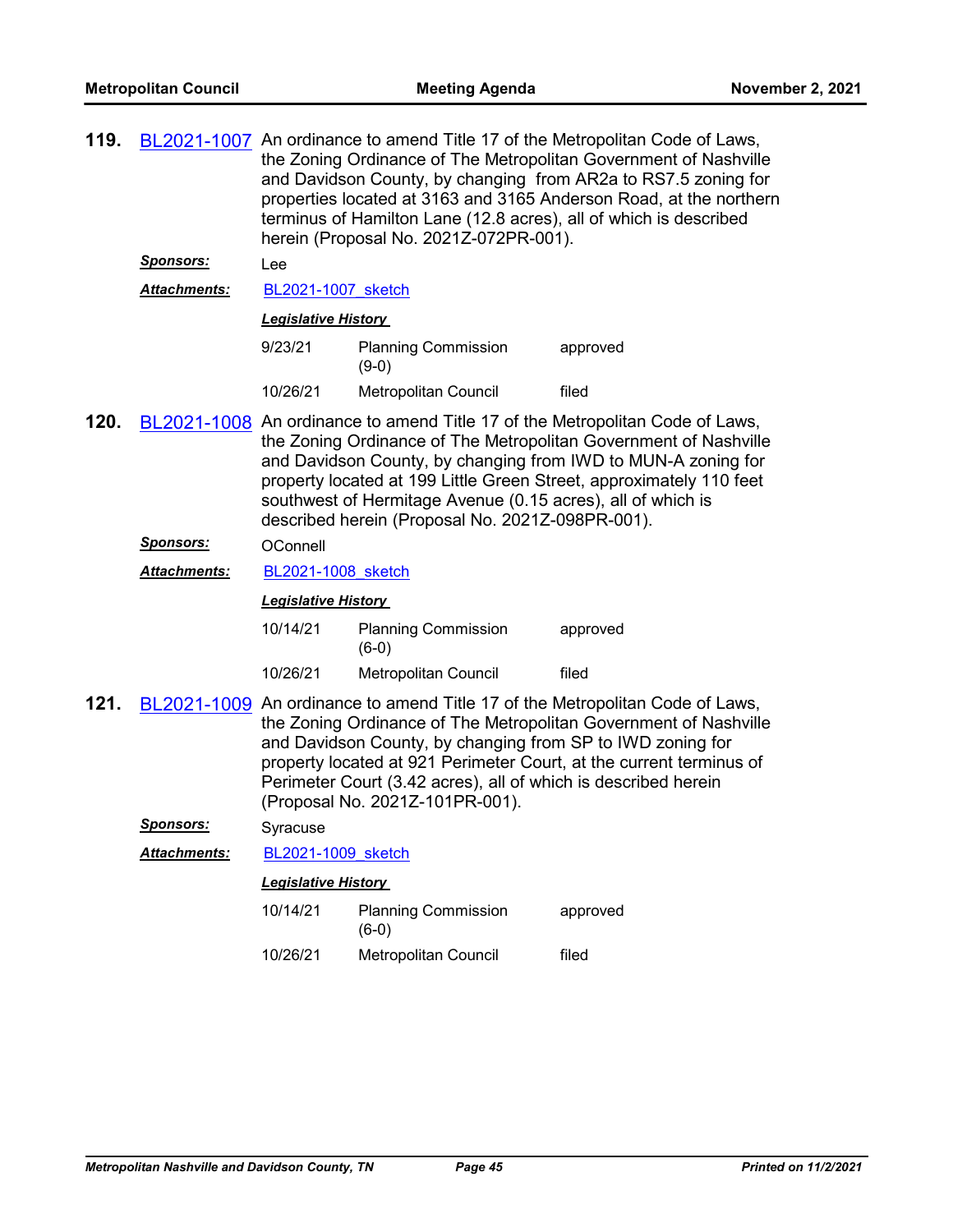## **K. Bills on Second Reading**

**122.** [BL2021-784](http://nashville.legistar.com/gateway.aspx?m=l&id=/matter.aspx?key=2372) An ordinance amending Sections 17.36.680 and 17.36.690 of the Metropolitan Code, Zoning Regulations to expand the allowable locations of a Detached Accessory Dwelling Unit (DADU) Overlay District (Proposal No. 2021Z-008TX-001).

*Sponsors:* Parker

[BL2021-784 Exhibit A](http://nashville.legistar.com/gateway.aspx?M=F&ID=6e9c7010-d004-491f-8367-ab334fe1ba8f.pdf) *Attachments:*

[Substitute BL2021-784](http://nashville.legistar.com/gateway.aspx?M=F&ID=381aaa61-6061-4250-8dbf-8f1a75e2fbdc.docx)

#### *Legislative History*

| 6/8/21  | <b>Metropolitan Council</b>                                          | filed                                            |
|---------|----------------------------------------------------------------------|--------------------------------------------------|
| 6/15/21 | <b>Metropolitan Council</b>                                          | passed on first reading                          |
| 7/9/21  | <b>Metropolitan Council</b>                                          | advertised                                       |
| 7/22/21 | <b>Planning Commission</b><br>$(7-0)$                                | disapproved                                      |
| 8/3/21  | Metropolitan Council                                                 | referred to the Planning and Zoning<br>Committee |
|         | 10/4/21 recommended for deferral to 11/2/21                          |                                                  |
| 8/3/21  | Metropolitan Council<br>public hearing held; second reading deferred | public hearing                                   |
| 8/3/21  | Metropolitan Council                                                 | substituted                                      |
| 8/3/21  | <b>Metropolitan Council</b><br>second reading deferred to 10/5/21    | deferred                                         |
| 10/5/21 | <b>Metropolitan Council</b><br>deferred to 11/2/21                   | deferred                                         |

**123.** [BL2021-787](http://nashville.legistar.com/gateway.aspx?m=l&id=/matter.aspx?key=2303) An ordinance to amend Title 17 of the Metropolitan Code of Laws, the Zoning Ordinance of The Metropolitan Government of Nashville and Davidson County, by changing from CS and CL to SP zoning for properties located at 1505, 1509, 1511, 1513, 1601 and 1603 Dickerson Pike, 1600, 1608, 1612 and 1616 Luton Street and Dickerson Pike (unnumbered), to permit a mixed use development, all of which is described herein (Proposal No. 2021SP-022-001).

*Sponsors:* Parker

[BL2021-787 Plans](http://nashville.legistar.com/gateway.aspx?M=F&ID=f0a8feb5-d151-42ed-a883-61b0387557b5.pdf) *Attachments:*

[BL2021-787 Sketch](http://nashville.legistar.com/gateway.aspx?M=F&ID=5b4a14b7-e6d5-4df5-805b-6d86c33e8c3c.docx)

[BL2021-787 Amendment](http://nashville.legistar.com/gateway.aspx?M=F&ID=f3c19ee7-e012-4179-bee3-7a7effee20b3.docx)

| 5/13/21 | <b>Planning Commission</b>                                           | approved with conditions, disapproved<br>without |  |
|---------|----------------------------------------------------------------------|--------------------------------------------------|--|
|         | (9-0)                                                                |                                                  |  |
| 6/8/21  | Metropolitan Council                                                 | filed                                            |  |
| 6/15/21 | Metropolitan Council                                                 | passed on first reading                          |  |
| 7/9/21  | Metropolitan Council                                                 | advertised                                       |  |
| 8/3/21  | Metropolitan Council<br>public hearing held; second reading deferred | public hearing                                   |  |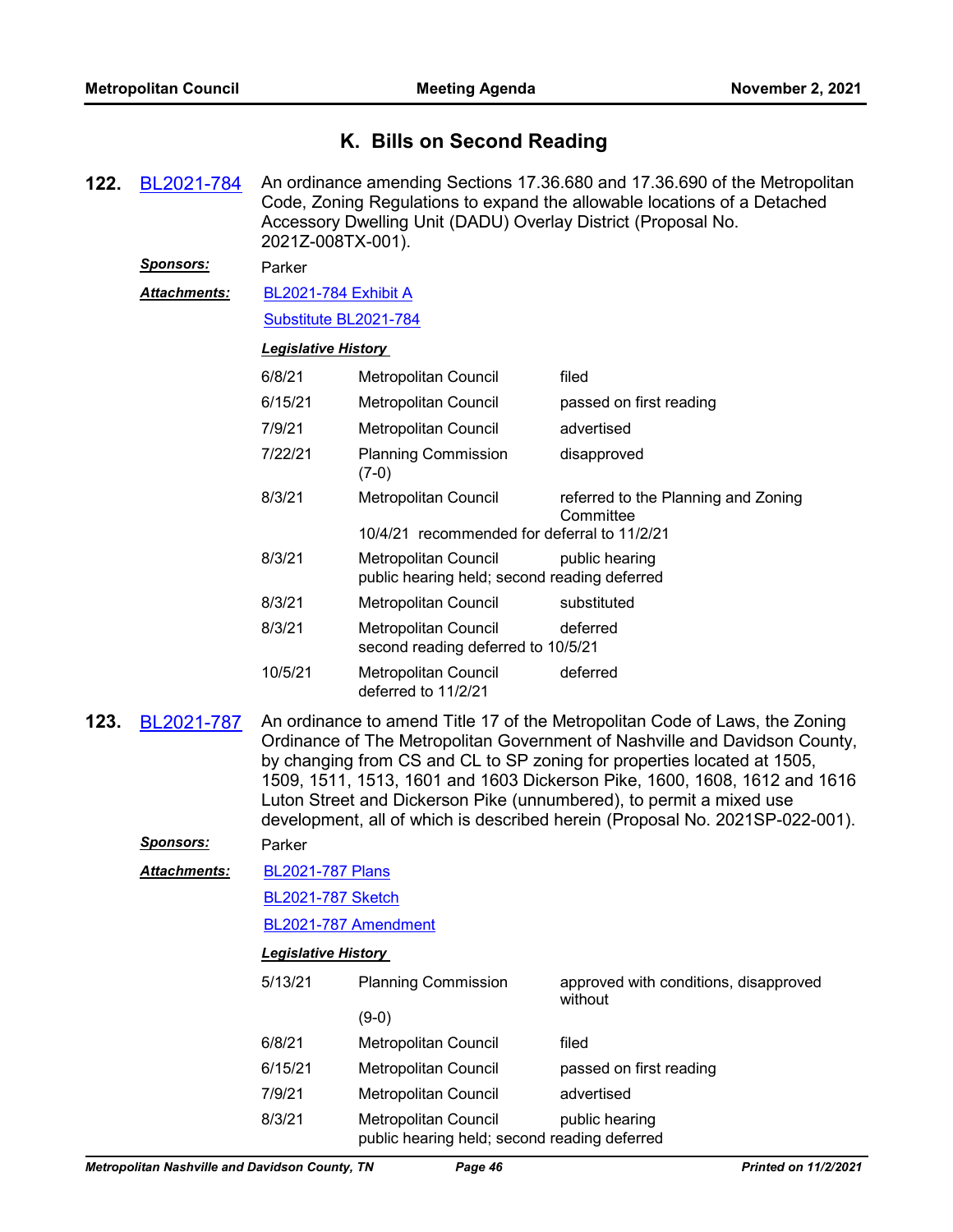| <b>Metropolitan Council</b> |                  | <b>Meeting Agenda</b>                                                                                 |                                             | <b>November 2, 2021</b>                                                                                                                                                                                                                                                                                                                                                                                                                                                           |  |  |
|-----------------------------|------------------|-------------------------------------------------------------------------------------------------------|---------------------------------------------|-----------------------------------------------------------------------------------------------------------------------------------------------------------------------------------------------------------------------------------------------------------------------------------------------------------------------------------------------------------------------------------------------------------------------------------------------------------------------------------|--|--|
|                             |                  | 8/3/21                                                                                                | Metropolitan Council                        | deferred                                                                                                                                                                                                                                                                                                                                                                                                                                                                          |  |  |
|                             |                  | 10/4/21                                                                                               | Planning and Zoning<br>Committee            | approved                                                                                                                                                                                                                                                                                                                                                                                                                                                                          |  |  |
|                             |                  | 10/5/21                                                                                               | Metropolitan Council                        | amended                                                                                                                                                                                                                                                                                                                                                                                                                                                                           |  |  |
|                             |                  | 10/5/21                                                                                               | Metropolitan Council<br>deferred to 11/2/21 | deferred                                                                                                                                                                                                                                                                                                                                                                                                                                                                          |  |  |
| 124.                        | BL2021-791       |                                                                                                       | No. 2021Z-065PR-001).                       | An ordinance to amend Title 17 of the Metropolitan Code of Laws, the Zoning<br>Ordinance of The Metropolitan Government of Nashville and Davidson County,<br>by applying a Detached Accessory Dwelling Unit (DADU) Overlay District to<br>various properties located south of East Trinity Lane, north of Douglas Ave,<br>east of Dickerson Pike, and west of Ellington Pkwy, zoned RS5, R6, R6-A,<br>RM15-A, and OR20 (311.11 acres), all of which is described herein (Proposal |  |  |
|                             | <b>Sponsors:</b> | Parker                                                                                                |                                             |                                                                                                                                                                                                                                                                                                                                                                                                                                                                                   |  |  |
|                             | Attachments:     |                                                                                                       | BL2021-791 Owners Table                     |                                                                                                                                                                                                                                                                                                                                                                                                                                                                                   |  |  |
|                             |                  |                                                                                                       | BL2021-791-Parcel Table                     |                                                                                                                                                                                                                                                                                                                                                                                                                                                                                   |  |  |
|                             |                  | <b>BL2021-791-Sketch</b>                                                                              |                                             |                                                                                                                                                                                                                                                                                                                                                                                                                                                                                   |  |  |
|                             |                  | Proposed Substitute - BL2021-791 - Parker - Parcel Table<br>Proposed Substitute - BL2021-791 - Parker |                                             |                                                                                                                                                                                                                                                                                                                                                                                                                                                                                   |  |  |
|                             |                  |                                                                                                       |                                             |                                                                                                                                                                                                                                                                                                                                                                                                                                                                                   |  |  |
|                             |                  | Proposed Substitute - BL2021-791 - Parker - Owners Table                                              |                                             |                                                                                                                                                                                                                                                                                                                                                                                                                                                                                   |  |  |
|                             |                  | <b>Legislative History</b>                                                                            |                                             |                                                                                                                                                                                                                                                                                                                                                                                                                                                                                   |  |  |
|                             |                  | 6/8/21                                                                                                | Metropolitan Council                        | filed                                                                                                                                                                                                                                                                                                                                                                                                                                                                             |  |  |
|                             |                  | 6/15/21                                                                                               | Metropolitan Council                        | passed on first reading                                                                                                                                                                                                                                                                                                                                                                                                                                                           |  |  |
|                             |                  | 7/9/21                                                                                                | Metropolitan Council                        | advertised                                                                                                                                                                                                                                                                                                                                                                                                                                                                        |  |  |
|                             |                  | 7/22/21                                                                                               | <b>Planning Commission</b><br>$(7-0)$       | disapproved                                                                                                                                                                                                                                                                                                                                                                                                                                                                       |  |  |
|                             |                  | 8/3/21                                                                                                | <b>Metropolitan Council</b>                 | referred to the Planning and Zoning<br>Committee                                                                                                                                                                                                                                                                                                                                                                                                                                  |  |  |
|                             |                  |                                                                                                       | 10/4/21 recommended for deferral to 11/2/21 |                                                                                                                                                                                                                                                                                                                                                                                                                                                                                   |  |  |
|                             |                  | 8/3/21                                                                                                | Metropolitan Council                        | public hearing                                                                                                                                                                                                                                                                                                                                                                                                                                                                    |  |  |
|                             |                  | 8/3/21<br>Metropolitan Council<br>second reading deferred to 10/5/21                                  |                                             | deferred                                                                                                                                                                                                                                                                                                                                                                                                                                                                          |  |  |
|                             |                  | 10/5/21                                                                                               | Metropolitan Council<br>deferred to 11/2/21 | deferred                                                                                                                                                                                                                                                                                                                                                                                                                                                                          |  |  |
|                             |                  |                                                                                                       |                                             |                                                                                                                                                                                                                                                                                                                                                                                                                                                                                   |  |  |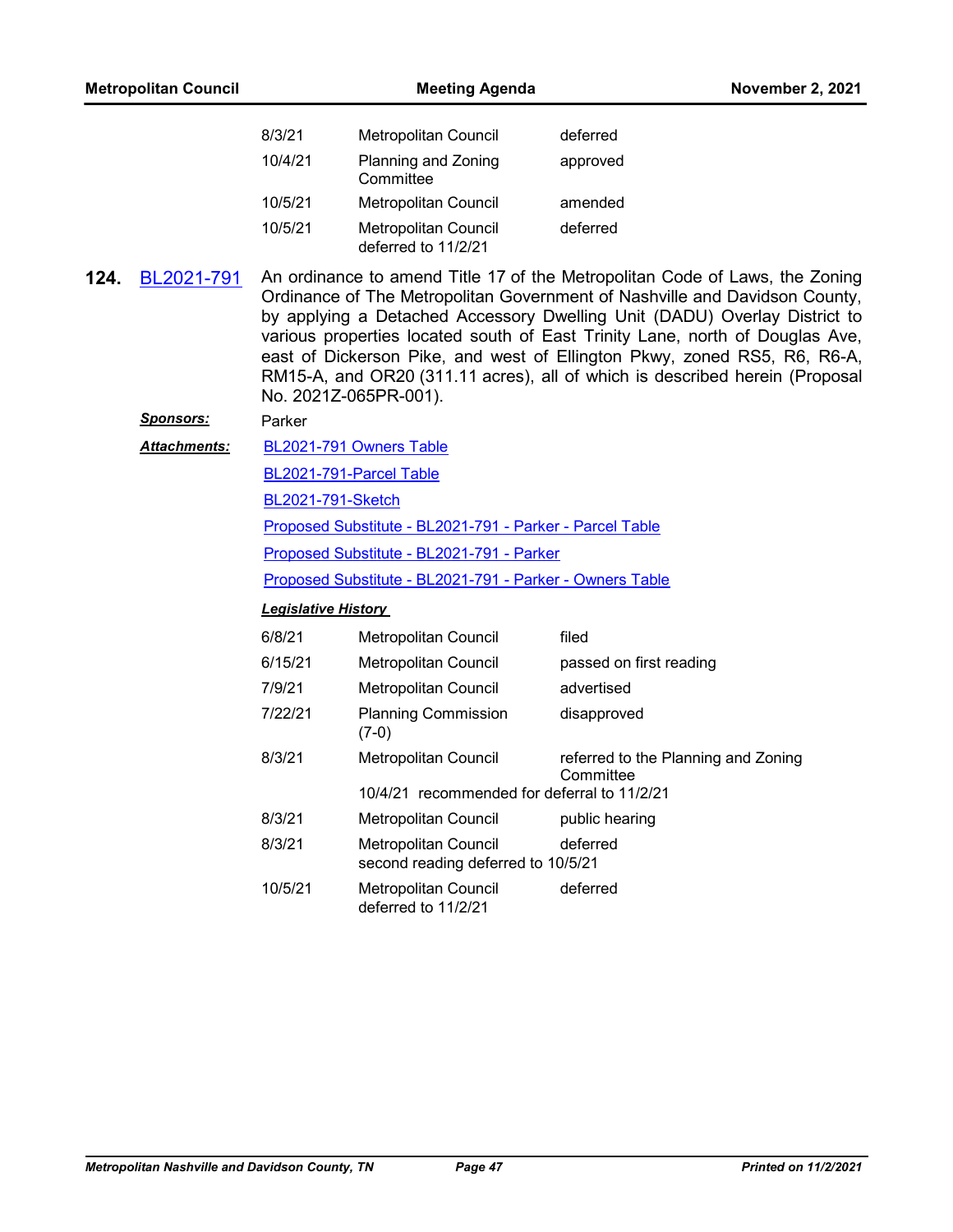| 125.                                                                                                                                                                                                                                                                                                                                                                                                         | BL2021-841          | An ordinance amending Section 13.08.080 of the Metropolitan Code of<br>Laws to pertaining to the use of License Plate Scanner (LPR) Technology<br>in the public rights-of-way.<br>Rosenberg, Mendes, Suara, Sepulveda, OConnell, Benedict, Welsch, Parker,<br><b>Roberts and Porterfield</b> |                                                                                |                                                                  |  |
|--------------------------------------------------------------------------------------------------------------------------------------------------------------------------------------------------------------------------------------------------------------------------------------------------------------------------------------------------------------------------------------------------------------|---------------------|----------------------------------------------------------------------------------------------------------------------------------------------------------------------------------------------------------------------------------------------------------------------------------------------|--------------------------------------------------------------------------------|------------------------------------------------------------------|--|
|                                                                                                                                                                                                                                                                                                                                                                                                              | <b>Sponsors:</b>    |                                                                                                                                                                                                                                                                                              |                                                                                |                                                                  |  |
|                                                                                                                                                                                                                                                                                                                                                                                                              | <b>Attachments:</b> |                                                                                                                                                                                                                                                                                              |                                                                                |                                                                  |  |
| Proposed Amendment - BL2021-841 - Allen                                                                                                                                                                                                                                                                                                                                                                      |                     |                                                                                                                                                                                                                                                                                              |                                                                                |                                                                  |  |
|                                                                                                                                                                                                                                                                                                                                                                                                              |                     |                                                                                                                                                                                                                                                                                              | Proposed Amendment - BL2021-841 - Benedict                                     |                                                                  |  |
|                                                                                                                                                                                                                                                                                                                                                                                                              |                     |                                                                                                                                                                                                                                                                                              | Proposed Substitute - BL2021-841 - Rosenberg v.2                               |                                                                  |  |
|                                                                                                                                                                                                                                                                                                                                                                                                              |                     | <b>Legislative History</b>                                                                                                                                                                                                                                                                   |                                                                                |                                                                  |  |
|                                                                                                                                                                                                                                                                                                                                                                                                              |                     | 7/27/21                                                                                                                                                                                                                                                                                      | Metropolitan Council                                                           | filed                                                            |  |
|                                                                                                                                                                                                                                                                                                                                                                                                              |                     | 8/3/21                                                                                                                                                                                                                                                                                       | <b>Public Works Committee</b><br>recommended for deferral to 11/2/21<br>9/7/21 | deferred<br>8/17/21 amendment approved; recommended for deferral |  |
|                                                                                                                                                                                                                                                                                                                                                                                                              |                     | 8/3/21                                                                                                                                                                                                                                                                                       | Metropolitan Council                                                           | passed on first reading                                          |  |
|                                                                                                                                                                                                                                                                                                                                                                                                              |                     | 8/17/21                                                                                                                                                                                                                                                                                      | <b>Metropolitan Council</b>                                                    | deferred                                                         |  |
|                                                                                                                                                                                                                                                                                                                                                                                                              |                     | 9/7/21                                                                                                                                                                                                                                                                                       | Public Safety, Beer, and<br><b>Regulated Beverages</b><br>Committee            | deferred                                                         |  |
|                                                                                                                                                                                                                                                                                                                                                                                                              |                     |                                                                                                                                                                                                                                                                                              |                                                                                | 8/17/21 amendment approved; recommended for deferral             |  |
|                                                                                                                                                                                                                                                                                                                                                                                                              |                     | 9/7/21                                                                                                                                                                                                                                                                                       | Metropolitan Council                                                           | referred to the Public Health and Safety<br>Committee            |  |
|                                                                                                                                                                                                                                                                                                                                                                                                              |                     | 9/7/21                                                                                                                                                                                                                                                                                       | Metropolitan Council                                                           | referred to the Transportation and<br>Infrastructure Committee   |  |
|                                                                                                                                                                                                                                                                                                                                                                                                              |                     | 9/7/21                                                                                                                                                                                                                                                                                       | Metropolitan Council<br>deferred to 11/2/2021                                  | deferred                                                         |  |
| BL2021-897<br>An ordinance to amend Title 17 of the Metropolitan Code of<br>126.<br>Laws, the Zoning Ordinance of The Metropolitan Government of<br>Nashville and Davidson County, by applying a Contextual Overlay<br>District to various properties located east of Nolensville Pike,<br>zoned R10, R15, R20, and RS10 (136.48 acres), all of which is<br>described herein (Proposal No. 2021COD-004-001). |                     |                                                                                                                                                                                                                                                                                              |                                                                                |                                                                  |  |
|                                                                                                                                                                                                                                                                                                                                                                                                              | <b>Sponsors:</b>    | Sepulveda                                                                                                                                                                                                                                                                                    |                                                                                |                                                                  |  |
|                                                                                                                                                                                                                                                                                                                                                                                                              | Attachments:        | BL2021-897 Owners List                                                                                                                                                                                                                                                                       |                                                                                |                                                                  |  |
|                                                                                                                                                                                                                                                                                                                                                                                                              |                     | <b>BL2021-897 Sketch</b>                                                                                                                                                                                                                                                                     |                                                                                |                                                                  |  |
|                                                                                                                                                                                                                                                                                                                                                                                                              |                     |                                                                                                                                                                                                                                                                                              | Proposed Substitute - BL2021-897 - Sepulveda - Owners Table                    |                                                                  |  |
|                                                                                                                                                                                                                                                                                                                                                                                                              |                     |                                                                                                                                                                                                                                                                                              | Proposed Substitute - BL2021-897 - Sepulveda - Parcel Table                    |                                                                  |  |
|                                                                                                                                                                                                                                                                                                                                                                                                              |                     |                                                                                                                                                                                                                                                                                              | Proposed Substitute - BL2021-897 - Sepulveda                                   |                                                                  |  |
|                                                                                                                                                                                                                                                                                                                                                                                                              |                     | <b>Legislative History</b>                                                                                                                                                                                                                                                                   |                                                                                |                                                                  |  |
|                                                                                                                                                                                                                                                                                                                                                                                                              |                     | 8/31/21                                                                                                                                                                                                                                                                                      | Metropolitan Council                                                           | filed                                                            |  |
|                                                                                                                                                                                                                                                                                                                                                                                                              |                     | 9/7/21                                                                                                                                                                                                                                                                                       | Metropolitan Council                                                           | passed on first reading                                          |  |

9/10/21 Metropolitan Council advertised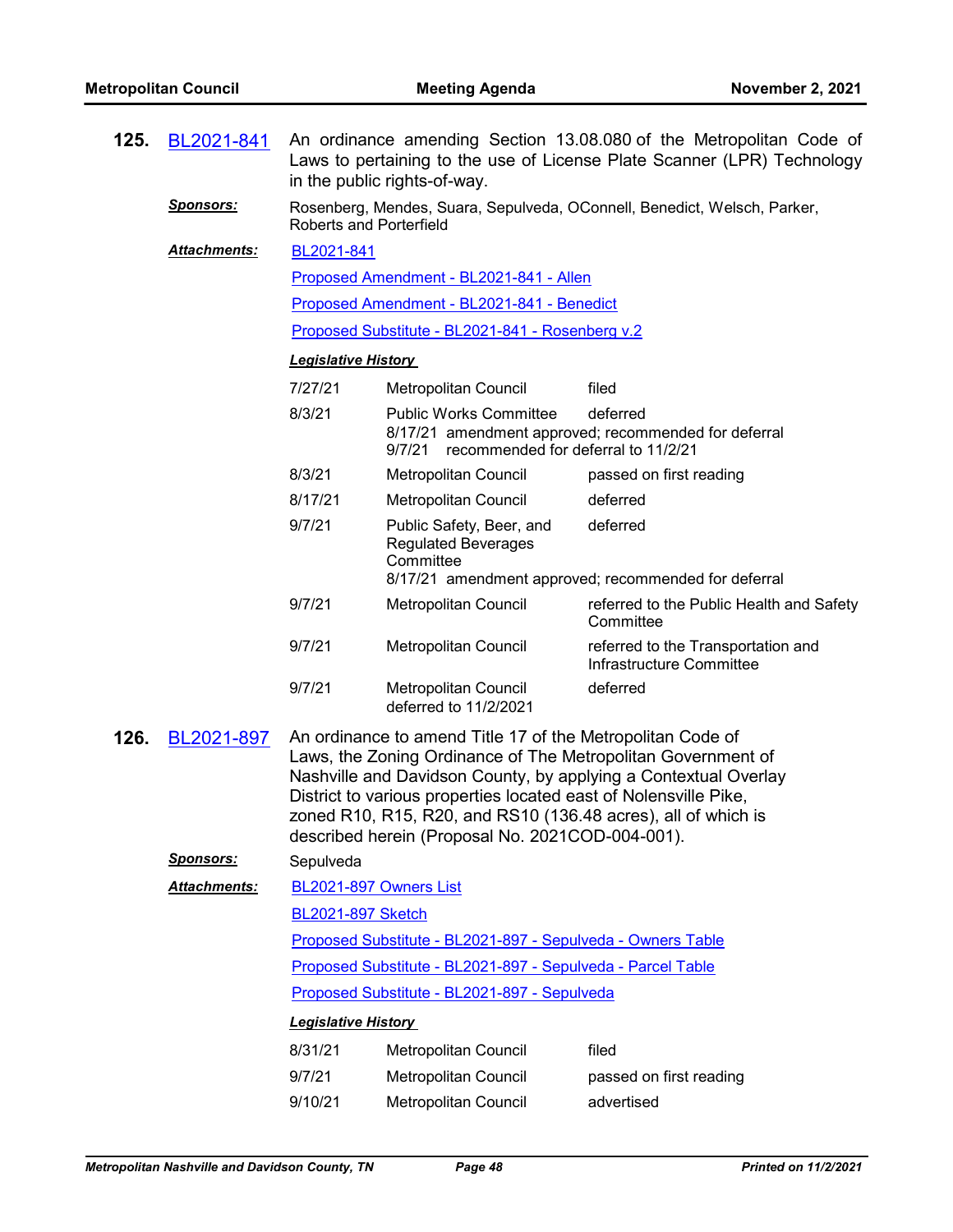| <b>Metropolitan Council</b> |                     | <b>Meeting Agenda</b>      |                                                                              | <b>November 2, 2021</b>                                                                                                                            |
|-----------------------------|---------------------|----------------------------|------------------------------------------------------------------------------|----------------------------------------------------------------------------------------------------------------------------------------------------|
|                             |                     | 9/23/21                    | <b>Planning Commission</b><br>$(9-0)$                                        | approved                                                                                                                                           |
|                             |                     | 10/5/21                    | Metropolitan Council                                                         | public hearing                                                                                                                                     |
|                             |                     | 10/5/21                    | Metropolitan Council                                                         | referred to the Planning and Zoning<br>Committee                                                                                                   |
|                             |                     | 10/5/21                    | Metropolitan Council<br>10/5/21 public hearing held; second reading deferred | deferred                                                                                                                                           |
| 127.                        | BL2021-912          | program.                   |                                                                              | An ordinance amending Chapter 2.213 of the Metropolitan Code to create<br>a mechanism for the implementation of the Inclusionary Housing Incentive |
|                             | <u>Sponsors:</u>    | <b>Legislative History</b> | Allen, OConnell, Suara, Porterfield, Welsch and Bradford                     |                                                                                                                                                    |
|                             |                     | 9/14/21                    | Metropolitan Council                                                         | filed                                                                                                                                              |
|                             |                     | 9/21/21                    | Metropolitan Council                                                         | referred to the Affordable Housing<br>Committee                                                                                                    |
|                             |                     |                            | 10/4/21 recommended for deferral to 11/2/21                                  |                                                                                                                                                    |
|                             |                     | 9/21/21                    | Metropolitan Council<br>10/4/21 recommended for deferral to 11/2/21          | referred to the Budget and Finance<br>Committee                                                                                                    |
|                             |                     | 9/21/21                    | Metropolitan Council                                                         | referred to the Planning and Zoning<br>Committee                                                                                                   |
|                             |                     |                            | 10/4/21 recommended for deferral                                             |                                                                                                                                                    |
|                             |                     | 9/21/21                    | Metropolitan Council                                                         | passed on first reading                                                                                                                            |
|                             |                     | 10/5/21                    | Metropolitan Council<br>deferred to 11/2/21                                  | deferred                                                                                                                                           |
| 128.                        | BL2021-961          |                            | in the public rights of way.                                                 | An ordinance amending Section 13.08.080 of the Metropolitan Code of<br>Laws to pertaining to the use of License Plate Scanner (LPR) Technology     |
|                             | <b>Sponsors:</b>    |                            | Druffel, Young, Toombs, Hagar and Withers                                    | Johnston, Pulley, Nash, Rutherford, Styles, Gamble, Hancock, Hall, Hausser, Cash,                                                                  |
|                             | <b>Attachments:</b> |                            | Proposed Amendment - BL2021-961 - 1-Benedict                                 |                                                                                                                                                    |
|                             |                     |                            | Proposed Amendment - BL2021-961 - 2-Gamble                                   |                                                                                                                                                    |
|                             |                     | <b>Legislative History</b> |                                                                              |                                                                                                                                                    |
|                             |                     | 10/12/21                   | Metropolitan Council                                                         | filed                                                                                                                                              |
|                             |                     | 10/19/21                   | Metropolitan Council                                                         | referred to the Transportation and<br>Infrastructure Committee                                                                                     |
|                             |                     | 10/19/21                   | Metropolitan Council                                                         | referred to the Public Health and Safety<br>Committee                                                                                              |
|                             |                     | 10/19/21                   | Metropolitan Council                                                         | passed on first reading                                                                                                                            |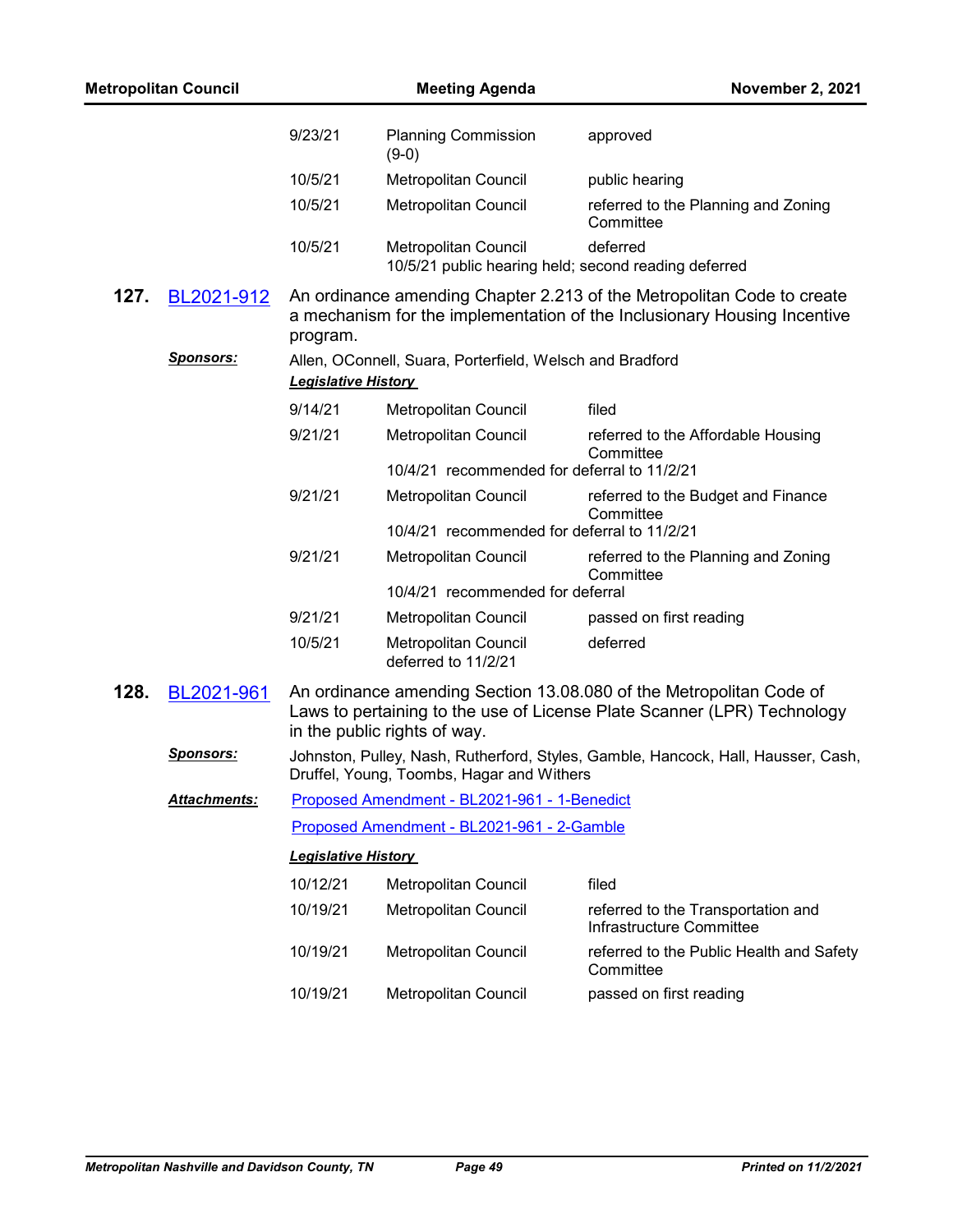| BL2021-962<br>129.<br>2021M-015PR-001). |                      |                                                                                                                                                                                                                                                      |                                             | An ordinance approving and authorizing the Director of Public Property<br>Administration to accept a donation of 14 square feet of real property<br>located at the property line between 914 East Trinity Lane and 936 East<br>Trinity Lane (Parcel No. 07205005900 and 07205006000) (Proposal No. |  |  |
|-----------------------------------------|----------------------|------------------------------------------------------------------------------------------------------------------------------------------------------------------------------------------------------------------------------------------------------|---------------------------------------------|----------------------------------------------------------------------------------------------------------------------------------------------------------------------------------------------------------------------------------------------------------------------------------------------------|--|--|
|                                         | <b>Sponsors:</b>     | Parker, Allen and Withers                                                                                                                                                                                                                            |                                             |                                                                                                                                                                                                                                                                                                    |  |  |
|                                         | <b>Attachments:</b>  | <b>BL2021-962 Exhibit</b>                                                                                                                                                                                                                            |                                             |                                                                                                                                                                                                                                                                                                    |  |  |
|                                         |                      | <b>Legislative History</b>                                                                                                                                                                                                                           |                                             |                                                                                                                                                                                                                                                                                                    |  |  |
|                                         |                      | 8/31/21                                                                                                                                                                                                                                              | <b>Planning Commission</b>                  | approved                                                                                                                                                                                                                                                                                           |  |  |
|                                         |                      | 10/12/21                                                                                                                                                                                                                                             | Metropolitan Council                        | referred to the Budget and Finance<br>Committee                                                                                                                                                                                                                                                    |  |  |
|                                         |                      | 10/12/21                                                                                                                                                                                                                                             | Metropolitan Council                        | referred to the Planning and Zoning<br>Committee                                                                                                                                                                                                                                                   |  |  |
|                                         |                      | 10/19/21                                                                                                                                                                                                                                             | Metropolitan Council                        | passed on first reading                                                                                                                                                                                                                                                                            |  |  |
| 130.                                    | BL2021-963           | An ordinance accepting a greenway conservation easement and approving<br>a greenway participation agreement and declaration, both in connection<br>with improvements to the Bicentennial Mall Greenway Connector.<br>(Proposal No. 2021M-028AG-001). |                                             |                                                                                                                                                                                                                                                                                                    |  |  |
|                                         | <u>Sponsors:</u>     | OConnell, Allen, Withers, Bradford, Young, Welsch and Hancock                                                                                                                                                                                        |                                             |                                                                                                                                                                                                                                                                                                    |  |  |
|                                         | <b>Attachments:</b>  | BL2021-963 Exhibits                                                                                                                                                                                                                                  |                                             |                                                                                                                                                                                                                                                                                                    |  |  |
|                                         |                      | Proposed Amendment - BL2021-963 - Mendes                                                                                                                                                                                                             |                                             |                                                                                                                                                                                                                                                                                                    |  |  |
|                                         |                      | <b>Legislative History</b>                                                                                                                                                                                                                           |                                             |                                                                                                                                                                                                                                                                                                    |  |  |
|                                         |                      | 10/11/21                                                                                                                                                                                                                                             | <b>Planning Commission</b>                  | approved                                                                                                                                                                                                                                                                                           |  |  |
|                                         |                      | 10/19/21                                                                                                                                                                                                                                             | Metropolitan Council                        | referred to the Budget and Finance<br>Committee                                                                                                                                                                                                                                                    |  |  |
|                                         |                      | 10/19/21                                                                                                                                                                                                                                             | Metropolitan Council                        | referred to the Public Facilities, Arts,<br>and Culture Committee                                                                                                                                                                                                                                  |  |  |
|                                         |                      | 10/19/21                                                                                                                                                                                                                                             | Metropolitan Council                        | referred to the Transportation and<br>Infrastructure Committee                                                                                                                                                                                                                                     |  |  |
|                                         |                      | 10/19/21                                                                                                                                                                                                                                             | Metropolitan Council                        | referred to the Planning and Zoning<br>Committee                                                                                                                                                                                                                                                   |  |  |
|                                         |                      | 10/19/21                                                                                                                                                                                                                                             | Metropolitan Council                        | passed on first reading                                                                                                                                                                                                                                                                            |  |  |
| 131.                                    | BL2021-964           | An ordinance declaring certain planned roads on the Nashville Fairgrounds<br>campus to be public rights of way. (Proposal No. 2021M-019PR-001).                                                                                                      |                                             |                                                                                                                                                                                                                                                                                                    |  |  |
|                                         | <b>Sponsors:</b>     |                                                                                                                                                                                                                                                      | Sledge, Withers, Young, Welsch and Bradford |                                                                                                                                                                                                                                                                                                    |  |  |
|                                         | <u> Attachments:</u> | BL2021-964 Exhibits                                                                                                                                                                                                                                  |                                             |                                                                                                                                                                                                                                                                                                    |  |  |
|                                         |                      | <b>Legislative History</b>                                                                                                                                                                                                                           |                                             |                                                                                                                                                                                                                                                                                                    |  |  |
|                                         |                      | 10/11/21                                                                                                                                                                                                                                             | <b>Planning Commission</b>                  | approved                                                                                                                                                                                                                                                                                           |  |  |
|                                         |                      | 10/19/21                                                                                                                                                                                                                                             | Metropolitan Council                        | referred to the Planning and Zoning<br>Committee                                                                                                                                                                                                                                                   |  |  |
|                                         |                      | 10/19/21                                                                                                                                                                                                                                             | Metropolitan Council                        | referred to the Transportation and<br>Infrastructure Committee                                                                                                                                                                                                                                     |  |  |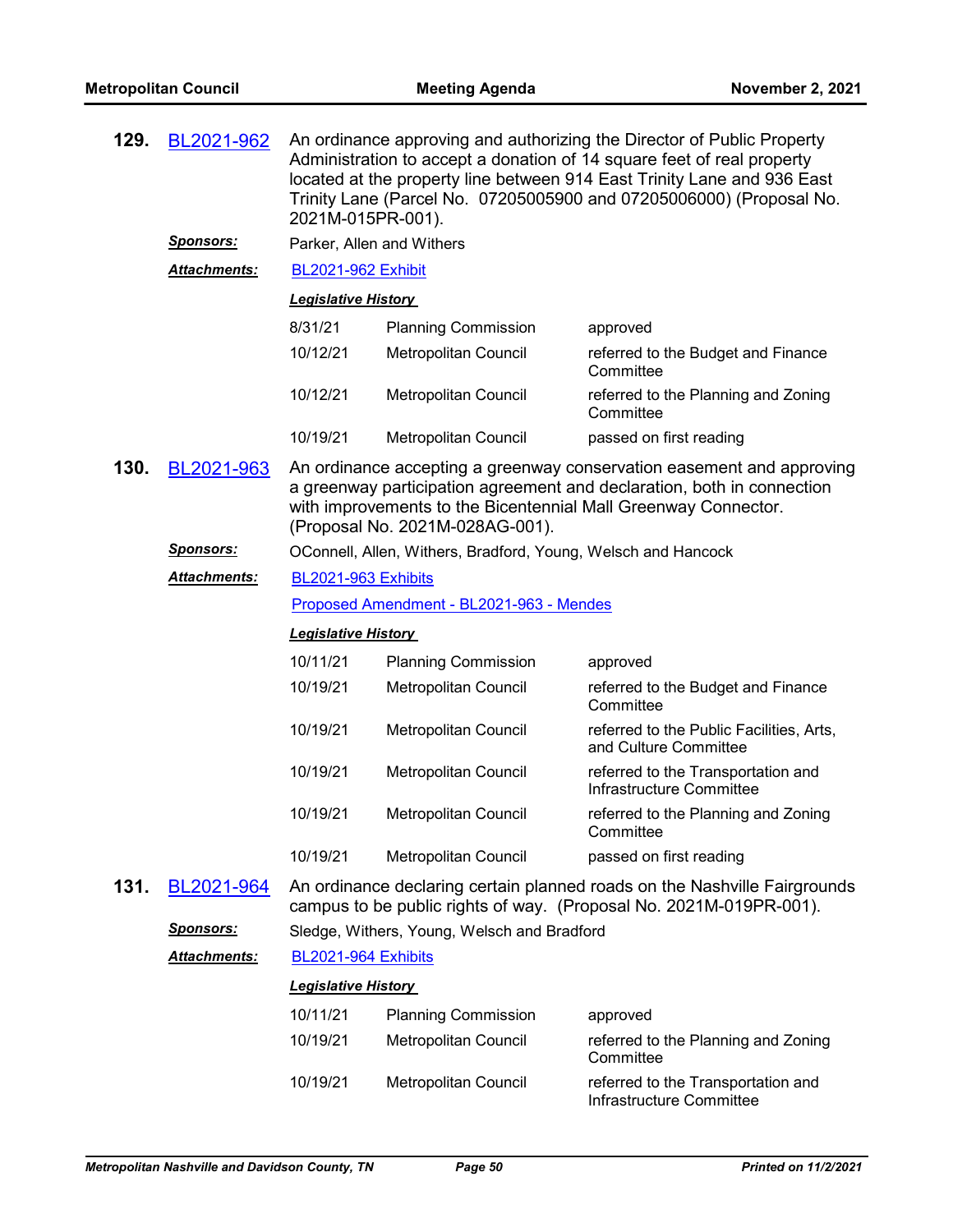| <b>Metropolitan Council</b> |                     |                                | <b>Meeting Agenda</b>                                                                                                                                                                                                                                                                                                                                                                                                                               | <b>November 2, 2021</b>                                                                                                                                                                                                                                                                                                                                       |
|-----------------------------|---------------------|--------------------------------|-----------------------------------------------------------------------------------------------------------------------------------------------------------------------------------------------------------------------------------------------------------------------------------------------------------------------------------------------------------------------------------------------------------------------------------------------------|---------------------------------------------------------------------------------------------------------------------------------------------------------------------------------------------------------------------------------------------------------------------------------------------------------------------------------------------------------------|
|                             |                     | 10/19/21                       | Metropolitan Council                                                                                                                                                                                                                                                                                                                                                                                                                                | referred to the Public Facilities, Arts,<br>and Culture Committee                                                                                                                                                                                                                                                                                             |
|                             |                     | 10/19/21                       | Metropolitan Council                                                                                                                                                                                                                                                                                                                                                                                                                                | passed on first reading                                                                                                                                                                                                                                                                                                                                       |
| 132.<br>BL2021-965          |                     | Proposal No. 2021M-075ES-001). | An ordinance authorizing The Metropolitan Government of Nashville and<br>Davidson County to abandon existing sanitary sewer main, sanitary sewer<br>manhole and easements, and to accept new sanitary sewer and water<br>mains, sanitary sewer manholes, fire hydrant assembly and easements, for<br>three properties located at 1104 and 1106 Baptist World Center Drive and<br>1407 Napoleon Street (MWS Project Nos. 20-SL-316 and 20-WL-162 and |                                                                                                                                                                                                                                                                                                                                                               |
|                             | <u>Sponsors:</u>    |                                | Toombs, Withers and Young                                                                                                                                                                                                                                                                                                                                                                                                                           |                                                                                                                                                                                                                                                                                                                                                               |
|                             | <b>Attachments:</b> | <b>BL2021-965 Exhibit</b>      |                                                                                                                                                                                                                                                                                                                                                                                                                                                     |                                                                                                                                                                                                                                                                                                                                                               |
|                             |                     | <b>Legislative History</b>     |                                                                                                                                                                                                                                                                                                                                                                                                                                                     |                                                                                                                                                                                                                                                                                                                                                               |
|                             |                     | 9/13/21                        | <b>Planning Commission</b>                                                                                                                                                                                                                                                                                                                                                                                                                          | approved                                                                                                                                                                                                                                                                                                                                                      |
|                             |                     | 10/19/21                       | Metropolitan Council                                                                                                                                                                                                                                                                                                                                                                                                                                | referred to the Planning and Zoning<br>Committee                                                                                                                                                                                                                                                                                                              |
|                             |                     | 10/19/21                       | Metropolitan Council                                                                                                                                                                                                                                                                                                                                                                                                                                | referred to the Transportation and<br>Infrastructure Committee                                                                                                                                                                                                                                                                                                |
|                             |                     | 10/19/21                       | Metropolitan Council                                                                                                                                                                                                                                                                                                                                                                                                                                | passed on first reading                                                                                                                                                                                                                                                                                                                                       |
| 133.                        | BL2021-966          |                                | Proposal No. 2021M-078ES-001).                                                                                                                                                                                                                                                                                                                                                                                                                      | An ordinance authorizing The Metropolitan Government of Nashville and<br>Davidson County to accept a new public water and sanitary sewer mains,<br>fire hydrant assembly, sanitary sewer manhole and easements, for<br>property located at 7211 Carothers Road, also known as Carothers<br>Crossing Ph 10 Sec 1A (MWS Project Nos. 21-WL-50 and 21-SL-129 and |
|                             | <b>Sponsors:</b>    |                                | Withers, Young and Lee                                                                                                                                                                                                                                                                                                                                                                                                                              |                                                                                                                                                                                                                                                                                                                                                               |
|                             | <b>Attachments:</b> | <b>BL2021-966 Exhibit</b>      |                                                                                                                                                                                                                                                                                                                                                                                                                                                     |                                                                                                                                                                                                                                                                                                                                                               |
|                             |                     | <b>Legislative History</b>     |                                                                                                                                                                                                                                                                                                                                                                                                                                                     |                                                                                                                                                                                                                                                                                                                                                               |
|                             |                     | 9/13/21                        | <b>Planning Commission</b>                                                                                                                                                                                                                                                                                                                                                                                                                          | approved                                                                                                                                                                                                                                                                                                                                                      |
|                             |                     | 10/19/21                       | Metropolitan Council                                                                                                                                                                                                                                                                                                                                                                                                                                | referred to the Planning and Zoning<br>Committee                                                                                                                                                                                                                                                                                                              |
|                             |                     | 10/19/21                       | Metropolitan Council                                                                                                                                                                                                                                                                                                                                                                                                                                | referred to the Transportation and<br>Infrastructure Committee                                                                                                                                                                                                                                                                                                |
|                             |                     | 10/19/21                       | Metropolitan Council                                                                                                                                                                                                                                                                                                                                                                                                                                | passed on first reading                                                                                                                                                                                                                                                                                                                                       |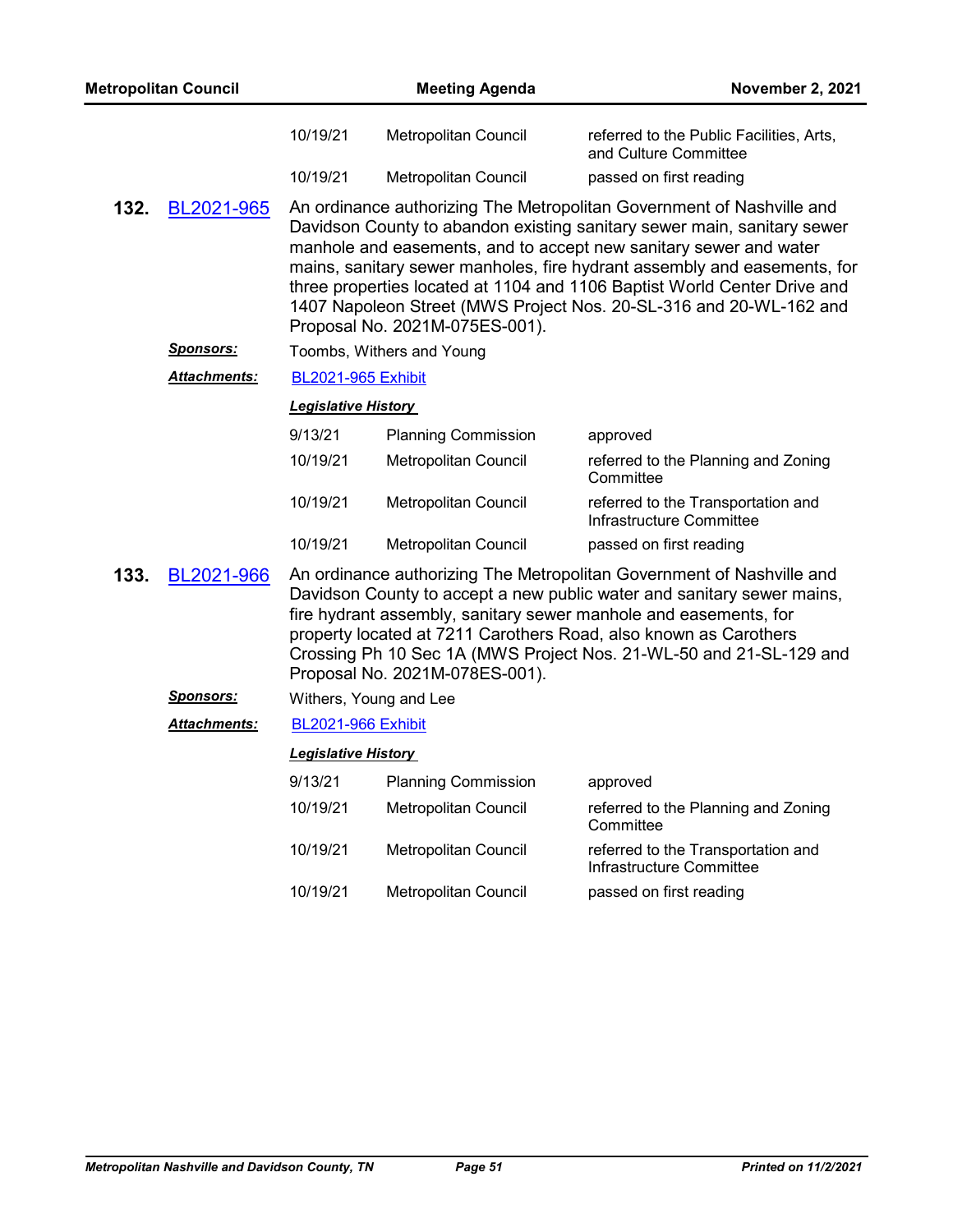| 134. | BL2021-967          | An ordinance authorizing The Metropolitan Government of Nashville and<br>Davidson County to accept new water and sanitary sewer mains, fire hydrant<br>assemblies, sanitary sewer manholes and easements, for property located at<br>7211 Carothers Road, also known as Carothers Crossing Ph 10 Sec 1B (MWS)<br>Project Nos. 21-WL-53 and 21-SL-130 and Proposal No. 2021M-079ES-001). |                                                          |                                                                                                                                                                                                                                                                                                          |
|------|---------------------|-----------------------------------------------------------------------------------------------------------------------------------------------------------------------------------------------------------------------------------------------------------------------------------------------------------------------------------------------------------------------------------------|----------------------------------------------------------|----------------------------------------------------------------------------------------------------------------------------------------------------------------------------------------------------------------------------------------------------------------------------------------------------------|
|      | <u>Sponsors:</u>    | Lee, Withers and Young                                                                                                                                                                                                                                                                                                                                                                  |                                                          |                                                                                                                                                                                                                                                                                                          |
|      | <b>Attachments:</b> | <b>BL2021-967 Exhibit</b>                                                                                                                                                                                                                                                                                                                                                               |                                                          |                                                                                                                                                                                                                                                                                                          |
|      |                     | <b>Legislative History</b>                                                                                                                                                                                                                                                                                                                                                              |                                                          |                                                                                                                                                                                                                                                                                                          |
|      |                     | 9/13/21                                                                                                                                                                                                                                                                                                                                                                                 | <b>Planning Commission</b>                               | approved                                                                                                                                                                                                                                                                                                 |
|      |                     | 10/19/21                                                                                                                                                                                                                                                                                                                                                                                | Metropolitan Council                                     | referred to the Planning and Zoning<br>Committee                                                                                                                                                                                                                                                         |
|      |                     | 10/19/21                                                                                                                                                                                                                                                                                                                                                                                | Metropolitan Council                                     | referred to the Transportation and<br>Infrastructure Committee                                                                                                                                                                                                                                           |
|      |                     | 10/19/21                                                                                                                                                                                                                                                                                                                                                                                | Metropolitan Council                                     | passed on first reading                                                                                                                                                                                                                                                                                  |
| 135. | BL2021-968          | An ordinance authorizing The Metropolitan Government of Nashville and<br>Davidson County to accept new sanitary sewer main and sanitary sewer<br>manhole, for property located at 101 Factory Street (MWS Project No.<br>21-SL-68 and Proposal No. 2021M-076ES-001).                                                                                                                    |                                                          |                                                                                                                                                                                                                                                                                                          |
|      | <u>Sponsors:</u>    |                                                                                                                                                                                                                                                                                                                                                                                         | Sledge, Withers and Young                                |                                                                                                                                                                                                                                                                                                          |
|      | Attachments:        | <b>BL2021-968 Exhibit</b>                                                                                                                                                                                                                                                                                                                                                               |                                                          |                                                                                                                                                                                                                                                                                                          |
|      |                     | <b>Legislative History</b>                                                                                                                                                                                                                                                                                                                                                              |                                                          |                                                                                                                                                                                                                                                                                                          |
|      |                     | 9/13/21                                                                                                                                                                                                                                                                                                                                                                                 | <b>Planning Commission</b>                               | approved                                                                                                                                                                                                                                                                                                 |
|      |                     | 10/19/21                                                                                                                                                                                                                                                                                                                                                                                | Metropolitan Council                                     | referred to the Planning and Zoning<br>Committee                                                                                                                                                                                                                                                         |
|      |                     | 10/19/21                                                                                                                                                                                                                                                                                                                                                                                | Metropolitan Council                                     | referred to the Transportation and<br>Infrastructure Committee                                                                                                                                                                                                                                           |
|      |                     | 10/19/21                                                                                                                                                                                                                                                                                                                                                                                | <b>Metropolitan Council</b>                              | passed on first reading                                                                                                                                                                                                                                                                                  |
| 136. | BL2021-969          |                                                                                                                                                                                                                                                                                                                                                                                         | Project No. 21-SL-202 and Proposal No. 2021M-081ES-001). | An ordinance authorizing The Metropolitan Government of Nashville and<br>Davidson County to abandon existing sanitary sewer main, sewer manhole and<br>a portion of easement rights for property located at 405 South 4th Street,<br>formerly Alley #305, also known as the Shelby House Apartments (MWS |
|      | <b>Sponsors:</b>    | Withers                                                                                                                                                                                                                                                                                                                                                                                 |                                                          |                                                                                                                                                                                                                                                                                                          |
|      | <b>Attachments:</b> | BL2021-969                                                                                                                                                                                                                                                                                                                                                                              |                                                          |                                                                                                                                                                                                                                                                                                          |
|      |                     | <b>BL2021-969 Exhibit</b>                                                                                                                                                                                                                                                                                                                                                               |                                                          |                                                                                                                                                                                                                                                                                                          |
|      |                     | <b>Legislative History</b>                                                                                                                                                                                                                                                                                                                                                              |                                                          |                                                                                                                                                                                                                                                                                                          |
|      |                     | 10/8/21                                                                                                                                                                                                                                                                                                                                                                                 | <b>Planning Commission</b>                               | approved                                                                                                                                                                                                                                                                                                 |
|      |                     | 10/19/21                                                                                                                                                                                                                                                                                                                                                                                | <b>Metropolitan Council</b>                              | referred to the Planning and Zoning<br>Committee                                                                                                                                                                                                                                                         |
|      |                     | 10/19/21                                                                                                                                                                                                                                                                                                                                                                                | Metropolitan Council                                     | referred to the Transportation and<br>Infrastructure Committee                                                                                                                                                                                                                                           |
|      |                     | 10/19/21                                                                                                                                                                                                                                                                                                                                                                                | Metropolitan Council                                     | passed on first reading                                                                                                                                                                                                                                                                                  |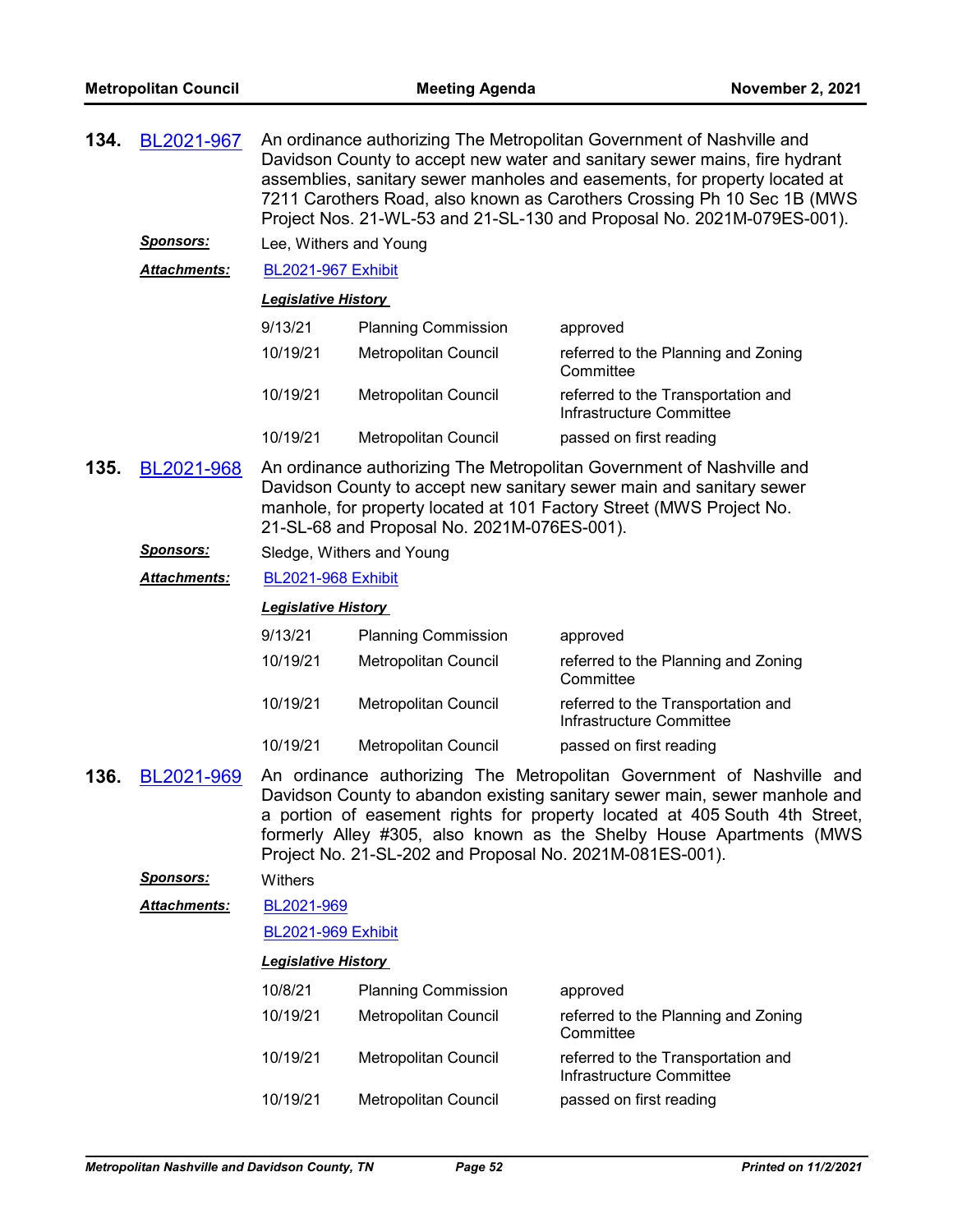## **L. Bills on Third Reading**

**137.** [BL2021-907](http://nashville.legistar.com/gateway.aspx?m=l&id=/matter.aspx?key=13541) An ordinance to amend Title 17 of the Metropolitan Code of Laws, the Zoning Ordinance of The Metropolitan Government of Nashville and Davidson County, by changing from IR to SP zoning for properties located at 121 Madison Street, at the southeast corner of 2nd Avenue North and Madison Street (1.42 acres), to permit self-storage use, all of which is described herein (Proposal No. 2021SP-026-001). *Sponsors:* OConnell [BL2021-907 Exhibit A](http://nashville.legistar.com/gateway.aspx?M=F&ID=5f6f2fd1-6e74-4a02-9b8d-afc92781bedf.pdf) [BL2021-907 Plans](http://nashville.legistar.com/gateway.aspx?M=F&ID=b53b91c5-6ad9-43ca-a36a-ad077392fa74.pdf) [BL2021-907 Sketch](http://nashville.legistar.com/gateway.aspx?M=F&ID=847537ee-650a-4789-911a-d0cfc2a9e06d.docx) [Proposed Substitute - BL2021-907 - O'Connell](http://nashville.legistar.com/gateway.aspx?M=F&ID=acc9c846-35c5-4ab1-96a6-be8403c65243.docx) *Attachments: Legislative History*  5/13/21 Planning Commission disapproved (9-0) 8/31/21 Metropolitan Council filed 9/7/21 Metropolitan Council passed on first reading 9/10/21 Metropolitan Council advertised 10/5/21 Metropolitan Council public hearing 10/5/21 Metropolitan Council passed on second reading 10/18/21 Planning and Zoning **Committee** approved 10/19/21 Metropolitan Council deferred **138.** [BL2021-908](http://nashville.legistar.com/gateway.aspx?m=l&id=/matter.aspx?key=13542) An ordinance to authorize building material restrictions and requirements for BL2021-907, a proposed Specific Plan Zoning District located at 121 Madison Street, at the southeast corner of 2nd Avenue North and Madison Street (1.42 acres) (Proposal No. 2021SP-026-001). THE PROPOSED ORDINANCE REQUIRES CERTAIN MATERIALS TO BE RESTRICTED IN THE CONSTRUCTION OF BUILDINGS. Sponsors: OConnell *Legislative History*  5/13/21 Planning Commission disapproved (9-0) 8/31/21 Metropolitan Council filed 9/7/21 Metropolitan Council passed on first reading 9/10/21 Metropolitan Council advertised 10/5/21 Metropolitan Council public hearing 10/5/21 Metropolitan Council passed on second reading 10/18/21 Planning and Zoning **Committee** approved

10/19/21 Metropolitan Council deferred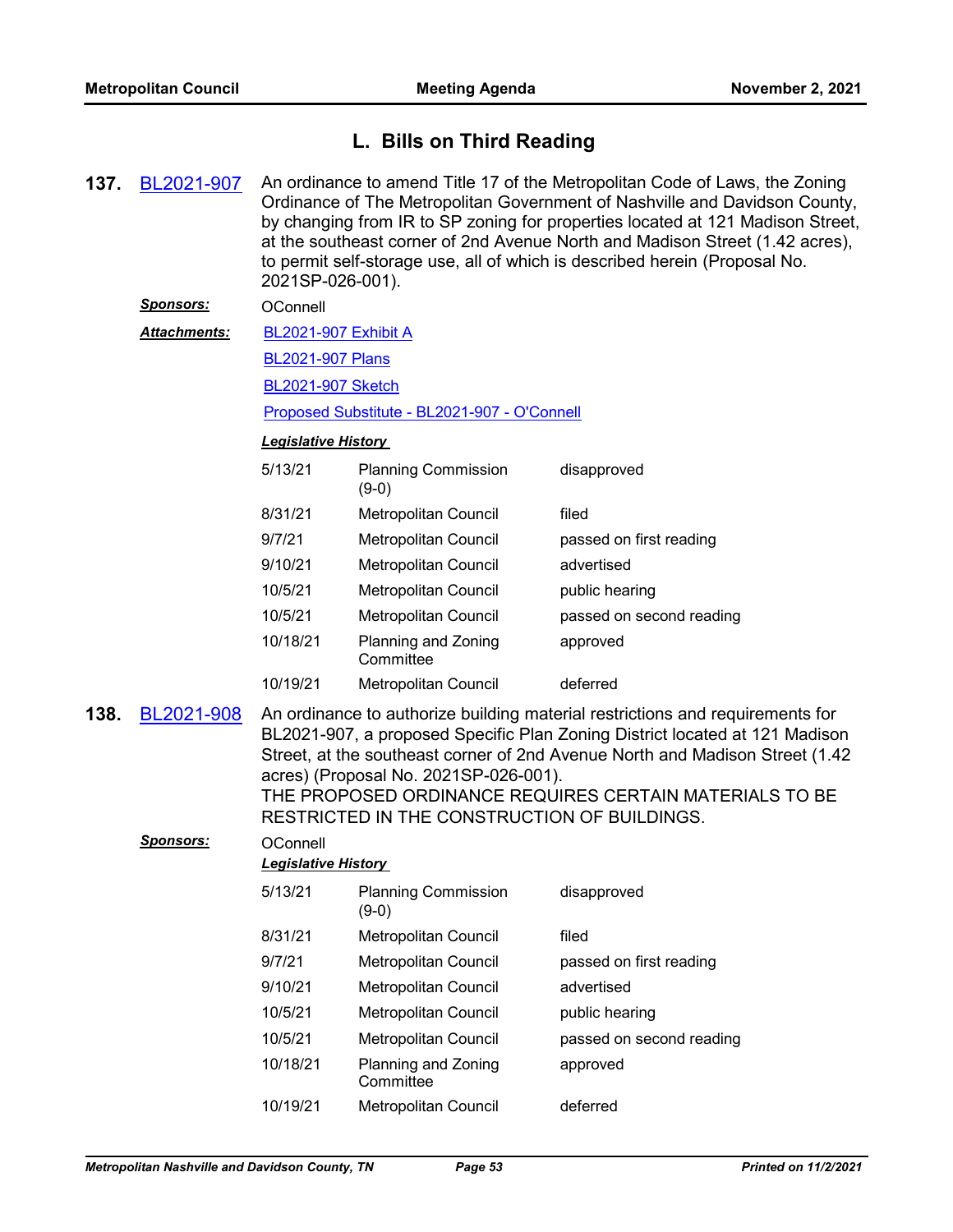| 139. | BL2021-913          | An ordinance to amend Substitute Ordinance No. BL2019-1633 to permit<br>certain individuals with active permits on file with the Department of Codes<br>Administration as of January 1, 2022 to be eligible for Short Term Rental<br>Property - Not Owner Occupied Permits. |                                                                                                  |                                                                                                                                                                                                                 |  |
|------|---------------------|-----------------------------------------------------------------------------------------------------------------------------------------------------------------------------------------------------------------------------------------------------------------------------|--------------------------------------------------------------------------------------------------|-----------------------------------------------------------------------------------------------------------------------------------------------------------------------------------------------------------------|--|
|      | <b>Sponsors:</b>    | Hagar                                                                                                                                                                                                                                                                       |                                                                                                  |                                                                                                                                                                                                                 |  |
|      | <b>Attachments:</b> | Amendment BL2021-913                                                                                                                                                                                                                                                        |                                                                                                  |                                                                                                                                                                                                                 |  |
|      |                     | <b>Legislative History</b>                                                                                                                                                                                                                                                  |                                                                                                  |                                                                                                                                                                                                                 |  |
|      |                     | 9/14/21                                                                                                                                                                                                                                                                     | Metropolitan Council                                                                             | filed                                                                                                                                                                                                           |  |
|      |                     | 9/21/21                                                                                                                                                                                                                                                                     | Metropolitan Council                                                                             | passed on first reading                                                                                                                                                                                         |  |
|      |                     | 10/5/21                                                                                                                                                                                                                                                                     | Metropolitan Council                                                                             | deferred                                                                                                                                                                                                        |  |
|      |                     | 10/19/21                                                                                                                                                                                                                                                                    | <b>Government Operations</b><br>and Regulations<br>Committee<br>10/5/21 recommended for deferral | approved with an amendment                                                                                                                                                                                      |  |
|      |                     | 10/19/21                                                                                                                                                                                                                                                                    | Metropolitan Council                                                                             | amended                                                                                                                                                                                                         |  |
|      |                     | 10/19/21                                                                                                                                                                                                                                                                    | Metropolitan Council                                                                             | passed on second reading as amended                                                                                                                                                                             |  |
| 140. | BL2021-921          |                                                                                                                                                                                                                                                                             |                                                                                                  | An ordinance to amend Sections 6.72.135, 6.72.435, and 6.75.560 of the<br>Metropolitan Code of Laws to remove existing English language requirements.                                                           |  |
|      | <u>Sponsors:</u>    | Parker, Benedict, Porterfield, Welsch, Suara, Sepulveda and Toombs                                                                                                                                                                                                          |                                                                                                  |                                                                                                                                                                                                                 |  |
|      | Attachments:        | Amendment BL2021-921                                                                                                                                                                                                                                                        |                                                                                                  |                                                                                                                                                                                                                 |  |
|      |                     | Proposed Amendment - BL2021-921 - Porterfield                                                                                                                                                                                                                               |                                                                                                  |                                                                                                                                                                                                                 |  |
|      |                     | <b>Legislative History</b>                                                                                                                                                                                                                                                  |                                                                                                  |                                                                                                                                                                                                                 |  |
|      |                     | 9/28/21                                                                                                                                                                                                                                                                     | Metropolitan Council                                                                             | filed                                                                                                                                                                                                           |  |
|      |                     | 10/5/21                                                                                                                                                                                                                                                                     | Metropolitan Council                                                                             | passed on first reading                                                                                                                                                                                         |  |
|      |                     | 10/19/21                                                                                                                                                                                                                                                                    | Transportation and<br>Infrastructure Committee                                                   | approved with an amendment                                                                                                                                                                                      |  |
|      |                     | 10/19/21                                                                                                                                                                                                                                                                    | Metropolitan Council                                                                             | amended                                                                                                                                                                                                         |  |
|      |                     | 10/19/21                                                                                                                                                                                                                                                                    | Metropolitan Council                                                                             | passed on second reading as amended                                                                                                                                                                             |  |
| 141  | BL2021-924          |                                                                                                                                                                                                                                                                             | (Proposal No.2021M-074ES-001).                                                                   | An ordinance authorizing the granting of permanent and temporary<br>construction easements to Piedmont Natural Gas Co. on certain property<br>owned by the Metropolitan Government (Parcel No. 059-16-0-248.00) |  |
|      | <b>Sponsors:</b>    |                                                                                                                                                                                                                                                                             | Allen, Toombs, Murphy and Young                                                                  |                                                                                                                                                                                                                 |  |
|      | <b>Attachments:</b> | <b>BL2021-924 Exhibit</b>                                                                                                                                                                                                                                                   |                                                                                                  |                                                                                                                                                                                                                 |  |
|      |                     | <b>Legislative History</b>                                                                                                                                                                                                                                                  |                                                                                                  |                                                                                                                                                                                                                 |  |
|      |                     | 8/31/21                                                                                                                                                                                                                                                                     | <b>Planning Commission</b>                                                                       | approved                                                                                                                                                                                                        |  |
|      |                     | 10/5/21                                                                                                                                                                                                                                                                     | Metropolitan Council                                                                             | passed on first reading                                                                                                                                                                                         |  |
|      |                     | 10/18/21                                                                                                                                                                                                                                                                    | <b>Budget and Finance</b><br>Committee                                                           | approved                                                                                                                                                                                                        |  |
|      |                     | 10/18/21                                                                                                                                                                                                                                                                    | Planning and Zoning<br>Committee                                                                 | approved                                                                                                                                                                                                        |  |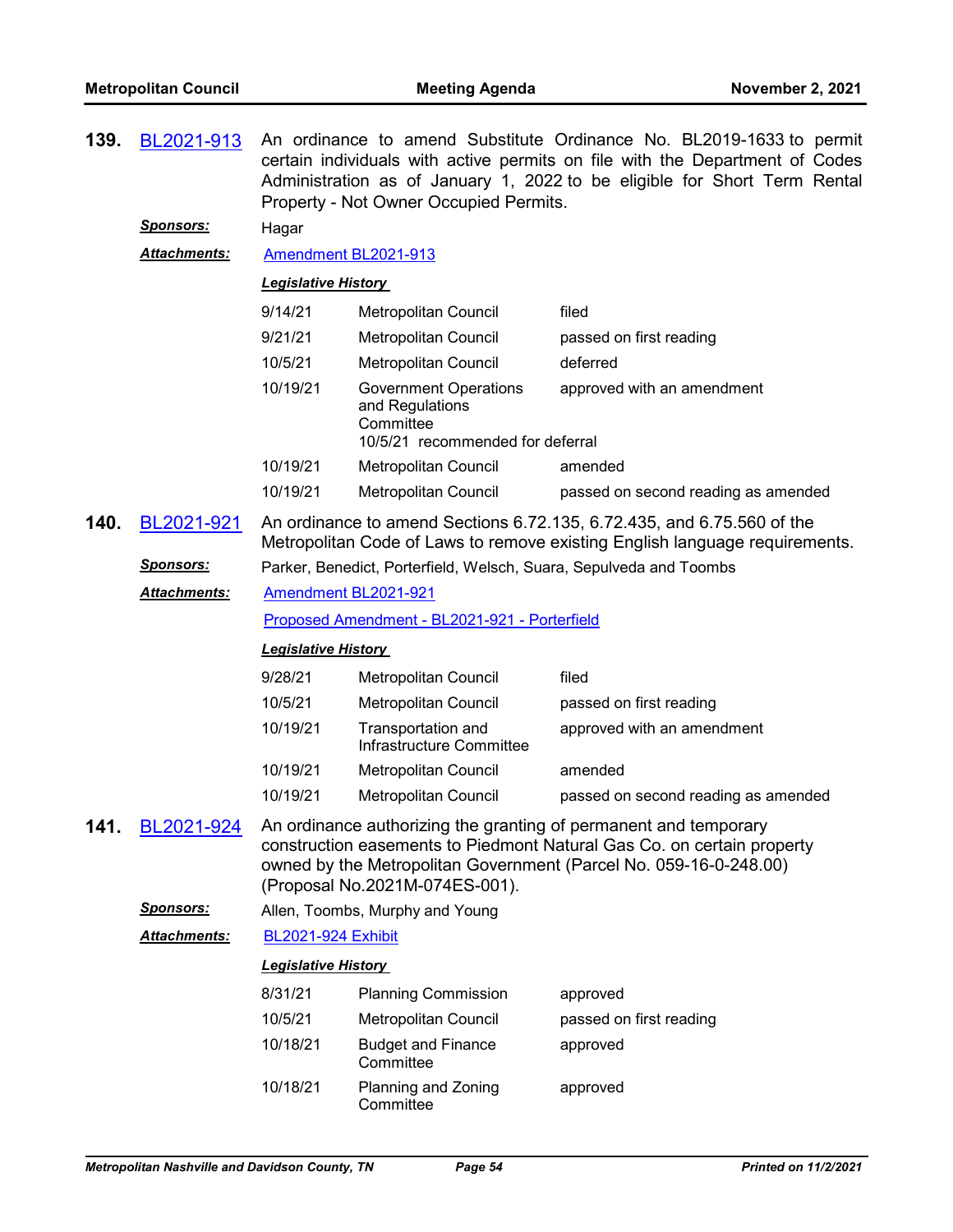| <b>Metropolitan Council</b> |                     |                            | November 2, 2021                                       |                                                                                                                                                                                                                                                                                                         |  |  |
|-----------------------------|---------------------|----------------------------|--------------------------------------------------------|---------------------------------------------------------------------------------------------------------------------------------------------------------------------------------------------------------------------------------------------------------------------------------------------------------|--|--|
|                             |                     | 10/19/21                   | Transportation and<br>Infrastructure Committee         | approved                                                                                                                                                                                                                                                                                                |  |  |
|                             |                     | 10/19/21                   | Metropolitan Council                                   | passed on second reading                                                                                                                                                                                                                                                                                |  |  |
| 142.                        | BL2021-925          |                            | Matthews Road. (Proposal Number 2021M-014AB-001).      | An ordinance to amend the Geographic Information Systems Street and Alley<br>Centerline Layer for the Metropolitan Government of Nashville and Davidson<br>County by abandoning an Unnamed Right-of-Way and easement off Old                                                                            |  |  |
|                             | <b>Sponsors:</b>    |                            | Toombs, Murphy and Young                               |                                                                                                                                                                                                                                                                                                         |  |  |
|                             | Attachments:        |                            | <b>BL2021-925 Exhibit</b>                              |                                                                                                                                                                                                                                                                                                         |  |  |
|                             |                     | <b>Legislative History</b> |                                                        |                                                                                                                                                                                                                                                                                                         |  |  |
|                             |                     | 9/13/21                    | <b>Traffic and Parking</b><br>Commission               | approved                                                                                                                                                                                                                                                                                                |  |  |
|                             |                     | 9/15/21                    | <b>Planning Commission</b>                             | approved                                                                                                                                                                                                                                                                                                |  |  |
|                             |                     | 10/5/21                    | <b>Metropolitan Council</b>                            | passed on first reading                                                                                                                                                                                                                                                                                 |  |  |
|                             |                     | 10/18/21                   | Planning and Zoning<br>Committee                       | approved                                                                                                                                                                                                                                                                                                |  |  |
|                             |                     | 10/19/21                   | Transportation and<br>Infrastructure Committee         | approved                                                                                                                                                                                                                                                                                                |  |  |
|                             |                     | 10/19/21                   | Metropolitan Council                                   | passed on second reading                                                                                                                                                                                                                                                                                |  |  |
| 143.                        | BL2021-926          |                            | Inc., for the testing and evaluation of flood sensors. | An ordinance approving a cooperative research and development agreement<br>between the Metropolitan Government of Nashville and Davidson County,<br>acting by and through the Metropolitan Department of Water and Sewerage<br>Services, The Department of Homeland Security, and Intellisense Systems, |  |  |
|                             | <u>Sponsors:</u>    | Young                      |                                                        |                                                                                                                                                                                                                                                                                                         |  |  |
|                             | <b>Attachments:</b> |                            | BL2021-926 Agreement Exhibit                           |                                                                                                                                                                                                                                                                                                         |  |  |
|                             |                     | <b>Legislative History</b> |                                                        |                                                                                                                                                                                                                                                                                                         |  |  |
|                             |                     | 10/5/21                    | Metropolitan Council                                   | passed on first reading                                                                                                                                                                                                                                                                                 |  |  |
|                             |                     | 10/19/21                   | Transportation and<br>Infrastructure Committee         | approved                                                                                                                                                                                                                                                                                                |  |  |
|                             |                     | 10/19/21                   | Metropolitan Council                                   | passed on second reading                                                                                                                                                                                                                                                                                |  |  |
| 144.                        | BL2021-927          |                            |                                                        | An ordinance authorizing The Metropolitan Government of Nashville and<br>Davidson County to negotiate and accept permanent easements for the Surrey<br>Road Stormwater Improvement Project for eight properties located on Surrey<br>Road, (Project No. 22-SWC-220 and Proposal No. 2021M-073ES-001).   |  |  |
|                             | <u>Sponsors:</u>    |                            | Rhoten, Murphy and Young                               |                                                                                                                                                                                                                                                                                                         |  |  |
|                             | <b>Attachments:</b> | <b>BL2021-927 Exhibit</b>  |                                                        |                                                                                                                                                                                                                                                                                                         |  |  |
|                             |                     | <b>Legislative History</b> |                                                        |                                                                                                                                                                                                                                                                                                         |  |  |
|                             |                     | 8/31/21                    | <b>Planning Commission</b>                             | approved                                                                                                                                                                                                                                                                                                |  |  |
|                             |                     | 10/5/21                    | Metropolitan Council                                   | passed on first reading                                                                                                                                                                                                                                                                                 |  |  |
|                             |                     | 10/18/21                   | Planning and Zoning<br>Committee                       | approved                                                                                                                                                                                                                                                                                                |  |  |